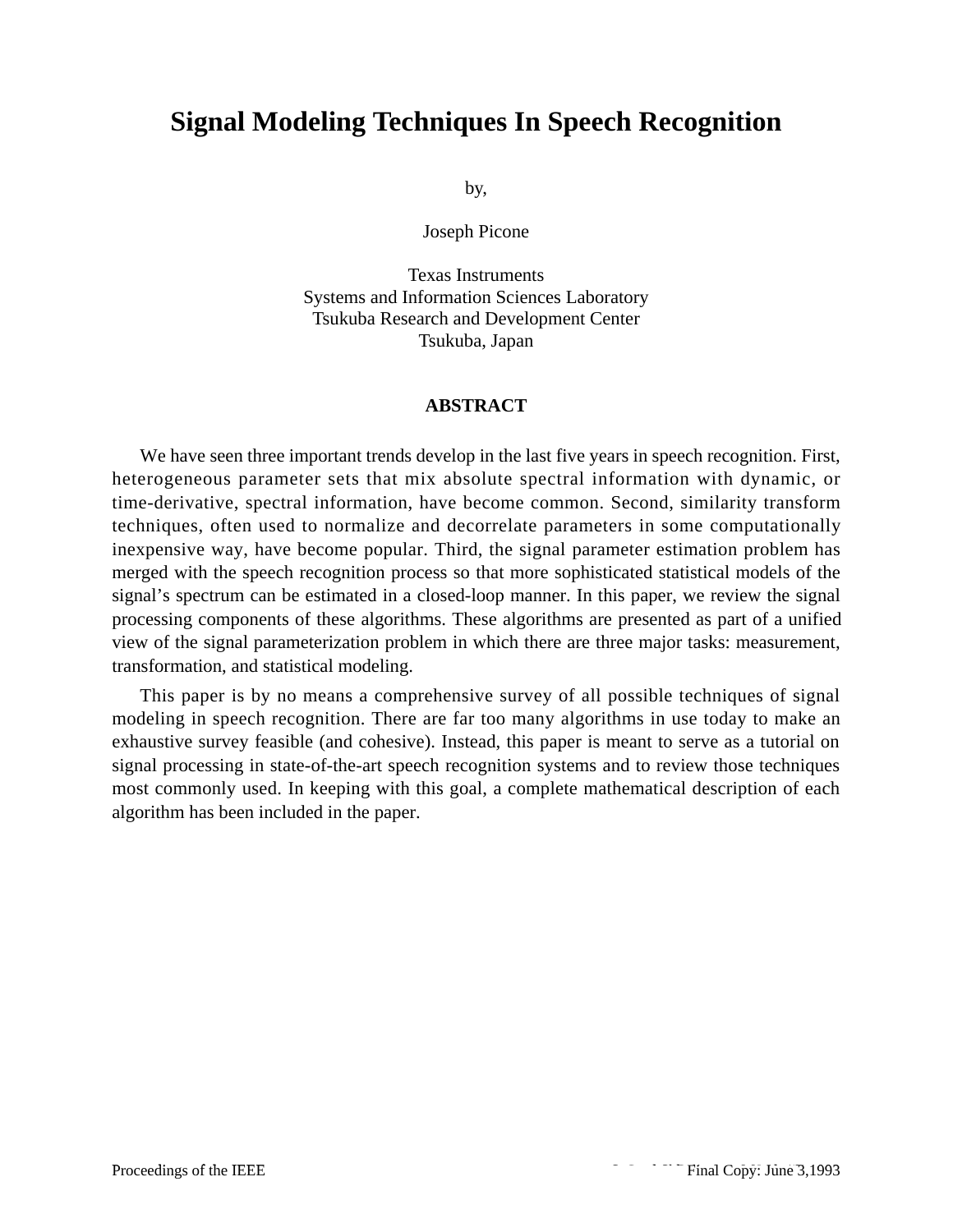### **I. INTRODUCTION**

Parameterization of an analog speech signal is the first step in the speech recognition process. Several popular signal analysis techniques have emerged as *de facto* standards in the literature. These algorithms are intended to produce a "perceptually meaningful" parametric representation of the speech signal: parameters that emulate some of the behavior observed in the human auditory and perceptual systems. Of course, and perhaps more importantly, these algorithms are also designed to maximize recognition performance.

The roots of many of these techniques can be traced to early speech recognition research on speaker dependent technology. Today, though significant portions of speech recognition research are now focused on the speaker independent recognition problem, many of these parameterizations continue to be useful. In speaker independent speech recognition, a premium is placed on developing descriptions that are somewhat invariant to changes in the speaker. Parameters that represent salient spectral energies of the sound, rather than details of the particular speaker's voice, are desired.

In this paper, we will adopt a view that a syntactic pattern recognition approach to speech recognition consists of two fundamental operations: signal modeling and network searching. **Signal modeling** represents the process of converting sequences of speech samples to observation vectors representing events in a probability space. **Network searching** is the task of finding the most probable sequence of these events given some syntactic constraints. In this tutorial, we present an overview of popular approaches to signal modeling in speech recognition.

#### **1.1 The Signal Model Paradigm**

Signal modeling can be subdivided into four basic operations: spectral shaping, spectral analysis, parametric transformation, and statistical modeling. The complete sequence of steps is summarized in Fig. 1. The first three operations are straightforward problems in digital signal processing. The last task, however, is often divided between the signal modeling system and the speech recognition system.

There are three main driving forces in designing signal modeling systems. First, parameterizations are sought that represent salient aspects of the speech signal, preferably parameters that are analogous to those used by the human auditory system. This is often referred to as **perceptually-meaningful** parameters. Second, parameterizations are desired that are robust to variations in channel, speaker, and transducer. We refer to this as the robustness, or **invariance**, problem. Finally, most recently, parameters that capture spectral dynamics, or changes of the spectrum with time, are desired. We refer to this as the **temporal correlation** problem. With the introduction of Markov modeling techniques that are capable of statistically modeling the time course of the signal, parameters that incorporate both absolute and differential measurements of the signal spectrum have become increasingly common.

Signal modeling now requires less than 10% of the total processing time required in a typical large vocabulary speech recognition application. The difference in processing time between various signal modeling approaches is now a small percentage of the total processing time. The focus today has shifted towards maintaining high performance and minimizing the number of degrees of freedom. Parameterizations that concisely describe the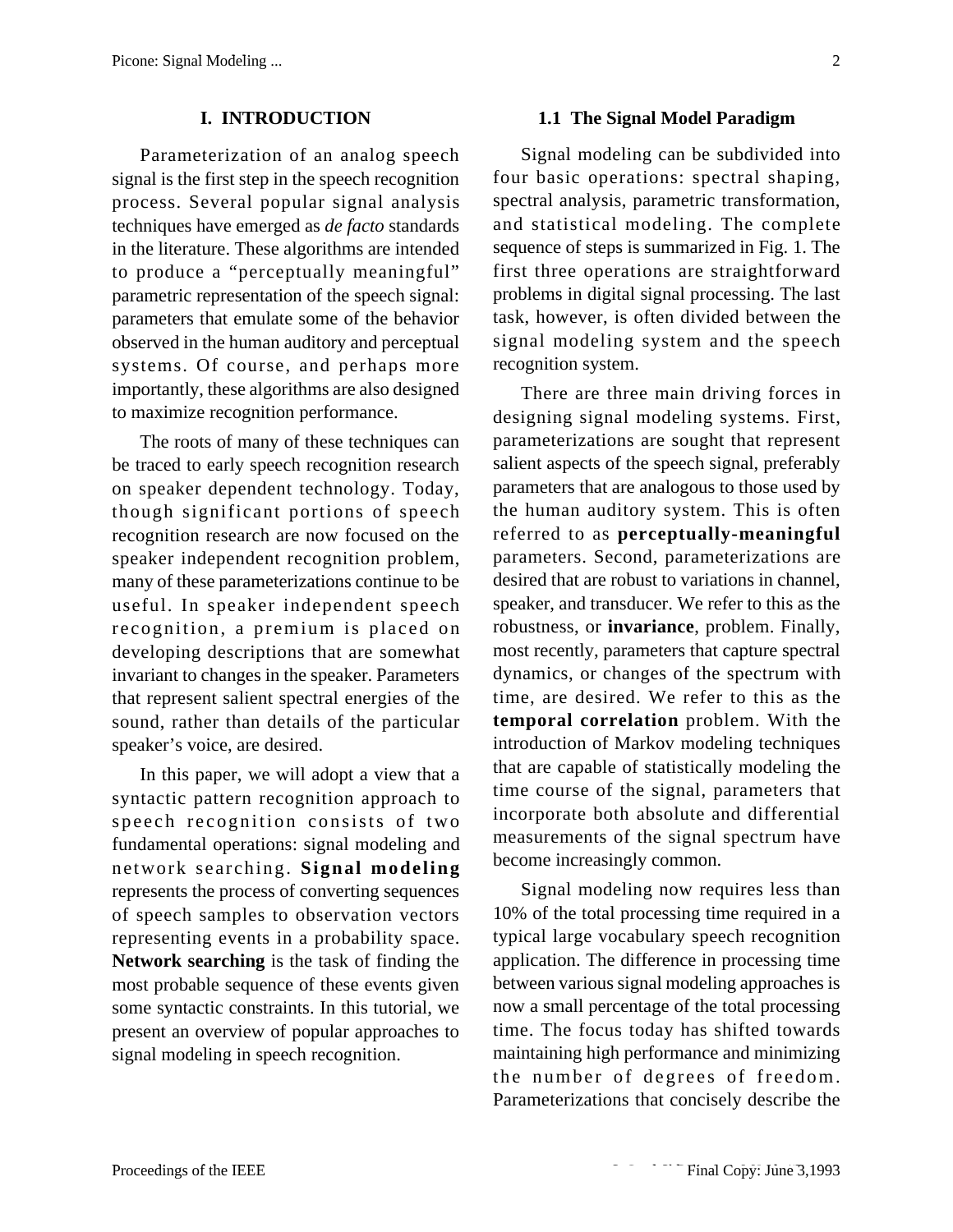hardware, and can be compressed through straightforward quantization techniques are often preferred over more exotic approaches. Memory considerations often outweigh any small gains that may be achieved in speech recognition performance by a new signal model.

Historically, robustness to background acoustic noise has been a major driving force in the design of signal models. In fact, many of the signal models in use today were the outgrowth of research into applications involving noisy environments: voice control of military instrumentation (speech recognition in the cockpit) [1-2] and voice control of the telephone (automatic telephone transactions) [3-6]. As speech recognition technologies have become more sophisticated, the recognition system itself now contributes more to the noise robustness problem than the signal model. Hence, it is often difficult to isolate signal modeling algorithm enhancements.

In addition, signal models that are good for one type of application may not necessarily be optimal for another. For example, in speaker independent speech recognition targeted for a single environment (for example, continuous digit recognition for telecommunications applications), certain types of statistical variations of the channel and speakers can be safely predicted and accounted for *a priori* (*e.g.,* the bandwidth of the channel). In speaker dependent or speaker identification applications, learning unique characteristics of the user and the user's acoustic environment is important. Though this difference might seem to necessitate different signal modeling approaches, most approaches discussed in this paper work well in both types of applications.

#### **1.2 Terminology**

Throughout this paper<sup>1</sup>, we will avoid the overworked and all encompassing term "feature extraction" for two reasons. First, most often this term conveys some connotation that the amount of information has been reduced (distilled). Salient features of the speech signal are strongly context dependent. No feature extraction algorithm can magically normalize all variations in the observed data without some knowledge of the context of the sound. We often prefer methods that preserve spectral variation in the data, rather than those that attempt to remove it in early stages of the processing. Our disposition is to let the speech recognizer deal with statistical variation in the data.

I.2 Termhology<br>
Signal, can be easily computed in fixed point. Throughout this paper, we will avoid the<br>Antifeurovard quantization techniques are<br>
for the most of the professor of the computed in special and the computed Second, the term "feature extraction" somehow implies we know what we are looking for (in the signal). At this early stage in speech recognition history, there are no absolutes. The merit of a signal model must be measured in the context of a recognition task. Various objective measures of modeling accuracy or efficiency, such as distortion, have no strong correlation with recognition performance. In fact, the best feature set can often be a function of the recognition algorithm and the task. The end goal is to preserve those dimensions in the data that represent dimensions in which fundamental sound units can be discriminated. The rather grim reality is that many signal models in use today are great achievements in empirical optimization.

Having said this, what term should we use? We prefer the use of the simple term **signal model**. A signal model will have three internal components: measurements — basic spectral and temporal measurements;

<sup>1.</sup> Since no field today is worth its salt without a plateful of jargon, a few brief comments on terminology are made in this section.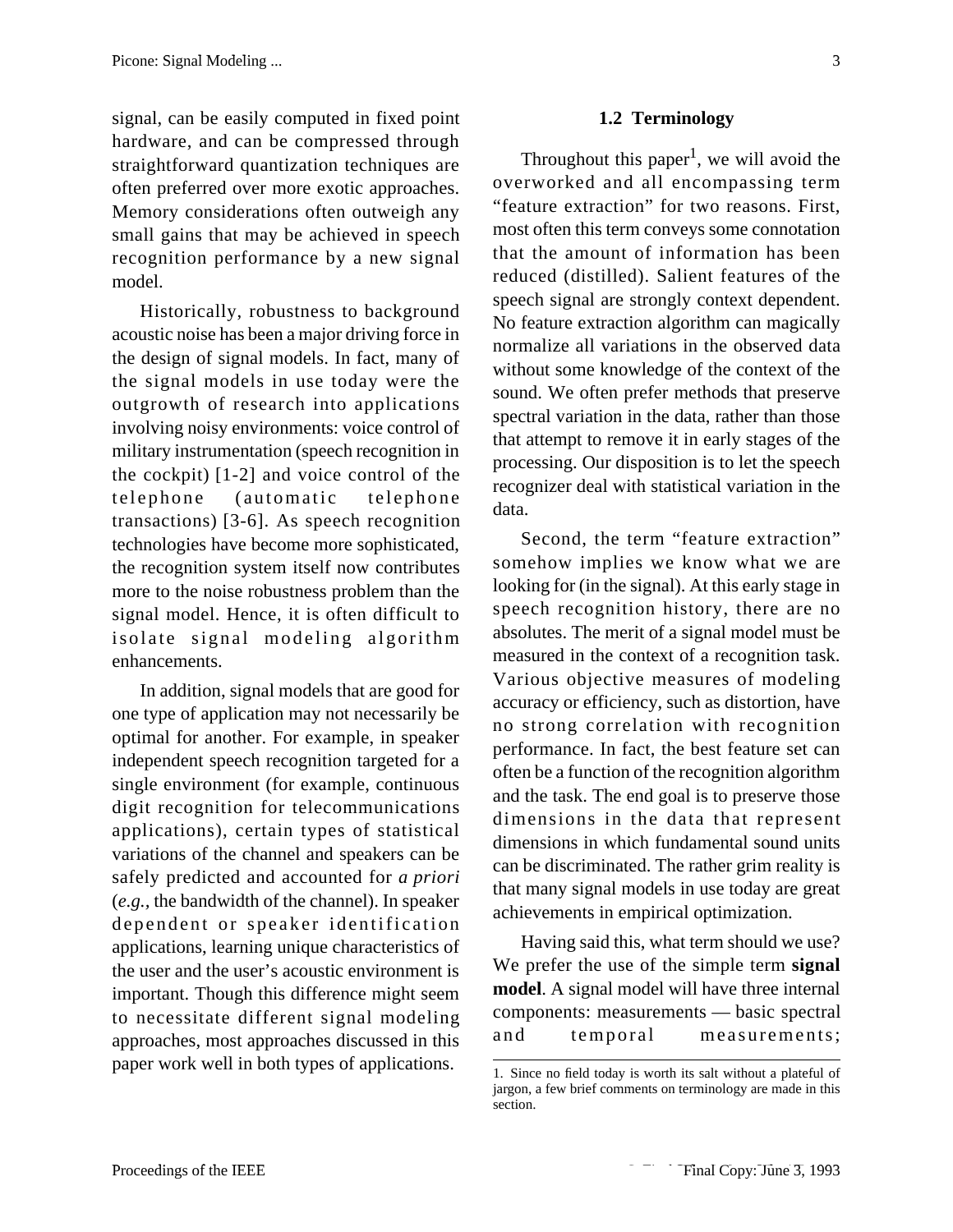parameters — parametrically collated and smoothed versions of these measurements; and observations — the output of some form of statistical model of the parameters. The signal model's observations are of course intimately interrelated with the speech recognition technology. These internal components are shown in Fig. 1.

Let us now describe each of these steps in greater detail. We note that it is a shame that very few, if any, speech recognition systems are capable of exhaustively comparing many variants of signal models in a controlled manner. Hence, it is often the case that motivations for choosing a particular approach are not always scientific. Therefore, we conclude this paper with an overview of common signal models used in today's state of the art speech recognition systems, and make a few comments on the respective author's claims about the merits of their approach. Excellent papers on this and other related topics can be found in  $[7-26]^2$ .

# **II. SPECTRAL SHAPING**

Spectral shaping involves two basic operations: **A/D conversion —** conversion of the signal from a sound pressure wave to a digital signal; and **digital filtering** — emphasizing important frequency components in the signal. This conversion process is shown in Fig. 2. A good discussion of general principles of sampling and A/D conversion can be found in [30]. We will not discuss the choice of a signal sample frequency and the implications of such choices in this

tutorial, though choice of an appropriate sample frequency obviously plays an important part in the signal modeling problem.

The microphone used in the A/D conversion process usually introduces undesired side effects, such as line frequency noise ("50/60 Hz hum"), loss of low and high frequency information, and nonlinear distortion. The A/D converter also introduces its own distortion in the form of a less than ideal frequency response and nonlinear input/ output transfer function, and fluctuating DC bias. An example of the frequency response of a typical telephone grade channel (including A/D conversion) is shown in Fig. 3. The sharp attenuation of low and high frequencies often causes problems for the subsequent parametric spectral analyses algorithms.

Because of the limited frequency response of analog telecommunications channels, and the widespread use of 8 kHz sampled speech in digital telephony, the most popular sample frequency for the speech signal in telecommunications is 8 kHz. With the recent emergence of broadband digital networks, however, we may soon see new telecommunications applications that utilize higher quality audio input. In nontelecommunications applications, in which the speech recognition subsystem has access to high quality speech, sample frequencies of 10 kHz, 12 kHz, and 16 kHz have been used. These sample frequencies give better time and frequency resolution [31].

The main purpose of the digitization process is to produce a sampled data representation of the speech signal with as high a Signal to Noise ratio (SNR) as possible. Telecommunications systems today regularly deliver SNRs in excess of 30 dB for speech recognition applications, more than sufficient for obtaining high performance. Variations in

<sup>2.</sup> The references in this paper have been selected mainly for their worth as general introductions to mainstream work in this area, rather than their authenticity as an original reference on the subject. It was not our intention to discredit particular research in this area (though that is probably unavoidable). Excellent comprehensive discussions of many topics presented in this paper can be found in [27-29].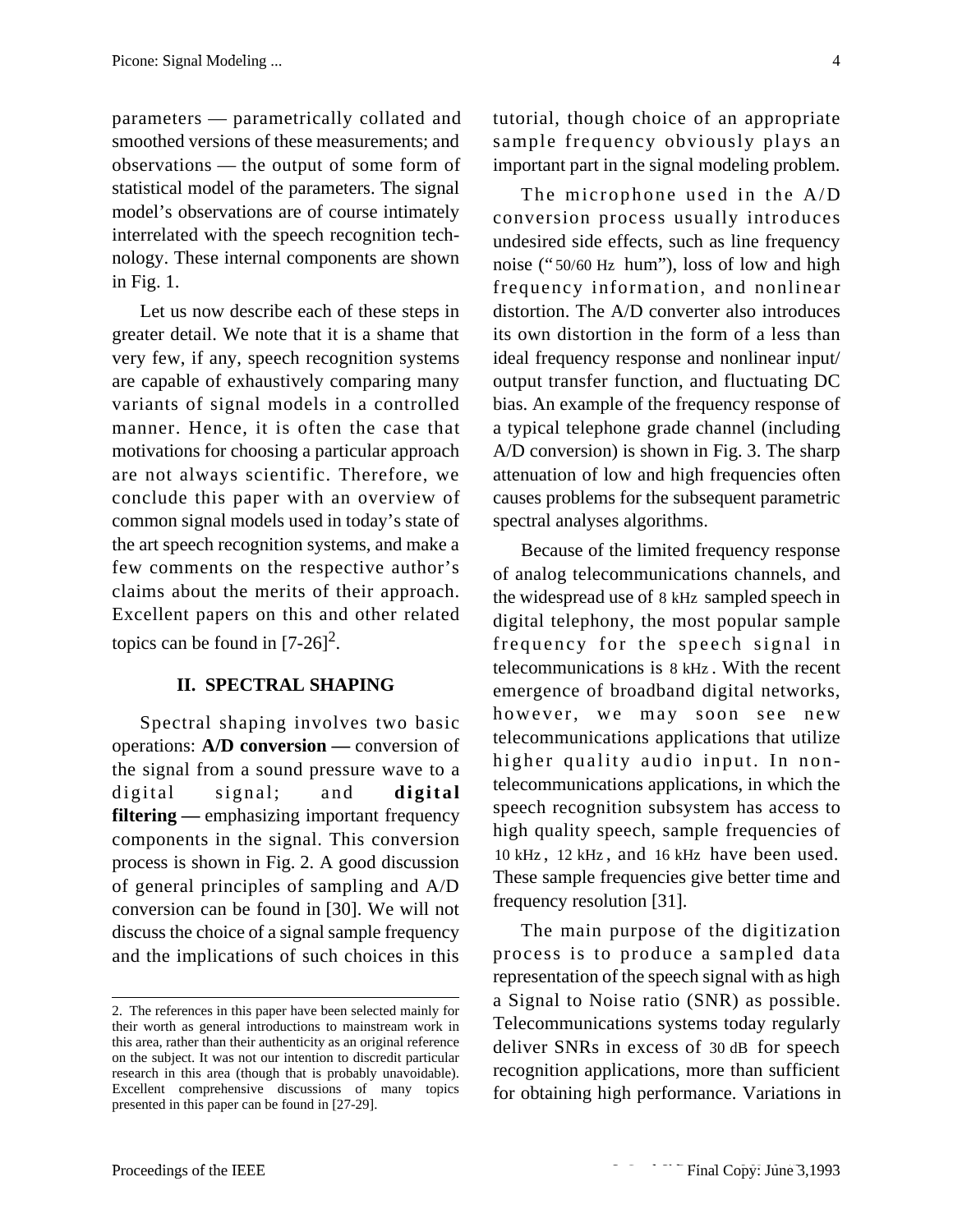however, can each contribute significantly to problematic performance in such environments.

Once signal conversion is complete, the last step of digital postfiltering is most often executed using a Finite Impulse Response (FIR) filter:

$$
H_{pre}(z) = \sum_{k=0}^{N_{pre}} a_{pre}(k) z^{-k} . \tag{1}
$$

Normally, a one coefficient digital filter, known as a **preemphasis** filter, is used:

$$
H_{pre}(z) = 1 + a_{pre} z^{-1} . \tag{2}
$$

A typical range of values for  $a_{pre}$  is  $[-1.0, -0.4]$ . Values close to  $-1.0$  that can be efficiently implemented in fixed point hardware, such as  $-1$  or  $-(1 - 1/16)$ , are most common in speech recognition. A range of frequency responses for the preemphasis filter of Eq. (2) is shown in Fig. 4. The preemphasis filter is intended to boost the signal spectrum approximately 20 dB per decade (an order of magnitude increment in frequency).

There are two common explanations of the advantages of using this filter. First, voiced sections of the speech signal naturally have a negative spectral slope (attenuation) of approximately 20 dB per decade due to physiological characteristics of the speech production system [28,31]. The preemphasis filter serves to offset this natural slope before spectral analysis, thereby improving the efficiency of the analysis [31,32].

An alternate explanation is that hearing is more sensitive above the 1 kHz region of the spectrum. The preemphasis filter amplifies this area of the spectrum, assisting the spectral analysis algorithm in modeling the most perceptually important aspects of the speech spectrum [31] (see Section 3.3.4 for more details).

We also note that such preemphasis filters also raise frequencies above 5 kHz, a region in which the auditory system becomes increasingly less sensitive. However, frequencies above 5 kHz are naturally attenuated by the speech production system and normally are assigned a significantly smaller weight in a typical speech recognition system.

Itsualised interesting conditions and the specific section in the spectra submission of the spectra submission of the spectra submission of the spectra submission of the spectra submission of the state of the state propos More sophisticated preemphasis algorithms have been proposed. One such notable approach is adaptive preemphasis, in which the spectral slope is automatically flattened [31] before spectral analysis. Other algorithms utilize shaping filters that attenuate areas of the spectrum known to be quite noisy [33,34]. More recently, speech/noise classification algorithms based on adaptive filtering are being employed [35]. However, none of these approaches have yet enjoyed widespread success in speech recognition applications. In fact, recently, many speech recognition systems have eliminated the preemphasis stage altogether and compensate for the spectral slope as part of the speech recognition statistical model (see Section VI).

#### **III. SPECTRAL ANALYSIS**

For pedagogical reasons, let us classify the types of spectral measurements used in speech recognition systems into two classes: power — measures of the gross spectral (or temporal) power of the signal; spectral amplitude — measures of power over particular frequency intervals in the spectrum. A typical parameter set in speech recognition will include each of these measurements. Recently there has been resurgence of interest<sup>3</sup> in fundamental frequency for use as a prosodic feature [36], for use in speech recognition of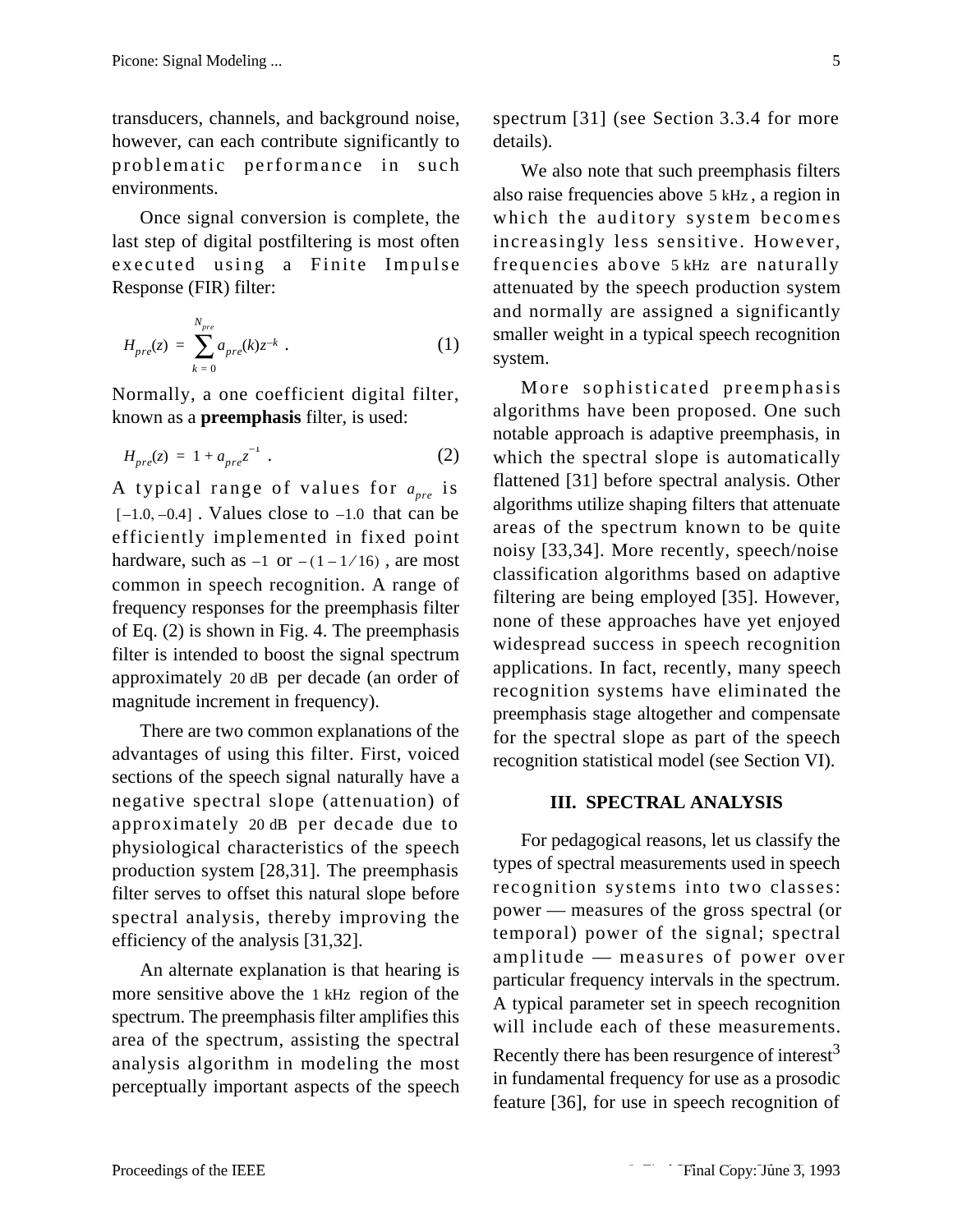tonal languages (e.g. Chinese) or languages that have some tonal components (e.g., Japanese), and as a measure of speaker identity or authenticity [37]. Let us first briefly review fundamental frequency and power calculations, and then focus on spectral amplitude estimation.

# **3.1 Fundamental Frequency**

**Fundamental frequency<sup>4</sup>** is defined as the frequency at which the vocal cords vibrate during a voiced sound [38,39]. Fundamental frequency  $(f_0)$  has long been a difficult parameter to reliably estimate from the speech signal. Previously, it has been neglected in speech recognition systems for numerous reasons, including the large computational burden required for accurate estimation, the concern that unreliable estimation would be a barrier to achieving high performance, and the difficulty in characterizing complex interactions between  $f_0$  and suprasegmental phenomena.

There are four major classes of algorithms in use today. One of the first algorithms to appear, and one of the simplest, is an algorithm that uses multiple measures of periodicity in the signal, and votes between them to determine the voicing state and fundamental frequency. This algorithm was originally known in the speech processing literature as the Gold-Rabiner algorithm [40], and motivated many other variants based on timedomain measurements [41]. The Gold-Rabiner algorithm is still popular mainly because of its simplicity and ease of reliable implementation. Unfortunately, it does not work very well.

Second, the U.S. National Security Agency (NSA), as part of a program to develop secure digital telephones based on low bit rate voice coding, has developed a robust algorithm for telecommunications applications [42,43]. This algorithm is based on the average magnitude difference function [32], and a discriminant analysis of multiple voicing measures. It is a published government standard and publicly available in the U.S.

A third class of algorithms, similar in nature to the previous class, are based on dynamic programming concepts [44]. These algorithms have been shown to provide high performance across a wide range of environments, including noisy telecommunications channels. This class of algorithms uses a sophisticated optimization procedure that evaluates several measures of correlation and spectral change in the signal, and computes an optimal fundamental frequency pattern and voicing pattern simultaneously.

Finally, an algorithm that is rarely used in real-time speech systems, but often used for research experimentation, is an algorithm that operates on the cepstrum of the speech signal [45]. This algorithm is still popular today as an accurate method for estimating the fundamental frequency in extremely quiet laboratory recording conditions.

Fundamental frequency is often processed on a logarithmic scale, rather than a linear scale, to match the resolution of the human auditory system. For reference purposes, let us define a measure of the fundamental frequency as:

$$
F(n) = \log_{10}(f_0(n)) \quad , \tag{3}
$$

where *n* represents discrete time.

<sup>3.</sup> Of course, fundamental frequency is still rarely used in practical speech recognition systems.

<sup>4.</sup> This section is intended to serve only as a reference guide to major work in this area. The details of such algorithms are beyond the scope of this paper. Good tutorials on the subject can be found in [38,39]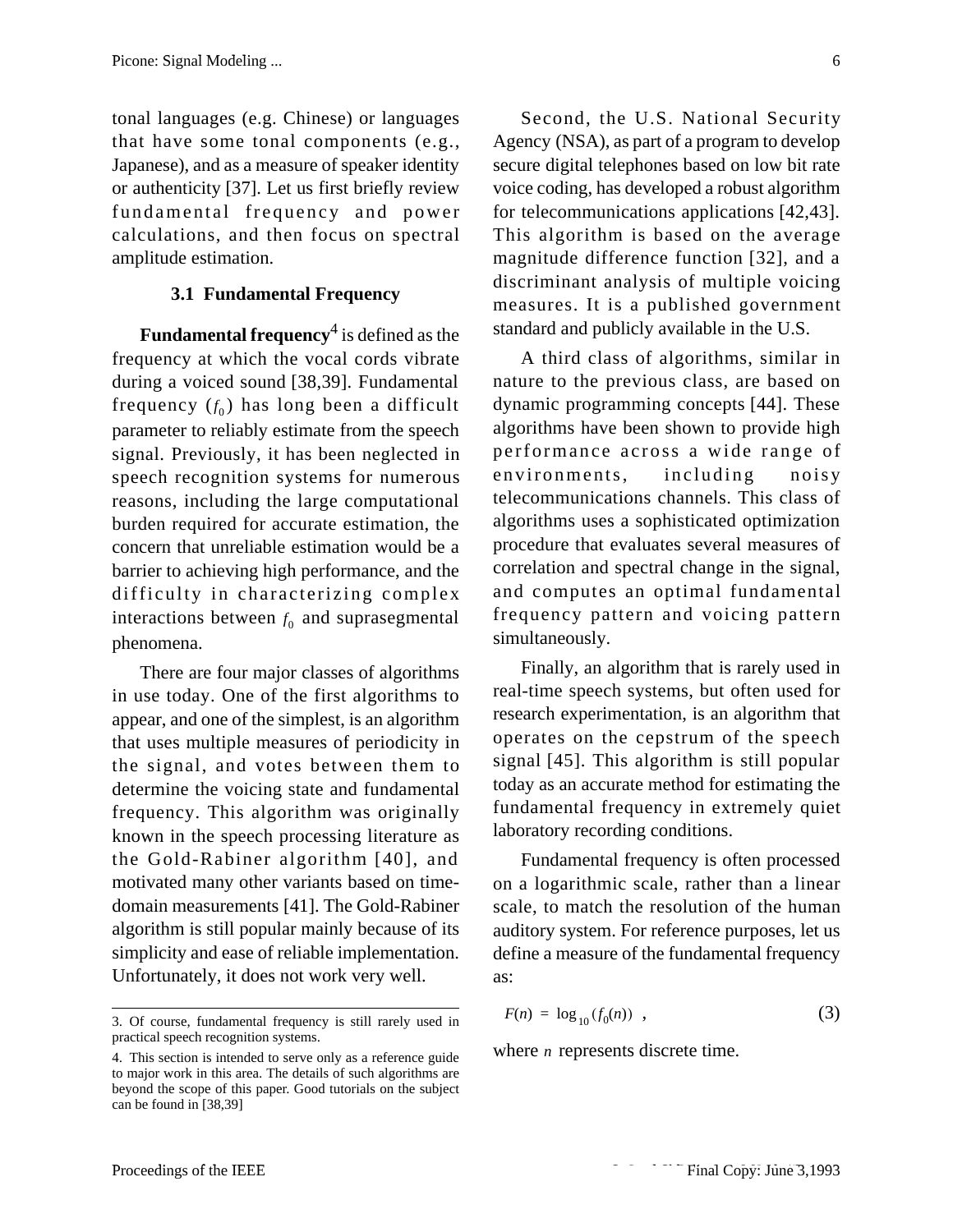speech. For unvoiced speech,  $f_0$  is undefined, and by convention  $F \equiv 0$ . Often, fundamental frequency is normalized by the speaker's average  $f_0$  value, or some physiologically-motivated transformation of a nominal value during the corresponding voiced segment of speech. Normally, 50 Hz  $\leq f_0 \leq 500$  Hz for voiced  $f_0$ 

#### **3.2 Power**

The use of some sort of power measure(s) in speech recognition is fairly standard today. **Power** is rather simple to compute:

$$
P(n) = \frac{1}{N_s} \sum_{m=0}^{N_s-1} \left( w(m) s\left(n - \frac{N_s}{2} + m\right) \right)^2 , \qquad (4)
$$

where  $N_s$  is the number of samples used to compute the power,  $s(n)$  denotes the signal,  $w(m)$  denotes a weighting function, and *n* denotes the sample index (discrete time) of the center of the window. Rather than using power directly, many speech recognition systems use the logarithm of the power multiplied by 10, defined as the power in  $dB$ , in an effort to emulate the logarithmic response of the human auditory system [46].

The weighting function in Eq. (4) is referred to as a window function. Window theory was once a very active topic of research in digital signal processing [31,32]. There are many types of windows including rectangular, Hamming, Hanning, Blackman, Bartlett, and Kaiser. Today, in speech recognition, the Hamming window is almost exclusively used. The Hamming window is a specific case of the Hanning window. A generalized Hanning window is defined as:

$$
w(n) = \frac{\alpha_w - (1 - \alpha_w) \cos(2\pi n / (N_s - 1))}{\beta_w} , \quad (5)
$$

for  $0 \le n < N_s$ , and  $w(n) \equiv 0$  elsewhere.  $\alpha_w$  is defined as a window constant in the range  $[0, 1]$ , and  $N_s$  is the window duration in samples. To implement a Hamming window,  $\alpha_w^{} = 0.54$ .

 is a normalization constant defined so β*w* that the root mean square (RMS) value of the window is unity.  $\beta_w$  is defined as:

$$
\beta_{w} = \sqrt{\frac{1}{N_{s}} \sum_{n=0}^{N_{s}-1} w^{2}(n)} \quad . \tag{6}
$$

In Fig. 5 we show various realizations of the Hanning window.

Normally, so that for the second is the second of the second in the second in the second of the second in the supergeneous  $\alpha$ , is and  $\alpha$  is the window constant in the range purency is normalized by the speaker's sampl In practice, it is desirable to normalize the window so that the power in the signal after windowing is approximately equal to the power of the signal before windowing. Equation (6) describes such a normalization constant. This type of normalization is especially convenient for implementations using fixed point arithmetic hardware. Note that the computational burden of a window is relatively small, because the window coefficients are precomputed at system initialization.

The purpose of the window is to weight, or favor, samples towards the center of the window. This characteristic, coupled with the overlapping analysis discussed next, performs an important function in obtaining smoothly varying parametric estimates. It is important that the width of the main lobe in the frequency response of the window be as small as possible, or the windowing process can have a detrimental effect on the subsequent spectral analysis. See [31,32,47] for good discussions of this topic.

Power, like most parameters in a speech recognition system (including fundamental frequency mentioned in the last section) is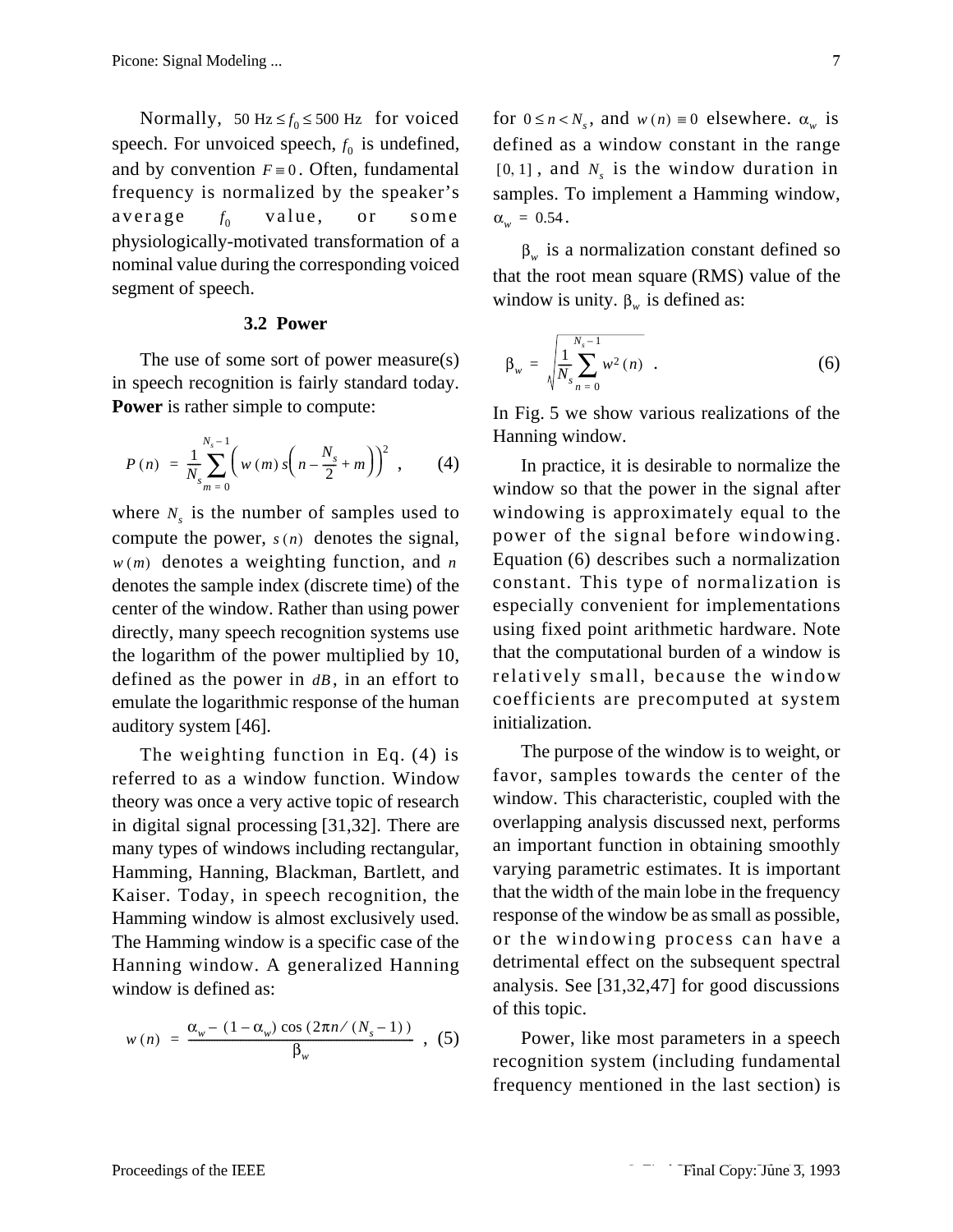computed on a frame by frame basis. **Frame duration**,  $T_f$ , is defined as the length of time (in seconds) over which a set of parameters are valid. Frame period is a similarly used term that denotes the length of time between successive parameter calculations. Frame rate, yet another common term, is the number of frames computed per second (Hz).

In Eq.  $(4)$ , *n* is updated by the frame duration in samples. Frame duration typically ranges between 20 msec and 10 msec in practical systems. Values in this range represent a trade-off between the rate of change of spectrum and system complexity. The proper frame duration is ultimately dependent on the velocity of the articulators in the speech production system (rate of change of the vocal tract shape). While some speech sounds (such as stop consonants or diphthongs) exhibit sharp spectral transitions which can result in spectral peaks shifting as much as 80 Hz / msec [31], frame durations less than approximately 8 msec are normally not used.

Equally important, however, is the interval over which the power is computed. The number of samples used to compute the summation,  $N_s$ , is known as the **window duration** (in samples). Window duration,  $T_w$  is normally measured in units of time (seconds).

Window duration controls the amount of averaging, or smoothing, used in the power calculation. The frame duration and window duration together control the rate at which the power values track the dynamics of the signal [32]. Frame duration and window duration are normally adjusted as pair: a window duration of 30 msec is most common with a frame duration of 20 msec, while a window duration of 20 msec is used with a

frame duration of 10 msec. Generally speaking, since a shorter frame duration is used to capture rapid dynamics of the spectrum, the window duration should also be correspondingly shorter so that the detail in the spectrum is not excessively smoothed.

The process of frame based analysis is depicted in Fig. 6. This type of analysis is often referred to as an overlapping analysis, because with each new frame, only a fraction of the signal data changes. The amount of overlap to some extent controls how quickly parameters can change from frame to frame. The percentage overlap is given by:

$$
\% \text{Overlap} = \frac{(T_w - T_f)}{T_w} \times 100\% \quad , \tag{7}
$$

where  $T_w$  is the window duration (in seconds) and  $T_f$  is the frame duration. If  $T_w < T_f$ , the percentage overlap is zero.

The combination of a 20 msec frame duration and a 30 msec window duration correspond to a 33% overlap. Some systems use as much as 66% overlap. One goal of such large amounts of overlap is to reduce the amount of noise introduced in the measurements by such artifacts as window placement and nonstationary channel noise [32]. On the other hand, excessively smoothed estimates can obscure true variations in the signal.

Frame-based power computations can also be computed recursively [32]. This technique is most easily viewed as a filtering operation of the squared amplitude of the signal:

$$
P(n) = -\sum_{i=1}^{N_a} a_{pw}(i)P(n-i) + \sum_{j=0}^{N_b} b_{pw}(j)s^2(n-j) , \quad (8)
$$

where  $\{a_{pw}\}\$  and  $\{b_{pw}\}\$  represent the coefficients of a digital low pass filter. Most often, a first order filter (leaky integrator),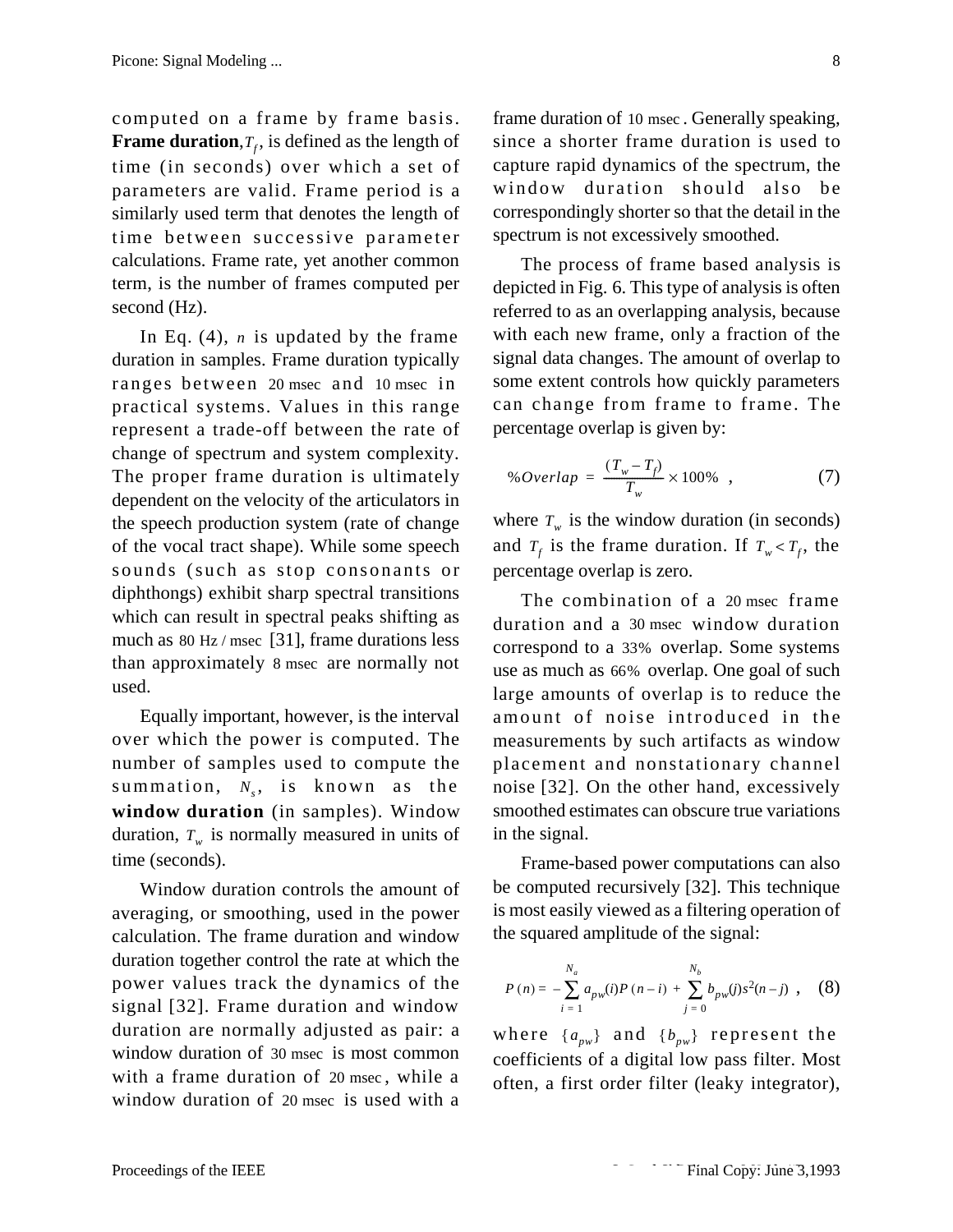section),  $N_a = 2, N_b = 2$ , are used. The design of the system represented in Eq. (8) to produce smoothed power estimates is a classical control problem. A good discussion of the design of such controllers can be found in [48].  $N_a = 1, N_b = 0$ , or a second order filter (biquad

In Fig. 7, we demonstrate the use of these parameters. At the bottom of the figure, a speech signal is shown. The first four waveforms starting from the top of the figure show power contours for: (a)  $T_f = 5$  msec,  $T_w = 10$  msec; (b)  $T_f = 10$  msec,  $T_w = 20$  msec; (c)  $T_f = 20 \text{ msec}$ ,  $T_w = 30 \text{ msec}$ ; (d)  $T_f = 20$  msec,  $T_w = 30$  msec, and a Hamming window was used; (e)  $T_f = 20$  msec,  $T_w = 60$  msec; (f) a recursive filter approach in which a 50 Hz low pass filter was implemented using a second order section.

The application of a Hamming window, as shown in Fig. 7(d), helps produce a smoothed estimate of the power through regions where the power changes rapidly (note the point in the waveform marked by an arrow). Note that at  $t = 0.3$  secs there is a subtle rise in power. This rise in power is reproduced only in (a) and (e), the two analyses with the greatest ability to respond to rapid changes in the signal's power.

The recursive technique in Fig. 7(f) produces an oscillatory power contour. The second order filter used in the implementation is not capable of sufficiently damping high frequencies in the signal's amplitude/ instantaneous power contour. Hence, the output tends to be too sensitive to the short-term power level of the signal. For this reason, such filters are often used only as postprocessors to frame-based analyses, in which case the power contour is extremely smooth to begin with. Careful design of these circuits are required to make sure the

adaptation speed is appropriate for the given application.

Recursive formulations are used to implement algorithms for adaptive gain control, peak signal power estimation, and signal endpoint detection. Equation (8) can also be applied as a postprocessor to Eq. (4) to provide additional smoothing of the power estimates.

### **3.3 Spectral Analysis**

or a second order filter (biquad datapation spectrossion) and the given<br>properties of the given application. The given application for the given<br>erestimates in  $D_4(8)$  propolation second or the design order in the<br>presen There are six major classes of spectral analysis algorithms used in speech recognition systems today. The procedures for generating these analyses are summarized in Fig. 8. Filter bank methods (implemented in analog circuits) were historically the first methods introduced. Linear prediction methods were introduced in the 1970's, and were the dominant technique through the early 1980's. Currently, both Fourier transform and linear prediction techniques enjoy widespread use in various speech processing applications. In this section, we will discuss each of these techniques, beginning with the digital filter bank.

# *3.3.1 Digital Filter Bank*

The digital filter bank is one of the most fundamental concepts in speech processing. A filter bank can be regarded as a crude model of the initial stages of transduction in the human auditory system. There are two main motivations for the filter bank representation. First, the position of maximum displacement along the basilar membrane for stimuli such as pure tones is proportional to the logarithm of the frequency of the tone. This hypothesis is part of a theory of hearing called the "place theory" [49].

Second, experiments in human perception have shown that frequencies of a complex sound within a certain bandwidth of some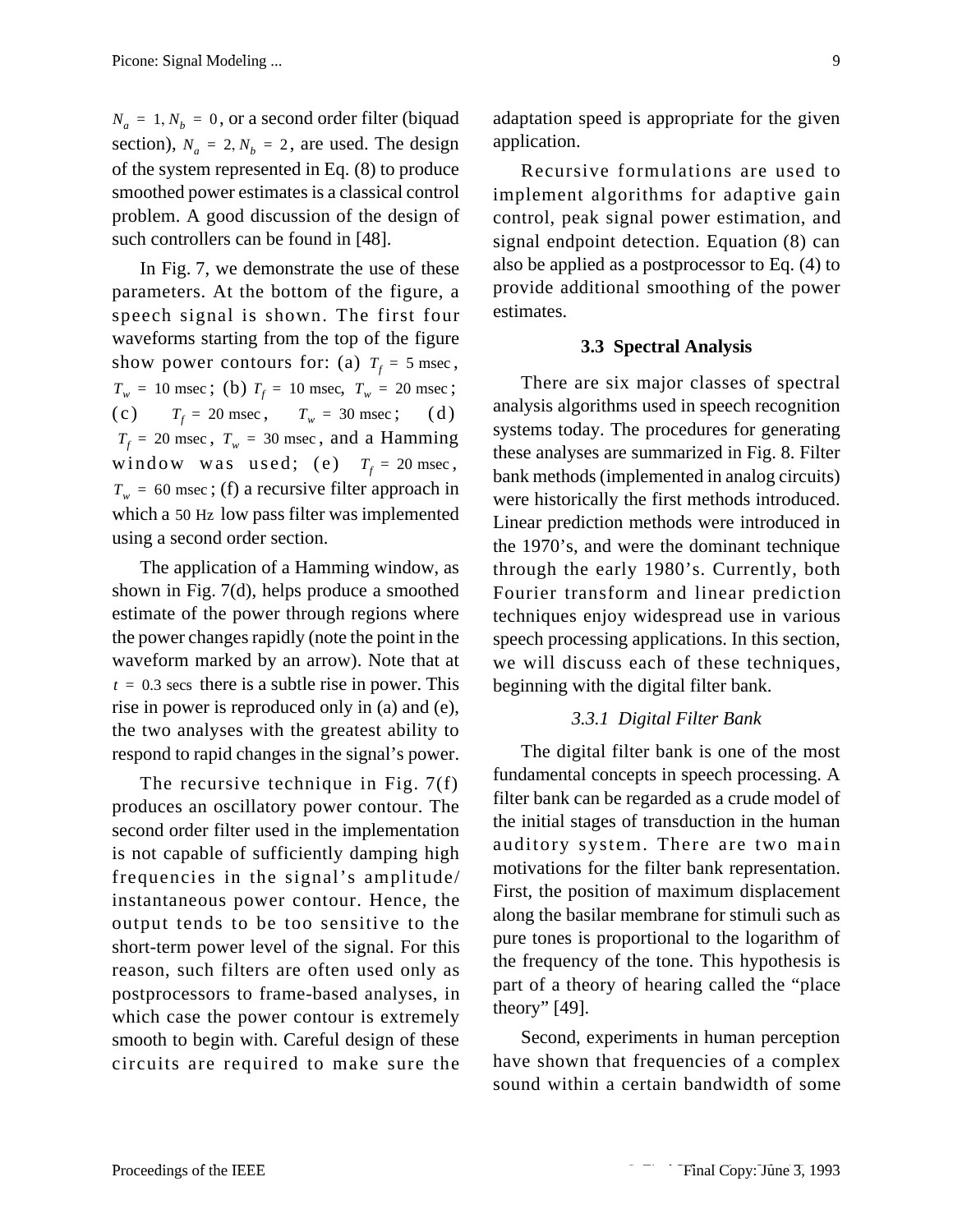nominal frequency cannot be individually identified. When one of the components of this sound falls outside this bandwidth, it can be individually distinguished. We refer to this bandwidth as the critical bandwidth [50]. A critical bandwidth is nominally 10% to 20% of the center frequency of the sound.

We can define a mapping of acoustic frequency, f, to a "perceptual" frequency scale, as follows [51]:

$$
Bark = 13 \operatorname{atan}\left(\frac{0.76f}{1000}\right) + 3.5 \operatorname{atan}\left(\frac{f^2}{(7500)^2}\right). (9)
$$

The units of this perceptual frequency scale are referred to as critical band rate, or *Bark*. The *Bark* scale is shown in Fig. 9(a).

A more popular approximation to this type of mapping in speech recognition is known as the *mel* scale [51]:

$$
mel frequency = 2595 \log 10 (1 + f/700.0) \quad . (10)
$$

The *mel* scale attempts to map the perceived frequency of a tone, or pitch, onto a linear scale. This scale is displayed in Fig. 9(b). It is often approximated as a linear scale from 0 to 1000 Hz, and then a logarithmic scale beyond 1000 Hz.

An expression for critical bandwidth is:

$$
BW_{critical} = 25 + 75 \left[ 1 + 1.4 \left( f / 1000 \right)^2 \right]^{0.69} . (11)
$$

This transformation can be used to compute bandwidths on a perceptual scale for filters at a given frequency on *Bark* or *mel* scales. The critical bandwidth function is also displayed in Fig. 9(c).

Both the *Bark* scale and the *mel* scale can be regarded as a transformation of the frequency scale into a perceptually meaningful scale that is linear. The combination of these two theories gave rise to an analysis technique known as the critical band filter bank. A **critical band filter bank** is simply a bank of linear phase FIR bandpass filters that are arranged linearly along the *Bark (or mel)* scale. The bandwidths are chosen to be equal to a critical bandwidth for the corresponding center frequency.

One such filter bank, originally defined in [52] has become somewhat of a standard, and is shown in Table 1. The center frequencies and bandwidths for these filters are shown in the second and third columns of Table 1. The center frequencies correspond to those frequencies for which Eq. (9) yields the integer index value in the table (for example, the frequency corresponding to an index of 2 produces a *Bark* value of 2). The bandwidth is then computed using Eq. (11).

In many speech processing applications, the first filter is omitted, because its range is beyond the capabilities of the A/D converter. Often the sampled data collected in the corresponding frequency range is extremely noisy. Telephone grade speech is often processed using a filter bank consisting of 16 bands (indices 2 - 17).

Another equally important filter bank in the speech recognition literature is a filter bank based on the *mel* scale. The frequency/ bandwidths for this filter bank [26] are given in fourth and fifth columns of Table 1. In this design, ten filters are assigned linearly from 100 Hz to 1000 Hz. Above 1000 Hz, five filters are assigned for each doubling of the frequency scale (octave). These filters are spaced logarithmically (equally spaced on a log scale). The bandwidths are assigned such that the 3 dB point is halfway between the current bin and the previous/next bin. The shaded entries in the table are shown only for comparison purposes. Normally, only the first 20 samples from the filter bank are used.

Each filter in the digital filter bank is usually implemented as a linear phase filter so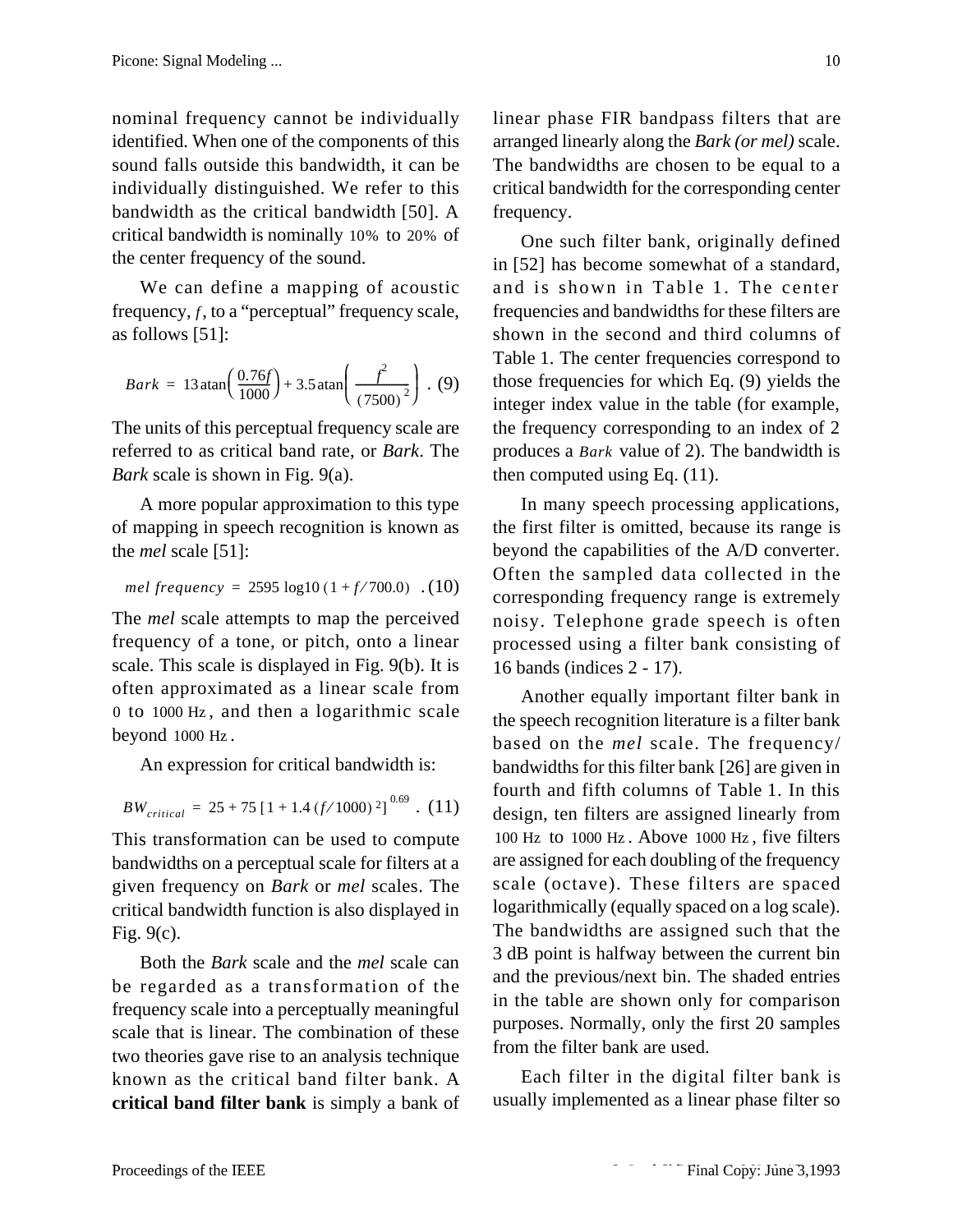zero, and the output signals from the filters will be synchronized in time. The filter equations for a linear phase filter implementation can be summarized as follows:

$$
s_i(n) = \sum_{j = -\binom{N_{FB_i} - 1}{2}}^{\binom{N_{FB_i} - 1}{2}} a_{FB_i}(j) \, s(n + j) \quad , \tag{12}
$$

where  $a_{FB_i}(j)$  denotes the j<sup>th</sup> coefficient for the i<sup>th</sup> critical band filter. The filter order is normally odd for a linear phase filter.

Processing of speech through two filters in this type of filter bank is demonstrated in Fig. 10. A speech signal is shown, along with the outputs from two bandpass filters, one centered at 250 Hz, and one centered at 2500 Hz. Note that the power of the outputs varies depending on the type of sound spoken. This is the basic merit of the filter bank: certain filter outputs can be correlated with certain classes of speech sounds.

The filter outputs are normally processed using any of the power estimation methods previously discussed. The digital filter bank is most frequently used in systems that attempt to emulate auditory processing [53,54]. Recursive-in-time computations are particularly convenient for postprocessing in these applications.

The output of this analysis is a vector of power values (or power/frequency pairs) for each frame of data. These are usually combined with other parameters, such as total power, to form the signal measurement vector. The filter bank attempts to decompose the signal into a discrete set of spectral samples that contain information similar to what is presented to higher levels of processing in the auditory system. Because the analysis is largely based entirely on linear processing (as opposed to the nonlinear techniques discussed

in Section 3.3.4), the technique is generally robust to ambient noise.

The Richard one of the lowest experimental and the experimental Consumer is equal control. The interversion of the second Submission in the experimental control interversion in the final Copy and the second this second th We conclude this section with one historical note. Long before computer hardware was capable of performing complex mathematical operations in real time, analog filter banks similar to the digital filter bank previously discussed were used in speech recognition. The filter banks were often built from discrete components and needed to be carefully tuned by adjusting resistors and capacitors. At that time, researchers dreamed of the days when speech recognition system parameters could be adjusted from software. The analog filter bank is one of the oldest approaches used in speech recognition. Ironically, the analog filter technique has generated some of the lowest cost implementations of speech recognizers to date.

#### *3.3.2 The Fourier Transform Filter Bank*

We have previously discussed the advantages in using non-uniformly spaced frequency samples. One of the easiest and most efficient ways to compute a non-uniformly spaced filter bank model of the signal is to simply perform a Fourier transform on the signal, and sample the transform output at the desired frequencies. The **Discrete Fourier Transform** (DFT) of a signal is defined as:

$$
S(f) = \sum_{n=0}^{N_s-1} s(n) e^{-j\left(\frac{2\pi f}{f_s}\right)n} , \qquad (13)
$$

where  $f$  denotes the frequency in Hz,  $f_s$  denotes the signal sample frequency, and  $N<sub>s</sub>$  denotes the window duration in samples.

The filter bank can be implemented by using Eq. (13) to sample the spectrum at the frequencies listed in Table 1. However, often the spectrum is oversampled at a finer resolution than that described in Table 1, and each output of the filter bank (a power spectral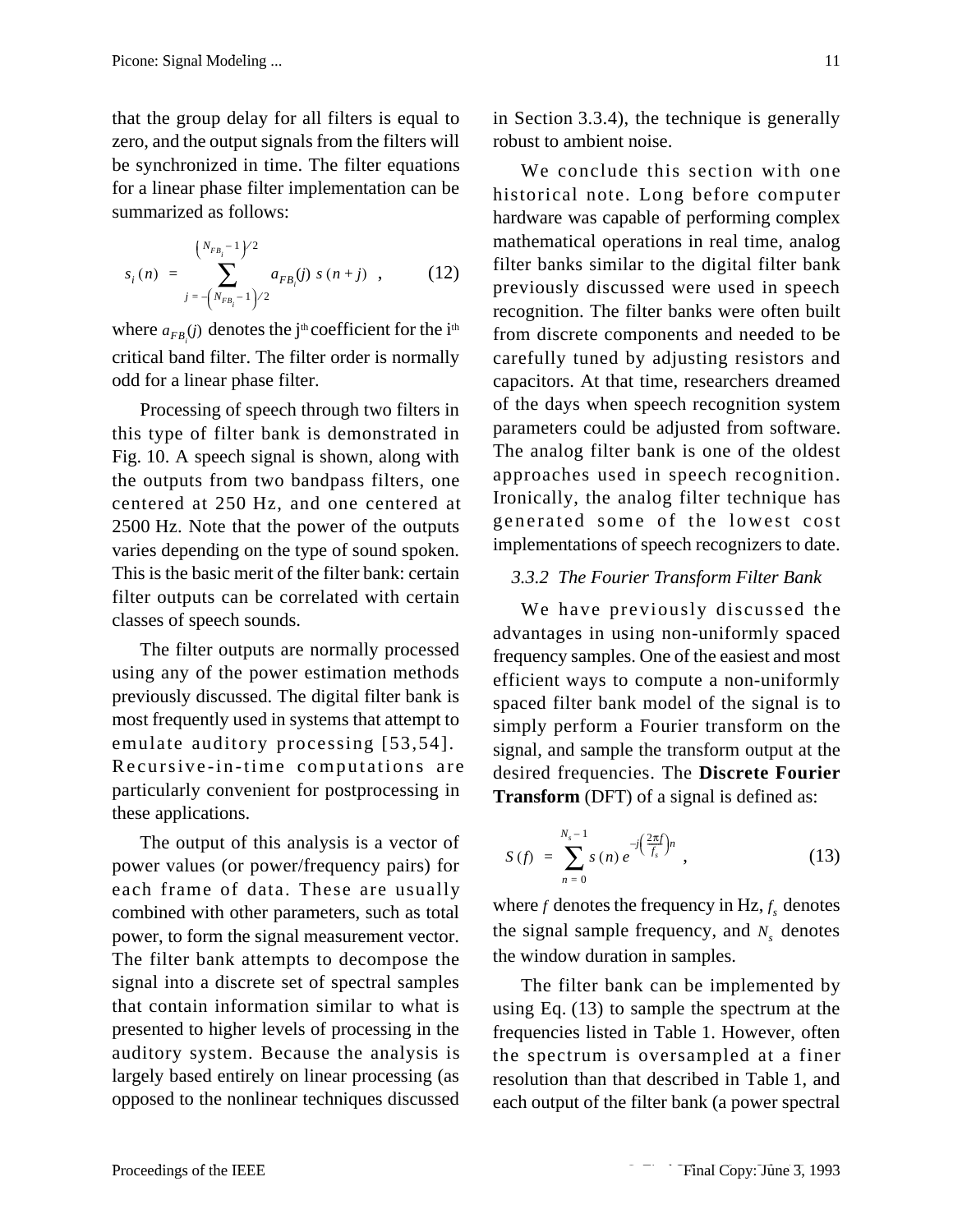magnitude) is computed as a weighted sum of its adjacent values:

$$
S_{avg}(f) = \frac{1}{N_{os}} \sum_{n=0}^{N_{os}} w_{FB}(n) S(f + \delta f(f, n)) , \qquad (14)
$$

where  $N_{os}$  represents the number of samples used to obtain the averaged value,  $w_{FB}(n)$ represents a weighting function, and  $\delta f(f, n)$ represents some function that describes the frequencies in the neighborhood of  $f$  to be used in computing the average. Note that the averaging method presented in Eq. (14) is just one particular method of implementing a spectral smoothing function.

Averaging is often performed in the *mel* scale frequency domain if a DFT is used (since the added computational burden is minimal). Averaging also is usually performed in the log domain (log power values) rather than on spectral amplitudes. The benefit of using averaged values for spectral analysis is demonstrated in Fig. 11.

A **Fast Fourier Transform** (FFT) [55] also can be used as an alternate method of computing the spectrum of the signal. The FFT is a computationally efficient implementation of the DFT under the constraint that the spectrum is to be evaluated at a discrete set of frequencies that are multiples of  $f_s/N$ . These frequencies are referred to as orthogonal frequencies. The principal advantage of the FFT is that it is very fast: approximately  $N \log N$  additions and  $N \log N/2$  multiplications are required. (The DFT requires on the order of  $N^2$  operations.) The principal disadvantage is that nonlinear frequency mappings, such as the filter bank in Table 1, must be adjusted to match the FFT orthogonal frequency constraints.

One additional processing step is often added. Based in part on our sketchy knowledge of human perception, we hypothesize that high amplitude areas of the spectrum are weighted more heavily in the auditory system than low amplitude regions. In noisy environments, noise often disproportionately degrades our estimates of the low amplitude areas of the spectrum. Stated another way, we are more confident of the reliability (and repeatability) of our estimates of the high amplitude areas of the spectrum.

For this reason, we often impose a limit on the dynamic range of the spectrum. This is depicted in Fig. 12. We refer to this lower limit as the **dynamic range threshold**. Rather than use noisy estimates of low amplitude regions of the spectrum, we simply clip, or discard, estimates below a certain threshold from the peak in the spectrum. For Fourier Transform-based techniques, this is straightforward to implement as a thresholding function on the spectral magnitude (measured  $\sin$  *dB*).

It is important that the spectral envelope be relatively flat before implementing such thresholding algorithms. Otherwise, useful low energy portions of the spectrum can be mistakenly eliminated. Recall that since the spectrum of the speech signal inherently drops 20 dB per decade, a threshold based on low frequency energies, where the peak to valley spectral amplitude difference is large, can easily remove useful signal energy at higher frequencies. Later, we will discuss more sophisticated methods for implementing thresholding of the spectrum based on parametric modeling techniques. For the moment, the reader might ponder the utility of letting the dynamic range threshold vary as a function of the background noise level in the spectrum or as a function of the local spectral peak to local background noise level.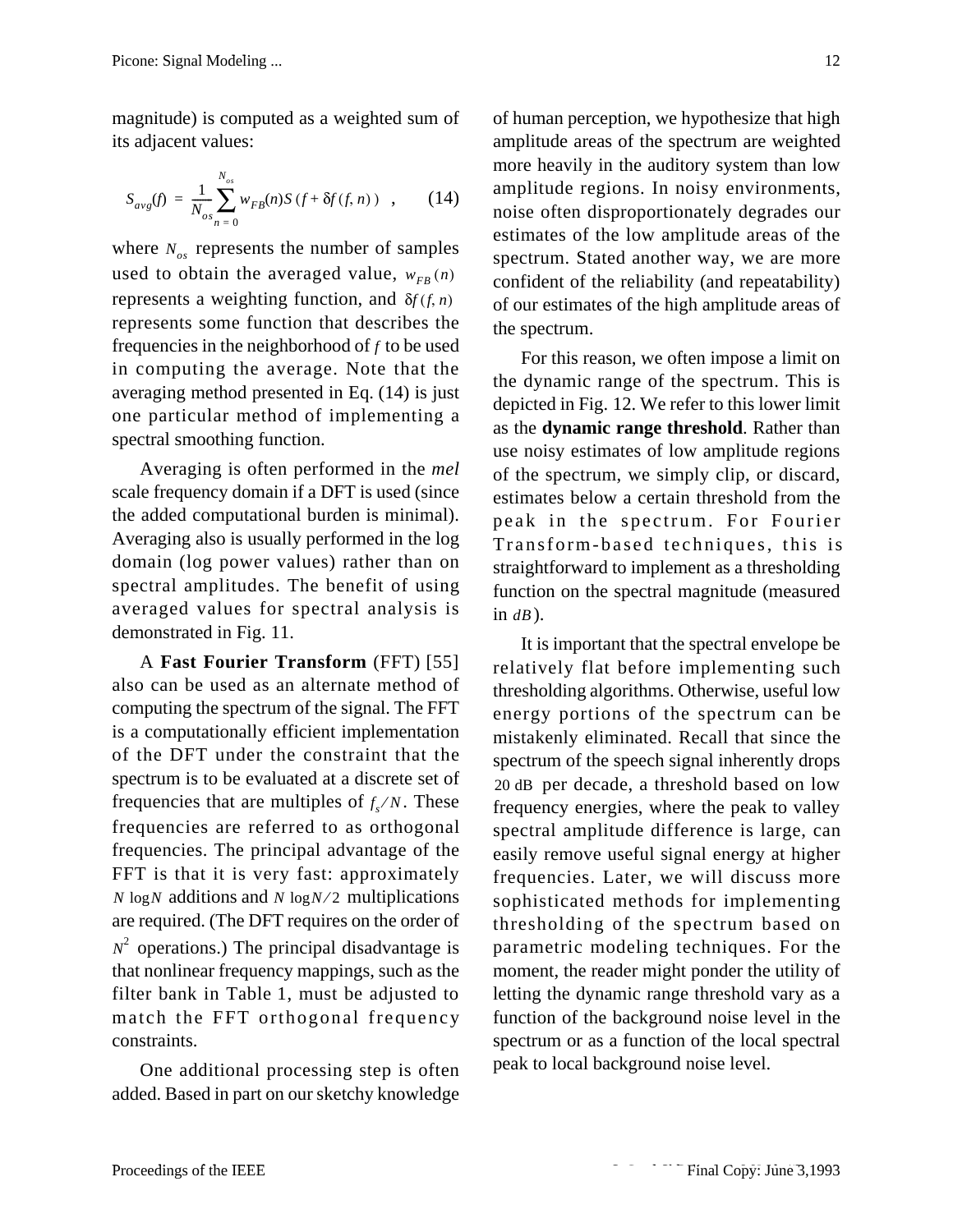Since their introduction in the early 1970's, homomorphic signal processing techniques [27] have been of great interest in speech recognition. Homomorphic systems are a class of nonlinear systems that obey a generalized principle of superposition. Linear systems, such as those previously discussed, are a special case of a homomorphic system. The motivation for homomorphic processing in speech analysis is summarized in Fig. 13.

In speech processing, the homomorphic system we seek should have the following property:

$$
D\Big[\left[x_1(n)\right]^{\alpha} \bullet \left[x_2(n)\right]^{\beta}\Big] = \alpha D\left[x_2(n)\right] + \beta D\left[x_2(n)\right] \ .
$$

This is a superposition type operation with respect to multiplication, exponentiation, and addition. A logarithm function, of course, obeys the generalized superposition property.

Homomorphic systems were considered useful for speech processing [27] because they offered a methodology for separating the excitation signal from the vocal tract shape. Current approaches to speech recognition are primarily concerned with modeling the vocal tract characteristics. In the linear acoustics model of speech production, the composite speech spectrum, as measured by a Fourier transform, consists of the excitation signal filtered by a time-varying linear filter representing the vocal tract shape.

The process of separating the two components, often referred to as deconvolution, can be described as follows:

$$
s(n) = g(n) \otimes v(n) ,
$$

where  $g(n)$  denotes the excitation signal,  $v(n)$ denotes the vocal tract impulse response, and " ⊗" denotes convolution. The frequency domain representation of this process is:

$$
S(f) = G(f) \cdot V(f)
$$

If we take the logarithm (complex) of both sides, we have:

.

$$
Log(S(f)) = Log(G(f) \cdot V(f))
$$
  
= Log(G(f)) + Log(V(f)) .

Hence, in the log domain, the excitation and the vocal tract shape are superimposed, and can be separated using conventional signal processing (in theory at least).

 To compute the cepstrum, we first compute the log spectral magnitudes (averaged if necessary) from Eq. (14). Next we compute the inverse Fourier transform of the log spectrum:

$$
c(n) = \frac{1}{N_s} \sum_{k=0}^{N_s - 1} \log_{10} |S_{avg}(k)| e^{\int \frac{j2\pi}{N_s} kn}, \quad 0 \le n \le N_s - 1.
$$
\n(15)

 $c(n)$  in Eq. (15) is defined as the **cepstrum**. We refer to cepstral coefficients computed via the Fourier transform (or analog filter bank) as **Fourier Transform-derived cepstral coefficients.**

3.3.3 Ceptral Coefficients<br>
2.3.3 Ceptral Coefficient and the existing of  $\theta$  of  $(0, 1)$ <br>
1.4.4.2.1993 IEEE Final Coefficient and the exist of the exist of the system of the system and  $I_{\text{reg}}(S(t)) = I_{\text{reg}}(S(t)) - I_{\text{reg}}(V$ Observe that  $c(0)$  in Eq. (15) represents the average value of the spectrum, or the root mean square (rms) value of the signal. Initially, this term was an important part of the cepstral parameter vector. Later, it was observed that absolute power measures of the signal were somewhat unreliable<sup>5</sup>, and use of  $c(0)$  was deemphasized. Recently, however, since various alternative measures of power are explicitly added to the parameter vector in other stages of processing,  $c(0)$  is no longer used. From this point forward, we will EXCLUDE this term from our discussion of the cepstral coefficient sequence.

<sup>5.</sup> Some systems [14] still use some form of absolute power along with various normalized power measures.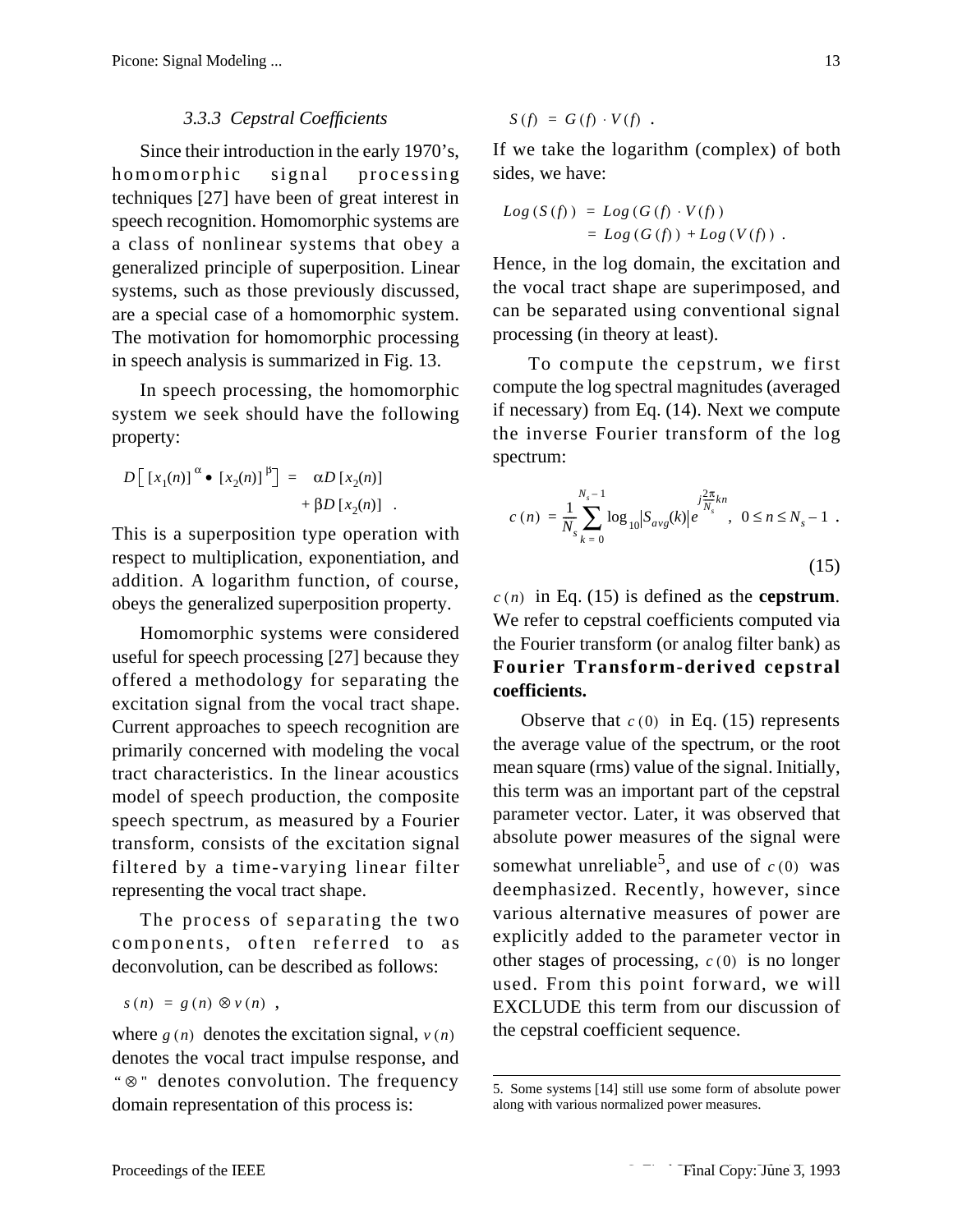Equation (15) is also recognized as the inverse DFT of the log spectrum. This can be conveniently simplified by noting that the log magnitude spectrum is a real symmetric function. Hence, Eq. (15) can be simplified to:

$$
c(n) = \frac{2}{N_s} \sum_{k=1}^{N_s} S_{avg}(I(k)) \cos \frac{2\pi}{N_s} kn \quad . \tag{16}
$$

 $c(n)$  in Eq. (16) is normally truncated to an order much lower than  $N_s$ .  $I(k)$  represents a mapping function that translates the integer *k* to the appropriate samples of  $S_{avg}$ . For efficiency,  $S_{avg}$  can also be computed using an oversampled FFT, rather than a non-uniformly spaced DFT.

We note that the cepstrum, as used in speech processing, is slightly different than the classical definition of the complex cepstrum found in the literature [27,28]. However, the definition presented here conveys all significant information needed in speech recognition.The cepstrum defined in Eq. (16) can be easily modified to be a *mel*-spaced cepstrum by sampling the Fourier Transform at appropriately spaced frequencies.

The cepstrum of two different speech signals is shown in Fig.  $14$ . In Fig.  $14(a)$  and Fig. 14(c), an unvoiced and a voiced speech waveform are shown, respectively. In Fig. 14(b) and Fig. 14(d), the corresponding cepstra are shown. The low order terms of the cepstrum correspond to short-term correlation in the speech signal (smooth spectral shape or vocal tract shape). The local maxima in the higher order terms in Fig. 14(d) demonstrate long term correlation, or periodicity, in the waveform (excitation information). The cepstrum in Fig. 14(b) of the unvoiced segment does not show any periodicity. In spectral analysis for speech recognition applications, normally only the low order terms  $(n \leq 20)$  are used.

Because the cepstrum is computed using a nonlinear operator, a logarithm function, it is generally believed to be sensitive to certain types of noise and signal distortions. While multiplicative noise processes can generally be dealt with, additive noise (such as background acoustic noise) can be troublesome. Cepstral parameters derived from high resolution spectral estimators, or parametric fits of the spectrum, are often preferred for applications in noisy environments.

### *3.3.4 Linear Prediction Coefficients*

We now turn from Fourier Transform methods based on linear spectral analysis to a class of parametric modeling techniques that attempt to optimally model the spectrum as an autoregressive process. It is difficult to overstate the impact parametric models have made on speech processing since their introduction in the early 1970s [56,57]. By the late 1970s, almost every speech processing system used some sort of algorithm that parametrically fits the spectrum, whether for recognition, compression, or verification applications. Though parametric models today are less popular in recognition, they are still widely used in compression systems. Parametric models were the impetus for a transition to vastly more powerful statistical modeling techniques in speech recognition. In this section, we will discuss computation of a parametric model based on least mean squared error theory. This technique is known as linear prediction (LP).

The roots of linear prediction, as a least mean squared error algorithm can be traced to many diverse areas: system identification problems in modern control systems, time series analysis for economic applications, maximum entropy techniques, quantum physics, geophysics, adaptive filtering and spectral estimation in signal processing. Linear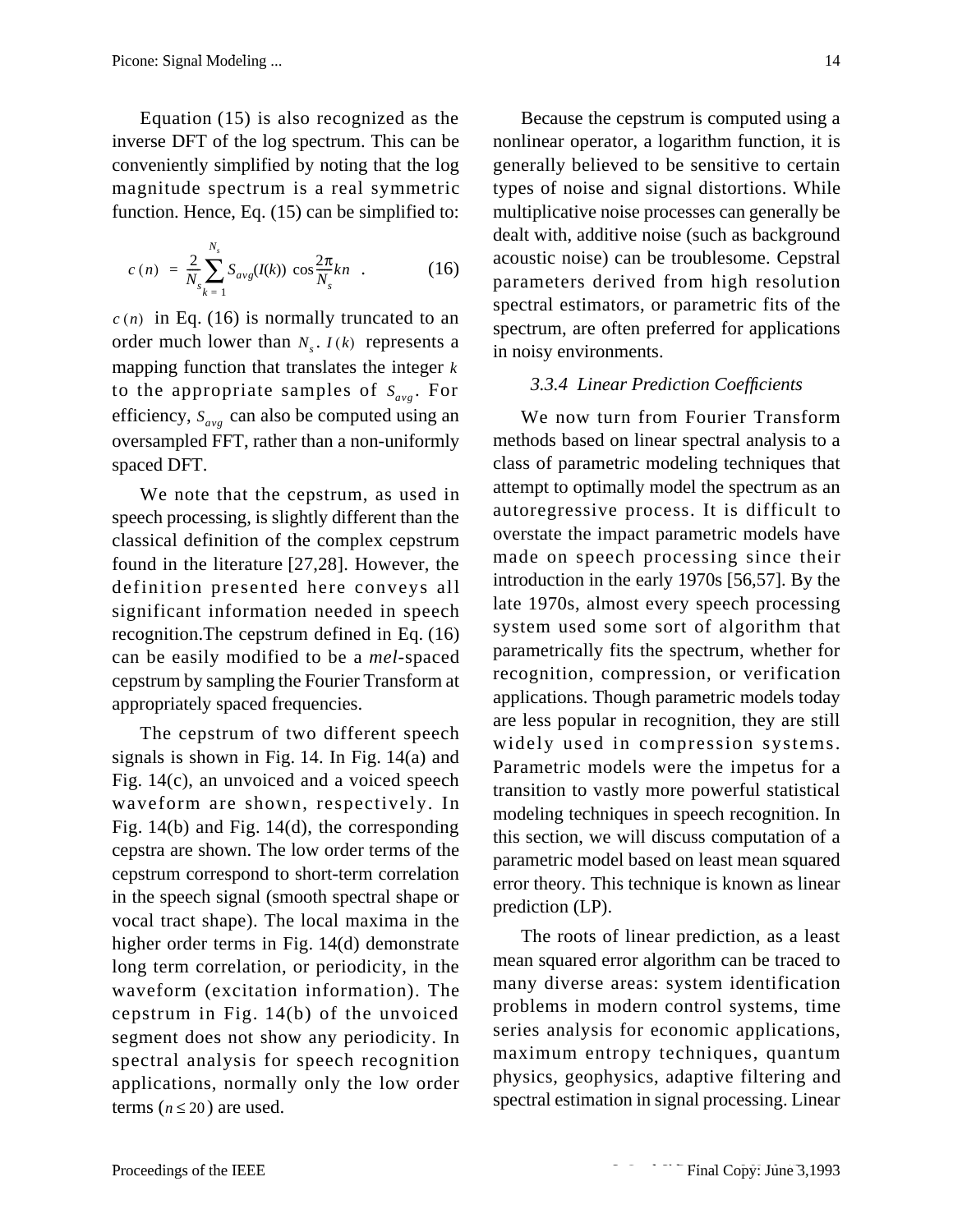literature. Some of the landmark academic texts include [31,32,57]. Here, we will (very) briefly review the mechanics of computing a linear prediction model, and then discuss the implications in speech recognition.

Given a signal,  $s(n)$ , we seek to model the signal as a linear combination of its previous samples. Let us define our signal model as:

$$
s(n) = -\sum_{i=1}^{N_{LP}} a_{LP}(i)s(n-i) + e(n) , \qquad (17)
$$

where  $N_{LP}$  represents the number of coefficients in the model (the order of the predictor),  $\{a_{LP}\}$  are defined as the **linear prediction coefficients** (predictor coefficients), and  $e(n)$  represents the error in the model (the difference between the predicted value and the actual measured value).

grediction theory is well-documented in the second in the second Submission and Submission:  $\epsilon_{1,1}$  (Second) F31, 23,293 IEEE was well leveral conducts and the speech is model, and then document precision and signal con One obvious virtue of this model is that, if it is accurate, we should be able to predict future values of the signal based on our current set of measurements<sup>6</sup>. The error term should tell us something about the quality of our model (if the error is small, the model is accurate). It is also possible to show that a linear prediction model effectively models the spectrum of the signal as a smooth spectrum [31].

Equation (17) can be rewritten in -transform notation and shown to be a linear *Z* filtering operation:

$$
E(z) = H_{LP}(z) S(z),
$$

where  $E(z)$  and  $S(z)$  are the *Z*-transforms of the error signal and the speech signal, respectively, and

$$
H_{LP}(z) = 1 + \sum_{i=1}^{N_{LP}} a_{LP}(i) z^{-i} ,
$$

or,

$$
H_{LP}(z) = \sum_{i=0}^{N_{LP}} a_{LP}(i) z^{-i} , \qquad (18)
$$

where  $a_{LP}(0) \equiv 1$ .  $H_{LP}(z)$  is defined as the linear prediction inverse filter.

Under the constraint that we would like the mean-squared error to be as small as possible (seeking a solution that gives us the minimum error energy is reasonable), the coefficients (excluding  $a_{LP}(0)$ ) of Eq. (18) can be obtained from the following matrix equation:

$$
\bar{a}_{LP} = \underline{\Phi}^{-1} \bar{\phi} \tag{19}
$$

where,

$$
\bar{a}_{LP} = \left[ a_{LP}(1), \dots, a_{LP}(N_{LP}) \right]^{\dagger} \tag{20}
$$

$$
\Phi = \begin{bmatrix}\n\phi_n(1, 1) & \phi_n(1, 2) & \dots & \phi_n(1, N_{LP}) \\
\phi_n(2, 1) & \phi_n(2, 2) & \dots & \phi_n(2, N_{LP}) \\
\vdots & \vdots & \ddots & \vdots \\
\phi_n(N_{LP}, 1) & \phi_n(N_{LP}, 2) & \dots & \phi_n(N_{LP}, N_{LP})\n\end{bmatrix}, (21)
$$
\n
$$
\overline{\Phi} = \begin{bmatrix}\n\phi_n(1, 0), \phi_n(2, 0), \dots, \phi_n(N_{LP}, 0)\n\end{bmatrix}^\dagger, \qquad (22)
$$

and,

$$
\phi_n(j,k) = \frac{1}{N_s} \sum_{m=0}^{N_s-1} s(n+m-j) s(n+m-k) \quad . \quad (23)
$$

The solution presented in Eqs. (19)-(23) is known as the Covariance Method.  $\Phi$  is referred to as a covariance matrix, and  $\phi_n(j, k)$  is referred to as the covariance function for  $s(n)$ .

There are three basic ways to compute predictor coefficients: covariance methods based on the covariance matrix (also known as pure least squares methods), autocorrelation methods, and lattice (or harmonic) methods.

<sup>6.</sup> The naive reader will easily imagine uses for such models in predicting stock market prices. In fact, economic analysis was one of the earliest applications for such algorithms.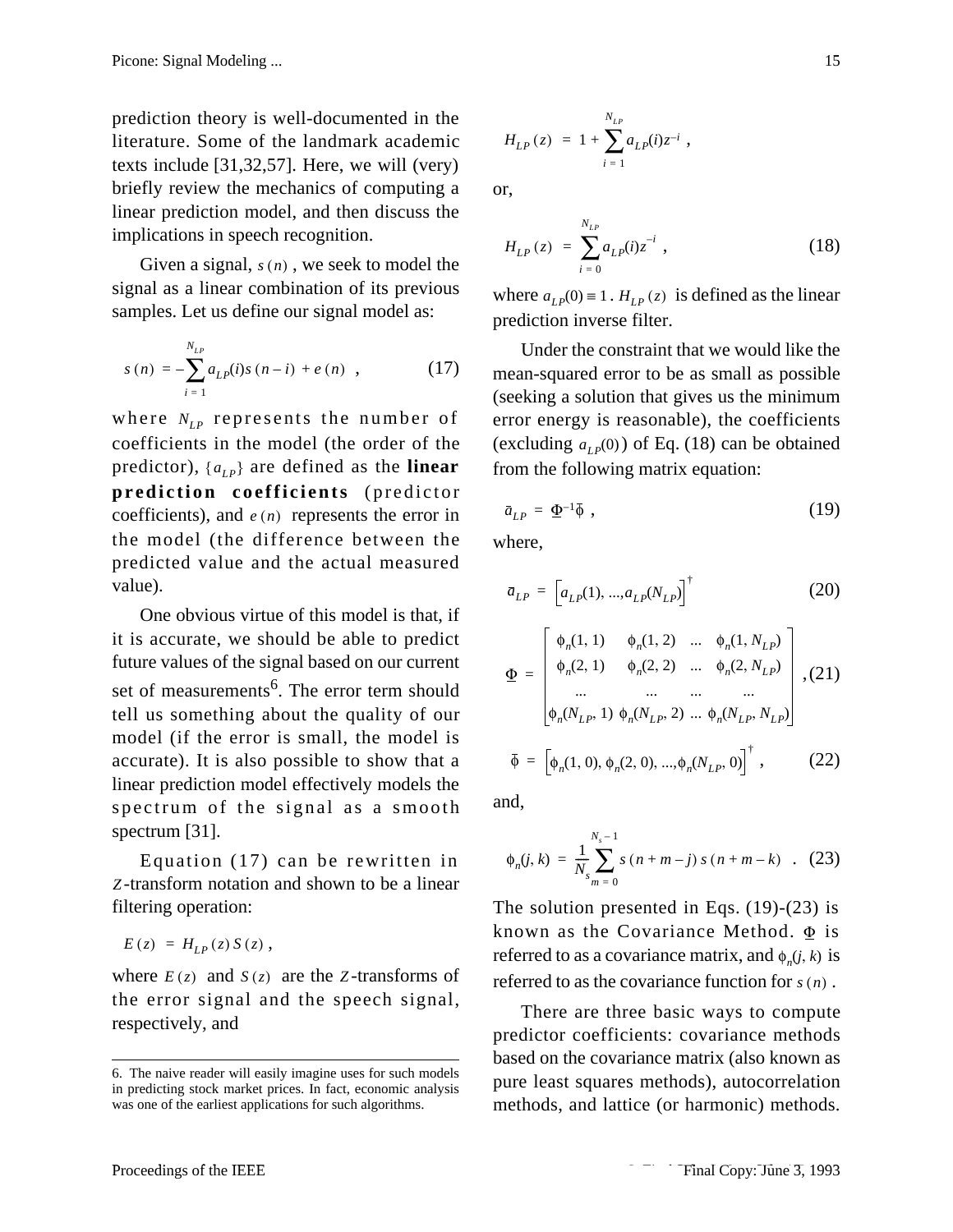Good discussions of the differences in these approaches are given in [31,57]. In speech recognition, the autocorrelation method is almost exclusively used because of its computational efficiency and inherent stability. The autocorrelation method always produces a prediction filter whose zeroes lie inside the unit circle in the  $z$ -plane.

In the autocorrelation method, we modify Eq. (23) as follows:

$$
\phi_n(j,k) = \phi_n(0,|j-k|) , \qquad (24)
$$

or,

$$
R_n(k) = \frac{1}{N_s} \sum_{m=0}^{N_s-1-k} s(n+m) s(n+m-k) \quad . \tag{25}
$$

 $R_n(k)$  is known as the autocorrelation function. This simplification results by constraining the evaluation interval to the range  $[0, N-1]$ , and assuming values outside this range are zero.

Because of this finite length constraint, it is important in the autocorrelation method to apply a window, such as that described in Eq. (5) to the signal. Normally, a Hamming window is used. Application of the window eliminates the problems caused by rapid changes in the signal at the edges of the window. In an overlapping analysis, it ensures a smooth transition from frame to frame of the estimated parameters.

This simplification allows the predictor coefficients to be computed efficiently using the Levinson-Durbin recursion [37]:

$$
\begin{cases}\n\text{Initialization:} \\
E_{LP}^{(0)} = R_n(0) & (26) \\
\text{For } 1 \le i \le N_{LP} \\
\qquad k_{LP}(i-1) = -\frac{i-1}{E_{LP}^{(i-1)}}(j)R_n(i-j) \\
a_{LP}^{(i)}(i) = k_{LP}(i-1) & (27) \\
\text{For } 1 \le j \le i-1 \\
a_{LP}^{(i)}(j) = a_{LP}^{(i-1)}(j) + k_{LP}(i-1) a_{LP}^{(i-1)}(i-j) \\
\qquad \qquad \text{for } 2 \le j \le i-1\n\end{cases}
$$
\n
$$
E_{LP}^{(i)}(j) = a_{LP}^{(i-1)}(j) + k_{LP}(i-1) a_{LP}^{(i-1)}(i-j) \tag{29}
$$
\n
$$
E_{LP}^{(i)} = (1 - k_{LP}(i-1)^2) E_{LP}^{(i-1)} \tag{30}
$$

These equations compute the predictor coefficients with complexity proportional to  $N_{LP}^2$ , and allow the entire LP computation to be performed with a complexity of approximately  $N_s N_{LP} + 3N_s + N_{LP}^2$ .

The signal model is actually the inverse of  $H_{LP}(z)$ , and is given by:

$$
S_{LP}(z) = \frac{G_{LP}}{H_{LP}(z)} \tag{31}
$$

 $G_{LP}$  is the model gain, and is given by:

$$
G_{LP} = \sqrt{E_{LP}^{(N_{LP})}} \tag{32}
$$

Note that the gain term is also given by the expression:

$$
G_{LP} = \sqrt{R_n(0) \prod_{i=1}^{N_{LP}} (1 - k_{LP}(i-1)^2)}
$$
(33)

The gain term allows the spectrum of the LP model to be matched to the spectrum of the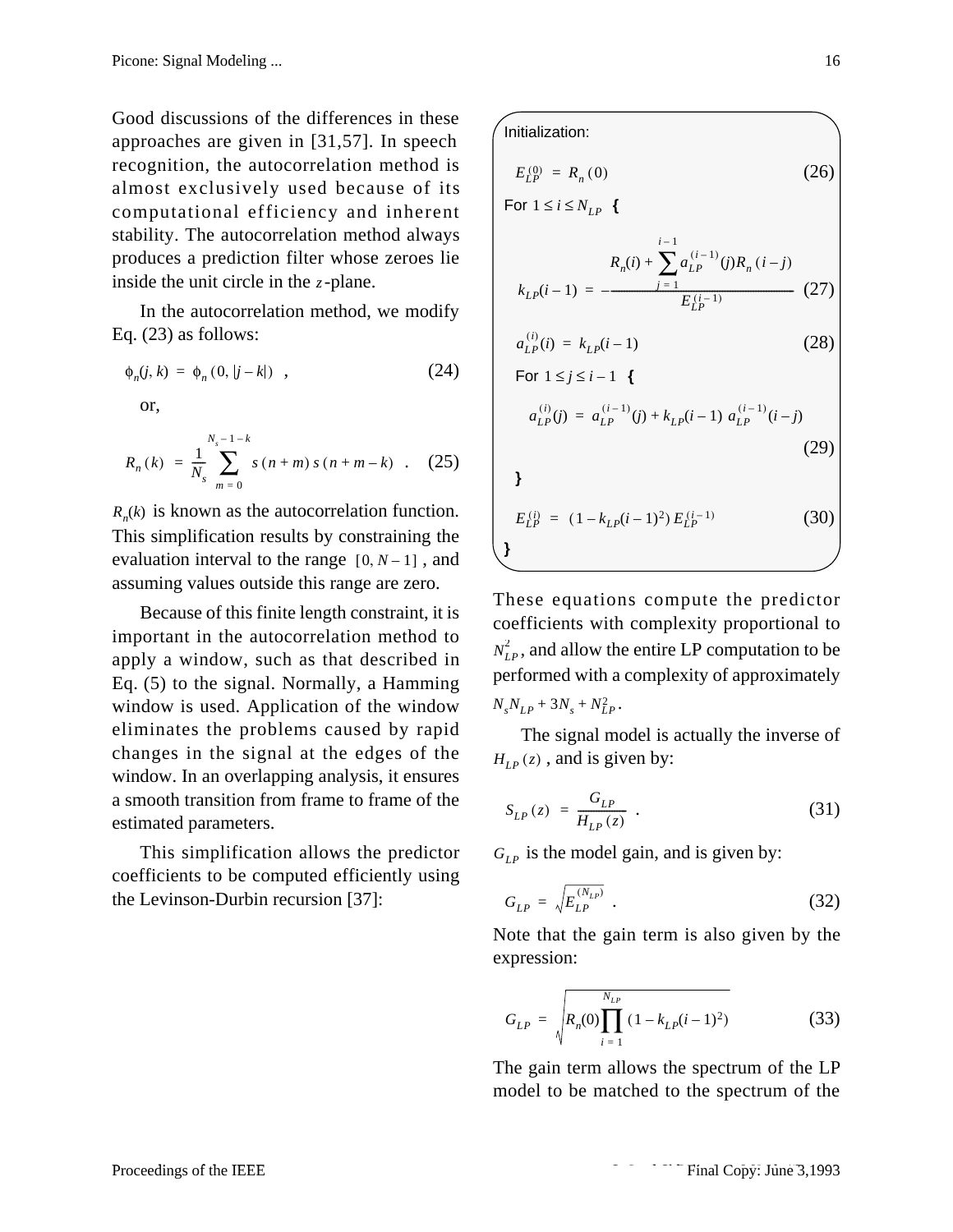computed from Eq. (19) is a normalized model (the values of the predictor coefficients are independent of the power of the signal).

There are three important observations to make about this form of the LP solution. First, the intermediate variables used in the computation,  $\{k_{LP}\}$ , are called **reflection coefficients**. They are bounded:

$$
0 \le |k_{LP}(i-1)| \le 1, \quad \forall \ 1 \le i \le N_{LP} \quad . \tag{34}
$$

This is an extremely useful result for storage and compression applications involving LP models. For example, LP coefficients for speech applications can be compressed to as few as 30 bits/model without significant degradation [58]. LP coefficients can normally be stored in such as way that we can achieve an order of magnitude compression over the original speech data. This is an important consideration for speech recognition systems that must store large numbers of recognition models.

Second, the iterative solution computes the solution for all model orders  $1 \le i \le N_{LP}$ . This is convenient for signal processing applications that require estimation of the model order as part of the task. Normally, in speech recognition applications, the model order is a fixed system parameter.

Third, as the order increases, the model fit becomes better. Equation (30) represents the energy of the error. From this equation, we see that the error is monotonically decreasing as the order increases. The model itself attempts to match the overall spectrum as well as possible for the given order.

We demonstrate this fact in Fig. 15, where we show a speech spectrum, and two corresponding LP models. Note that as the order is increased, the model produces a better match of the original spectrum. With a low order, only the gross spectral shape (or trend) is captured. With a higher order, finer detail in the spectrum is represented.

As we observed in previous sections, the spectral model in low energy areas of the signal spectrum is often inaccurate. We would like to somehow impose a dynamic range threshold similar to that imposed in Fig. 12. There are several ways to do this in an LP model: a stabilized covariance method [59] that reduces the dynamic range in the spectrum, a perceptual-weighting method [60] that broadens the bandwidths of the LP model slightly, or a stabilized autocorrelation method [44] in which a small amount of noise is added to the autocorrelation function.

The latter of these approaches is simple and effective. The autocorrelation function of Eq. (25) is modified before the LP computation as follows:

$$
R_{nw}(0) = (1 + \gamma_{nw}) R_n(0)
$$
  
\n
$$
R_{nw}(i) = R_n(i)
$$
  $i > 0$ . (35)

The dynamic range threshold is normally specified in dB:

$$
\gamma_{n w_{dB}} = 10 \log_{10} \gamma_{n w} \tag{36}
$$

A typical value of the dynamic range threshold  $is -10$  dB.

Criginal speech signal. The LP model oder, only the goos special shape (or tend) is the power of the product one finding the subsection is represented.<br>
The action is the special information to special information to spec This stabilization process is equivalent to adding uncorrelated white noise to the speech signal before LP analysis. The effect of this noise is to prevent the LP model from modeling sharp nulls (or zeroes) in the spectrum. This is demonstrated in Fig. 16. Observe that some distortion in the form of spectral smoothing is also introduced into the model at higher energy areas of the spectrum (broadening the bandwidths of the resonances of the LP model sometimes causes neighboring spectral resonances to collapse into one broad resonance).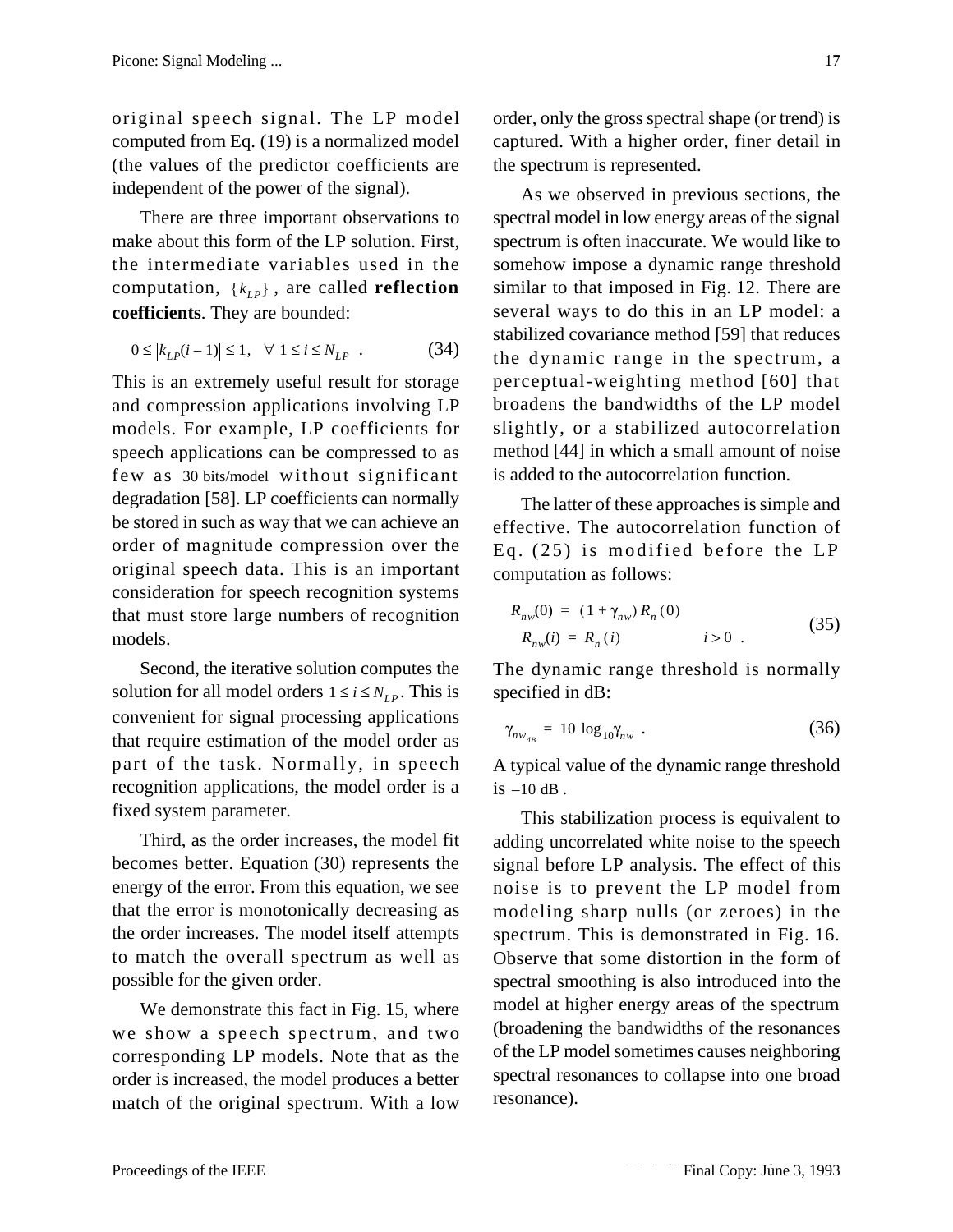Let us make one more important observation about the LP model. By adding power and fundamental frequency information to the LP coefficients, it is possible to reconstruct an audio version of the speech signal [56]. Listening to parametric descriptions of the speech signal, particularly speech recognition models, is very useful for diagnosing problems [61]. Some parametric transformations, such as cepstral coefficients, do not have a one-to-one mapping with the original LP data. Hence, it is somewhat harder to assess the validity of a parameter set.

Speech recognition systems historically first used LP parameters directly in the recognition process. Since then, more sophisticated transformations of these parameters have been devised. However, it is important to remember that generating an accurate LP model is an important first step in spectral analysis. Because LP analysis is a nonlinear operation, performance in noisy environments is sometimes problematic. For this reason, some systems still use a Fourier transform based filter bank analysis.

In Fig. 17, we summarize the LP modeling process by presenting LP models for several analysis conditions in the form of a spectrographic display [62]. Note that as the frame duration decreases (and the window duration is proportionately decreased) the temporal resolution in the spectrogram increases. Frame durations of 20 msec used to be most common in speech recognition systems. Recently, as the speech recognition research focus has shifted towards phonetic recognition, frame durations on the order of 10 msec have become common. The movement towards finer time resolution will continue as phonetic recognition technology matures.

# *3.3.5 LP-Derived Filter Bank Amplitudes*

Obviously, we can combine the notion of a filter bank, such as that described in Section 3.3.1, with the LP model. **Linear prediction-derived filter bank amplitudes** are defined as filter bank amplitudes resulting from sampling the LP spectral model (rather than the signal spectrum) at the appropriate filter bank frequencies. The astute reader might ask: what is the benefit of this?

It has been argued that use of the LP model, or high resolution model as it is often referred to, gives more robust spectral estimates [57]. Often, the spectral smoothing inherent in the LP model provides more stable parameters to subsequent stages of the processing. However, as speech recognition and DSP technologies have progressed, the differences in these approaches are not as great as they once might have been.

How can we efficiently sample the spectrum given the LP model? A straightforward technique to compute filter bank amplitudes from the LP model involves direct evaluation of the LP model:

$$
S_{LP}(f) = \frac{G_{LP}}{\sum_{i=0}^{N_{LP}} a_{LP}(i)e^{-j2\pi (f/f_s)}} ,
$$
 (37)

where  $f_s$  represents the sample frequency. This method requires on the order of  $4p+3$ multiply/accumulate operations per frequency sample. As described in Section 3.3.1, the spectrum is typically oversampled and averaged estimates are generated for actual filter bank amplitudes.

Another popular approach is to compute the power spectrum from the autocorrelation of the impulse response of  $H_{LP}(z)$ . The impulse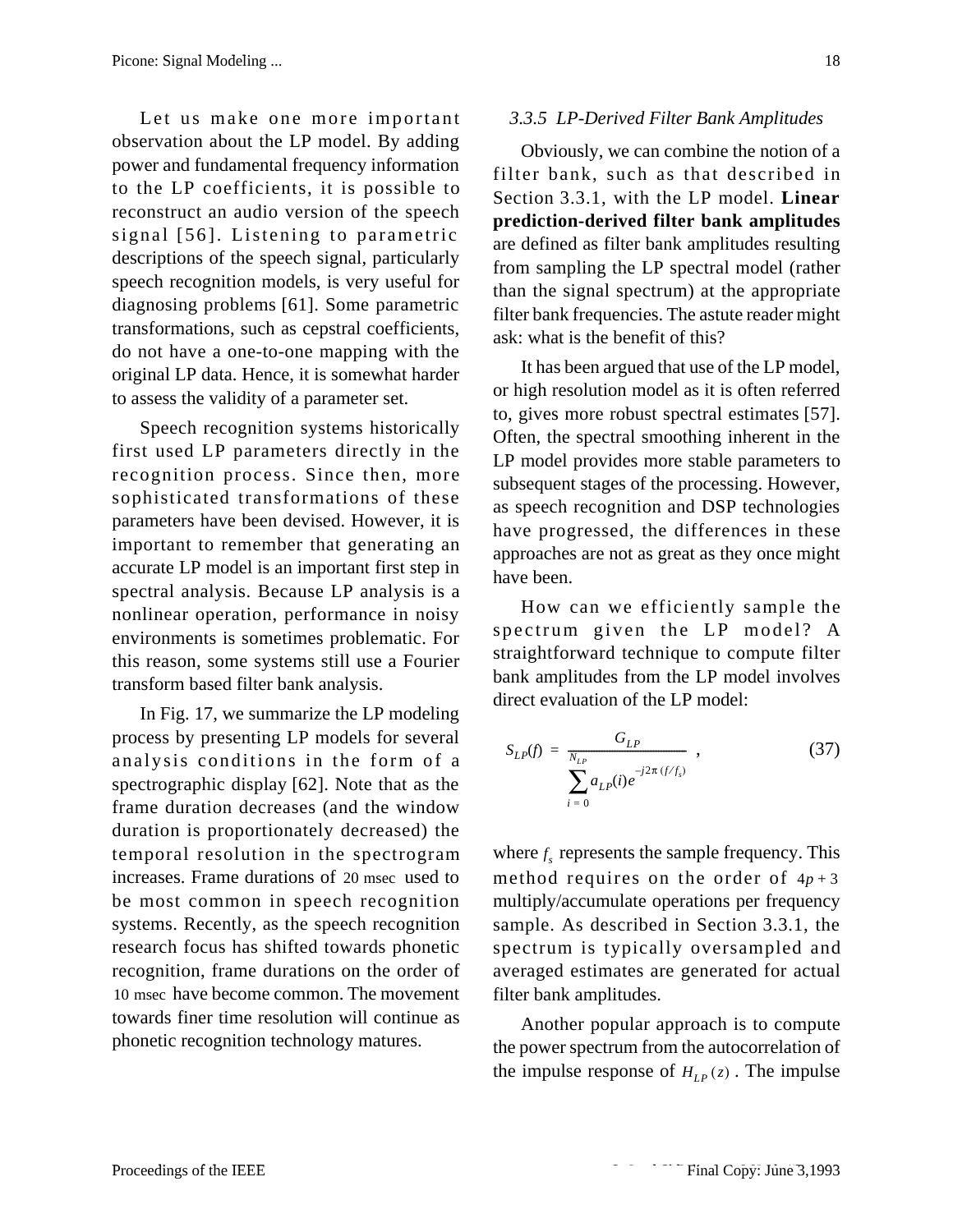from the LP coefficients [32]: response of  $H_{LP}(z)$  can be computed directly

$$
R_{LP}(k) = \sum_{m=0}^{N_{LP}-|k|} a_{LP}(m) a_{LP}(m+|k|) |k| \le N_{LP},
$$
  
0 |k| > N\_{LP}. (38)

The power spectral density can be efficiently computed from the autocorrelation function by observing that the autocorrelation function is an even real function. Hence, its Fourier transform is real, and is given by:

$$
S_{LP}(f) = R_{LP}(0) + 2 \sum_{k=1}^{N_{LP}} R_{LP}(k) \cos \left( 2 \pi \frac{f}{f_s} k \right) . \quad (39)
$$

Equation (38) requires a total of approximately multiply/accumulate operations, while Eq. (39) requires *NLP* multiply/accumulate operations per frequency sample.  $N_{LP}^2 - (3/2) N_{LP}$ 

With either approach, nonlinearly warped spectra can be easily implemented by appropriate choices of the filter bank sample frequencies. Also, even though the LPC model supplies a smoothed spectral fit, it is often still advantageous to oversample the spectrum so that sharp peaks in the frequency response will be accurately characterized by the filter bank (which tends to coarsely quantize the spectrum).

### *3.3.6 LP-Derived Cepstral Coefficients*

Finally, we discuss our last signal measurement technique. Recall that in the last section, we leveraged the LP model to compute LP-derived filter bank amplitudes. Another logical step in this direction would be to use the LP model to compute cepstral coefficients. Again, the astute reader might wonder: can cepstral coefficients be computed directly from the LP model?

If the linear prediction filter is stable (and it is guaranteed to be stable in the autocorrelation analysis), the logarithm of the inverse filter can be expressed as a power series in  $z^{-1}$  [63]:

$$
C_{LP}(z) = \sum_{i=0}^{N_c} c_{LP}(i) z^{-i}
$$
  
= log $H(z)$   
= log $\left(\frac{G_{LP}}{\sum_{j=0}^{N_{LP}} a_{LP}(j) z^{-j}}\right)$ . (40)

We can solve for the coefficients by differentiating both sides of the expression with respect to  $z^{-1}$ , and equating coefficients of the resulting polynomials. This results in the following recursion [32,56,64]:

response of 
$$
H_{f,p}(z)
$$
 can be computed directly  
\nfrom the LP coefficients [32]:  
\n
$$
R_{Lp}(k) = \sum_{m=0}^{N_{f,p}-|1|} a_{f,p}(m) a_{f,p}(m+|k|) |k| \leq N_{f,p},
$$
\nandlysis), the logarithm of the inverse filter can  
\n
$$
R_{Lp}(k) = \sum_{m=0}^{N} a_{f,p}(m) a_{f,p}(m+|k|) |k| \leq N_{f,p},
$$
\n
$$
= \sum_{j=0}^{N} c_{f,p}(j) z^i
$$
\nThe power spectral density can be efficiently  
\ncomputed from the autocorrelation function by  
\nobserving that the autocorrelation function is  
\ntransform is real, and is given by:  
\n
$$
S_{f,p}(j) = R_{f,p}(0) + 2 \sum_{k=1}^{N} R_{f,p}(k) \cos \left( 2\pi \frac{f}{f_k} k \right).
$$
\n(39) differentiating both sides of the expression  
\nEquation (38) requires a total of approximately  
\nthe resulting point sides of the expression  
\nEquation (38) requires a total of approximately  
\nthe resulting both sides of the expression  
\nEquation (38) requires a total of approximately  
\nthe resulting point sides of the expression  
\nthe resulting acceleration; while Eq. (39) requires  $N_{Lp}$   
\nwith either approach, nonlinearly wrapped  
\nsphere choices. Also, even though the LPC model  
\nsuppplied as anoothed spectral fit, it is often still  
\nadvantagesous to oversample the spectrum so  
\nthe accuracy response will  
\nthe accuracy in the frequency response will  
\nthe accuracy in the frequency response with respect to x<sup>-1</sup>, and equating coefficients of  
\nrepresents a horizontal fit, it is often still  
\nadvantagesous to oversample the spectrum so  
\n
$$
S,3,6
$$
 LP-*Period Cepstral Coefficients*  
\nWe find the rank  
\nfunction tends to coarsely quantize the  
\nspectrum).  
\n
$$
S,3,6
$$
 LP-*Period Cepstral Coefficients*  
\n
$$
S,3,6
$$
 LP-*Period Cepstral Coefficients*  
\n
$$
S,3,6
$$
 LP-*Period Cepstral Coefficients*  
\n
$$
S,3,6
$$
 LP-*Period Cepstral Coefficients*  
\n
$$
S,3,6
$$
 LP-*Period Cepstral Coefficients*  
\n
$$

$$

The coefficients  $\{c_{LP}\}$  are referred to as **LP-derived cepstral coefficients**.

Historically,  $c_{LP}(0)$  has been defined as the log of the power of the LP error [31]. For now, we note that since power will be dealt with as a separate parameter, there is no need to include it in the equations above. We can regard the cepstral model as a normalized model, much like an LP model, in which  $c_{LP}(0) = \log 1 = 0$ . We will discuss this issue in more detail later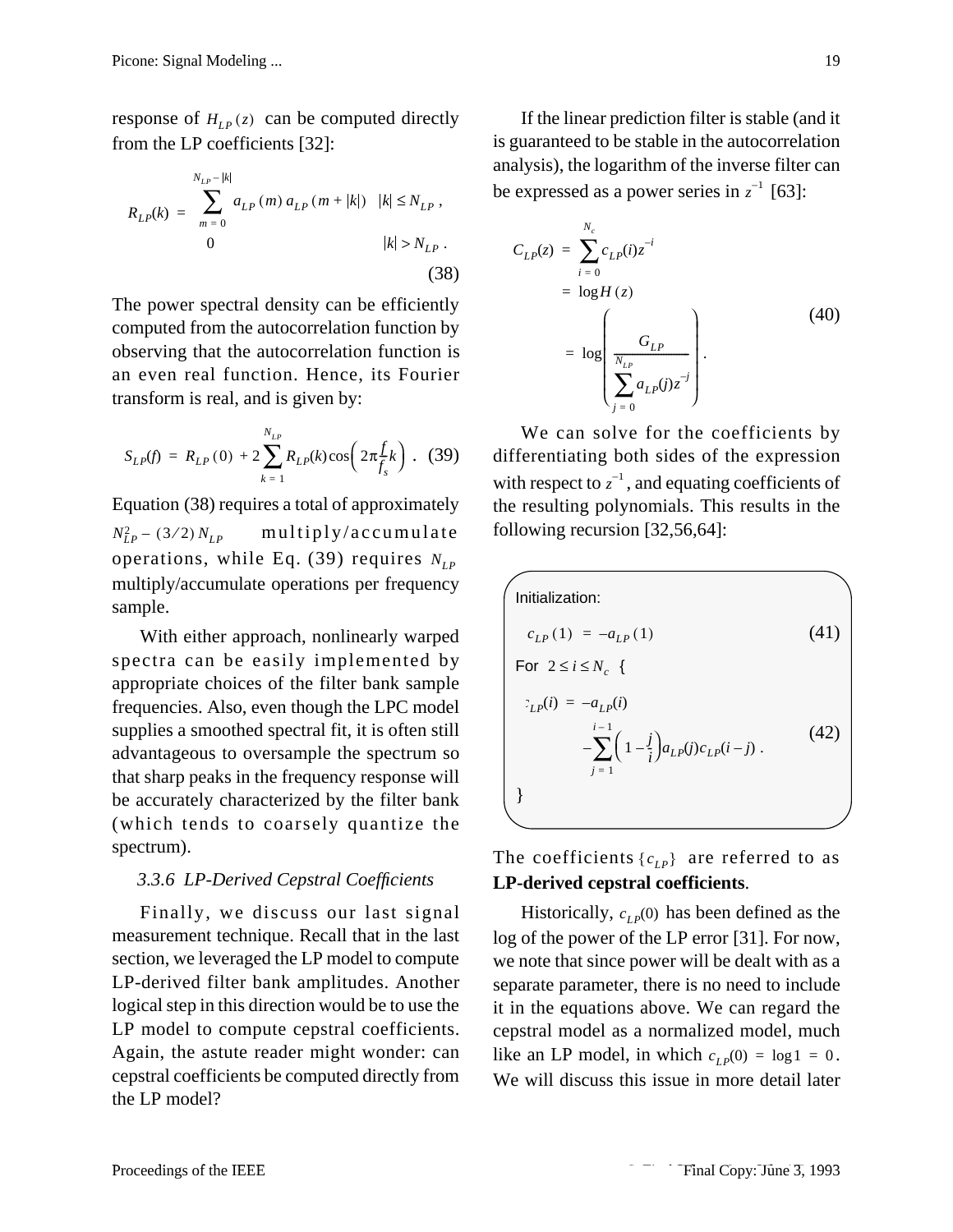(Section 5.2) when we consider comparison of signal models.

There is one minor complication in the cepstral coefficient recursion. We do not specify the number of cepstral coefficients,  $N_c$ , to compute. Since they are, in fact, an inverse Fourier transform of the impulse response of the LP model, and the LP model of the signal is an infinite impulse response filter, we can, in theory, compute an infinite number of cepstral coefficients. However, the number of cepstral coefficients computed is usually comparable to the number of LP coefficients:  $0.75p \le N_c \le 1.25p$ .

The cepstral coefficients computed with the recursion described above reflect a linear frequency scale. One drawback to the LP-derived cepstral coefficients is that we must work a little harder to introduce the notion of a nonlinear frequency scale. The preferred approach is based on a method used to warp frequencies in digital filter design. This method uses a very important transform in digital signal processing: the bilinear transform [27].

A bilinear transform is defined as:

$$
f_{new} = 2\pi \frac{f}{f_s} + 2 \tan^{-1} \left( \frac{\alpha_{bt} \sin \left( 2\pi \frac{f}{f_s} \right)}{1 - \alpha_{bt} \cos \left( 2\pi \frac{f}{f_s} \right)} \right) , \quad (43)
$$

where  $\alpha_{bt}$  is the frequency warping parameter. When  $0.4 \le \alpha_{bt} \le 0.8$ , the frequency warping of the bilinear transform is similar to the *mel* scale. This is demonstrated in Fig. 18. A common value of  $\alpha_{bt}$  is 0.6.

We can use this transformation at one of several places in the LP-derived cepstral coefficient computation: on the autocorrelation function, on the predictor parameters, or on the LP-derived cepstral parameters. In [20], it was shown that postprocessing the cepstral

coefficients was the most effective method (and the simplest).

Equation (43) describes a frequency domain procedure. If implemented using a sampled Z-transform approach, the computation would involve an inverse Fourier transform of the cepstral coefficients. Instead, we would prefer a direct recursive computation using the cepstral coefficients. Such a recursion fortunately exists [65].

This recursion can be viewed as a sequence of cascaded linear shift-invariant filtering operations, and can be implemented recursively as follows:

For 
$$
0 \le n \le N_c
$$
 {  
\n
$$
c_{bt}^{(n)}(0) = \alpha_{bt} \left[ c_{bt}^{(n-1)}(0) - 0 \right]
$$
\n
$$
+ c_{LP}(N_c - n)
$$
\n(44)

$$
c_{bt}^{(n)}(1) = \alpha_{bt} \left[ c_{bt}^{(n-1)}(1) - 0 \right] + (1 - a^2) c_{bt}^{(n-1)}(0)
$$
 (45)

For 
$$
2 \le k \le N_{bt}
$$
 {  
\n
$$
c_{bt}^{(n)}(k) = \alpha_{bt} \left[ c_{bt}^{(n-1)}(k) - c_{bt}^{(n)}(k-1) \right] + c_{bt}^{(n-1)}(k-1)
$$
\n
$$
+ 1
$$
\n
$$
\tag{46}
$$

where all initial conditions are zero. Since  $c_{LP}(0) = 0$ , processing can begin with  $c_{LP}(1)$  at  $n = 0$ .

}

In this recursion, we iterate over all  $c_{bt}(k)$ first, and update these values for each n (the second iteration). The results after  $N_c$  iterations are the final transformed coefficients. This recursion requires on the order of  $N_c \times N_{bt}$ multiply/accumulate operations. It is about the same complexity as the LP solution.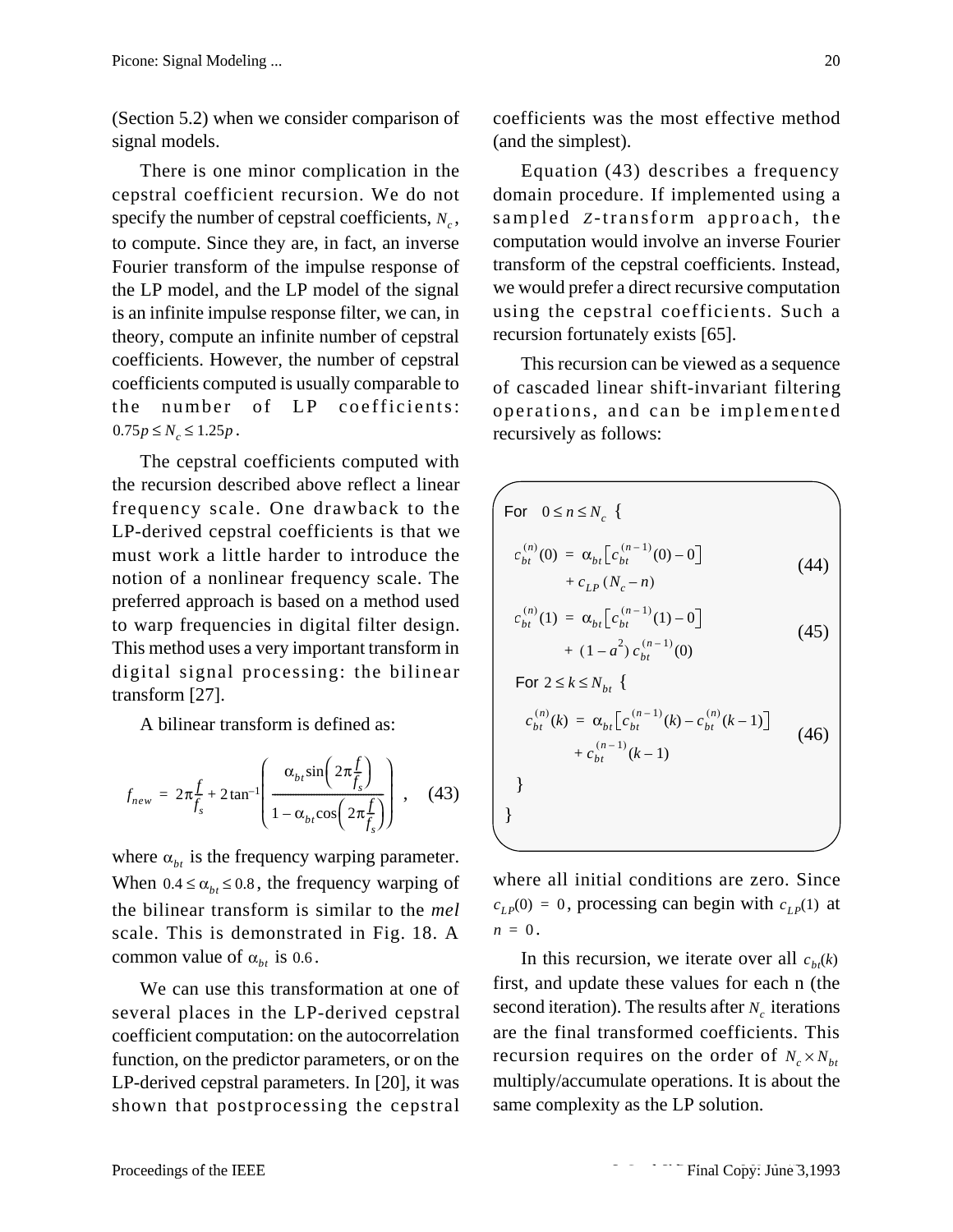Again, we need to consider truncation. The bilinearly transformed cepstral sequence, which is the result of a truncated cepstrum being processed through a nonlinear frequency translation, is inherently infinite in duration also. However, practically speaking, if the cepstral sequence is of finite duration, the resulting transformed sequence will asymptotically exponentially decay (poles inside the unit circle). Hence, it is possible to truncate the transformed sequence with little distortion. Normally,  $N_{bt} \le 1.25 N_c$ .

In Fig. 19 we demonstrate the combined effects of cepstral analysis and bilinearly transformed coefficients. A speech spectrum for an 8 kHz sampled signal is shown, along with its  $10^{th}$  order LP model. The log magnitude spectrum of the cepstral coefficients is also shown for a  $12^{th}$  order cepstral analysis. Similarly, a log magnitude spectrum for the bilinearly transformed cepstrum is shown. In this example 12 cepstral coefficients were converted to 16 bilinearly transformed coefficients.

The proper amount of compression for the bilinear transform is to some degree a function of the sample frequency. In several studies involving a 16  $kHz$  sample frequency [20,66], a compression factor of 0.6 was used. The effective bandwidth of the speech signal at a 16 kHz sample frequency is small (the majority of the energy appears in the lower quarter of the frequency scale for sonorants).

We speculate that for a number of reasons, the bilinear transform is not as useful at a sample frequency of 8 kHz. First, the speech signal now occupies the majority of the available bandwidth. There is less "empty space" (the only available space is between approximately 3.0  $kHz$  and 4  $kHz$ ) to utilize in stretching the spectrum. Useful information scaling are performed.

Second, the compression factor must more than likely be lowered to maintain the *mel*scale approximation. Yet, as this factor is lowered, the amount of compression performed decreases. This leads one to speculate that this transform may not be the best way to approximate the *mel* scale.

We have now discussed all major signal measurement techniques used in speech recognition systems today. Next, we will discuss how these parameters are smoothed and concatenated to form signal parameters.

#### **IV. PARAMETER TRANSFORMS**

Submission: The care of deemphasized if extreme amounts of<br>solomod cepstral sequence, scaling are performed. Submission factor mass more<br>stated a curaced cepstral<br>in a moreover the compression factor mass more<br>through a no In the previous section, we discussed several methods of computing absolute measurements. In this section, we will discuss the next step in the chain of operations depicted in Fig. 1: parameter transformations. Signal parameters are generated from signal measurements through two fundamental operations: differentiation and concatenation. The output of this stage of processing is a parameter vector containing our raw estimates of the signal. An overview of the operations that constitute the parameter vector construction is given in Fig. 20.

#### **4.1 Differentiation**

As computational power increased in the 1980s, the use of auxiliary measures of the speech spectrum in dynamic time warping systems became feasible. As part of a continuing trend to better characterize temporal variations in the signal, higher order time derivatives of signal measurements [14,18,21] were added to the signal model. The absolute measurements previously discussed can be thought of as zero<sup>th</sup> order derivatives. Here, we investigate the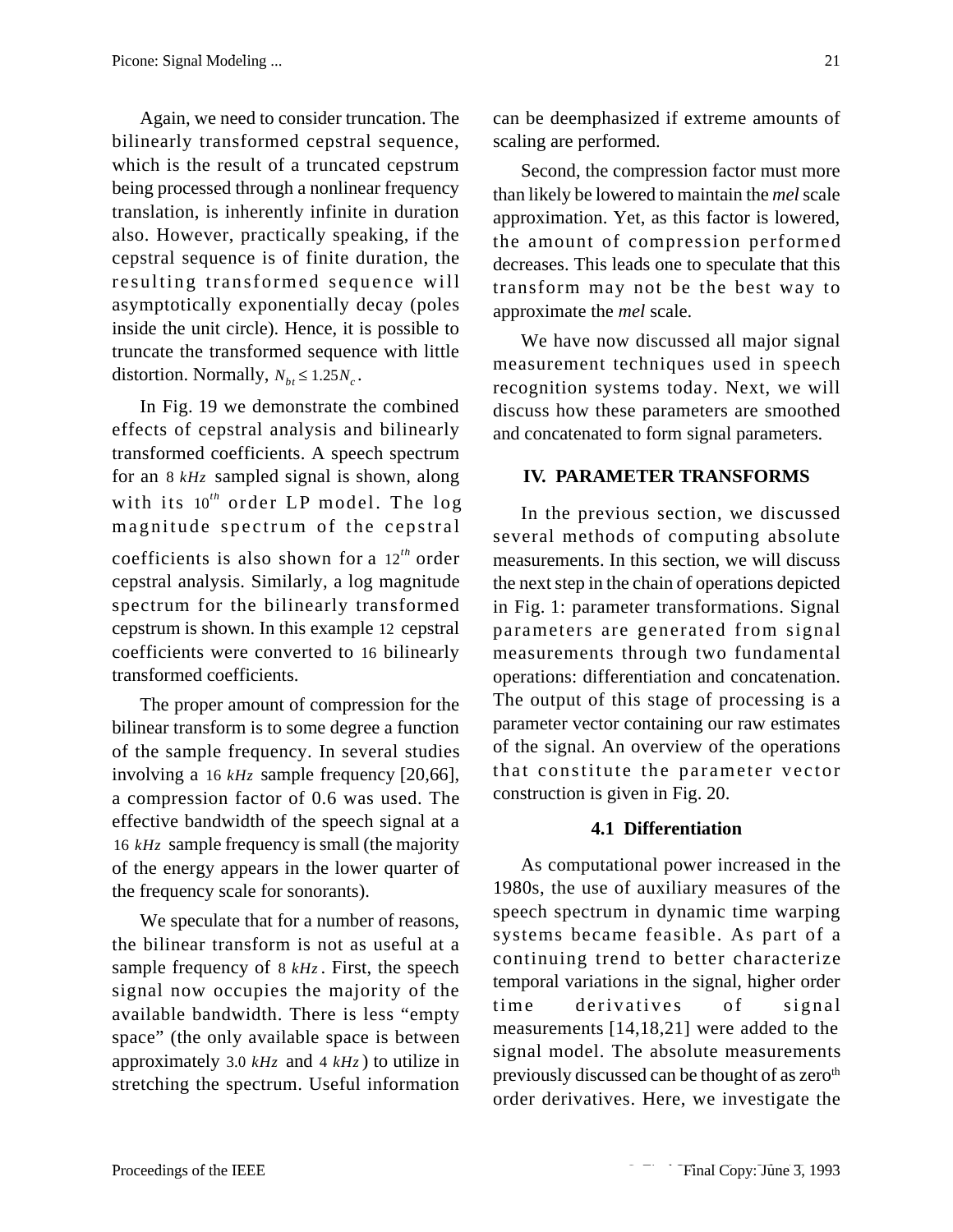addition of the time derivatives of these measurements to our signal model.

In digital signal processing, there are several ways in which a first-order time derivative can be approximated. Three popular approximations are [27,67,68]:

$$
\dot{s}(n) \equiv \frac{d}{dt}s(n) \approx s(n) - s(n-1) , \qquad (47)
$$

$$
\dot{s}(n) \equiv \frac{d}{dt}s(n) \approx s(n+1) - s(n) \quad , \tag{48}
$$

$$
\dot{s}(n) \equiv \frac{d}{dt} s(n) \approx \sum_{m = -N_d}^{N_d} m \ s(n + m) \ . \tag{49}
$$

(Note that we have dropped superfluous normalization factors in these equations.) The first two equations are known as backward and forward differences, respectively. Eq. (49) represents a linear phase filter approximation to an ideal differentiator. This is often referred to as regression analysis.

The signal output from this differentiation process is denoted a **delta parameter**. The second-order time derivative can be similarly approximated by reapplying Eq. (49) to the output of the first-order differentiator. This is shown in Fig. 20. This output is often referred to as a **delta-delta** parameter. Obviously, we can extend this process to higher order derivatives.

We have seen Eq. (47) before in the form of a preemphasis filter in the spectral shaping portion of our system (see Eq. (2)). Recalling the primary purpose of the preemphasis filter was to amplify high frequency portions of the spectrum, we must be cognizant of the reality that differentiation is inherently a noisy process. Differentiation filters tend to amplify noise in the signal measurements. Often, it is desirable to compute derivatives of smoothed parameters, rather than the raw measurements, so that the noise level in the output measurement is decreased.

There are several popular ways to achieve this result. Regression analyses, as shown in Eq. (49), spline interpolation, and bandlimited differentiation are a few of the common techniques. We observe that since Eq. (49) computes differences symmetrically placed around the sample at time  $n$ , it is using a combination of  $N_d$  previous samples in each direction to compute the current value. Hence, some measure of smoothing is inherent in this calculation.

There are two trends emerging in the use of Eq. (49). Many systems today [2,66,113] use a simple first order difference:  $N_d = 1$ . These systems typically operate at frame durations in the range of 10 msec  $\leq T_f \leq 20$  msec. The range of time over which the derivative is computed is relatively small:  $\Delta T_f \leq 40$  msec. A second group of systems [11,67] uses a larger number of terms:  $5 \le N_d \le 7$ . In these systems, 8 msec  $\leq T_f \leq 10$  msec. The period over which the derivative is computed is rather large: 56 msec ≤  $\Delta T_d$  ≤ 75 msec.

The frequency responses of several realizations of a differentiation filter are shown in Fig. 21. The low frequency portion of each filter is designed to approximate a linear function (a ramp function) that favors higher frequency information (indicative of temporal variation). Observe that as the order of the differentiator increases, the filter begins to deemphasize high frequencies, and introduces more ripple in the spectrum. The property of attenuating high frequencies is considered a form of noise reduction — beyond a certain point high frequency information is considered unreliable and needs to be attenuated.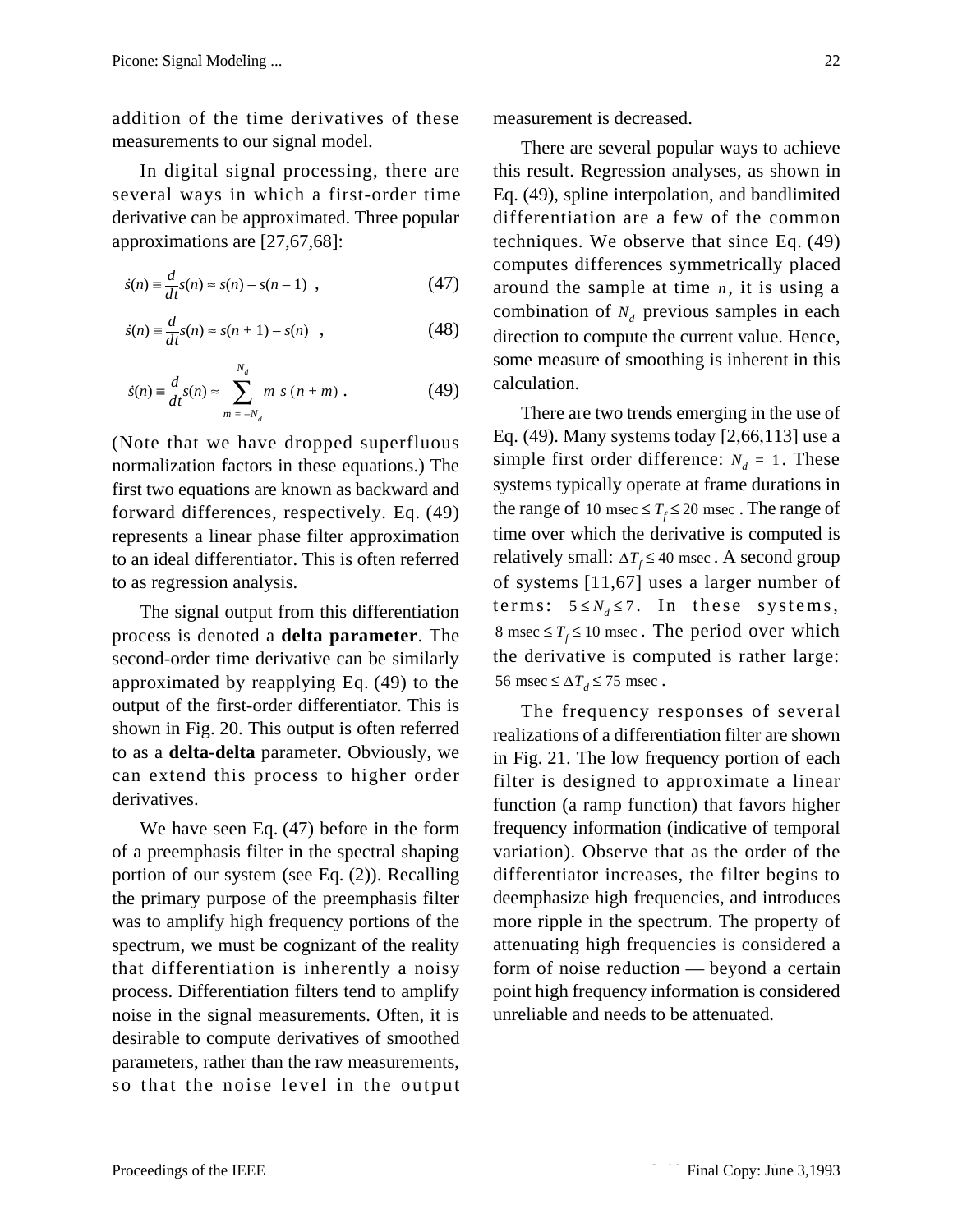The common thread throughout most of the measurement techniques we have discussed is the use of linear filtering to achieve parameter smoothing. Most systems postprocess the measurements in such a way that the operations can be easily explained in terms of linear filtering theory. In this section, we will generalize this notion in the form of a matrix operator.

Let us define a signal measurement matrix for a signal as follows:

$$
\underline{X} = \begin{bmatrix} x(0,0) & x(0,1) & \dots & x(0,N_x-1) \\ x(1,0) & x(1,1) & \dots & x(1,N_x-1) \\ \dots & \dots & \dots & \dots \\ x(N_f-1,0) & x(N_f-1,1) & \dots & x(N_f-1,N_x-1) \end{bmatrix}
$$
(50)

where  $x(n, m)$  denotes the  $m^{th}$  signal measurement at frame *n* (or time  $\left(n + \frac{1}{2}\right)T_f$ ),  $N_f$ denotes the total number of frames in the signal, and  $N_x$  denotes the total number of signal measurements for each frame.

The signal measurement matrix,  $\underline{x}$ , contains all measurements of a signal for all time. In many practical systems, the signal is processed frame by frame in real-time. Accumulation of the signal into one large matrix adds delay to the system. However, for research purposes, it is convenient to view the signal model as a matrix of measurements.

Note that the signal measurement matrix usually contains a mixture of measurements: power and a set of cepstral coefficients.  $N_x$ represents the dimension of the vector that is the composite of these measurements. From this point, we will consider these measurements as a group, rather than individually, and not refer to specific types of measurements. In some analyses, it is nevertheless useful that common measurements be grouped together in adjacent columns in X (to facilitate sub-matrix operations).

We will define two auxiliary matrices related to the parametric smoothing process. First, we define a matrix of lags (delays), denoted  $I$ , that will represent a time delay (or advance) from the current time:

$$
\mathbf{\underline{\tau}} = \begin{bmatrix} \tau(0,0) & \tau(0,1) & \dots & \tau(0,N_{\tau_0}-1) \\ \tau(1,0) & \tau(1,1) & \dots & \tau(1,N_{\tau_1}-1) \\ \dots & \dots & \dots & \dots \\ \tau(N_p-1,0) & \tau(N_p-1,1) & \dots & \tau(N_p-1,N_{\tau_p}-1) \end{bmatrix}
$$

$$
= \begin{bmatrix} \tau_0 & \tau_1 & \dots & \tau_{N_p-1} \end{bmatrix}^{\dagger} .
$$
 (51)

**42. Concatenation**<br> **Exercise in the system of the measurements** be grouped together in adjacent<br>
non-linear techniques we have discussed is continuous in  $\chi$  (to facilitate sub-matrix<br>
techniques we have discussed is o where  $\tau_i$  denotes the *i*<sup>th</sup> lag vector, and  $N_p$ denotes the total number of signal parameters. The lag vectors can be of different dimensions, depending on how many measurements will be used in each particular signal parameter computation (the lag matrix is actually a vector of vectors). Hence, we denote the dimension of each row by the term  $N_{\tau_i}$ .

Next, we define a weighting matrix,  $\underline{W}$ , that holds the weights of filters to be applied to the measurements. These weights have a one-toone correspondence with the lag matrix. The weight matrix is defined as follows:

$$
\underline{W} = \begin{bmatrix} w(0, 0) & \dots & w(0, N_{\tau_0} - 1) \\ \dots & \dots & \dots \\ w(N_p - 1, 0) & \dots & w(N_p - 1, N_{\tau_p} - 1) \end{bmatrix}
$$
(52)  

$$
= \begin{bmatrix} \overline{w_0} & \overline{w_1} & \dots & \overline{w_{N_p - 1}} \end{bmatrix}^{\dagger}.
$$

where  $\bar{w}_i$  denotes the *i*<sup>th</sup> coefficient vector whose dimension is equal to the corresponding vector in  $\underline{\tau}$ .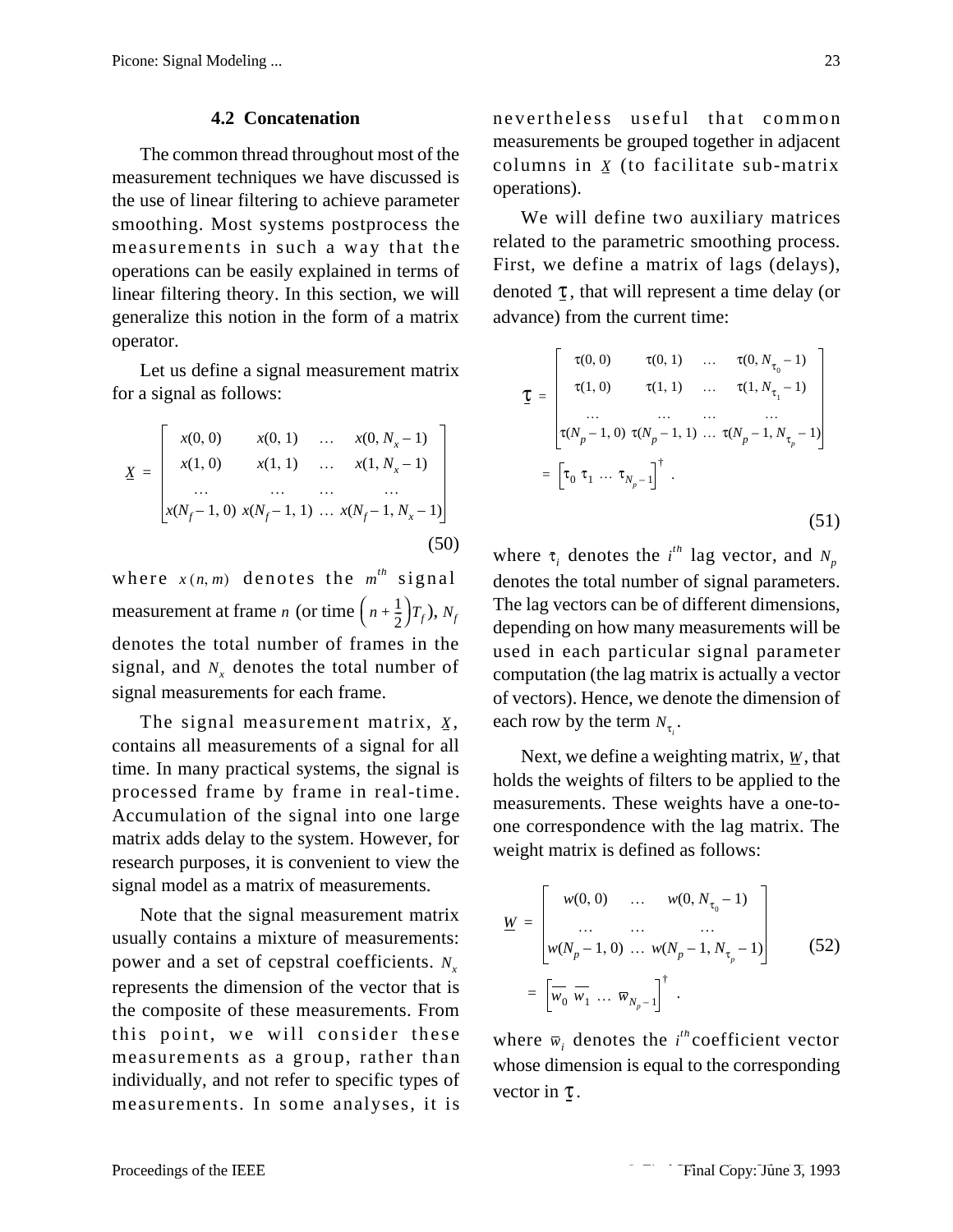We also define an indexing vector, *, that* for each row in  $\underline{W}$  defines a corresponding column in  $\underline{X}$ :

$$
I = \left[ I_0 \, I_1 \, \dots \, I_{N_x - 1} \right] \,. \tag{53}
$$

We define the process of filtering the measurement vector as a pseudo-convolution operator:

$$
\underline{V} = \underline{X} \bullet \underline{W} ,
$$

where the operator " $\mathbf{Q}$ " is defined as follows:

For  $0 \le n \le N_f - 1$  { For  $0 \le i \le N_{x} - 1$  {  $V[n, i] = \sum W(i, j) X[n + \tau(i, j), I_{i}]$  (54) } } *j* = 0  $N_{\tau_j}-1$ <sup>=</sup> ∑

Equation (54) simply represents a sequence of linear filtering operations iterated over each element of the signal parameter vector for each frame of signal measurement data. This is expressed using a flexible indexing scheme to account for the fact that different types of features will require different filters. (This is more of an implementation issue than a conceptual issue.)

Note that through the use of the indexing array *I* we can derive multiple parameters from the same measurement (e.g., average power and delta-power from the same power value). Also, the coefficient matrix  $\mathbf{W}$  can be used to realize all of the filtering operations previously discussed, including differentiation, averaging, and weighting. We refer to the operation described in Eq. (54) as **concatenation**: the creation of a single parameter vector per frame that contains all desired signal parameters.

Some parameters, such as power, are often normalized before the computation in Eq. (54). It is common to simply divide the power by the maximum value observed over an utterance (or subtract the log of the power). This approach has a drawback that one must wait until the utterance has been identified (or completed) before such a value is available.This delay is often unacceptable in real-time applications.

Peak power values can also be computed using recursive-in-time filtering approaches such as those described in Section 3.2. In this case, the frame-based power estimate is often postfiltered by an adaptive gain control circuit that attempts to dynamically monitor the peak power level. This adds delay to the system because the algorithm needs time to react to changes in the signal (and settle). Adaptation times for such estimators are typically on the order of 0.25 seconds [66].

Historically, when recognition systems were very simple, signal models often consisted of heavily smoothed parameters. "Noisy parameters", that is, parameters that amplified dynamics in the spectrum, were believed to be unreliable. With the emergence of Markov modeling techniques that provide a mathematical basis for characterizing sequential (or temporal) aspects of the signal, the reliance upon dynamic features has grown. Today, dynamic features are considered essential to developing a good phonetic recognition capability [69], because rapid change in the spectrum is a major cue in classification of a phonetic-level unit.

Differential parameters also gained popularity as researchers struggled to find signal models invariant to drastic changes in the speaker's behavior (often induced by the application) [2,70]. For example, in command and control applications, a speaker's acoustic data can change significantly as the speaker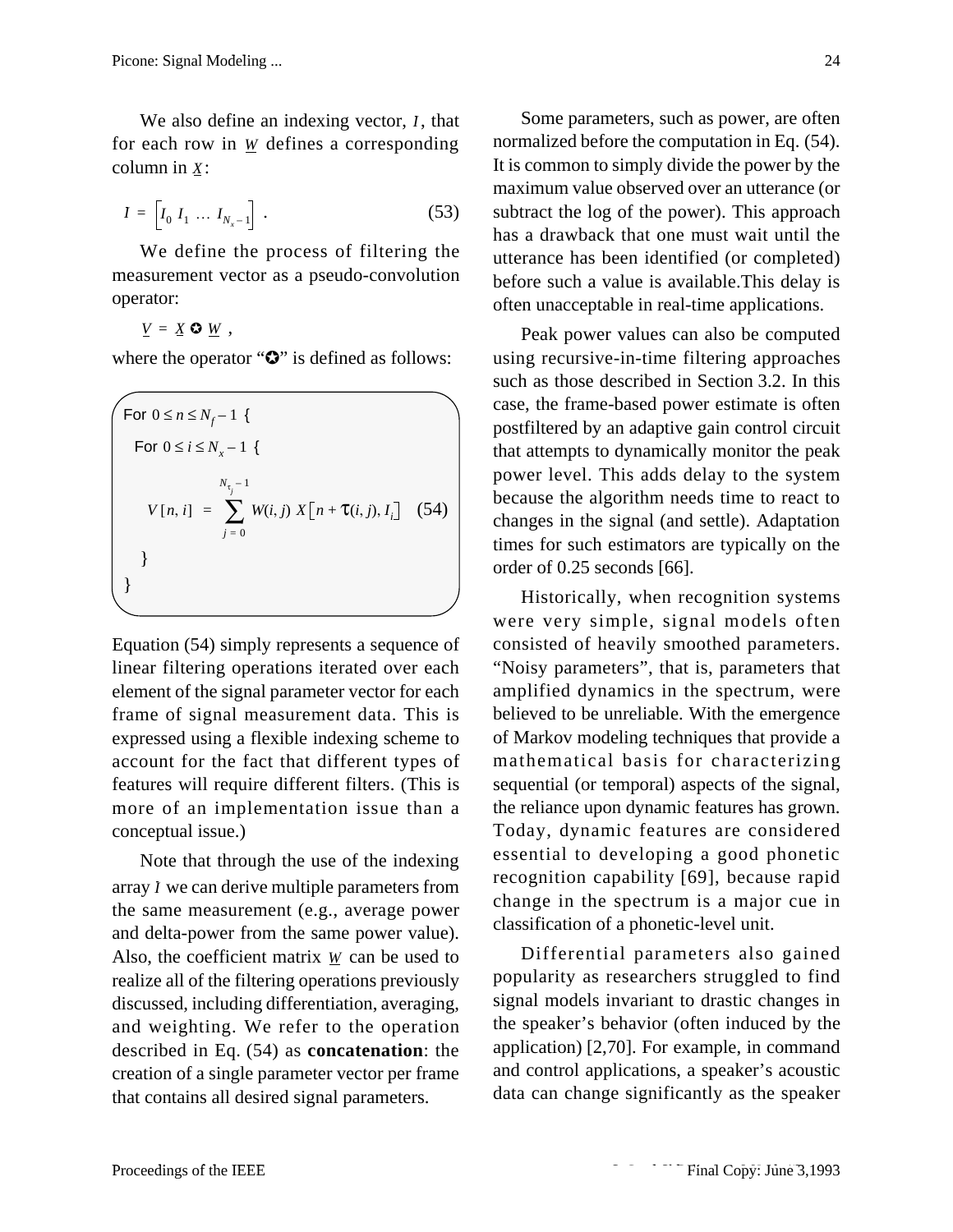the tasks at hand. These changes often manifest themselves more in the absolute spectra than the differential spectra. Parameters derived from differential spectral information are believed to make a system more invariant to these types of gross changes in a speaker's data.

Before we leave this section, let us discuss one particular form of parameter weighting used with cepstral coefficients. Early research into cepstral processing techniques suggested a means of performing linear filtering operations directly on the cepstral coefficients to enhance those portions of the cepstrum representing vocal tract information [71]. This technique has come to be known as liftering (a term coined because of the similarities to linear filter theory).

The liftering process is simple and is defined as follows:

$$
c_{Lift}(m) = c(m) w_{Lift}(m) , \qquad (55)
$$

where

$$
w_{Lift}(m) = 1 + \frac{N_c}{2} \sin \frac{\pi m}{N_c} \tag{56}
$$

Equation (55) describes a "time-domain" windowing operation (the time scale of the cepstrum is actually called quefrequency). Equation (56) describes the weighting (or window) function. At this point, we merely note that this is a static weighting function that can be applied directly to any set of cepstrum coefficients. In the next section, we will discuss a method of computing such a weighting in a statistically optimal manner.

# **V. STATISTICAL MODELING**

In our last section on signal modeling, we turn our attention to the problem of statistical models for the signal parameters. In this

section, we assume the signal parameters were generated from some underlying multivariate random process. We would like to learn, or discover, the nature of this process. Our approach will be to impose a model on the data, optimize (or train) the model, and then measure the quality of the approximation. The only information we will have about the process are its observed outputs, the signal parameters that have been computed. For this reason, the parameter vector output from this stage of processing is often called the **signal observations**. The collection of these vectors for the entire signal is referred to as the signal observation matrix.

encounters physical or menal stress related to second, we assume the signal parameters were the calibulate percent in the about a general control in the calibulate percent in the about a particular from the differential sp This last processing step is, ironically, just the first step in statistical modeling in speech recognition. Often, this step is contained entirely within the speech recognition system [14,18]. The techniques described here only represent the most basic approaches. Speech recognition systems use extremely sophisticated statistical models — this is one of the fundamental functions of a speech recognizer. Nevertheless, the techniques presented here have been found to be useful in a wide variety of speech processing applications, and form the basis for the more sophisticated algorithms. An overview of the various types of transformations discussed in this section is given in Fig. 22.

#### **5.1 Multivariate Statistical Models**

As we have previously mentioned, in a typical set of heterogenous signal parameters, we mix quantities such as power and cepstral coefficients that have completely different numerical scales: the range and variance of the power term will be much larger than the range and variance of a cepstral coefficient. Variances of the time derivatives of the cepstral coefficients will be larger than the cepstral coefficients. If we compare two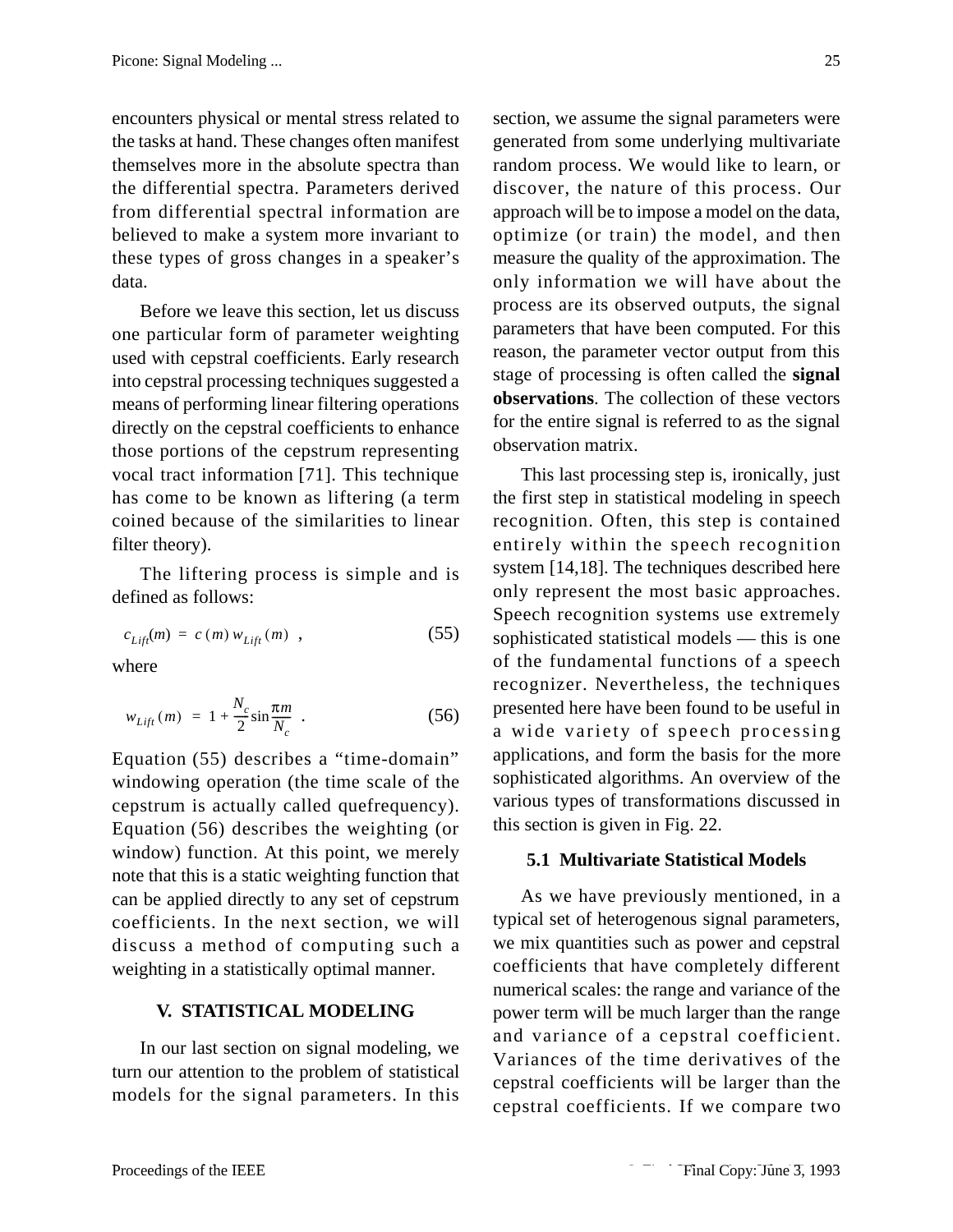parameter vectors using a simple operator such as a Euclidean distance, the result will likely be dominated by the terms with large amplitudes and variances, even though the true information may lie in the smaller amplitude parameters.

Similarly, if we consider a measurement such as a filter bank amplitude, it is easy to understand that filter bank amplitudes from adjacent bins are likely to be correlated with one another. The filter bank, in fact, is specifically designed to produce this type of correlation. This is similar to the way human hearing operates: a group of hair cells on the basilar membrane will respond to a given tone and produce correlated outputs.

We can illustrate the problem with performing direct comparisons in a vector space in which the dimensions have unequal variances with the simple two-dimensional example shown in Fig. 23(a). In the original coordinate system, the distance between points a and b is equal to the distance between points c and d (both are one unit). Yet, from a signal processing perspective, we would consider the former distance to be greater than the latter distance, because it is a larger percentage of the variance of the parameter. One cautionary note: the argument presented in Fig. 23 assumes that the observed variance is not due to a large noise component, and that it, in fact, represents meaningful variation in the parameter.

While the solution to the above problem of variance weighting is straightforward, elimination of correlation is more subtle. We would like to remove correlation from our measurements for two reasons. First, correlation implies redundancy. The actual number of "true" parameters required to describe the information might be much less than the number of measurements. We might be able to achieve some level of compression or reduction by selecting a subset of the features (or linear combinations of the features). Extraneous dimensions in signal processing problems are often the source of trouble (the problem becomes less well-conditioned). Second, we would like to use simple techniques to compare vectors. The presence of correlated parameters makes the development of an optimal statistical metric much more difficult.

### *5.1.1 Prewhitening Transformations [72]*

There is a straightforward method of decorrelating parameters in a statistically optimal sense for a multivariate Gaussian process. Let us define a multivariate Gaussian probability distribution as:

$$
\rho(\bar{v}) = \mathbf{N} [\bar{v}, \bar{u}_{\nu}, \underline{C}_{\nu}]
$$
  
= 
$$
\frac{1}{\sqrt{(2\pi)^{N_{\nu}}|C_{\nu}|}} e^{-\frac{1}{2}(\bar{x} - \bar{u}_{\nu}) \underline{C}_{\nu}^{-1} (\bar{x} - \bar{u}_{\nu})^{\dagger}}.
$$
 (57)

We will assume that our parameters obey this type of statistical model (or stated another way, that our parameters can be modelled sufficiently accurately by such a process).

We can compute a linear transformation that will simultaneously normalize and decorrelate the parameters. Let us define a transformed vector,  $\bar{y}$ , as:

$$
\bar{y} = \underline{\Psi} \left( \bar{v} - \bar{\mu}_v \right) , \qquad (58)
$$

where  $\bar{v}$  denotes the input parameter vector, and  $\bar{\mu}$ <sub>v</sub> denotes the mean value of the input parameter vector. We define  $\underline{\Psi}$  as a **prewhitening transformation** [18,*72*], based on the fact that we desire the output of this transformation to be an uncorrelated (or white) Gaussian random vector. To achieve this result, it can be shown that  $\Psi$  is given by:

$$
\underline{\Psi} = \underline{\Lambda}^{-1/2} \underline{\Phi}^{\dagger} \tag{59}
$$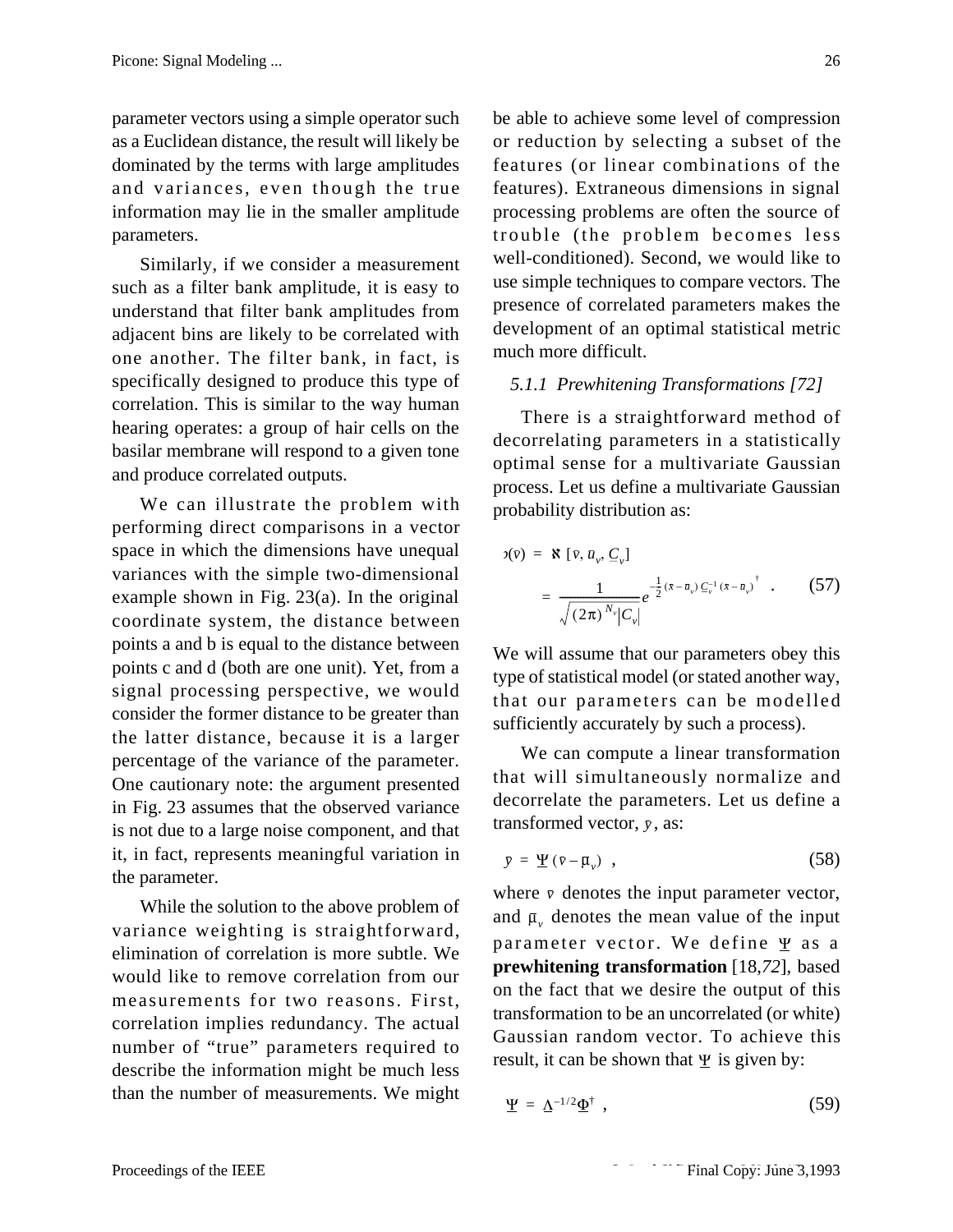eigenvalues, and  $\Phi$  denotes a matrix of eigenvectors of the covariance matrix of  $\bar{v}$ . where  $\Delta$  denotes a diagonal matrix of

Where a denotes a diagonal matrix of the second submission of the second submission of the example of the second submission of the separature of the conduction of the separature of the conduction of the separature of the A complete discussion of the significance of Eq. (59), the "true-meaning" of eigenvectors, and other deep mysteries of life related to Eq. (59) would take us too far afield from our task at hand. However, we cannot understate the importance of appreciating the need to statistically normalize parameters. This concept has been a recurring theme throughout modern speech recognition systems [73,74]. The eigenvalues and eigenvectors described above are the key to the whole computation, in that they describe a linear transformation of the input vector space to a new space in which normal Euclidean distances can be computed.

The eigenvalue and eigenvectors can be shown to satisfy the following relation:

$$
\underline{C}_v = \underline{\Phi} \underline{\Lambda} \underline{\Phi}^\dagger \quad , \tag{60}
$$

where  $C_v$  is the covariance matrix for  $v$ . Each element in  $C_v$ ,  $C_v(i, j)$ , can be computed as follows:

$$
C_{\nu}(i,j) = \frac{1}{N_f} \sum_{m=0}^{N_f - 1} \left( v_m(i) - \mu_{\nu}(i) \right) \left( v_m(j) - \mu_{\nu}(j) \right) .
$$
\n(61)

We have delayed disclosing the computation of the eigenvalues and eigenvectors (for good reason). This computation is algorithmically complex. While the procedure has a simple interpretation in linear algebra, it is somewhat of a nasty thing to program. We do point out that, since a covariance matrix is a real, symmetric matrix, and that covariance matrices for speech parameters usually are well-conditioned, the solution is normally well-behaved.

As pointed out in [75] (an excellent discussion on this topic), this is one of those problems in life best left to "canned software." One version we recommend, despite the fact that it is written in a very Fortranish-looking C, is a function based on the Jacobi transformation of a symmetric matrix. This function can be found in the widely distributed software package Numerical Recipes in C [75], and is named *jacobi*. This widely used software is very stable and has generally provided satisfactory performance on this task for many years.

There is one VERY important simplification of Eq. (60) that needs to be discussed. If the parameters are uncorrelated, then the covariance matrix in Eq. (60) reduces to a diagonal matrix. In this case, the transformation in Eq. (60) simplifies to a diagonal matrix:

$$
\underline{\Psi} = \begin{bmatrix} \frac{1}{\sigma_{v(0)}} & 0 & \dots & 0 \\ 0 & \frac{1}{\sigma_{v(1)}} & \dots & 0 \\ \dots & \dots & \dots & \dots \\ 0 & 0 & 0 & \frac{1}{\sigma_{v(N_v-1)}} \end{bmatrix},
$$
(62)

where  $\sigma_{v(i)}$  is the standard deviation of the i<sup>th</sup> component of the parameter vector  $\bar{v}$ . This is readily recognized as normalizing the parameters by their standard deviations, thereby making each parameter count equally in the calculation. We alluded to this in our discussion of Fig. 23.

It has been observed over the years that certain parameter sets, namely cepstral coefficients, can be regarded (to an approximation) as uncorrelated [66,74]. This is convenient, because it significantly reduces the number of parameters one needs to estimate in the system. The so-called "variance-weighted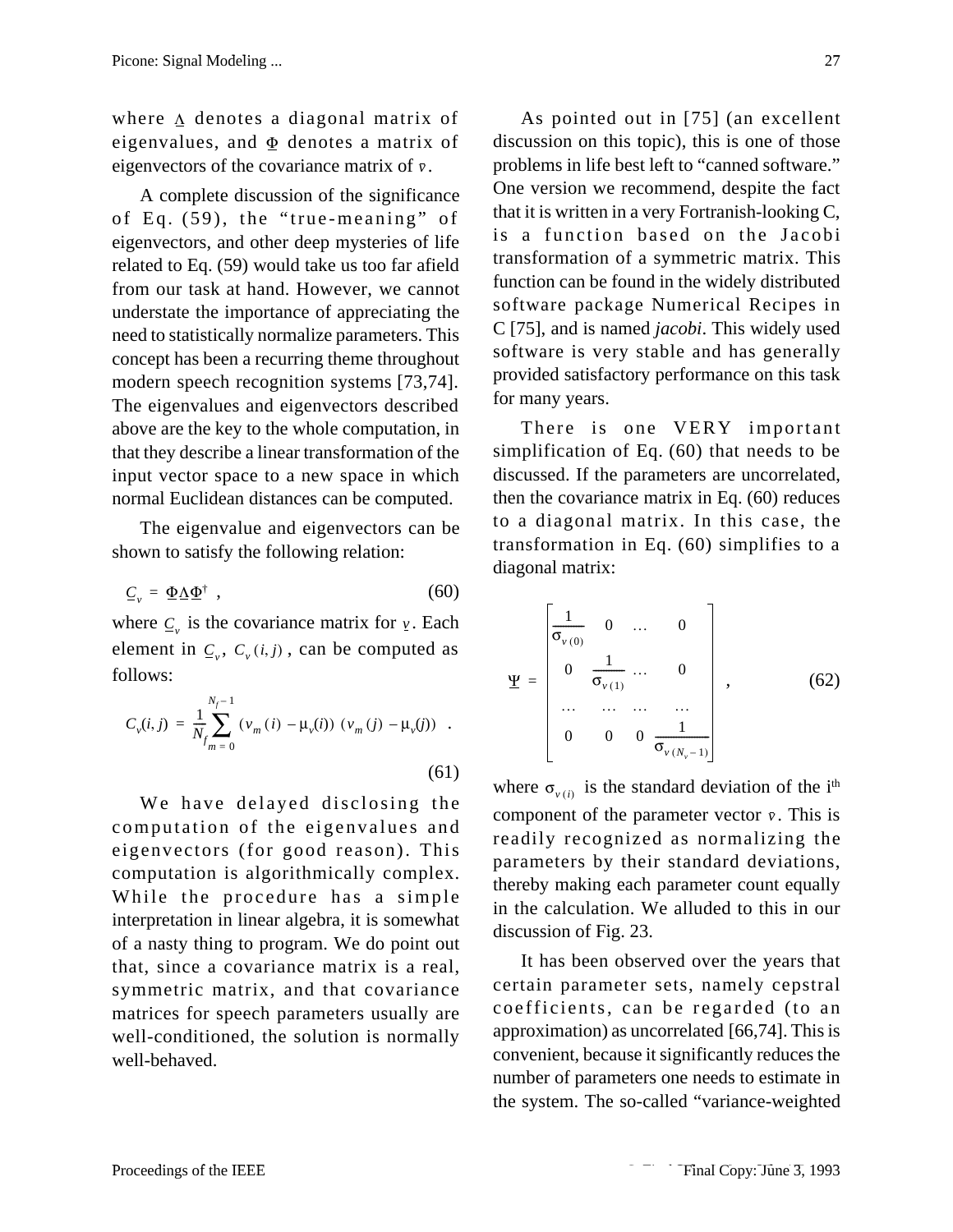cepstral coefficients" are very popular in speech recognition systems today. Other parameters, such as filter bank amplitudes, display very strong correlations of the first offdiagonal components. Sometimes it is advantageous in such situations, in an effort to reduce computational noise in the system and to reduce the complexity of the system, to approximate the covariance matrix as such a banded matrix [18].

A noise reduction technique that is often incorporated in this context is a procedure in which we discard the least significant features. If we define  $N_v$  eigenvalues  $\lambda_0, \lambda_1, ..., \lambda_{N_v-1}$ ordered in decreasing order, an important relationship can be shown to hold true:

$$
\sum_{i=0}^{N_{\nu}-1} \lambda_i = \text{trace } C_{\nu}
$$
  
= 
$$
\sum_{i=0}^{N_{\nu}-1} \sigma_i^2
$$
 (63)

From this relationship, we see that the eigenvalues and the variance of the process are related.

We can define the amount of the variance accounted for by each eigenvalue/eigenvector pair as:

$$
\zeta_i = \frac{\lambda_i}{\sum_{i=0}^{N_v - 1} x_i} \times 100\%
$$
\n(64)

and the total percentage of the variance accounted for by the first  $N<sub>y</sub>$  dimensions (one dimension corresponds to an eigenvector/ eigenvalue pair) as:

$$
\zeta_{N_y} = \frac{\sum_{i=0}^{N_y - 1} \lambda_i}{\sum_{i=0}^{N_y - 1} \times 100\%} \tag{65}
$$

In this case, the transformation matrix,  $\Psi$ , is an  $N_y \times N_y$  rectangular (but not square) matrix. Equations (64) and (65) are often used to guide decisions about how many dimensions to retain.

If a single Gaussian distribution is not a sufficient model, we note that we can model the data as a weighted sum (or mixture) of Gaussian distributions [74]. We will not discuss this issue in great detail here, but will observe that we can get an asymptotically good match to the parameter distribution with such a linear combination of Gaussian density functions.

We can gain some intuition into the prewhitening transformation from Fig. 24. Three eigenvectors from a transformation designed for telephone bandwidth speech are shown. These were computed for filter bank amplitude outputs from a *mel* scale filter bank. Note that each eigenvector attempts to model a different aspect of the speech spectrum. The first few eigenvectors of the transformation matrix often tend to model gross spectral characteristics of the channel (which is constantly changing in telecommunications applications). Note that this weighting function, when applied to filter bank amplitudes, can be viewed as a filtering operation in the time domain (frequency domain windowing is equivalent to time domain filtering).

Before we unilaterally invoke the power of this multivariate Gaussian model, remember the associated cost: we must learn (or train) this transformation matrix. Usually, this is done by collecting mean and covariance statistics across a large amount of speech data. Often this can be an art, because we must insure that statistics of the training data accurately match the underlying statistics of the process we are modeling. Insufficient training data sets (i.e.,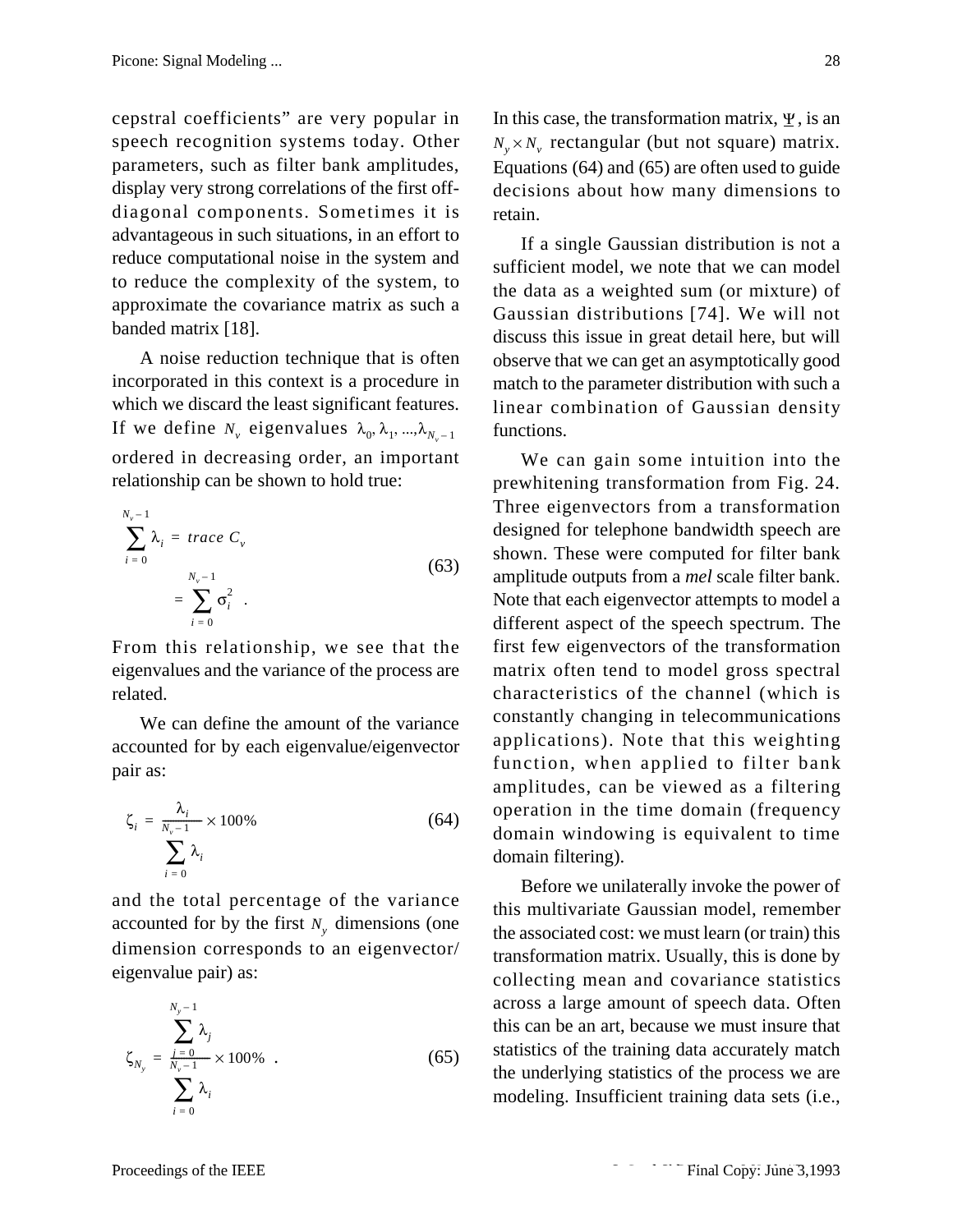not match the application environment) can lead to inaccurate transformations.

### *5.1.2 Vector Quantization [*22*]*

IFE data or recording conditions that do unique vocal tract shapes. If we can use<br>be considerably that do unit allows the predictions of the international center physiology (vocal text in<br>the method in a small conditions t In the previous section we alluded to the fact that parametric fits based on multivariate Gaussian statistics might not be appropriate. Recall that in a Gaussian process, all moments other than the first-order or second-order moments (mean and variance) are zero. For speech parameters, higher order moments are often significant<sup>7</sup>, providing evidence that a Gaussian model of the source may not always be sufficient. We can perform a nonparametric fit of the data by simply hypothesizing a discrete probability distribution of arbitrary shape, and by forcing the system to learn the shape of this distribution. This does not come without an associated cost — we introduce another learning (or training) phase.

This type of discrete distribution model is referred to as a **vector quantizer** [22], a reference to the fact that the procedure can be regarded as a compression, or quantization, technique. One of the most convincing arguments for the use of such a technique is based on a model of speech production [77] that proposes the vocal tract shape as the key measurement. In this view of speech production, there are a small set of physically realizable vocal tract shapes (or elementary sounds) in a language. Hence, we should be able to model our continuous-valued vector with a finite set of vectors representing these

unique vocal tract shapes. If we can use measurements that are normalized with respect to individual speaker physiology (vocal tract length, volume, etc.), we should be able to model all vocal tract shapes across all speakers with a small codebook.

Another equally compelling argument is based on rate distortion theory [22], and shows that we should be able to model our parameter vector using a finite number of discrete values with vanishingly small error. The main question is: how many symbols will be required? As we will see, the number of vectors used for such models in speech recognition typically ranges from 32 to 1024, depending on the task.

Let us define a vector quantizer as a composite of two items: an  $N_{vq} \times N_y$  matrix,  $Q$ , and a discrete probability distribution  $p(\bar{q}_i)$ .  $\underline{Q}$ is referred to as the **vector quantization codebook**. Its rows are parameter vectors.  $p(\bar{q}_i)$ is referred to as the *a priori* symbol probability distribution. Its elements ( $0 \le i \le N_{vq} - 1$ ) are the probabilities of observing a given parameter vector (or row) in  $Q$ . We will refer to this process of vector quantizing an input vector *y* as  $Q[\bar{y}]$ .

We also need to define a distance measure (or similarity measure): a means of determining the distance between two vectors. Let us defer this issue until the next section, and simply define a general distance measure:

$$
D(\bar{y}_1, \bar{y}_2) = f(\bar{y}_1, \bar{y}_2) . \tag{66}
$$

We will see that a Euclidean distance is one common function used for Eq. (66).

The vector quantization process consists of two main tasks. First, as with the prewhitening transformation previously described, there is a training problem: how do we estimate *Q* [ ]such that the distortion introduced by replacing

<sup>7.</sup> Higher order moments have yet to make a significant impact on speech processing, though it is clear these calculations produce moments that are non-zero. Application of higher order spectral estimates and statistical estimates to speech recognition is still an area of active research. We conjecture that higher order moments might contain information about long term spectral behavior of the signal. This information could be useful for a wide variety of applications such as speaker normalization and speaker identification.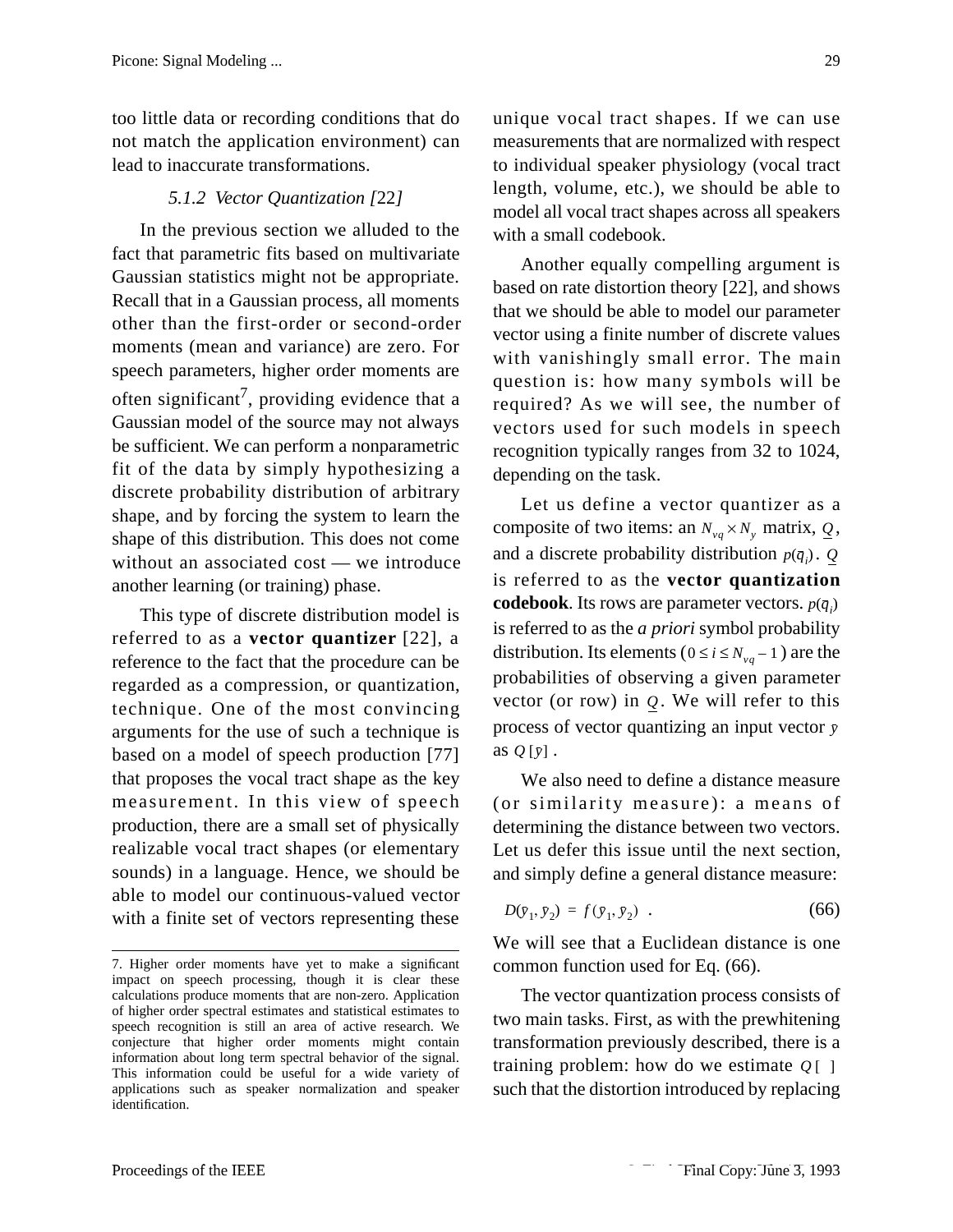the input vector by a codebook vector is minimized? Second, there is the quantization problem: how do we estimate the probability of observing y given a codebook? This latter problem is essentially a pattern recognition problem — we seek to maximize  $P(\bar{y}|Q)$ .

The latter problem is relatively simple: we choose the index, *i*, according to a nearest neighbor rule:

$$
i = argmin [D(\bar{y}, \bar{q}_j)] \qquad 0 \le j < N_{vq} \,, \tag{67}
$$

and,

$$
P(\bar{y}|Q) = p(\bar{q}_i) . \qquad (68)
$$

 $P(\bar{y}|Q)$  can be estimated by computing the probability of each vector in the codebook can occur (this is usually estimated on a large training database).

The first problem is slightly more complicated. A training sequence is required — normally the same training database of speech used for recognition technology development. No closed-form solution exists for computing the optimal set of codebook vectors. Fortunately, several iterative techniques for finding a codebook exist.

The most popular of these is the K-MEANS algorithm [76]. The name alludes to the fact that this algorithm attempts to organize the data into K groups, and replace the data in each group with the mean, or centroid, of the group. This process is demonstrated in Fig. 25. Design parameters for this algorithm are the number of codebook vectors,  $N_{vq}$ , and some sort of termination condition. Here, we will use a limit on the maximum number of iterations, denoted  $M_{max}$ , and a threshold on the change in average distortion,  $\Delta \varepsilon_{vq}$ .

The algorithm is as follows:

Initialization:

\nAssign a set of 
$$
N_{vq}
$$
 initial vectors to  $\bar{q}_i^{(0)}$ 

\n $\varepsilon^{(0)} = 1$ 

\nFor  $1 \leq m \leq M_{max}$  {

\n $\eta[j] = 0$ 

\nFor  $0 \leq n < N_f$  {

\n $i = argmin[D(\bar{y}_n, \bar{q}_j^{(m-1)})]$ 

\n $0 \leq j < N_{vq}$ 

\n $\bar{q}^{(m)}[j] = \bar{q}^{(m)}[j] + \bar{y}_n[j]$ 

\n $0 \leq j < N_y$ 

\n $\eta[i] = \eta[i] + 1$ 

\n}

\n $\bar{q}_i^{(m)} = \bar{q}_i^{(m)}/\eta[i]$ 

\n $0 \leq i < N_{vq}$ 

\n $\varepsilon^{(m)} = \varepsilon^{(m)} + Q[\bar{y}_n]$ 

\n $0 \leq n < N_f$ 

\nif  $\frac{\varepsilon^{(m)}}{\varepsilon^{(m-1)}} < \Delta \varepsilon_{vq}$ , break

\n}

\nTermination:

\n $p(\bar{q}_i) = \frac{\eta[i]}{N_{db}}$ 

\n0  $\leq i \leq N_{vq}$ 

 $Q^{(m)}$  contains the final codebook upon termination.

The initialization step in this process is somewhat important. The initial guesses for cluster centers should span the entire data space. A simple iterative procedure [79] to select these centers is to search for  $N_{vq}$  initial vectors in the data that are a distance  $\varepsilon$  from each other. Initially,  $\varepsilon$  is set to some large number, and then slowly reduced until  $N_{vq}$ vectors satisfying the minimum distance constraint are found.

Since the K-MEANS algorithm is an iterative algorithm, and since we must provide guesses for the initial cluster centers, this algorithm is not guaranteed to converge to an optimal solution. The iteration procedure can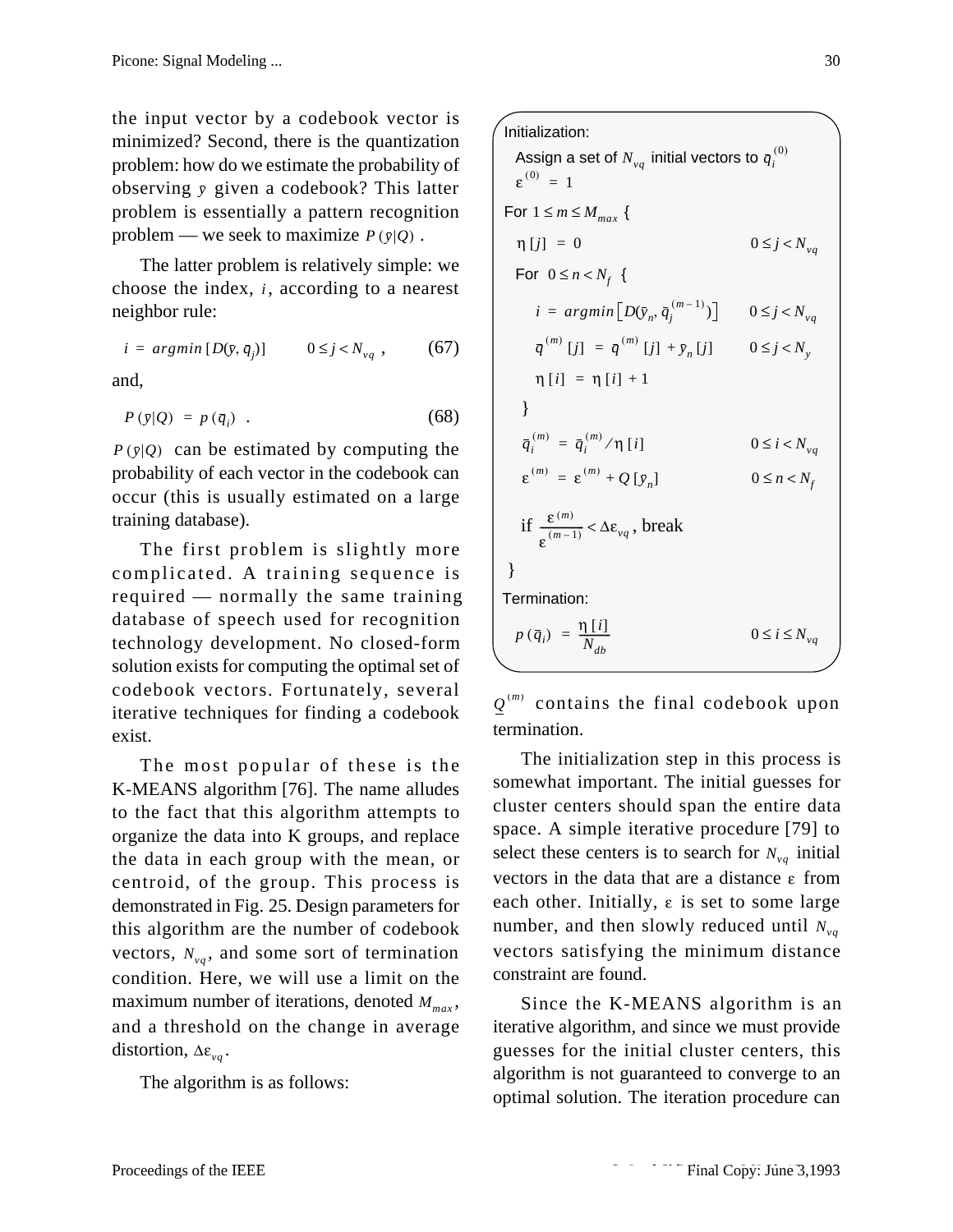suboptimal solution. However, in practice, on speech problems convergence is usually swift and strong. Even for large codebooks, convergence is often reached within 10 iterations.

The algorithm presented here computes the new cluster centers as the arithmetic average of the elements in the cluster. This is computationally and memory efficient, and makes the iteration proceed smoothly towards convergence. Other centroid recalculation strategies have been proposed [78] based on a min/max criterion. These algorithms, in practice, are generally comparable in performance to the one described here.

The quality of the codebook can be computed by averaging the distortion over the entire training database:

$$
\varepsilon_{avg} = \frac{1}{N_f} \sum_{n=0}^{N_f - 1} D(\bar{y}_n, Q[\bar{y}_n]) . \tag{69}
$$

This value is actually computed at each stage of the K-MEANS iteration. The average distortion usually decreases logarithmically with the size of the codebook, as shown in Fig. 26.

get trapped in coal maxima and produce a<br>
Recordly, a new class of neural entworce, in practice is only swell Learning Vector Quantizers (LVQ) [81,1993]<br>
and algorithms has energed, referred to as and strong, two for the The quantization process actually becomes a search problem once the codebook has been computed. The nearest neighbor rule is a linear search, requiring  $N_{vq}$  distance comparisons per input vector. It is possible to reduce the search time by generating a structured codebook, though the codebook in this case is slightly sub-optimal. There are two popular variants of the K-MEANS algorithm that produce structured codebooks. The LBG algorithm [77] produces a codebook that is structured as an N-level tree (most often a binary tree). Procedures described in [80] produce lattice structured quantizers.

Recently, a new class of neural network based algorithms has emerged, referred to as Learning Vector Quantizers (LVQ) [81]. These algorithms combine the training and recognition problems into one massively parallel computational structure based on a neural network architecture. The LVQ approach has been shown to be theoretically capable of producing an optimal quantizer design. Nevertheless, this approach has not yet been shown to produce significantly better performance on speech problems.

# **5.2 Distance Measures**

In an anticlimactic fashion, we will now discuss the problem that is at the root of speech recognition: the distance measure. It is most interesting to view this topic from an historical perspective. First, however, what is a distance measure? A distance measure should obey the following properties [82]:

(1) Nonnegativity:

$$
D(\bar{x}_1, \bar{x}_2) > 0 \qquad x_1 \neq x_2
$$
  

$$
D(\bar{x}_1, \bar{x}_2) = 0 \qquad x_1 = x_2
$$

(2) Symmetry:

$$
D(\bar{x}_1, \bar{x}_2) = D(\bar{x}_2, \bar{x}_1)
$$

(3) Triangle Inequality:

 $D(\bar{x}_1, \bar{x}_3) \leq D(\bar{x}_1, \bar{x}_2) + D(\bar{x}_2, \bar{x}_3)$ .

A Euclidean distance measure is perhaps the most famous distance measure that satisfies these relations.

One of the first distance measures introduced into speech recognition was a measure based on minimum prediction error and spectral matching principles. This measure is known as the log-likelihood measure [83]. This measure computes the energy of the difference in the spectra of two LP parameter sets. It essentially evaluates the likelihood of the test data being generated from a statistical model based on the reference LP parameter set.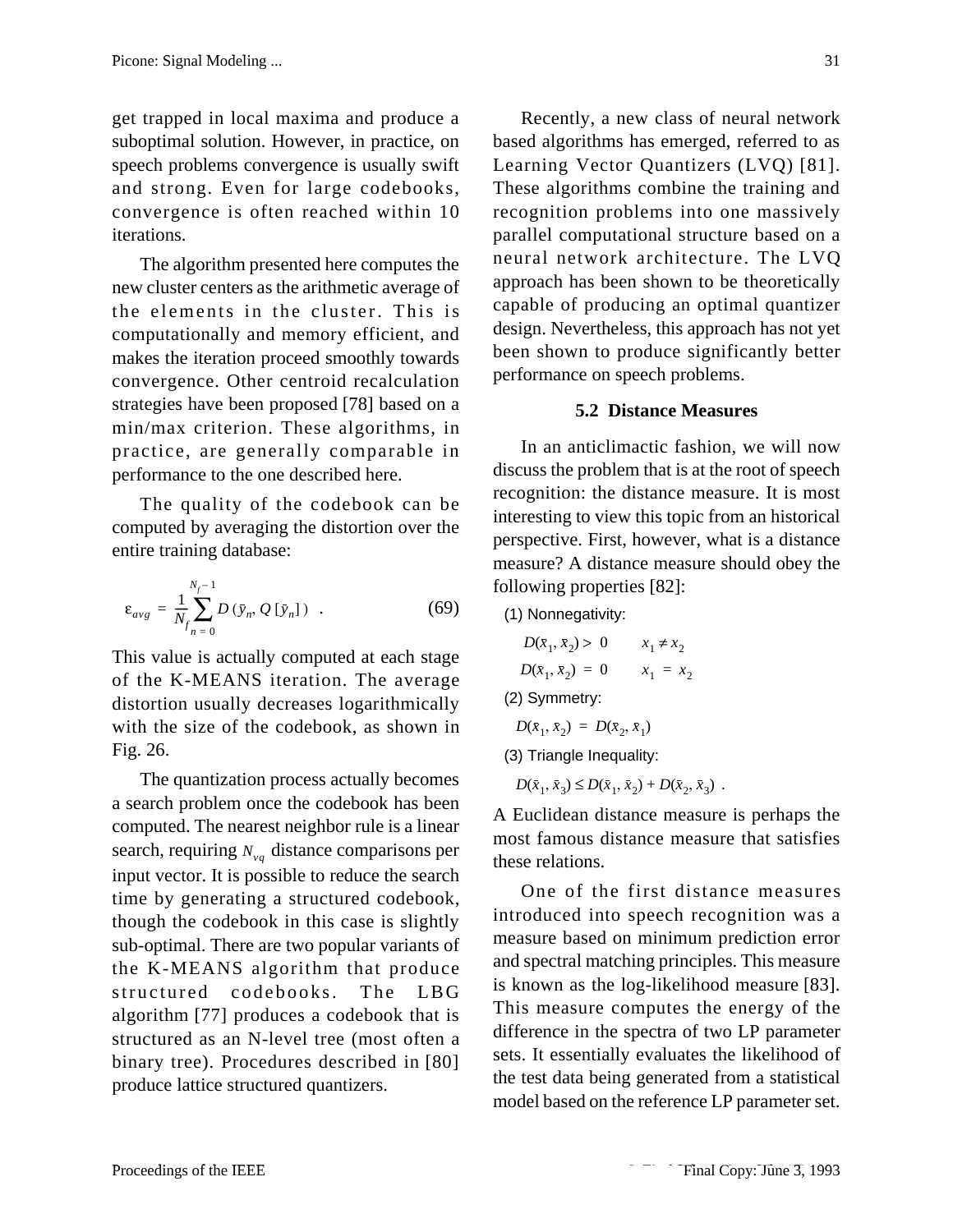(Hence, it is often referred to as a probabilistic distance measure.) This distance measure is given by:

$$
D(\bar{y}_1, \bar{y}_2) = \frac{a_{LP_1}{}^{\dagger} R_2 a_{LP_1}}{a_{LP_2}{}^{\dagger} R_2 a_{LP_2}} \tag{70}
$$

 $R<sub>2</sub>$  represents the autocorrelation matrix used to generate the LP parameters for  $\bar{x}_2$ .

When performing a task such as vector quantization (or speech recognition) in which repeated comparisons of the test data will be made against the entire reference vector set, the denominator in Eq. (70) can be discarded (or computed only once). The numerator has a computationally efficient form [31]:

$$
D(\bar{y}_1, \bar{y}_2) = \frac{\sum_{k=0}^{N_{LP}-1} R_1(k) R_2(k)}{a_{LP_2}^{\dagger} R_2 a_{LP_2}} , \qquad (71)
$$

where

$$
R_a(k) = \sum_{i=0}^{N_{LP}-k} a_{LP}(i)a_{LP}(i+k) . \qquad (72)
$$

 $R_a(k)$  represents the autocorrelation of the LP inverse filter impulse response.

The log-likelihood measure is readily seen to be an asymmetric distance measure (violating our previous definition of a distance measure). This asymmetry has not proven to be a significant problem however. The log-likelihood measure is not commonly used today. Nevertheless, it was a very important turning point in speech recognition research, because it initiated the adoption of a probabilistic framework for distance measures in speech recognition.

While the log-likelihood measure is well-suited to LP coefficients, what type of measure should we use for our general parameter vector? One of the most elegant derivations in statistical signal processing is a derivation of the Mahalanobis distance [72]. In this derivation, it is shown that the likelihood of a vector belonging to a multivariate Gaussian distribution can be expressed as a weighted Euclidean distance:

$$
D(\bar{y}, \bar{\mu}) = (\bar{y} - \bar{\mu}) \, \underline{C}^{-1} \, (\bar{y} - \bar{\mu})^{\dagger} \quad , \tag{73}
$$

where  $\mu$  and  $\sigma$  are the mean and covariance of the distribution. Obviously, if we operate on vectors that have been processed through a prewhitening transformation, the covariance matrix will be an identity matrix, and Eq. (73) degenerates to a plain squared Euclidean distance.

For this reason, Euclidean distances are the most common distance measure used today. Part of the reason for this is that many parameter sets used are based on implicitly decorrelated parameters, such as cepstral coefficients. Also, speech recognition systems today have evolved to invoke these types of transformations implicitly [73,74].

In many applications, such as vector quantization, it is possible to use a factored form of the Euclidean distance:

$$
D(\bar{y}_1, \bar{y}_2) = ||\bar{y}_1 - \bar{y}_2||^2
$$
  
=  $(\bar{y}_1 - \bar{y}_2) (\bar{y}_1 - \bar{y}_2)^{\dagger}$  (74)  
=  $||\bar{y}_1||^2 + ||\bar{y}_2||^2 - 2 (\bar{y}_1 \cdot \bar{y}_2)$ .

We see a Euclidean distance is the sum of the magnitudes of the vectors minus twice the dot product. Suppose we wish to vector quantize the input vector,  $\bar{y}_1$ . Let  $\bar{y}_2$  denote each entry in the codebook (against which the input must be compared). The first term is constant with respect to each codebook entry, and can be discarded. The second term is a scalar, and can be added to the result of the third term. If each codebook entry has the same magnitude, the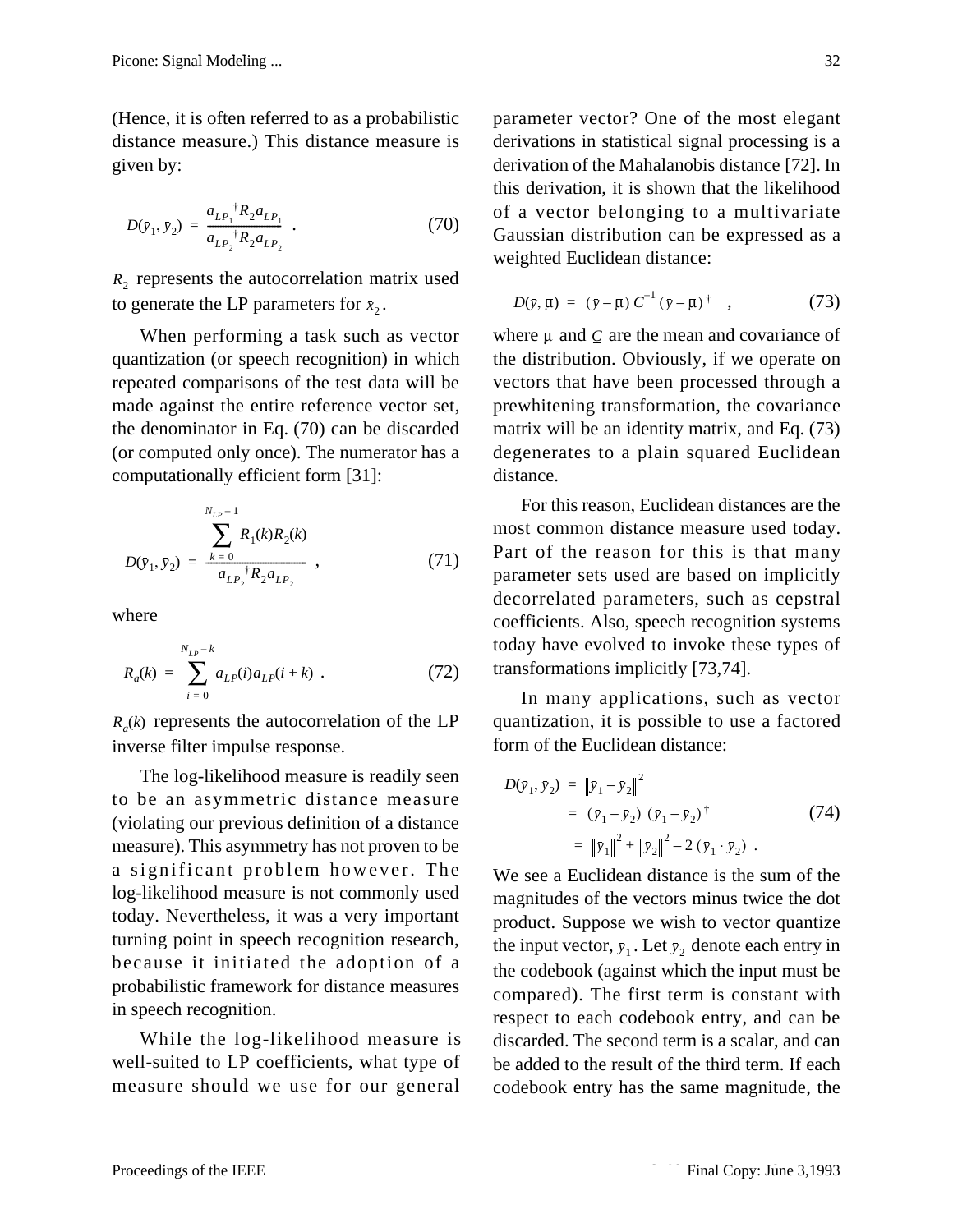The third term is a dot product and must be evaluated once per codebook entry. This is called the dot-product form of the Euclidean distance. This type of calculation can be used in most speech processing applications, which include vector quantization and speech recognition<sup>8</sup>.

We have now completed our discussion of techniques for signal modeling in speech recognition. We have shown that a signal model can be constructed from a sequence of three operations: signal measurement, parameter smoothing, and statistical modeling. In the next section, we will discuss how these concepts are put to work in state of the art speech recognition systems, and comment on the relative merits of these approaches.

# **VI. PRACTICAL EXAMPLES**

Second term can be discuss to the standard also. The second term can be discussed in the standard one per condomination of the standard one per condomination. This per of the condomination of the standard one per condomina There are, needless to say, a large number of combinations and permutations of the signal models we have discussed in use today. Let us begin our discussion by simply enumerating some state-of-the-art (perhaps modern day is a better way to phrase this) speech recognition systems, along with the signal modeling techniques used. An overview of this data is given in Table 2. The table is divided into four sections: affiliation (for reference purposes); signal measurements, signal parameters, and statistical models. We have discussed each of these topics in previous sections of this paper. Note that a list of abbreviations and their meanings is contained at the end of the table. Since this table is fairly lengthy, we will

review its contents first, and then draw some conclusions about the data.

#### **6.1 Table Overview**

The affiliation section of the table is supplied merely as an identifier. Institutions are listed in alphabetical order. The reference associated with the entry usually contains a sufficient amount of detail about the signal model used in the most recently published recognition system by the institution. Every attempt has been made to keep the reference current, so that the data in the table reflects the current state of the particular system. Many of the systems in Table 2 have evolved over several years. In some cases, multiple entries for a given affiliation are shown, usually to contrast different types of recognition technology being explored at the same institution.

The second column contains a brief overview of the type of application being pursued, at least in terms of vocabulary size. Obviously, there are other equally important dimensions to the problem. "Small" refers to a speech recognition task using a small vocabulary, usually less than 100 words. Continuous digit recognition and recognition of spoken letters in English fall into this category. Similarly, "Medium" refers to tasks on the order of 1000 words, and "Large" refers to tasks greater than  $5000$  words<sup>9</sup>.

We also attempt to quantify the application in terms of the acoustic environment. "Office" refers to a system developed on a database collected in either a normal office environment (typically about 70 dB SPL) or an

<sup>8.</sup> A consultant from a famous supercomputing company once told me that "everything in life reduces to one of two operations: a dot product or a vector multiply/add." He had found through his extensive experience optimizing code for supercomputing that 99% of the time the core operations required could be shown to be one of these two.

<sup>9.</sup> We readily admit this is an oversimplification of the problem. Confusability of the words and the complexity of the language model are equally important dimensions, but more difficult to concisely quantify. There are some major differences between signal models in systems used in "small" and "large" vocabulary applications.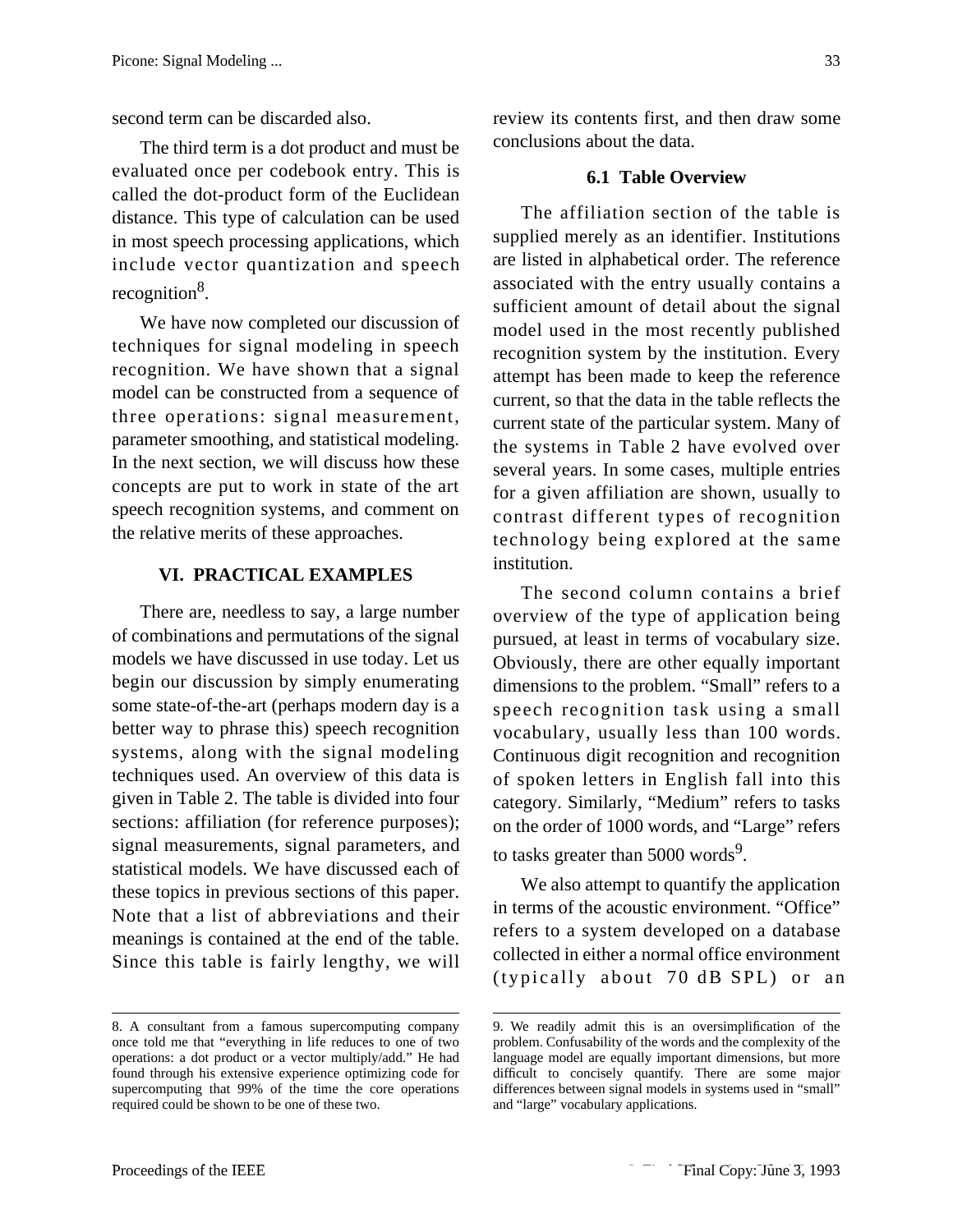acoustically-treated room (such as an anechoic chamber). "Telecom" refers to technology developed for telecommunications applications using standard analog telephone lines. "Mil." refers to military applications that often involve a wide range of ambient noise and speaking styles.

The signal measurement section is split into five parts. First, we show the sample frequency of the system. Though most systems today have software-selectable sample frequencies, this entry represents the sample frequency of the experimentation database in the corresponding reference. It is provided for comparison purposes. Sample frequency is most often dictated by the application (systems for telecommunications applications must operate at or below 8 kHz).

The next three columns specify the spectral analysis conditions:  $a_{pre}$  is the preemphasis filter constant for a first order filter; "Frame Dur." is the frame duration of the analysis; "Wind. Dur." is the analysis window duration. We do not explicitly show the type of window used on the signal before spectral analysis, because all of the systems presented here use some form of a generalized Hanning window (most use a Hamming window, while a few use a Hanning window).

The last column in this section, titled "Spectral Analysis," refers to the sequence of operations involved in generating the measurements. For example, under the entry "AT&T  $[7]$ ," LP $(8)$  and CEP $(12)$  indicate that an LP analysis of order 8, followed by a cepstral analysis of order 12, was used to generate the cepstral signal measurements. Most systems that use LP-derived cepstral coefficients will have multiple entries in this column, to indicate that LP and Cepstral analyses were performed.

The next section, comprising the 8th column in Table 2, contains the elements of the signal parameter vector. Here, we simply list the salient features (as they might be concatenated in the vector) of the type of analysis used. These were discussed in Section III. Usually, an entry consists of a set of absolute measurements, such as "Mel-Cep." (denoting *mel* warped cepstral coefficients), and time derivatives of these absolute measurements, such as "D-Cep." (which denotes the derivative of the cepstral parameters). See the abbreviations at the end of the table for an explanation of all the terms.

The last section of the table (cols. 9 and 10) contains a description of the statistical models used in the systems. The type of speech recognition technology used with the signal model is shown mainly for reference purposes $^{10}$ . The term "VQ" refers to vector quantization. The term "Variance" refers to the variance-weighting form of the Prewhitening transformation. The term "PT" refers to a prewhitening transformation in which the full rank of the matrix is used. The term "MS-VQ" refers to multi-stage vector quantization: an approach in which a separate codebook is maintained for each type of signal parameter (often there are three codebooks: one for absolute measurements, one for time derivative measurements, and one for power measurements).

#### **6.2 Comments**

There are several conclusions we can draw from the agglomeration of data presented in Table 2. First, Neural Network (NN) based systems tend to use filter bank amplitudes directly. We will avoid elaborating on this

<sup>10.</sup> These technologies have not been discussed in this paper. There are two main classes of technology referenced in this table: Hidden Markov Model (HMM) and Neural Network (NN). See [27] for more information on this topic.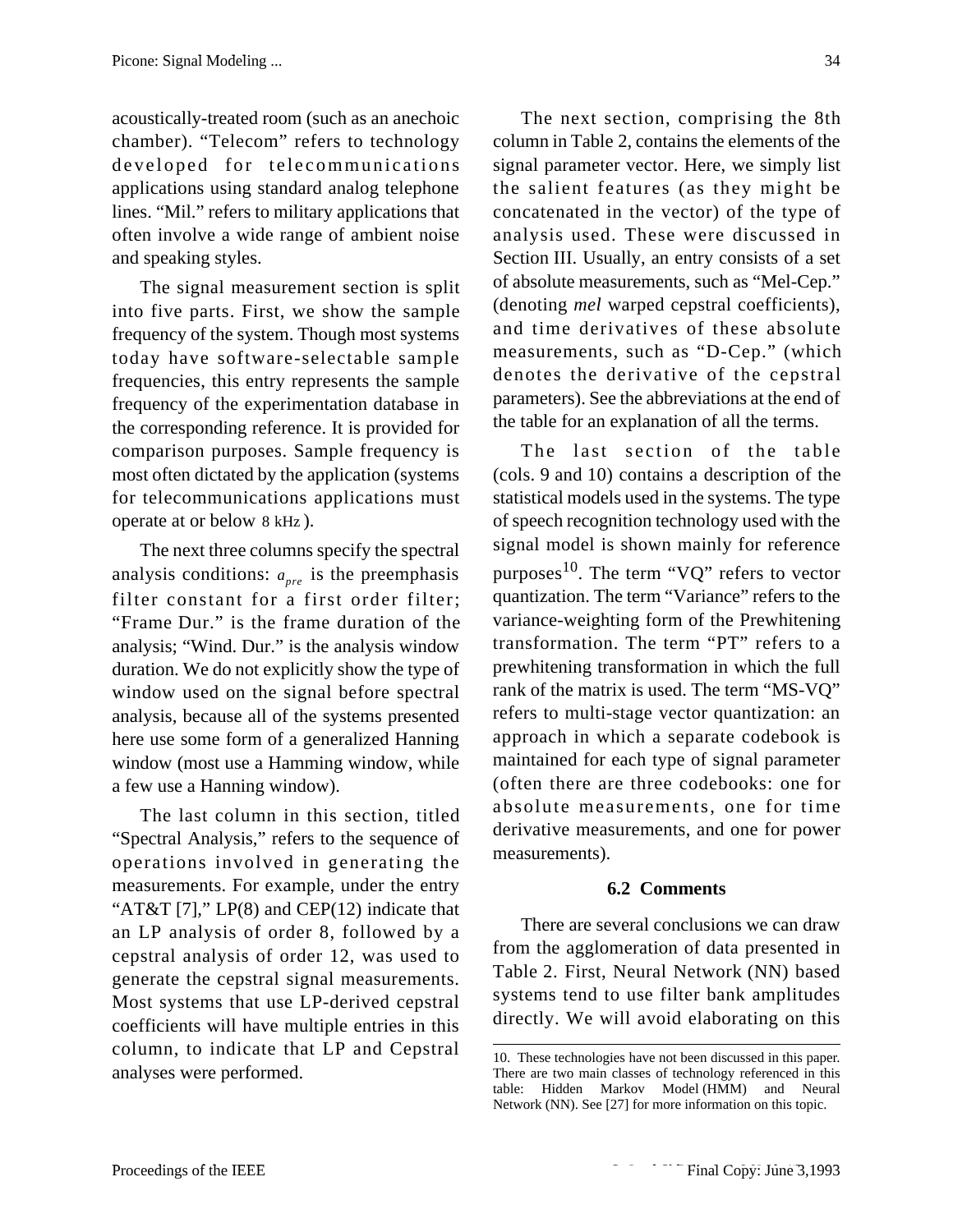suffices to say that the NN systems are attempting to develop models that emulate human hearing. Filter bank amplitudes are perhaps the simplest type of stimulus to present to such a system that will achieve this goal and keep the system complexity low. Readers interested in this topic are encouraged to pursue more rigorous discussions in [87,91].

Second, as previously mentioned several times in this paper, cepstral coefficients are by far the dominant acoustic measurement. For example, twenty-one out of the thirty-one systems in Table 2 use some form of cepstral coefficients. This ratio is even higher (21 out of 26) if we exclude Neural Net based systems.

Third, FFT-derived *mel*-scaled cepstral coefficients are the most common form of cepstral analysis used. LP-derived cepstral coefficients are used by only a third of the systems using cepstral analysis. There is a definite preference towards using *mel* scaling. Ironically, two institutions that are notable advocates of cepstral coefficients are the only institutions to use their respective techniques: liftered cepstral coefficients and bilinearly transformed cepstral coefficients.<sup>11</sup>

A fourth observation, somewhat beyond the scope of this paper, is that systems performing large vocabulary speech recognition tend to use discrete density approaches based on vector quantization, while systems performing small vocabulary speech recognition in harsh environments tend to use some sort of prewhitening filter. The most common form of vector quantization today is the multi-stage codebook, used in conjunction with cepstral and time-derivatives of the cepstral coefficients. The most common

11. These two institutions have also consistently delivered high performance systems with their signal models, which makes the lack of adoption of these techniques interesting.

form of prewhitening filter is the degenerate case: variance-weighted coefficients. We find few systems actually using a fully populated covariance matrix.

The popularity of FFT-based spectral analysis continues to be based on the FFT's immunity to noise. We find it somewhat surprising that a large percentage of systems today do not rely on LP analysis for spectral analysis. LP analysis was almost exclusively used in the 1970's and early 1980's. Since then, it seems the trend is towards the FFT based analysis. We speculate that this is due to the ease with which the *mel* scaling can be imposed.

In the systems reviewed in Table 2, the use of time differentiation to postprocess signal measurements can be classified into two groups. Most systems use a simple first order difference. Several systems, most notably those in [7] and [11], use a five frame regression analysis. It is argued that this provides a smoother, more stable representation of the parameter.

Digit — it would take us too far afield. It form of prevehiening filter is the degenerated points are not the systems are easier and the properties. We find human hearing, to develop models bala could us few systems actual Very little comprehensive data exists on comparative analyses of signal modeling in speech recognition. There are two major reasons for this. First, only recently have large scale speech recognition experiments become feasible. Databases are now large enough to support statistically significant comparisons; computers are now fast enough to do parametric evaluations. Unfortunately, software technology lags: many research organizations are only able to simulate subsets of many of the competing approaches (and have not researched the others extensively). Convincing comparative data on large speaker independent continuous speech recognition tasks is simply not currently available. Two of the highly referenced works in this area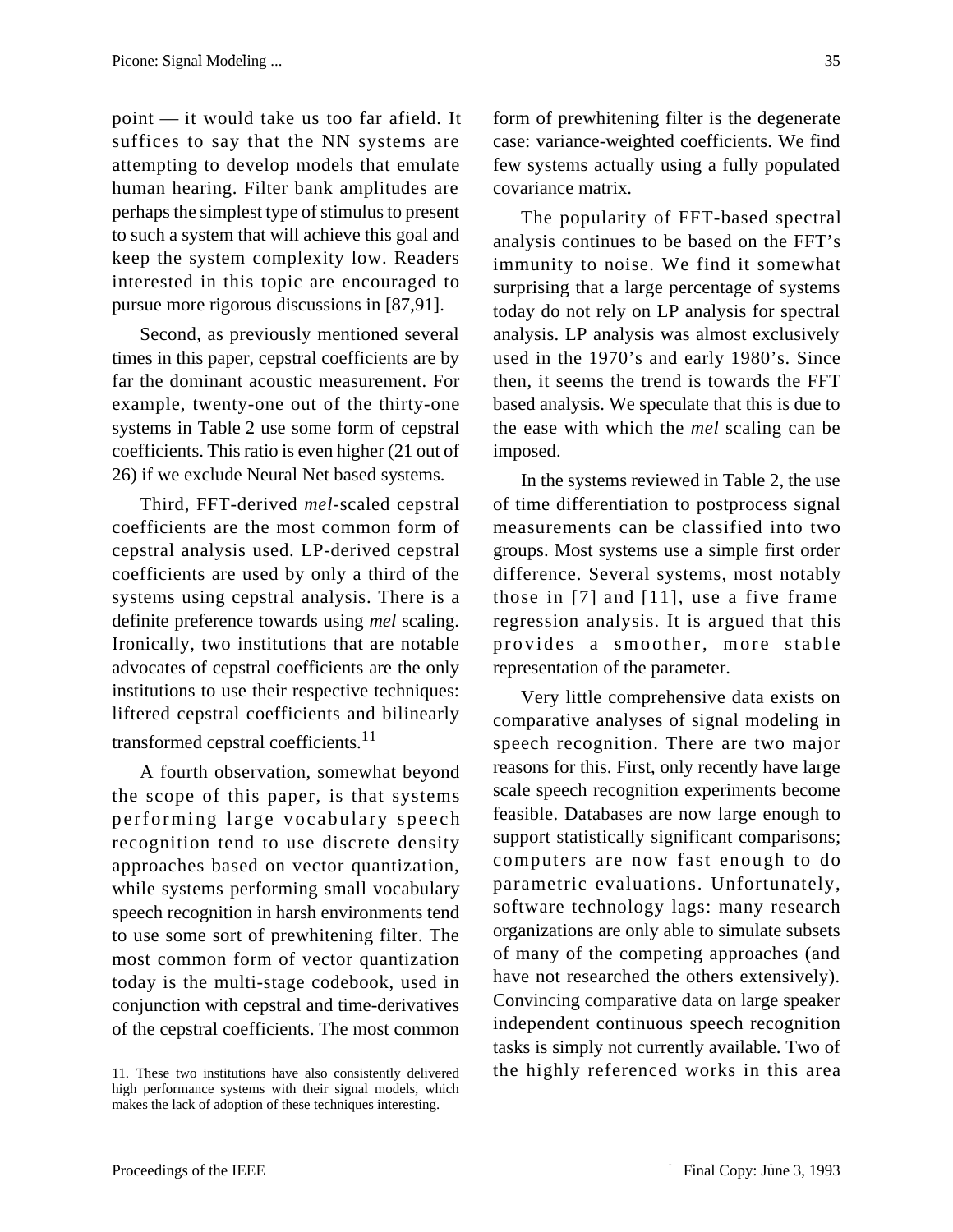are [23,84]. Other, more recent studies include [113,114].

# **VII. SUMMARY**

We have presented several popular signal analysis techniques in a common framework that emphasized the importance of accurate spectral analysis and statistical normalization. When viewed in this common framework, the differences amongst these competing approaches seems small when compared to the enormous challenges we still face in the speech recognition problem. All approaches share some important basic attributes: time-derivative information, perceptually-motivated transformations, and parameter normalization.

The survey of contemporary systems demonstrated the fact that FFT-derived cepstral coefficients seem to be dominating the field. LP analysis, once the cornerstone of speech recognition, is now relegated to a secondary role. A signal parameter vector consisting of cepstral coefficients, the first derivative of the cepstral coefficients, power, and the derivative of the power has become a *de facto* standard. Variance-weighting of this parameter vector is the most popular normalization technique.

It will be the subject of further research to quantify the differences in these approaches in a reasonable recognition task. There still remain some important questions to be quantified: robustness to noise? invariance to sample frequency? invariance to recognition task? It is interesting to note that despite the seemingly vast algorithmic differences in these approaches, many of these approaches have enjoyed widespread success. Often, the significant differences in the recognition systems lie in details beyond the signal model.

This not to say that the problem of signal modeling is solved. Performance of current speech recognition systems is still far below human performance. For example, on digit recognition tasks, where the vocabulary is small and a premium is placed on acoustic modeling, state-of-the-art performance is still at least two orders of magnitude below human performance on the same task [73,115]. In adverse ambient environments, such as analog telecommunications systems or cellular telephony in an automobile, the performance gap between humans and machines is even greater.

As mentioned at the beginning of this paper, we have also steered clear of such topics as robustness in noise. We have presented some simple approaches for dealing with noise that generally work equally well for clean and noisy environments. We have not presented techniques specifically designed to improve robustness in adverse conditions — this is a topic unto itself. Recently, several promising algorithms have appeared for improving signal models in noisy environments [116]. As speech recognition systems are being moved from the laboratory to the field, such practical problems are receiving increasing attention. Perhaps this paper will motivate a future tutorial on the topic. Clearly, robustness-in-noise issues strongly interact with signal model design.

Finally, a major driving force today in signal model design is the minimization of the number of degrees of freedom in the system. Because speech recognition systems today have a large number of free variables (more than 10,000 variables is common), insufficient amounts of training data are a very real problem. One thing we have learned over the years: badly trained parameters are often cited as the major contributor to bad performance.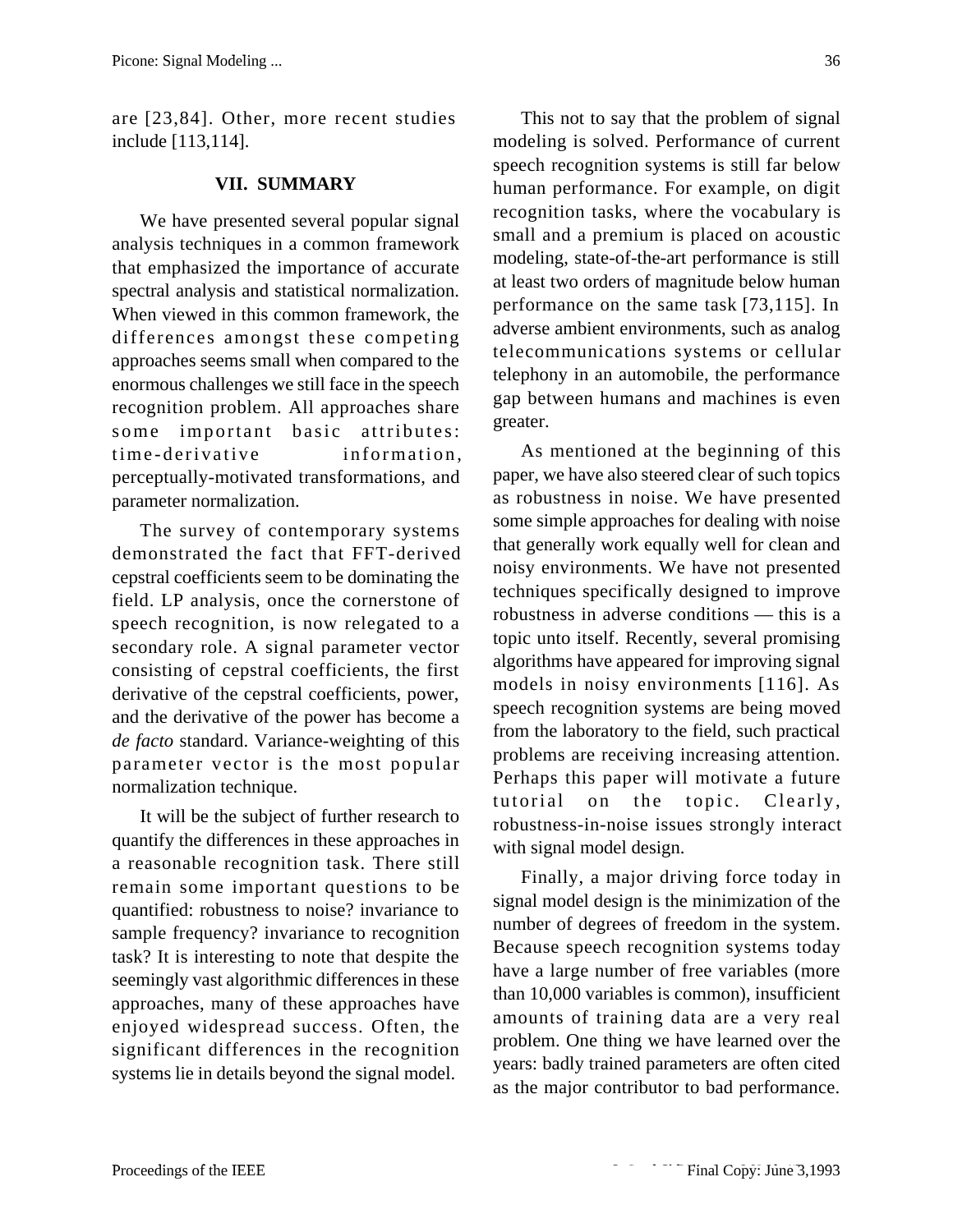of parameters, like variance-weighting, are preferred over approaches that are statistically optimal, e.g., prewhitening transformations, but require large amounts of training data.

### **VIII. REFERENCES**

- 1. D.S. Pallet, "Speech Results on Resource Management Task," in *Proceedings of the February 1989 DARPA Speech and Natural Language Workshop*, Morgan Kaufman Publishers, Inc., Philadelphia, PA, USA, pp. 18-24, February 1989.
- 2. D. Paul, "The Lincoln Robust Continuous Speech Recognizer," in *Proceedings IEEE International Conference on Acoustics, Speech, and Signal Processing*, pp. 556-559, Glasgow, Scotland, May 1989.
- 3. J.G. Wilpon, R.P. Mikkilineni, D.B. Roe, and S. Gokcen, "Speech Recognition: From the Laboratory to the Real World," *AT&T Technical Journal*, vol. 69, no. 5, pp. 14-24, October 1990.
- 4. J.G. Wilpon, D.M. DeMarco, R.P. Mikkilineni, "Isolated Word Recognition Over the DDD Telephone Network - Results Of Two Extensive Field Trials," in *Proceedings IEEE International Conference on Acoustics, Speech, and Signal Processing*, pp. 55- 57, New York, NY, USA April 1988.
- 5. B. Wheatley and J. Picone, "Voice Across America: Toward Robust Speaker Independent Speech Recognition For Telecommunications Applications", *Digital Signal Processing: A Review Journal*, vol. 1, no. 2, pp. 45-64, April 1991.
- 6. J. Picone, "The Demographics of Speaker Independent Digit Recognition", in *Proceedings IEEE International Conference on Acoustics, Speech, and Sig-*

*nal Processing*, pp. 105-108, Albuquerque, New Mexico, USA, April 1990.

- 7. J.G. Wilpon, C.H. Lee, and L.R. Rabiner, "Improvements in Connected Digit Recognition Using Higher Order Spectral and Energy Features," in *Proceedings IEEE International Conference on Acoustics, Speech, and Signal Processing*, pp. 349-352, Toronto, Ontario, Canada, May 1991.
- 8. T. Matsuoka and K. Shikano, "Robust HMM Phoneme Modeling For Different Speaking Styles," in *Proceedings IEEE International Conference on Acoustics, Speech, and Signal Processing*, pp. 265-268, Toronto, Ontario, Canada, May 1991.
- 9. Y.T. Lee, "Information-Theoretic Distortion Measures for Speech Recognition: Theoretical Considerations and Experimental Results," *IEEE Transactions on Signal Processing,* vol. 39, no. 2, pp. 330-335, February 1991.
- IEEE: (approaches that minimize he much and  $P$ . The number of the number of the number of approximation of approximation of approximation of the number of the number of the number of the number of the number of the numbe 10. Y.T. Lee and D. Kahn, "Information-Theoretic Distortion Measures for Speech Recognition: Theoretical Considerations and Experimental Results," in *Proceedings IEEE International Conference on Acoustics, Speech, and Signal Processing*, pp. 785-788, Albuquerque, New Mexico, USA, April 1990.
	- 11. S. Furui, "On the Use of Hierarchical Spectral Dynamics in Speech Recognition," in *Proceedings IEEE International Conference on Acoustics, Speech, and Signal Processing*, pp. 789-792, Albuquerque, New Mexico, USA, April 1990.
	- 12. D. Mansour and B.H. Juang, "A Family of Distortion Measures Based Upon Projection Operation for Robust Speech Recognition," *IEEE Transactions on Acoustics, Speech, and Signal Process-*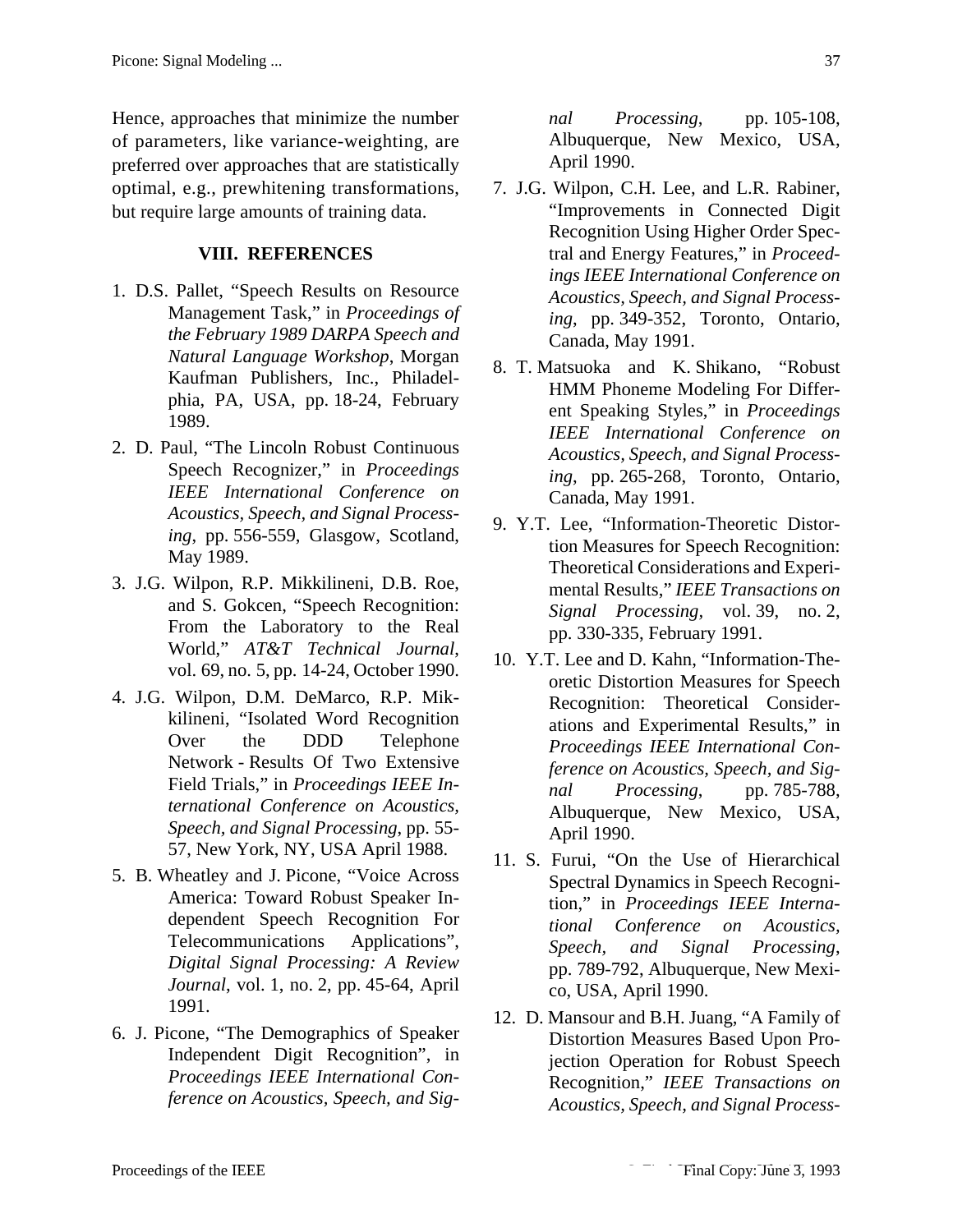*ing*, vol. 37, no. 11, pp. 1659-1671, November 1989.

- 13. Y. Tohkura, "A Weighted Cepstral Distance Measure For Speech Recognition," *IEEE Transactions on Acoustics, Speech, and Signal Processing*, vol. 35, no. 10, pp. 1414-1422, October 1987.
- 14. G.R. Doddington, "Phonetically Sensitive Discriminants for Improved Speech Recognition," in *Proceedings IEEE International Conference on Acoustics, Speech, and Signal Processing*, pp. 556-559, Glasgow, Scotland, May 1989.
- 15. M.J. Hunt and C. Lefebvre, "A Comparison of Several Acoustic Representations for Speech Recognition with Degraded and Undegraded Speech," in *Proceedings IEEE International Conference on Acoustics, Speech, and Signal Processing*, pp. 262-265, Glasgow, Scotland, May 1989.
- 16. B.H. Juang, L.R. Rabiner, and J.G. Wilpon, "On the Use of Bandpass Liftering in Speech Recognition," *IEEE Transactions on Acoustics, Speech, and Signal Processing*, vol. 35, no. 7, pp. 947-954, July 1987.
- 17. V.N. Gupta, M. Lennig, and P. Mermelstein, "Integration Of Acoustic Information In A Large Vocabulary Word Recognizer," in *Proceedings IEEE International Conference on Acoustics, Speech, and Signal Processing*, pp. 697-700, Dallas, Texas, USA, April 1987.
- 18. E.L. Bocchieri and G.R. Doddington, "Frame Specific Statistical Features for Speaker-Independent Speech Recognition," *IEEE Transactions on Acoustics, Speech, and Signal Processing*, vol. 34, no. 4, pp. 755-764, August 1986.
- 19. P.K. Rajasekaran, G.R. Doddington, J. Picone, "Recognition of Speech Under Stress and in Noise," in *Proceedings IEEE International Conference on Acoustics, Speech, and Signal Processing*, pp. 733-736, Tokyo, Japan, April 1986.
- 20. K. Shikano, "Evaluation of LPC Spectral Matching Measures for Phonetic Unit Recognition," TM No. CMU-CS-86- 108, Computer Science Department, Carnegie-Mellon University, Pittsburgh, PA, US, 15213, February 3, 1986.
- 21. S. Furui, "Speaker-Independent Isolated Word Recognition Using Dynamic Features of the Speech Spectrum," *IEEE Transactions on Acoustics, Speech, and Signal Processing,* vol. 34, no. 1, pp. 52-59, February 1986.
- 22. J. Makhoul, S. Raucos, and H. Gish, "Vector Quantization In Speech Coding", in *Proceedings of the IEEE*, vol. 73, no. 11, pp. 1551-1588, November 1985.
- 23. N. Nocerino, F.K. Soong, L.R. Rabiner, and D.H. Klatt, "Comparative Study Of Several Distortion Measures For Speech Recognition," in *Proceedings IEEE International Conference on Acoustics, Speech, and Signal Processing*, pp. 25-28, Tampa, Florida, USA, March 1985.
- 24. L.R. Rabiner, K.C. Pan, and F.K. Soong, "On the Performance of Isolated Word Speech Recognizers Using Vector Quantization and Temporal Energy Contours," *AT&T Bell Labs Technical Journal,* vol. 63, no. 7, pp. 1245-1260, September 1984.
- 25. L.R. Rabiner, S.E. Levinson, M.M. Sondhi, "On the Application of Vector Quantization and Hidden Markov Models to Speaker-independent, Isolat-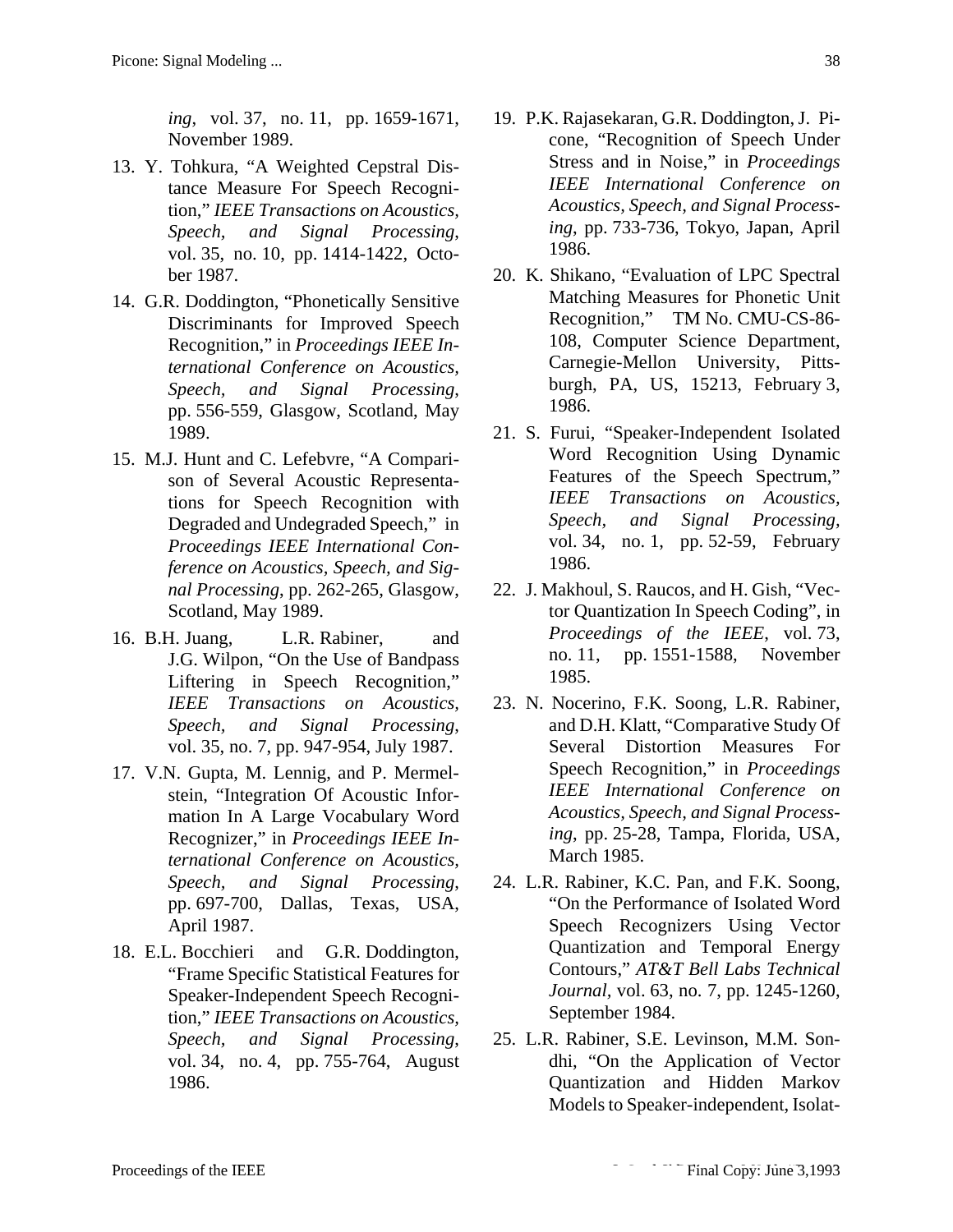*Technical Journal*, vol. 62, no. 4, pp. 1075-1105, April 1983.

- 26. S.B. Davis and P. Mermelstein, "Comparison of Parametric Representations of Monosyllabic Word Recognition in Continuously Spoken Sentences," *IEEE Transactions on Acoustics, Speech, and Signal Processing*, vol. 28, no. 4, pp. 357-366, August 1980.
- 27. A.V. Oppenheim and R.W. Schafer, *Digital Signal Processing*, Prentice-Hall, Englewood Cliffs, New Jersey, USA, 1975.
- 28. J.R. Deller, J.G. Proakis, J.H.L. Hansen, *Discrete Time Processing of Speech Signals*, MacMillian Publishing Co., New York, New York, USA, 1993.
- 29. L. Rabiner and B.H. Juang, *Fundamentals of Speech Recognition*, Prentice-Hall, Englewood Cliffs, New Jersey, USA, 1993.
- 30. J.G. Proakis, *Digital Communications*, McGraw-Hill, 2nd Ed., New York, New York, USA, 1989.
- 31. J. Markel and A.H. Gray, Jr., *Linear Prediction of Speech*, Springer-Verlag, New York, New York, USA, 1980.
- 32. L.R. Rabiner and R.W. Schafer, *Digital Processing of Speech Signals*, Prentice-Hall, Englewood Cliffs, New Jersey, USA, 1978.
- 33. A.M. Noll, "Problems of Speech Recognition in Mobile Environments," in *Proceedings of the International Conference on Spoken Language Processing*, pp. 1133-1136, Kobe, Japan, November 1990.
- 34. Y. Nakadai and N. Sugamura, "A Speech Recognition Method For Noise Environments Using Dual Inputs," in *Proceedings of the International Conference on Spoken Language Processing*, pp. 1141-1144, Kobe, Japan,

November 1990.

- 35. S. Tamura, "An Analysis of a Noise Reduction Neural Network," in *Proceedings IEEE International Conference on Acoustics, Speech, and Signal Processing*, pp. 2001-2004, Glasgow, Scotland, May 1989.
- IF System (Recognition: Bell System 1990, 1993,<br>
Trebution IIS System (1990, 1993), 1993, 1993, 1993, 1993, 1993, 1993, 1993, 1993, 1993, 1993, 1993, 1993, 1993, 1993, 1993, 1993, 1993, 1993, 1993, 1993, 1993, 1993, 1993, 36. J.L. Hieronymus, D. McKelvie, and F.R. McInnes, "Use of Acoustic Sentence Level and Lexical Stress in HSMM Speech Recognition," in *Proceedings IEEE International Conference on Acoustics, Speech, and Signal Processing*, pp. 225-227, San Francisco, California, USA, March 1992.
	- 37. T. Matsui and S. Furui, "A Text-Independent Speaker Recognition Method Robust Against Utterance Variations," in *Proceedings IEEE International Conference on Acoustics, Speech, and Signal Processing*, pp. 377-380, Toronto, Ontario, Canada, April 1991.
	- 38. W. Hess, *Pitch Determination of Speech Signals*, Springer-Verlag, New York, New York, USA, 1983.
	- 39. P. Papamichalis, *Practical Approaches To Speech Coding*, Prentice-Hall, Inc., Englewood Cliffs, New Jersey, USA, 1987.
	- 40. B. Gold and L.R. Rabiner, "Parallel Processing Techniques for Estimating Pitch Periods of Speech in the Time Domain," *Journal of the Acoustical Society of America*, vol. 46, no. 2, pt. 2, pp. 442-448, August 1969.
	- 41. R.S. Sukkar, J.L. LoCicero, and J. Picone, "Design and Implementation of a Parallel Processing Based Pitch Detector," *IEEE Journal on Selected Areas of Communications*, vol. 6, no. 2, pp. 441-451, February 1988.
	- 42. J. Campbell and T.E. Tremain, "Voiced/ Unvoiced Classification of Speech with Applications to the U.S. Govern-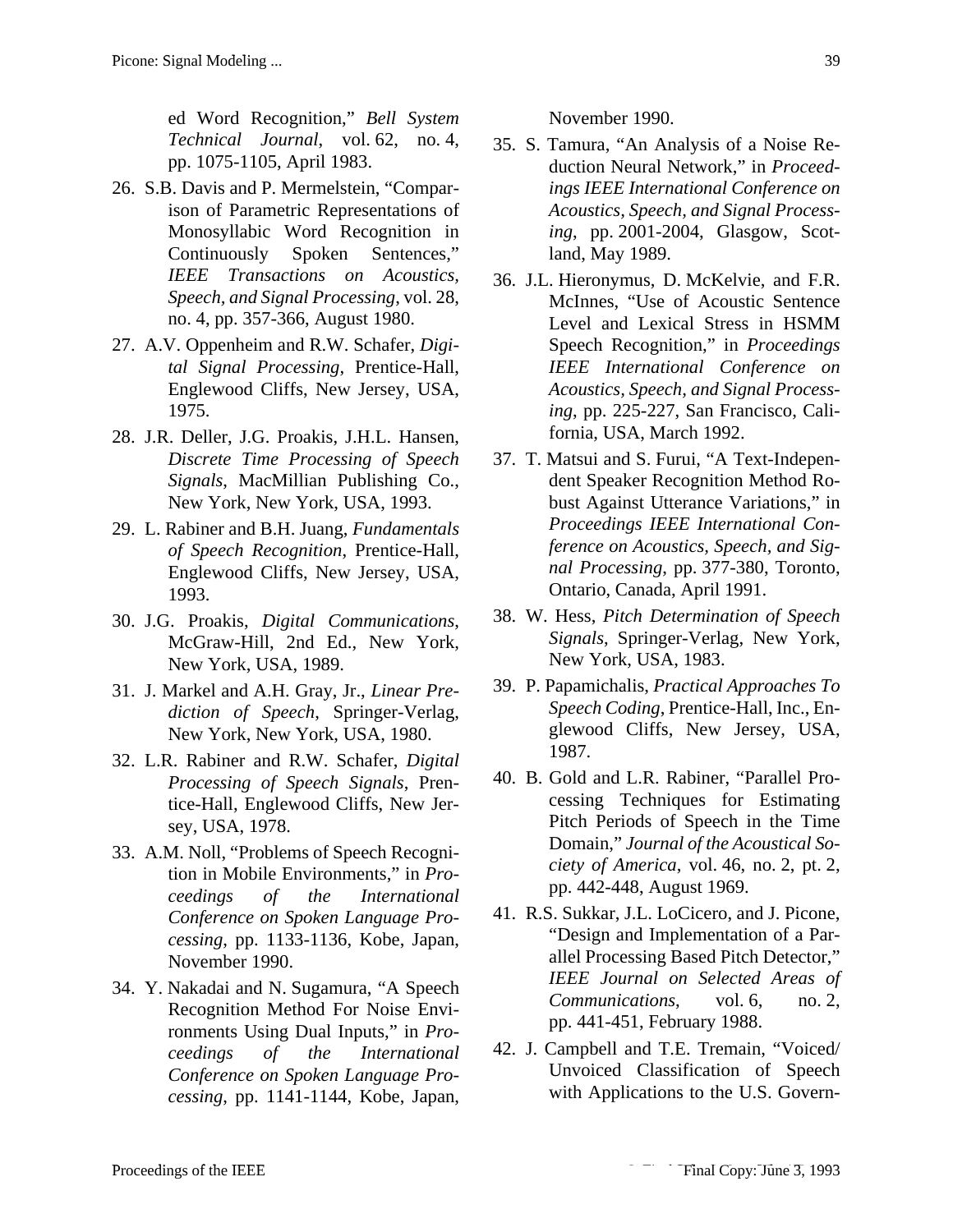ment LPC-10E Algorithm," in *Proceedings IEEE International Conference on Acoustics, Speech, and Signal Processing*, pp. 473-476, Tokyo, Japan, April 1986.

- 43. V.C. Welch,T.E. Tremain, and J.P. Campbell, Jr., "A Comparison of U.S. Government Standard Voice Coders," *IEEE Military Communications Conference Record*, pp. 269-273, September 1989.
- 44. J. Picone, G.R. Doddington, and B.G. Secrest, "Robust Pitch Detection in a Noisy Telephone Environment," in *Proceedings IEEE International Conference on Acoustics, Speech, and Signal Processing*, pp. 1442-1445, Dallas, Texas, USA, April 1987.
- 45. A.M. Noll, "Cepstrum Pitch Determination," *Journal of the Acoustical Society of America*, vol. 41, no. 2, pp. 293-309, February 1967.
- 46. G. von Békésy, *Experiments in Hearing*, McGraw-Hill Book Company, New York, New York, USA, 1960.
- 47. J. Picone, "Analytic Signal Processing," Ph.D. Dissertation, Illinois Institute of Technology, Chicago, Illinois, USA, December 1983.
- 48. K. Ogata, *Modern Control Engineering*, Prentice-Hall, Englewood Cliffs, New Jersey, USA, 1970.
- 49. J.O. Pickles, *An Introduction to the Physiology of Hearing*, Academic Press, New York, New York, USA, 1988.
- 50. A.R. Møller, *Auditory Physiology*, Academic Press, New York, New York, USA, 1983.
- 51. D. O'Shaughnessy, *Speech Communication: Human and Machine*, Addison Wesley, New York, New York, USA, 1987.
- 52. E. Zwicker and E. Terhardt, "Analytical expressions for critical-band rate and

critical bandwidth as a function of frequency," *Journal of the Acoustical Society of America*, vol. 68, no. 5, pp. 1523-1525, December 1980.

- 53. J.B. Allen, "Cochlear Modeling," *IEEE ASSP Magazine*, vol. 3, no. 3, pp. 3-29, September 1985.
- 54. S. Seneff, "A Joint Synchrony/Mean-Rate Model of Auditory Speech Processing," *Journal of Phonetics*, vol. 16, no. 1, pp. 55-76, January 1988.
- 55. O.E. Brigham, *The Fast Fourier Transform*, Prentice-Hall, Englewood Cliffs, New Jersey, USA, 1974.
- 56. B.S. Atal and S.L. Hanauer, "Speech analysis and synthesis by linear prediction of the speech wave," *Journal of the Acoustical Society of America*, vol. 50, no. 2, pp. 637-655, March 1971.
- 57. S.L. Marple, Jr., *Digital Spectral Analysis With Applications*, Prentice-Hall, Englewood Cliffs, New Jersey, USA, 1987.
- 58. V.R. Viswanathan and J. Makhoul, "Quantization Properties of Transmission Parameters in Linear Predictive Systems," *IEEE Transactions on Acoustics, Speech, and Signal Processing*, vol. 23, no. 3, pp. 309-321, June 1975.
- 59. B.S. Atal, "Predictive Coding of Speech at Low Bit Rates," *IEEE Transactions on Communications*, vol. 30, no. 4, pp. 600-614, April 1982.
- 60. B.S. Atal and J.R. Remde, "A New Model of LPC Excitation for Producing Natural Sounding Speech at Low Bit Rates," in *Proceedings IEEE International Conference on Acoustics, Speech, and Signal Processing*, pp. 614-617, Paris, France, 1982.
- 61. G.R. Doddington, J. Picone, and J.J. Godfrey, "The LPC trace as an HMM development tool," *Journal of the*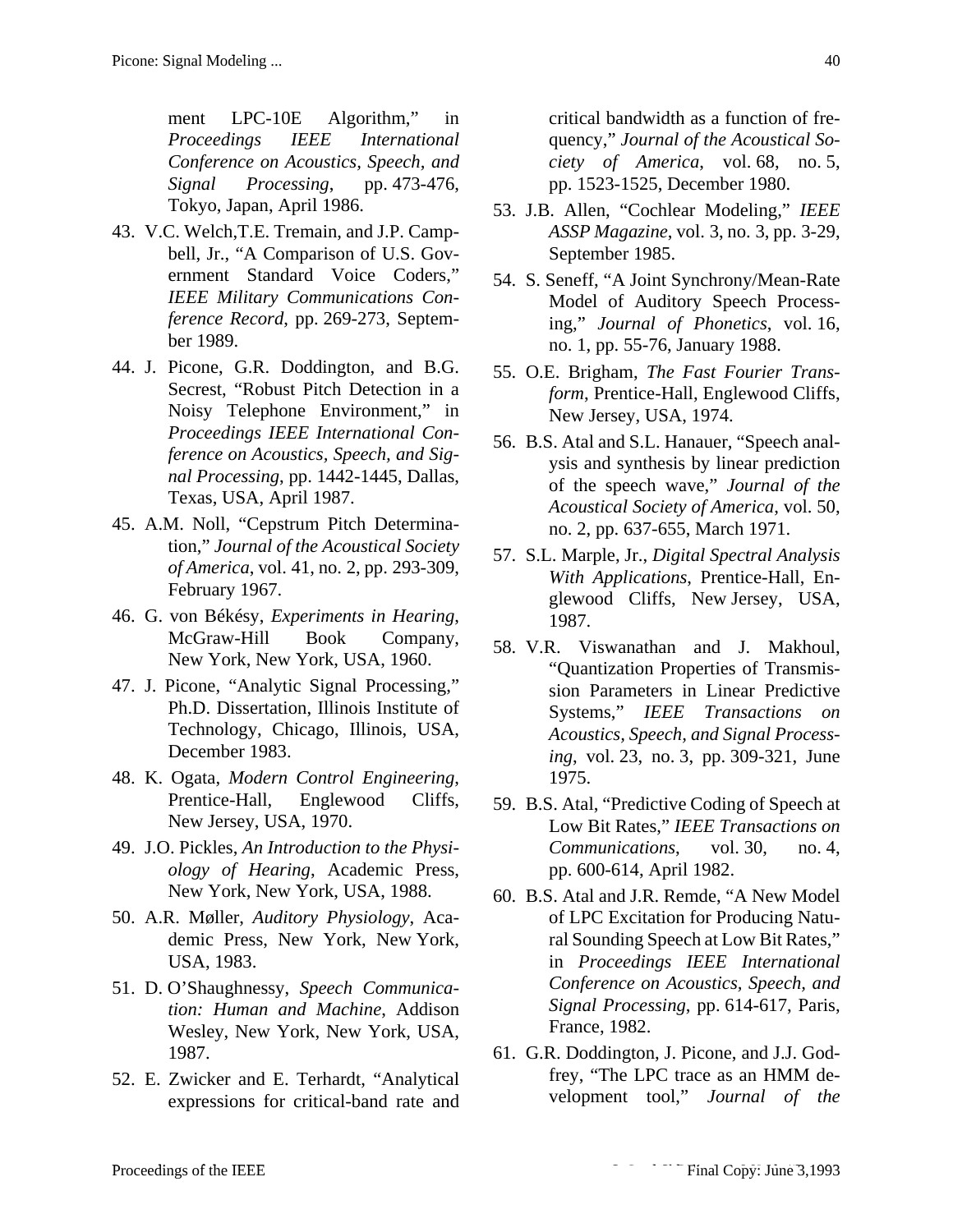pg. S1-561A, Fall 1988.

- Acoustical Society of America, Vol. 84, image IEEE International Conference on Submission: Submission: A Bureau and N.R. Disor, "A Bureau and N.R. Disor, "A Bureau and N.R. Disor, "A Bureau and N.R. Disor, "A Submission of 62. H.F. Silverman and N.R. Dixon, "A Parametrically Controlled Spectral Analysis System for Speech," *IEEE Transactions on Acoustics, Speech, and Signal Processing*, vol. 22, no. 5, pp. 362-381, October 1974 (not the original reference by any means, but a good reference on digital computation of the spectrogram — original references on analog techniques date back to the 1940s).
- 63. R.V. Churchill, J.W. Brown, and R.F. Verhey, Complex Variables and Applications, McGraw-Hill, New York, New York, USA, 1976.
- 64. B.S. Atal, "Linear Prediction For Speaker Identification," *Journal of the Acoustical Society of America*, vol. 55, no. 6, pp. 1304-1311, June 1974.
- 65. A.V. Oppenheim and D.H. Johnson, "Discrete Representation of Signals," in *Proceedings of the IEEE*, vol. 60, no. 6, pp. 681-691, June 1972.
- 66. K.F. Lee, *Automatic Speech Recognition: the Development of the SPHINX System*, Kluwer Academic Publishers, Boston, Massachusetts, USA, 1989.
- 67. J.G. Wilpon, C.H. Lee, and L.R. Rabiner, "Application of Hidden Markov Models for Recognition of a Limited Set of Words in Unconstrained Speech," in *Proceedings IEEE International Conference on Acoustics, Speech, and Signal Processing*, pp. 254-257, Glasgow, Scotland, 1989.
- 68. R.W. Hamming, *Digital Filters*, Prentice-Hall, Englewood Cliffs, New Jersey, USA, 1989 (2nd Edition).
- 69. H. Ney, "Experiments on Mixture-Density Phoneme Modelling For the Speaker-Independent 1000-Word Speech Recognition DARPA Task," in *Proceed-*

*ings IEEE International Conference on Acoustics, Speech, and Signal Processing*, pp. 713-716, Albuquerque, New Mexico, USA, April 1990.

- 70. D. Paul, "A Speaker-Stress Resistant Isolated Word Recognizer," in *Proceedings IEEE International Conference on Acoustics, Speech, and Signal Processing*, pp. 713-716, Dallas, Texas, USA, April 1990.
- 71. B.H. Juang, L.R. Rabiner, and J.G. Wilpon, "On the Use of Bandpass Liftering in Speech Recognition," *IEEE Transactions on Acoustics, Speech, and Signal Processing*, vol. 35, no. 7, pp. 947-954, July 1987.
- 72. K. Fukunaga, *Introduction To Statistical Pattern Recognition*, Academic Press, New York, New York, USA, 1972.
- 73. J. Picone, "Continuous Speech Recognition Using Hidden Markov Models," *IEEE ASSP Magazine*, vol. 7, no. 3, pp. 26-41, July 1990.
- 74. L.R. Rabiner, "A Tutorial on Hidden Markov Models And Selected Applications In Speech Recognition," in *Proceedings of the IEEE*, vol. 77, no. 2, pp. 257-285, February 1989.
- 75. W.H. Press, B.P. Flannery, S.A. Teukolsky, and W.T. Vettering, *Numerical Recipes in C: The Art of Scientific Programming*, Cambridge University Press, New York, New York, USA, 1988.
- 76. M.R. Anderberg, *Cluster Analysis for Applications*, Academic Press, New York, USA, 1973.
- 77. Y. Linde, A. Buzo, and R.M. Gray, "An Algorithm for Vector Quantizer Design," *IEEE Transactions on Communications*, vol. 28, no. 1, pp. 84-95, January 1980.
- 78. S.E. Levinson, L.R. Rabiner, A.E. Rosen-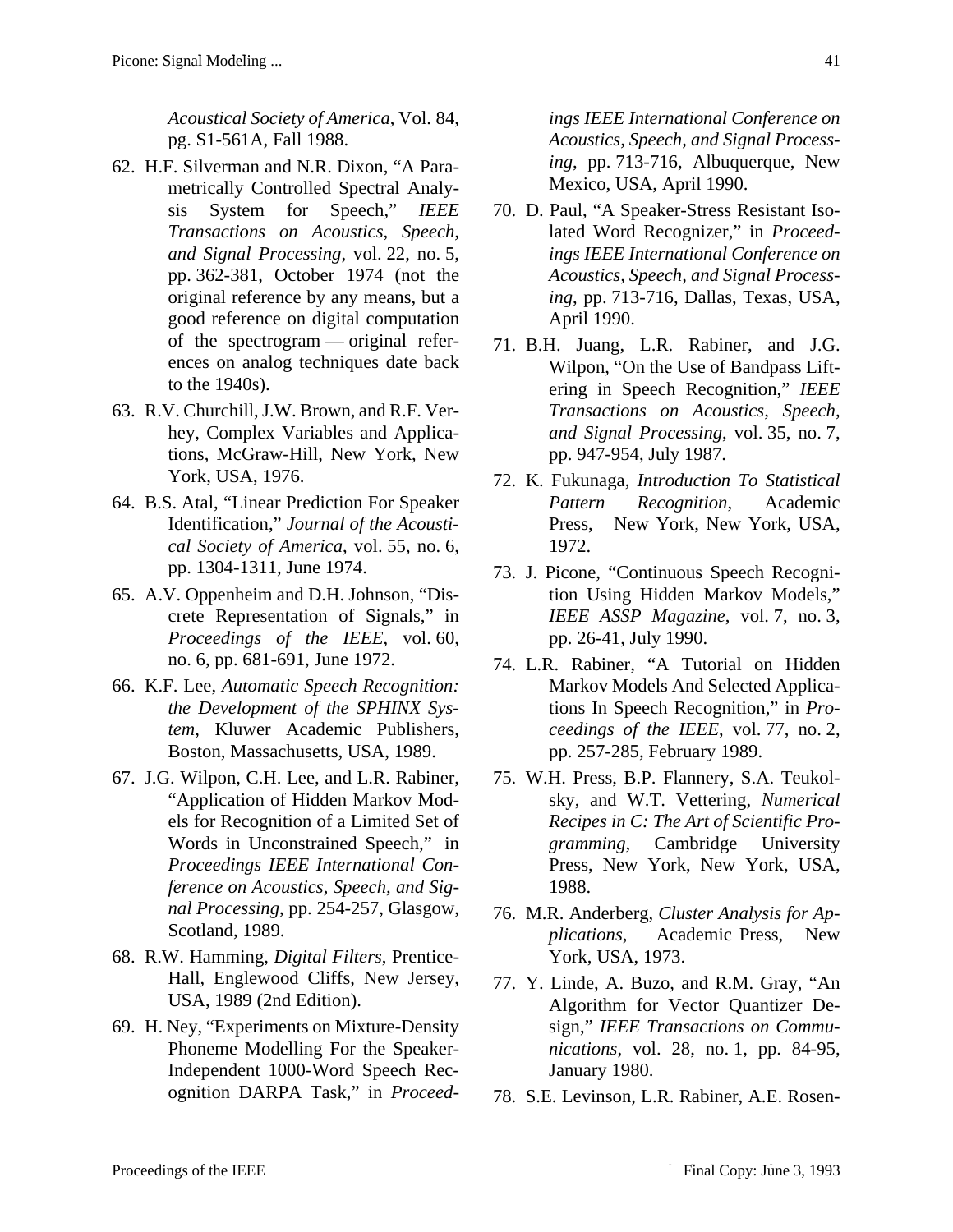berg, and J.G. Wilpon, "Interactive Clustering Techniques for Selecting Speaker-Independent Reference Templates for Isolated Word Recognition," *IEEE Transactions on Acoustics, Speech, and Signal Processing*, vol. 27, no. 2, pp. 134-141, April 1979.

- 79. J. Picone and G.R. Doddington, "Low Rate Speech Coding Using Contour Quantization," in *Proceedings IEEE International Conference on Acoustics, Speech, and Signal Processing*, pp. 1652-1655, Dallas, Texas, April 1987.
- 80. A. Gersho, "On the Structure of Vector Quantizers," *IEEE Transactions on Information Theory*, vol. 28, no. 2, pp. 157-166, March 1982.
- 81. T. Kohonen, *Self-Organization and Associative Memory*, Third Ed., Springer-Verlag, New York, New York, USA, 1989.
- 82. R.O. Duda and P.E. Hart, *Pattern Classification and Scene Analysis*, Academic Press, New York, New York, USA, 1973.
- 83. F. Itakura, "Minimum Prediction Residual Principle Applied To Speech Recognition," *IEEE Transactions on Acoustics, Speech, and Signal Processing*, vol. 23, no. 1, pp. 67-72, February 1975.
- 84. B. Dautrich, L.R. Rabiner, T.B. Martin, "On the Effects of Varying Filter Bank Parameters on Isolated Word Recognition," *IEEE Transactions on Acoustics, Speech, and Signal Processing*, vol. 31, no. 4, pp. 793-807, August 1983.
- 85. J. Picone, "Duration In Context Clustering for Speech Recognition*," Speech Communication*, vol. 9, No. 2, pp. 119-128, April 1990.
- 86. K. Kita, T. Kawabata, H. Saito, "HMM

Continuous Speech Recognition Using Predictive LR Parsing," in *Proceedings IEEE International Conference on Acoustics, Speech, and Signal Processing*, pp. 703-706, Glasgow, Scotland, May 1989.

- 87. A. Waibel, T. Hanazawa, G. Hintom, K. Shikano, and K.J. Lang, "Phoneme Recognition Using Time-Delay Neural Networks," *IEEE Transactions on Acoustics, Speech, and Signal Processing,* vol. 37, no. 3, pp. 328-339, March 1989.
- 88. Y.L. Chow, M.O. Dunham, O.A. Kimball, M.A. Krasner, G.F. Kubala, J. Makhoul, P.J. Price, S. Roucos, and R.M. Schwartz, "BYBLOS: The BBN Continuous Speech Recognition System," in *Proceedings IEEE International Conference on Acoustics, Speech, and Signal Processing*, pp. 89-92, Dallas, Texas, USA, April 1987.
- 89. F. Kubala, M. Feng, J. Makhoul, and R. Schwartz, "Speaker Adaptation from Limited Training in the BBN BY-BLOS Speech Recognition System," in *Proceedings of the DARPA Speech and Natural Language Workshop,* Morgan Kaufmann Publishers, Inc., Palo Alto, California, USA, pp. 100-105, February 1989.
- 90. M.M. Hochberg, L.T. Niles, J.T. Foote, and H.F. Silverman, "Hidden Markov Model/Neural Network Training Techniques for Connected Alphadigit Speech Recognition," in *Proceedings IEEE International Conference on Acoustics, Speech, and Signal Processing*, pp. 109-112, Toronto, Ontario, Canada, April 1991.
- 91. T.D. Harrison, and F. Fallside, "A Connectionist Model for Phoneme Recognition in Continuous Speech," in *Proceedings IEEE International Conference on Acoustics, Speech, and Sig-*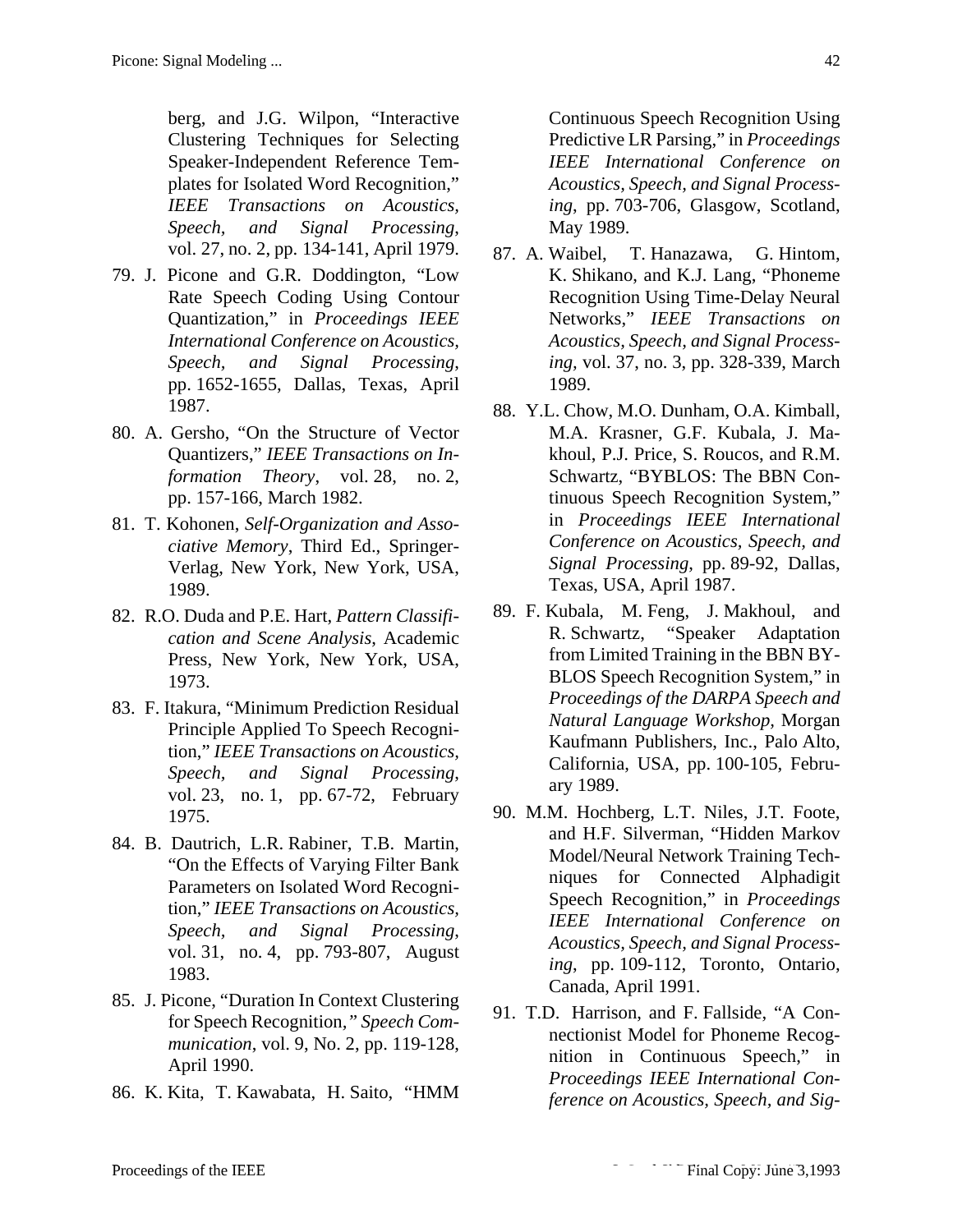Scotland, May 1989.

- 92. P. Haffner, M. Franzini, and A. Waibel, "Integrating Time Alignment and Neural Networks for High Performance Continuous Speech Recognition," in *Proceedings IEEE International Conference on Acoustics, Speech, and Signal Processing*, pp. 105-109, Toronto, Ontario, Canada, April 1991.
- 93. L. Fissore, P. Laface, G. Micca, "Comparison of Discrete and Continuous HMMs in a CSR Task Over the Telephone," in *Proceedings IEEE International Conference on Acoustics, Speech, and Signal Processing*, pp. 253-256, Toronto, Ontario, Canada, April 1991.
- 94. L. Fissore, P. Laface, G. Micca, and R. Pieraccini, "Lexical Access to Large Vocabularies for Speech Recognition," *IEEE Transactions on Acoustics, Speech, and Signal Processing,* vol. 37, no. 8, pp. 1197-1213, August 1989.
- 95. S. Kimura, "100,000-Word Recognition Using Acoustic-Segment Networks," in *Proceedings IEEE International Conference on Acoustics, Speech, and Signal Processing*, pp. 61-64, Albuquerque, New Mexico, USA, April 1990.
- mal Processing, pp. 417-420, Glasgow,<br>
mizer," in Proceedings of the Hr-H,<br>
Haffre, M. Franchin, and A. Nuahel, voice 17, 18, 11, 1 pp. 1616-1624, No-<br>
Hafflem, M. Franchin, and A. Nuahel, voice V. Glasgow, Glasgow, Glasgo 96. A. Averbuch, L. Bahl, R. Bakis, P. Brown, A. Cole, G. Daggett, S. Das, K. Davies, S. De Gennaro, P. de Souza, E. Epstein, D. Fraleigh, F. Jelinek, S. Katz, B. Lewis, R. Mercer, A. Nadas, D. Nahamoo, M. Picheny, G. Shichman, and P. Spinelli, "An IBM-PC Based Large-Vocabulary Isolated Utterance Speech Recognizer," in *Proceedings IEEE International Conference on Acoustics, Speech, and Signal Processing*, pp. 53-56, Tokyo, Japan, April 1986.
- 97. F. Jelinek, "The Development of an Ex-

perimental Discrete Dictation Recognizer," in *Proceedings of the IEEE*, vol. 73, no. 11, pp. 1616-1624, November 1985.

- 98. L. Deng, V. Gupta, M. Lennig, P. Kenny, and P. Mermelstein, "Acoustic Recognition Component of an 86,000-word Speech Recognizer," in *Proceedings IEEE International Conference on Acoustics, Speech, and Signal Processing*, pp. 741-784, Albuquerque, New Mexico, USA, April 1990.
- 99. J. Koo, C.K. Un, H.S. Lee, H.R. Kim, and M.W. Koo, "A Recognition Time Reduction Algorithm for Large-Vocabulary Speech Recognition," in *Proceedings of the International Conference on Spoken Language Processing*, pp. 253-256, Kobe, Japan, November 1990.
- 100. V. Zue, J. Glass, M. Phillips, and S. Seneff, "Acoustic Segmentation and Phonetic Classification in the SUM-MIT System," in *Proceedings IEEE International Conference on Acoustics, Speech, and Signal Processing*, pp. 389-392, Glasgow, Scotland, May 1989.
- 101. S. Mizuta and K. Kakajima, "An Optimal Discriminative Training Method for Continuous Mixture Density HMMs," in *Proceedings of the International Conference on Spoken Language Processing*, pp. 245-248, Kobe, Japan, November 1990.
- 102. K. Yoshida, T. Watanabe, and S. Koga, "Large Vocabulary Word Recognition Based on Demisyllable Hidden Markov Model Using Small Amount of Training Data," in *Proceedings IEEE International Conference on Acoustics, Speech, and Signal Processing*, pp. 1-4, Glasgow, Scotland, 1989.
- 103. D. Lubensky, "Word Recognition Using Neural Nets, Multi-State Gaussian and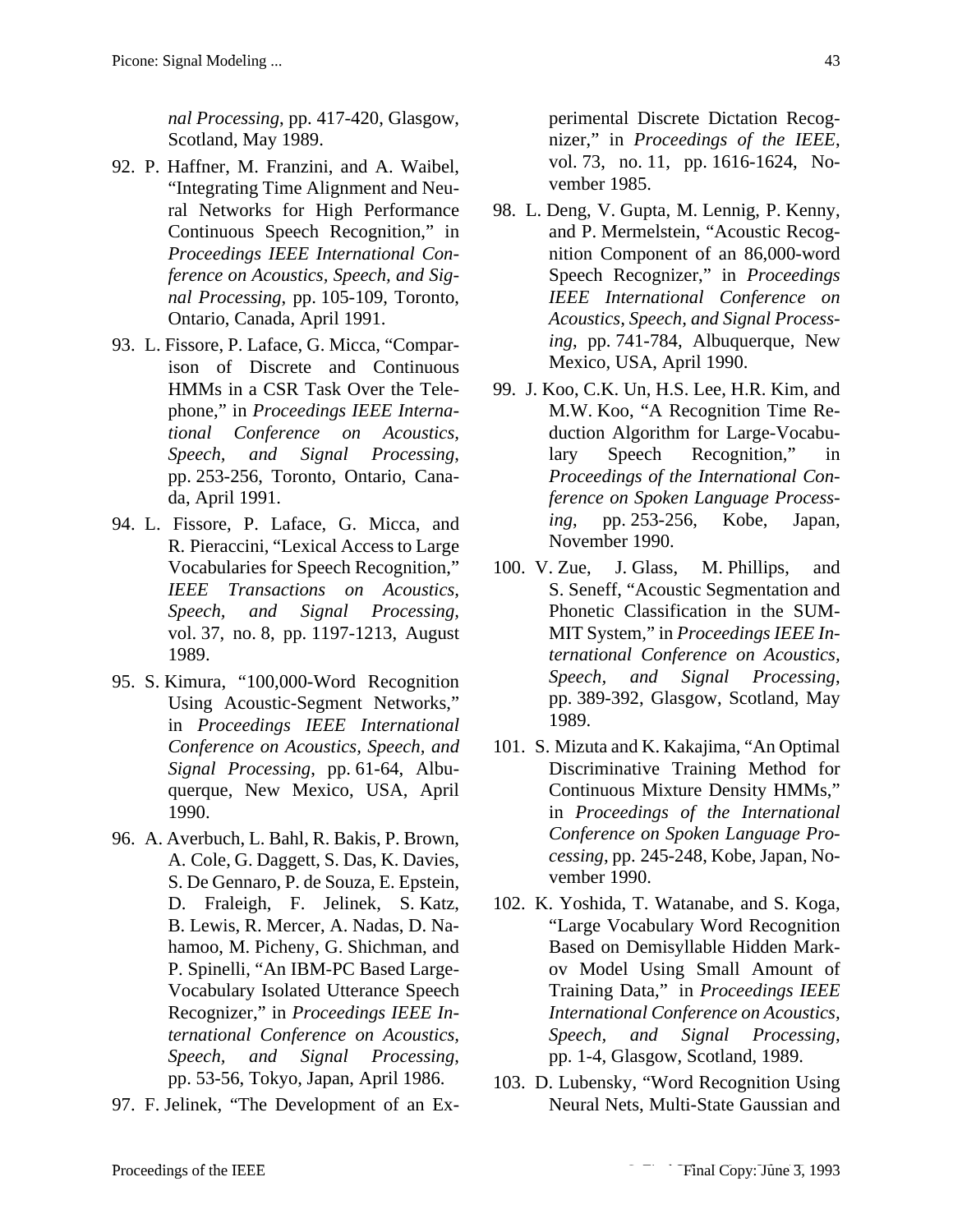K-Nearest Neighbor Classifiers," in *Proceedings IEEE International Conference on Acoustics, Speech, and Signal Processing*, pp. 141-144, Toronto, Ontario, Canada, April 1991.

- 104. S. Matsunaga, S. Sagayama, S. Homma, and S. Furui, "A Continuous Speech Recognition System Based on A Two-Level Grammar Approach," in *Proceedings IEEE International Conference on Acoustics, Speech, and Signal Processing*, pp. 589-592, Albuquerque, New Mexico, USA, April 1990.
- 105. T. Matsuoka and K. Shikano, "Robust HMM Phoneme Modeling for Different Speaking Styles," in *Proceedings IEEE International Conference on Acoustics, Speech, and Signal Processing*, pp. 265-268, Toronto, Ontario, Canada, April 1991.
- 106. Y. Zhao and H. Wakita, "Experiments With A Speaker-Independent Continuous Speech Recognition System on the TIMIT Database," in *Proceedings of the International Conference on Spoken Language Processing*, pp. 697-700, Kobe, Japan, November 1990.
- 107. V. Steinbiss, A. Noll, A Paeseler, H. Ney, H. Bergmann, C. Dugast, H.H. Hamer, H. Piotrowski, H. Tomaschewski, A. Zielinski, "A 10,000-Word Continuous Speech Recognition System," in *Proceedings IEEE International Conference on Acoustics, Speech, and Signal Processing*, pp. 57-60, Albuquerque, New Mexico, USA, April 1990.
- 108. M.J. Russel, K.M. Ponting, S.M. Peeling, S.R. Browning, J.S. Bridle, R.K. Moore, I. Galiano, P. Howell, "The ARM Continuous Speech Recognition System," in *Proceedings IEEE International Conference on Acoustics, Speech, and Signal Processing*, pp. 69- 72, Albuquerque, New Mexico, USA,

April 1990.

- 109. M. Weintraub, H. Murveit, M. Cohen, P. Price, J. Bernstein, G. Baldwin, and D. Bell, "Linguistic Constraints in Hidden Markov Model Based Speech Recognition," in *Proceedings IEEE International Conference on Acoustics, Speech, and Signal Processing*, pp. 699-702, Glasgow, Scotland, 1989.
- 110. H. Murveit, and M. Weintraub, "1000- Word Speaker-Independent Continuous-Speech Recognition Using Hidden Markov Models," in *Proceedings IEEE International Conference on Acoustics, Speech, and Signal Processing*, pp. 115-118, New York, NY, USA, April 1988.
- 111. W.S. Meisel, M.T. Anikst, S.S. Pirzadeh, J.E. Schumacher, M.C. Soares, and D.J. Trawick, "The SSI Large Vocabulary Speaker-Independent Continuous Speech Recognition System," in *Proceedings IEEE International Conference on Acoustics, Speech, and Signal Processing*, pp. 273-276, Toronto, Ontario, Canada, April 1991.
- 112. S. Makino, A. Ito, M. Endo, and K. Kido, "A Japanese Text Dictation System Based on Phoneme Recognition and a Dependency Grammar," in *Proceedings IEEE International Conference on Acoustics, Speech, and Signal Processing*, pp. 273-276, Toronto, Ontario, Canada, April 1991.
- 113. K. Shirai, N. Hosaka, E. Kitagawa, and T. Endou, "Speaker Adaptable Phoneme Recognition Selecting Reliable Acoustic Features based on Mutual Information," in *Proceedings of the International Conference on Spoken Language Processing*, pp. 353-356, Kobe, Japan, November 1990.
- 114. H.M. Meng and V.W. Zue, "A Comparative Study of Acoustic Representations of Speech for Vowel Classification Us-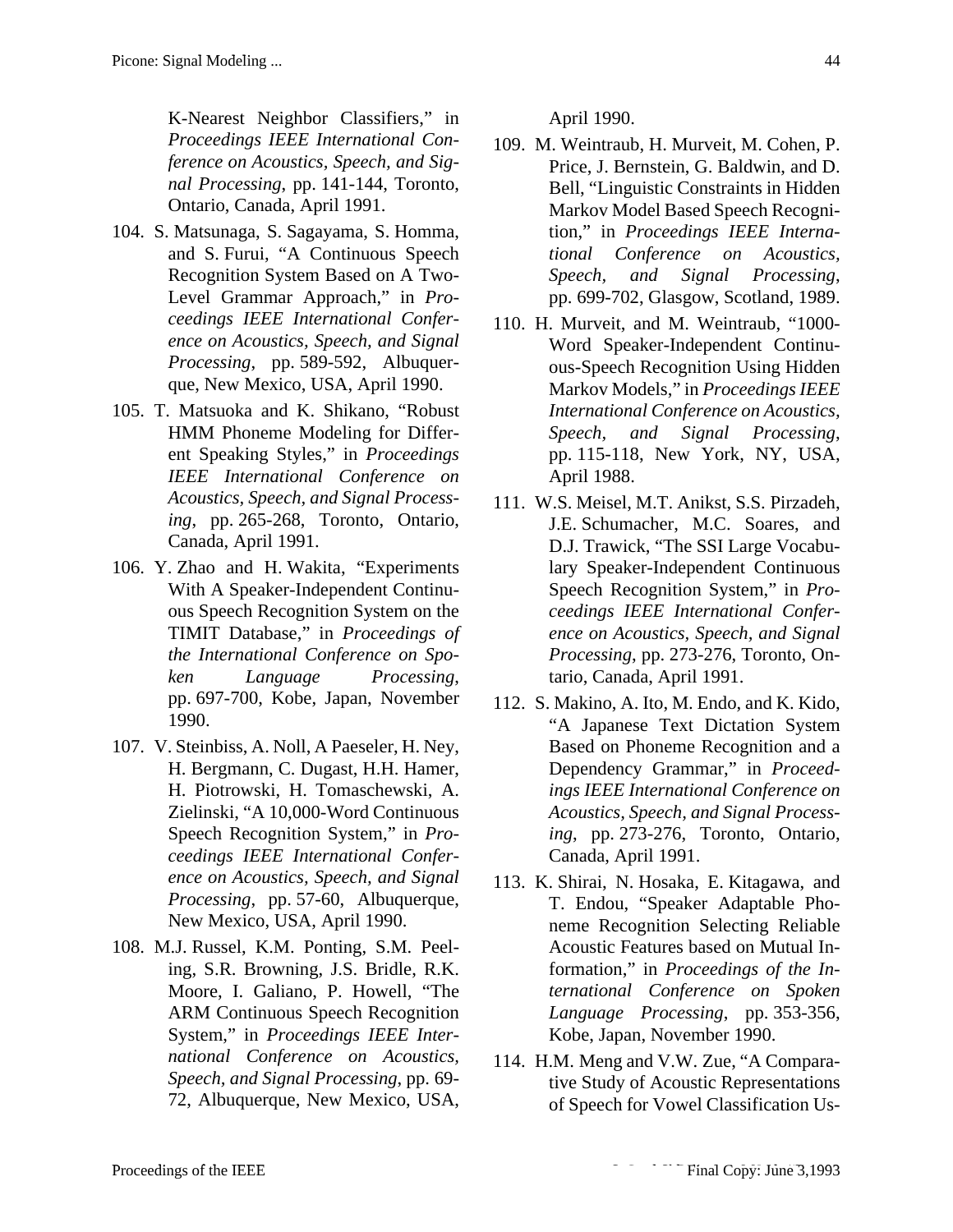*ceedings of the International Conference on Spoken Language Processing*, pp. 1053-1056, Kobe, Japan, November 1990.

- 115. R.G. Leonard, "A Database for Speaker-Independent Digit Recognition," in *Proceedings IEEE International Conference on Acoustics, Speech, and Signal Processing*, pp. 42.11.1- 42.11.4, San Diego, California, USA, April 1984.
- Imp Multi-Layer Perceptrons," in *Pro-*<br>needligs: of the International Conjetagre Pro-<br>costings pro-1053-1056, Kobe, Jupin,<br>November 999).<br>Costant Submission: June 3, 1993.<br>Consider 1999.<br>Cordinate The Technology IEEE Inte 116. H. Hermansky and N. Morgan, "Towards Handling the Acoustic Environment in Spoken Language Processing," in *Proceedings of the International Conference on Spoken Language Processing*, pp. 85-88, Banff, Alberta, Canada, October 1992.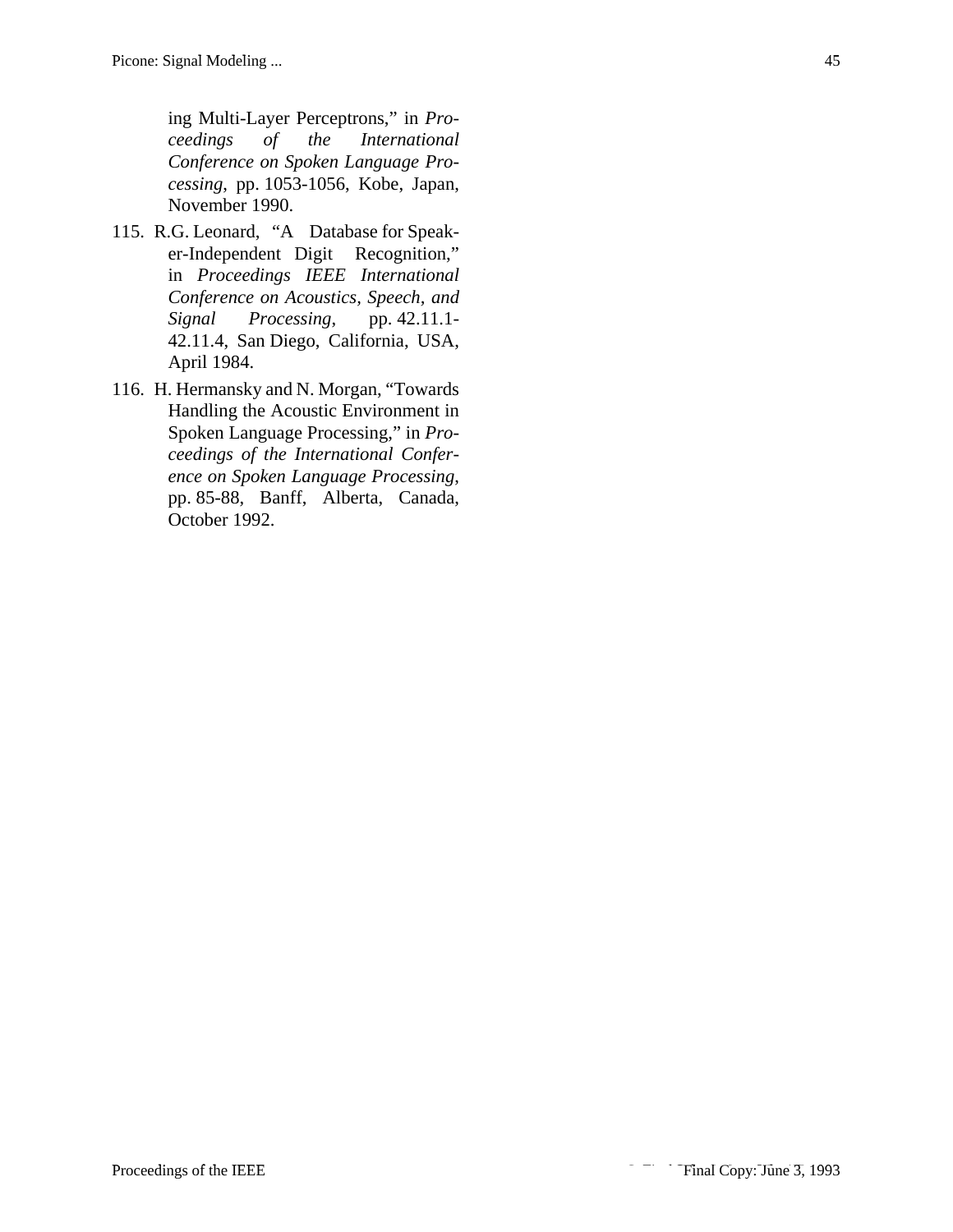### **IX. FIGURE CAPTIONS**

- 1. An overview of the signal modeling process is shown. Advances in speech recognition technology have blurred the distinction between signal modeling and statistical modeling by introducing context sensitive statistical models into the parameterization of the signal.
- 2. The sequence of operations in converting an analog signal to a digital signal suitable for spectral analysis are shown. Some components, such as a low quality A/D converter or a nonlinear microphone, can introduce unwanted artifacts in the signal.
- 3. The frequency response of a typical telephone grade A/D converter is shown.
- 4. The frequency responses of common preemphasis filters used in speech recognition systems are given. The motivation behind such filters is to spectrally flatten the speech signal, and to amplify important areas of the spectrum. Values of  $a_{pre}$  close to -1.0 are most common.
- 5. Temporal and frequency domain responses of the Hanning window are shown for a range of values. In this window design, the objective is to make the main lobe width small, and the stopband attenuation large, and also to have the window response near zero at the edge of the window.  $\alpha_{w}$  = 0.54 is the most common value used in speech recognition systems today.
- 5(a). Temporal Response
- 5(b). Frequency Response
- 6. A frame-based overlapping analysis is depicted. In this case, a 33% overlap is shown. One-third of the data used in each analysis frame is shared with the previous frame. Note that only one-third of the data are unique to the current frame — the remaining two-thirds are shared between adjacent frames.
- 7. Various power computations are shown for the speech signal (the word "tea") in (g). In (a), a rectangular window analysis using a  $5$  msec frame duration and  $10$  msec window is shown. In (b), a rectangular window analysis with  $10 \text{ msec}/20 \text{ msec}$ parameters are shown. In (c), a rectangular window analysis with  $20$  msec/30 msec are shown. In (d), a Hamming window has been used with  $20 \text{ msec}}/30 \text{ msec}$  values. In (e), heavy smoothing is demonstrated by using a window duration of  $60$  msec, while the frame duration is held fixed at  $20$  msec. Finally, in (f), the power is computed using a recursive-in-time approach using a second-order  $50$  Hz low pass filter. The arrow indicates a point where the power changes rapidly. Note that the Hamming window applied in (d) helps smooth this transition.
- 8. The six major spectral analysis algorithms are shown. Cepstral parameters derived from either a Fourier Transform or Linear Prediction model are by far the most popular of these approaches. The Fourier Transform methods have traditionally been considered robust in severely noisy environments, and are popular for their similarity to the initial stages of the human auditory system.
- 9. The Bark and mel scales are shown as a function of acoustic frequency in (a) and (b) respectively. In (c), critical bandwidth as a function of frequency is shown. The mel scale is a popular approximation to the *Bark* scale, and is widely used in speech recognition.
- 9(a). The Bark scale transformation.
- 9(b). The mel scale transformation.
- 9(c). The critical bandwidth transformation.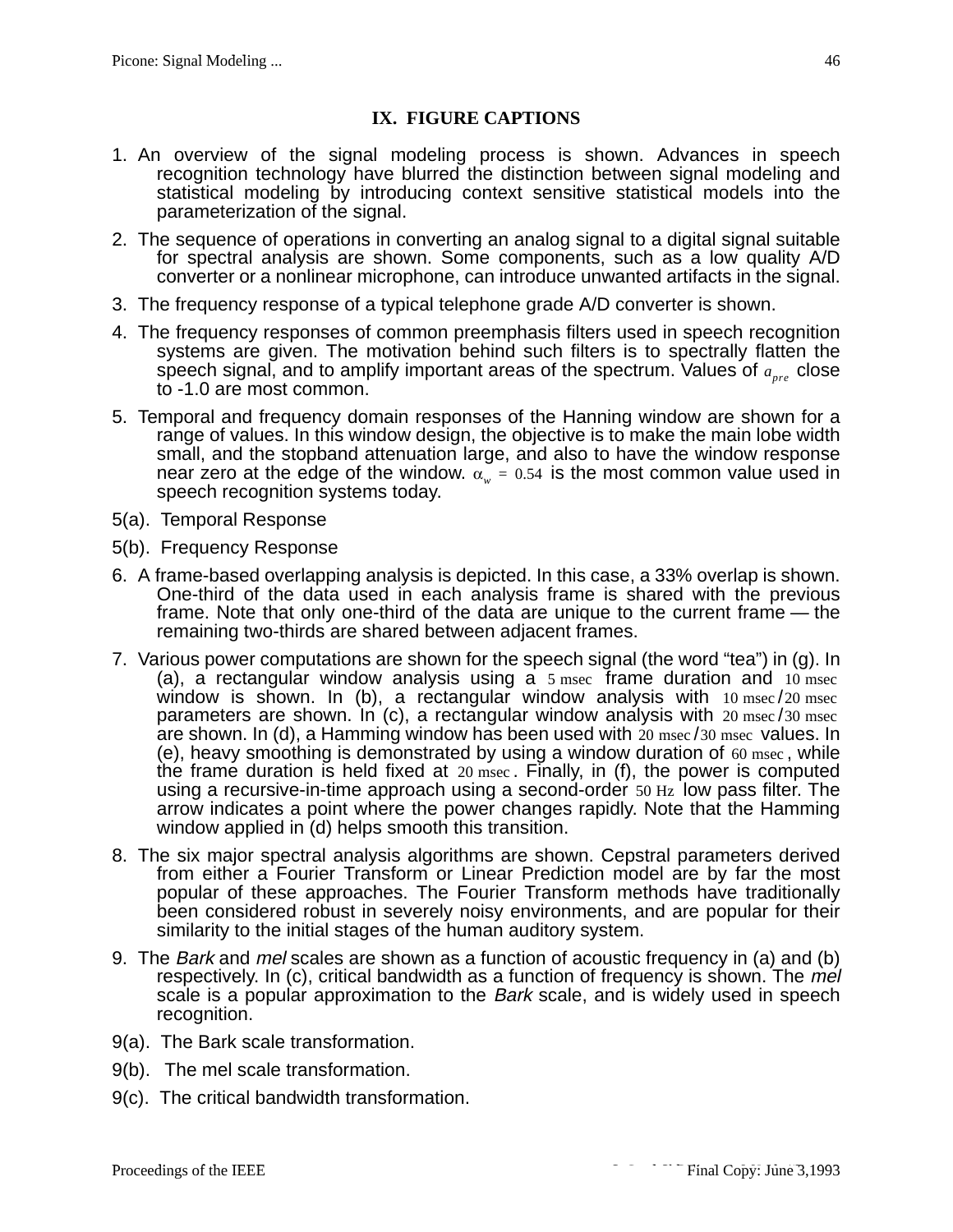- "speech.". In (b), the output from a filter with a center frequency of  $250$  Hz and a bandwidth of  $100$  Hz is shown. In (c), the output from a filter centered at  $2500$  Hz is shown. Note that the amplitude of the output for each filter varies depending on the nature of the sound. The final "ch" sound, for example, is mainly composed of high frequency information.
- 10. Digital filter bank outputs for a speech signal shown in (a), onesisting of the words<br>have a speech, in (b), the output from a filter with a center frequency of  $\gg$  is and a<br>shown-filter bank in second The final Cor) 11. An oversimplified example of the benefit in oversampling the spectrum. A spectrum of a signal (computed by a DFT to be precise) is shown along with the frequency values at which it would be sampled using a filter bank consisting of  $s$  samples per bin (index 14 from Table 1 is shown). If the spectrum is sampled exactly at the center of the critical band the output value would be  $0 dB$ . If an average of the spectrum across the critical band were used, the value would be  $-1$  dB. Oversampling the spectrum often results in more stable, or smoothed, amplitude estimates.
- 12. Low energy areas of the spectrum are often clipped in an effort to emphasize high energy portions of the spectrum in the signal model and limit the effect of areas of the spectrum that are not necessarily perceptually relevant. This clipping is normally executed after preemphasis so that high frequency components of the speech spectrum are not excessively truncated.
- 13. In the linear acoustics model of speech production [32], the speech signal is produced by filtering an excitation signal (produced in the sub-glottal system) with a time-varying linear filter (the vocal tract). The vocal tract can be decoupled from the excitation signal using homomorphic signal processing techniques. It should be noted that this model is not valid for all classes of speech sounds, such as frication, where excitation occurs above the glottis.
- 14. An example of the computation of the cepstrum is given. In (a), an unvoiced speech waveform is shown. In (b), a  $1000$  point cepstrum is computed. In (c), a voiced speech waveform is shown. Finally, in (d), the corresponding cepstrum is shown. Note that the cepstrum in (d) indicates periodicity in the waveform by the presence of two local maxima. The low order terms in the cepstrum reflect the smooth spectral structure of the speech signal (vocal tract information).
- 15. A speech spectrum is shown along with LP models of order 4 and 8. Note that the model order 4 does not sufficiently model the detail in the spectrum. Model orders of 10 and 12 are often used in speech recognition systems.
- 16. Stabilization of the LP model is demonstrated. A speech spectrum is shown along with an LP model of order 10, and the same LP model with a stabilization factor of -10 dB. Note that while the bottom of the spectral model is raised, the performance of the model around the spectral peaks is also significantly smoothed. In cases where two spectral resonances are close in frequency, stabilization sometimes tends to combine these into on broad spectral peak (a bandwidth broadening effect).
- 17. Spectral analysis for a speech signal is demonstrated by showing a wideband spectrogram of a speech signal, and three associated LP models. Normally, the analysis presented in (e) is sufficient to capture salient aspects of the individual sounds. However, as computational power increases, and phonetic recognition technology improves, 10 msec frame durations may become more common, because of the need for better characterizations of dynamic sounds such as consonants.
- 17(a). A speech waveform (the word "speech") and its power contour.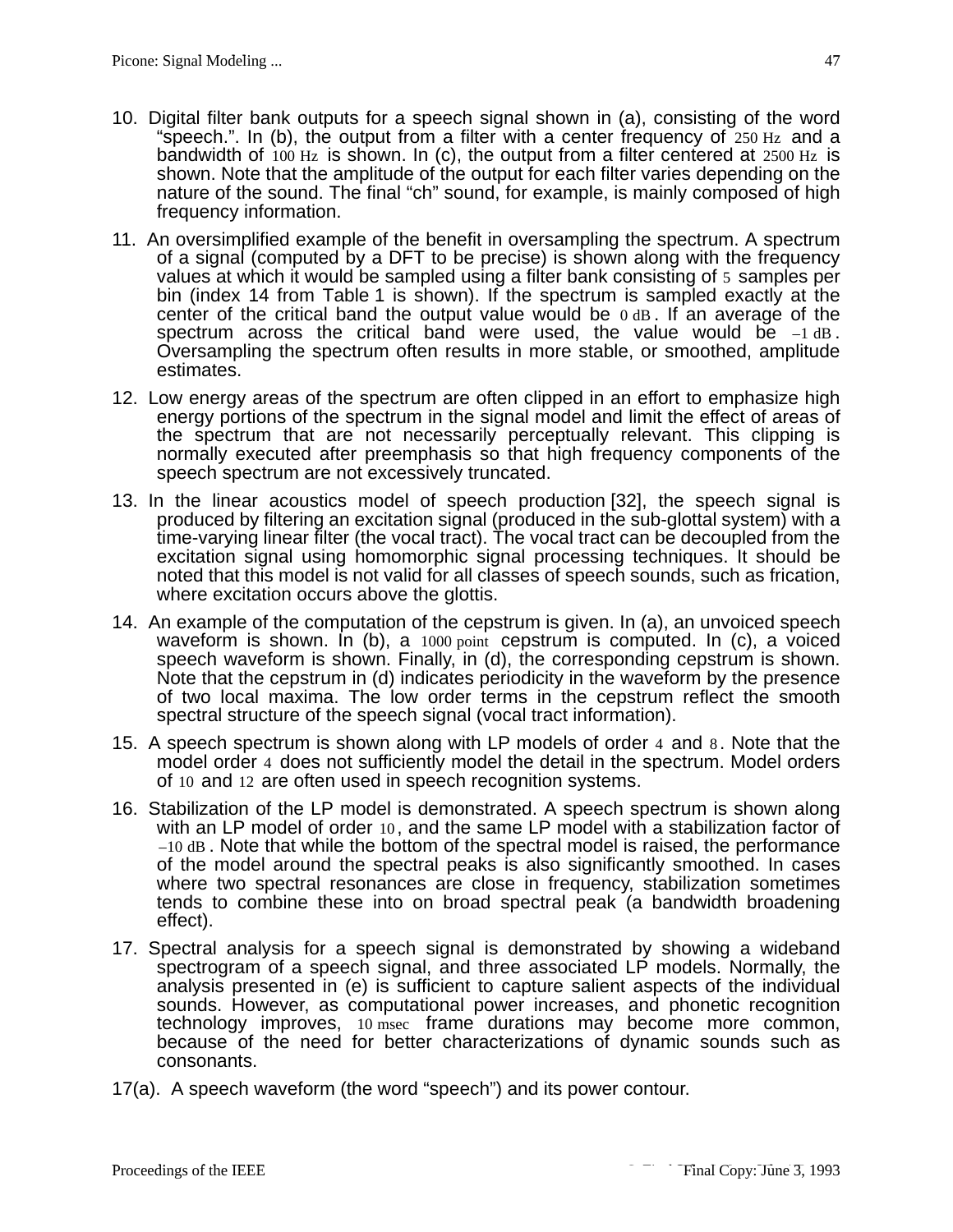- 17(b). A wideband spectrogram ( $6$  msec window).
- 17(c). A spectrogram of the LP model ( $T_f = 5$  msec,  $T_w = 10$  msec).
- 17(d). A spectrogram of the LP model ( $T_f = 10$  msec,  $T_w = 20$  msec).
- 17(e). A spectrogram of the LP model ( $T_f$  = 20 msec,  $T_w$  = 30 msec).
- 18. The bilinear transform is compared to the mel scale for a range of values. The bilinear transform was computed using a sample frequency of  $16$  kHz. Note that positive values of  $\alpha_{_{bt}}$  produce compression of the frequency scale (shown here) while negative values produce expansion.
- 19. A speech spectrum along with its LP model are shown. In addition, the log magnitude spectrum of the LP-derived cepstral coefficients, and the log magnitude spectrum of the corresponding warped cepstral coefficients  $(\alpha_{_{bt}} = 0.25)$  are shown. Similar results can be obtained for the LP spectrum by processing either the LP coefficients or the autocorrelation function through the iterative transform.
- 20. Conversion of signal measurements to a signal parameter vector usually consists of two steps: differentiation (optional) and collation. Most speech recognition systems today use the absolute measurements and an estimate of the first derivative of the measurements. Recently, estimates of the second derivative have been incorporated. The output of this stage of processing is a single parameter vector which is the concatenation of all parameters.
- 21. The frequency responses for three different realizations of a differentiator are shown. In (a),  $N_d = 1$ . In (b),  $N_d = 3$ . In (c),  $N_d = 5$ . Note that an ideal differentiator has a frequency response proportional to the log of the frequency. It is desirable however to attenuate high frequencies (it is important to not excessively amplify these components) because higher frequency components tend to be noisy. Hence, each of these designs attenuates high frequencies. The first-order difference, as shown in (a), is most common.
- 22. Statistical models in speech recognition are generally divided into two categories: parametric models (continuous distributions) and nonparametric models (discrete distributions). The types of models range from direct evaluation of the LP model to sophisticated likelihood models based on decorrelation transformations.
- 23(a). The elliptical region shows the range of allowable values of an order pair (x,y) (assume all points in this region are equally likely). Which distance is greater: (a) the distance from point a to point b, or (b) the distance from point c to point d? The answer is (a). Since the distance from a to b is a larger percentage of the variance in the vertical direction, we would have to believe this distance is "perceptually" larger than the distance from point c to point d. (Note that the distances as shown are exactly one unit.)
- 23(b). An important variation of the problem in Fig. 23(a): which distribution does the data point belong to? The distance from the center of each distribution to the data point are the same. However, since the shapes of the distributions are different, on what scale do we compare the two distances? [72]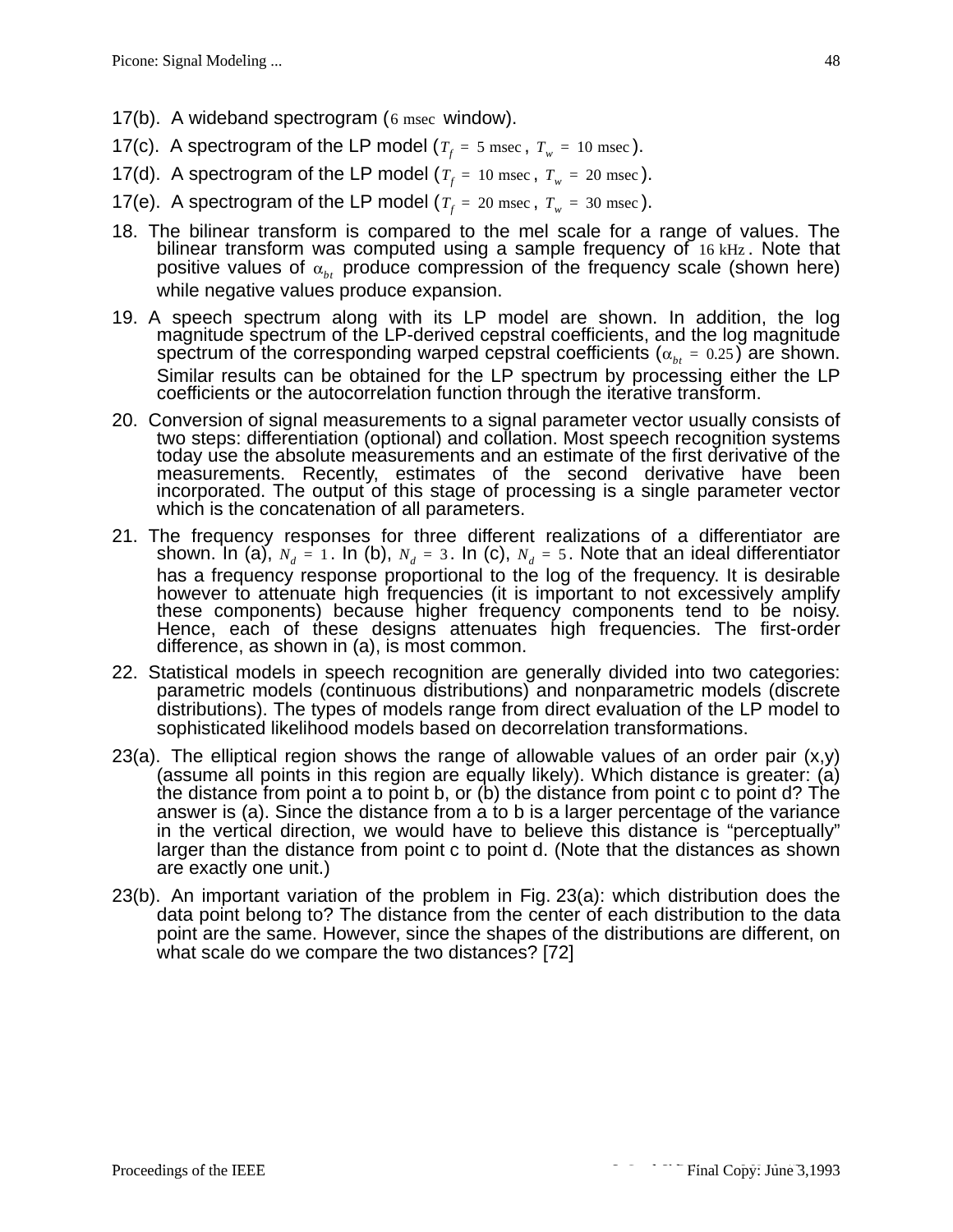- 24. An example of a transformation computed over speech data collected over the state condensation of the condensation computed over the may the computed over the computed over the may the may the may the may the may the m telephone. The original data was sampled at  $8$  kHz. The first curve corresponds to an eigenvector that weighs low frequency filter bank amplitudes heavily and deemphasizes high frequencies. The second curve depicts a dimension that focuses on the  $1$  kHz region of the spectrum. Both of these dimensions attempt to track first formant information for vowels. The third curve represents a dimension that favors high frequency sounds, such as sibilants. Use of these types of transformations to model specific classes of speech sounds is an area of on-going research in speech recognition.
- 25. The K-MEANS algorithm is demonstrated for a two-dimensional clustering problem. Input vectors are grouped according to a nearest neighbor rule into clusters. The centers for these clusters are recomputed based on the data in the cluster. The data is then reclassified using the new clusters. The procedure is repeated until the quality of the clustering is acceptable. The cluster centers then become the vectors in the codebook.
- 26. Codebook distortion is displayed as a function of the codebook size. Codebook size often ranges between  $32$  and  $256$  in speech recognition systems today. Beware that codebook distortion is at best weakly correlated with speech recognition performance.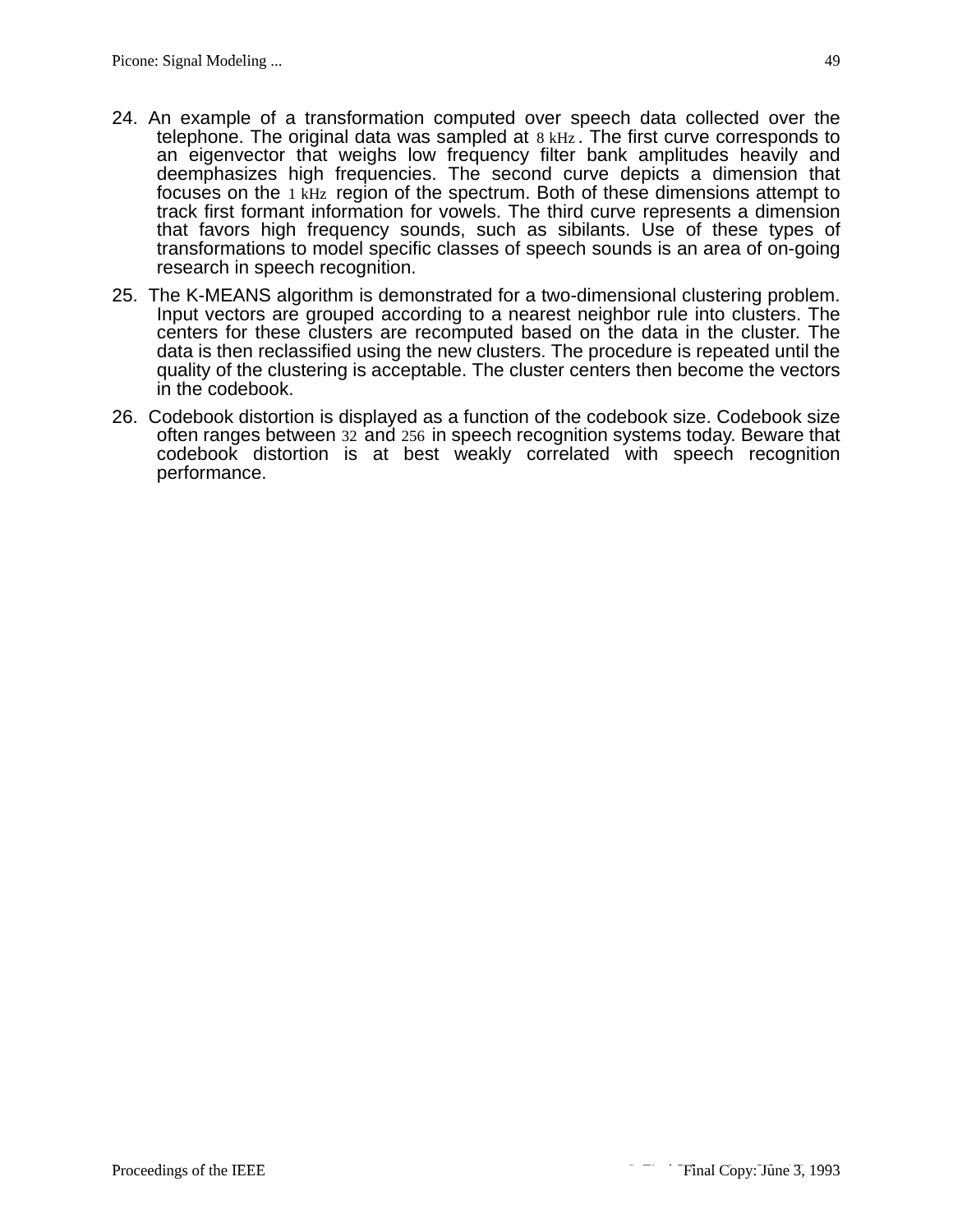### **X. TABLE CAPTIONS**

- 1. Two critical band filter banks are shown. The first filter bank (cols. 2 and 3) is a design based on the Bark scale. The second (cols. 4 and 5) is a design based on the mel scale. The shaded entries are shown only for comparison purposes. Usually these bins are not included in the design. For the Bark scale filter bank, telephone grade speech is often processed using a filter bank consisting of 16 bands (indices 2 - 17).
- 2. A summary of the common signal modeling techniques used in speech recognition systems. See the notes at the end of the table for explanations of the various abbreviations. (This table extends for several pages.)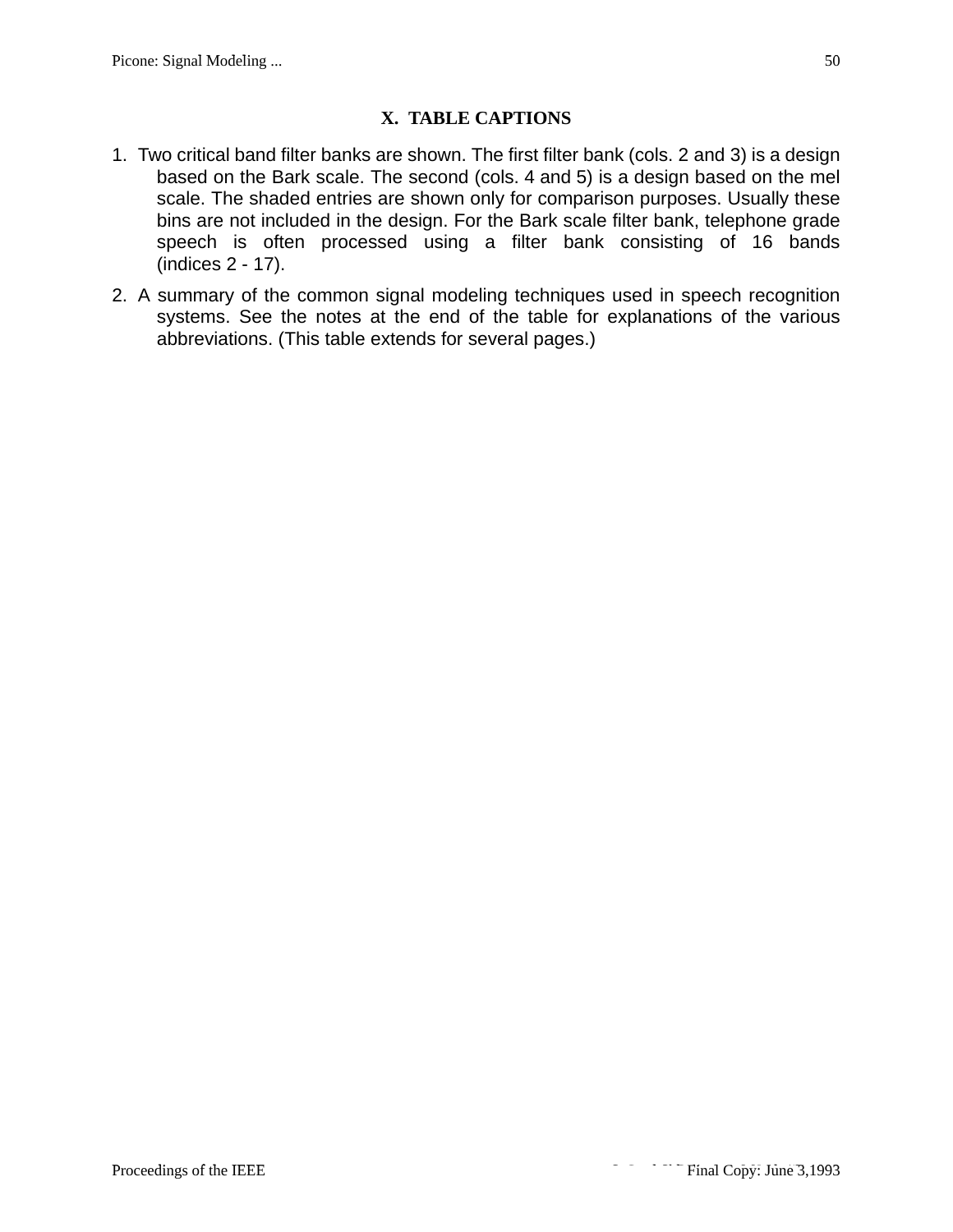## **Figure 1:**

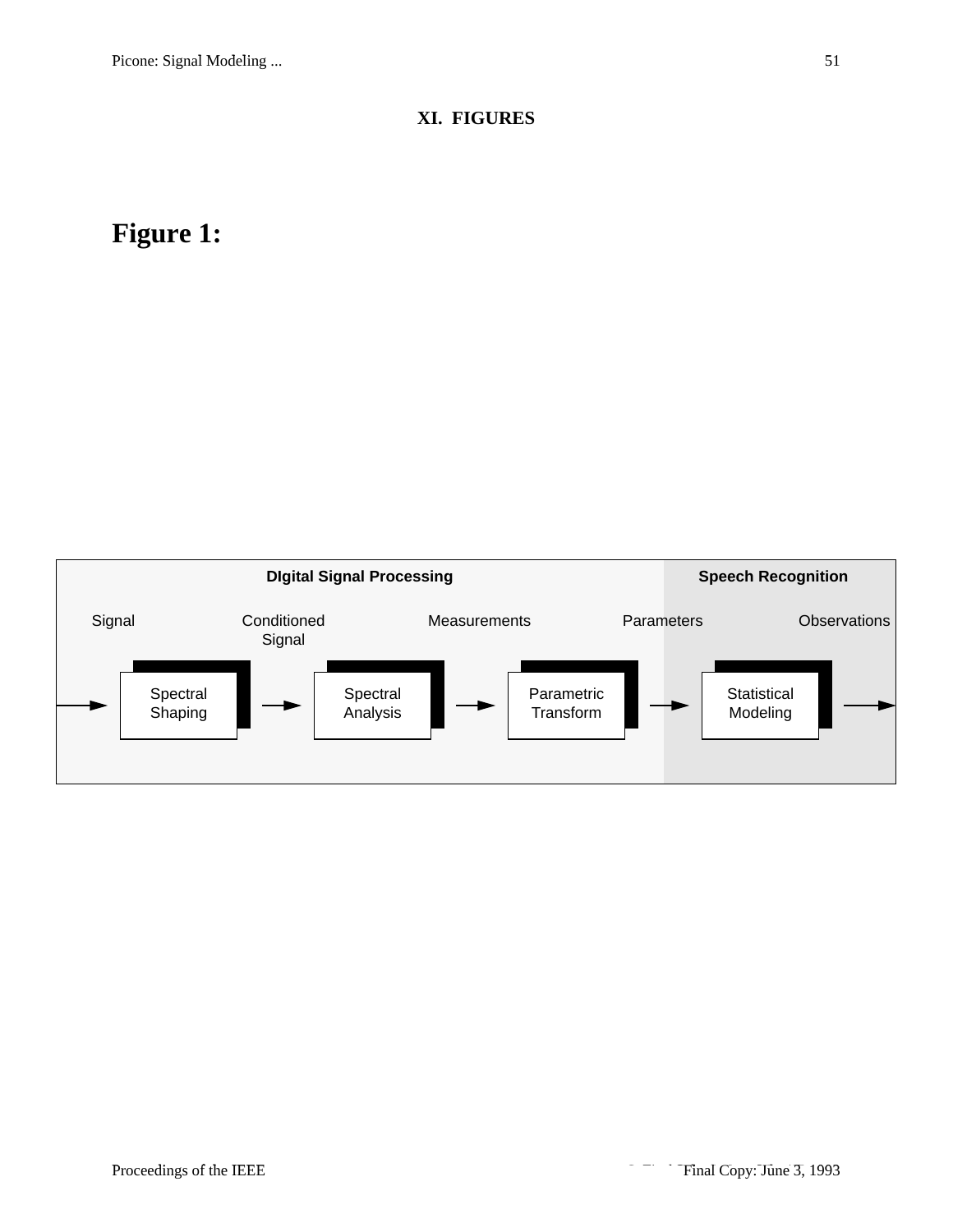# **Figure 2:**

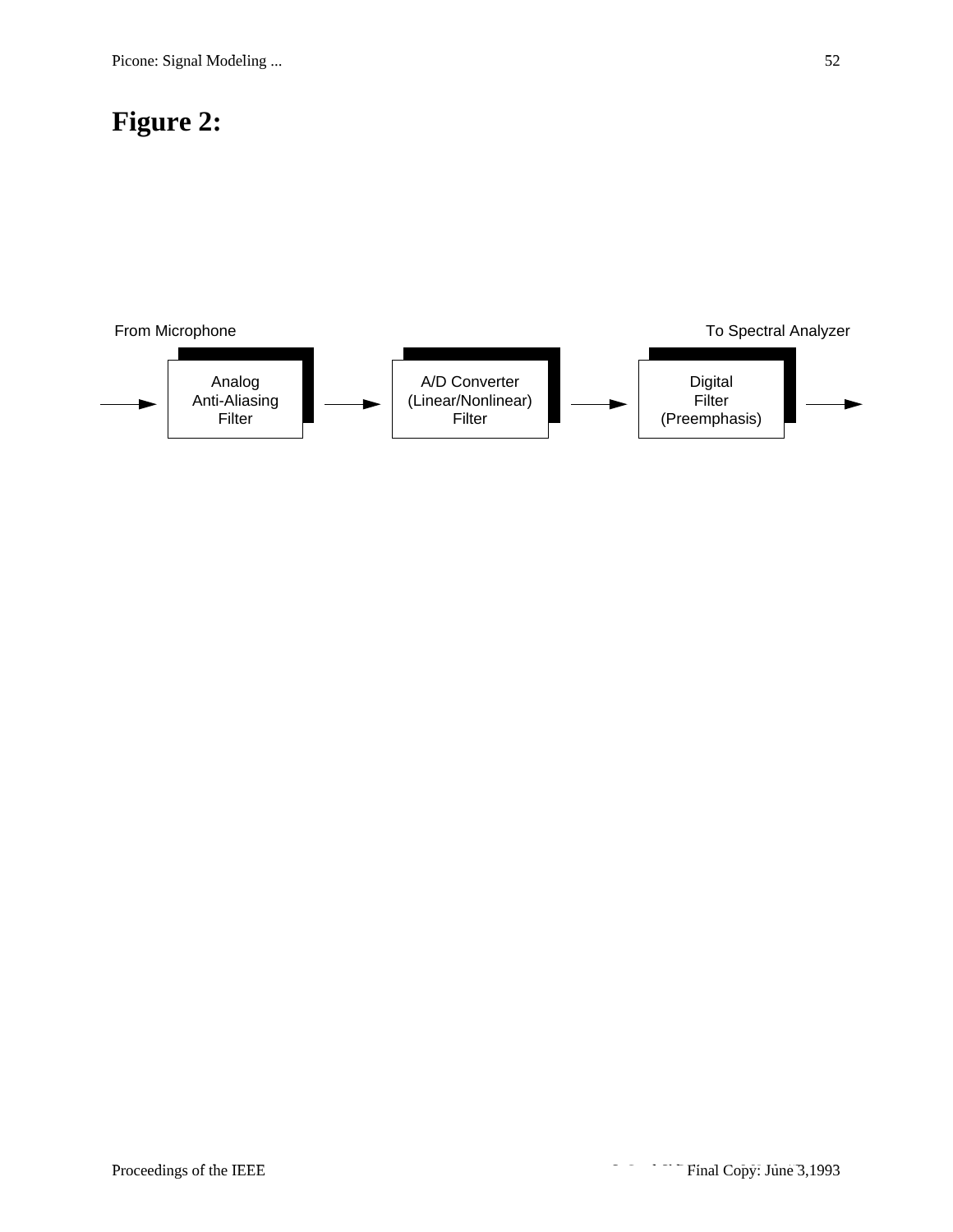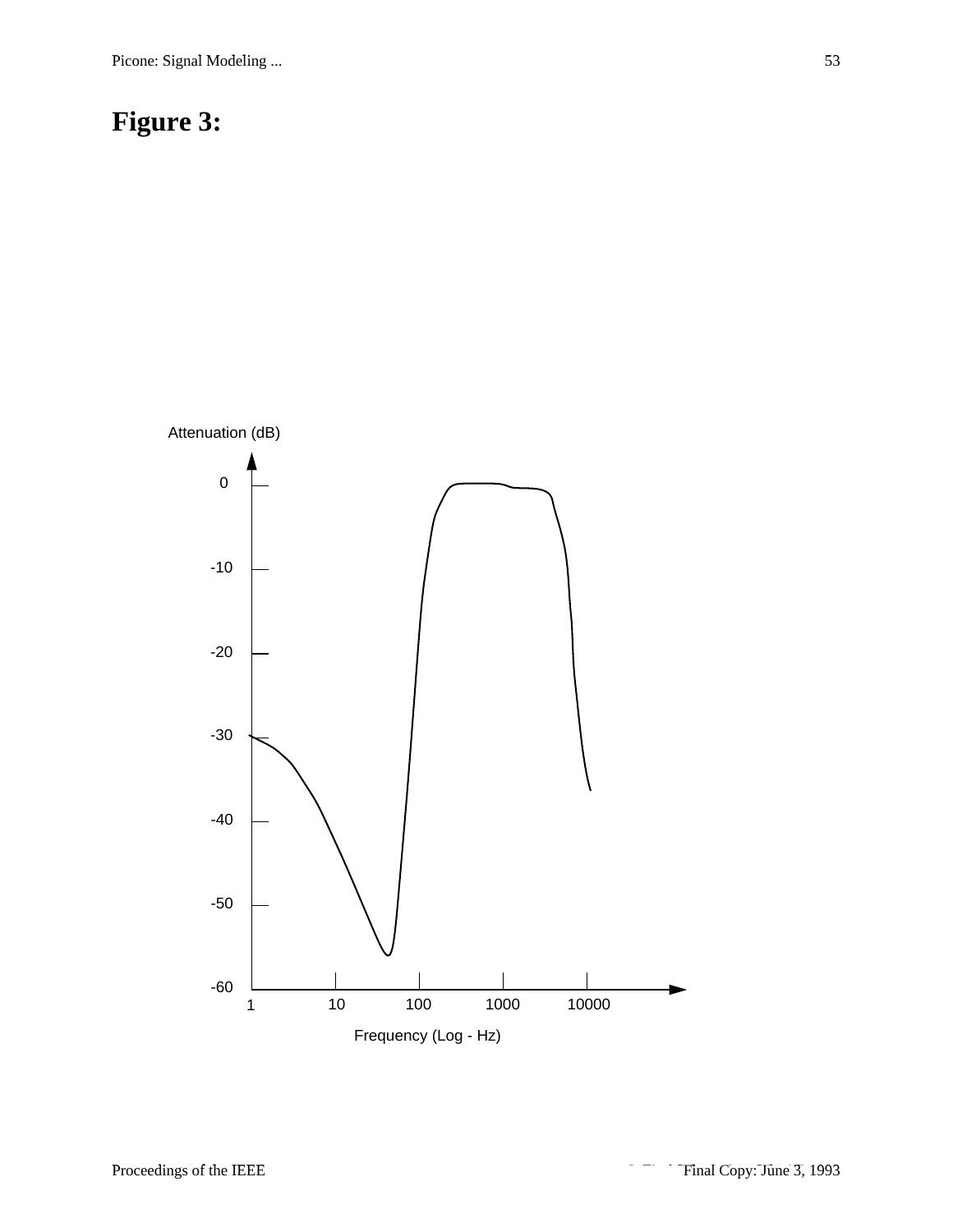# **Figure 4:**



Magnitude (dB)

Frequency (Log - Hz)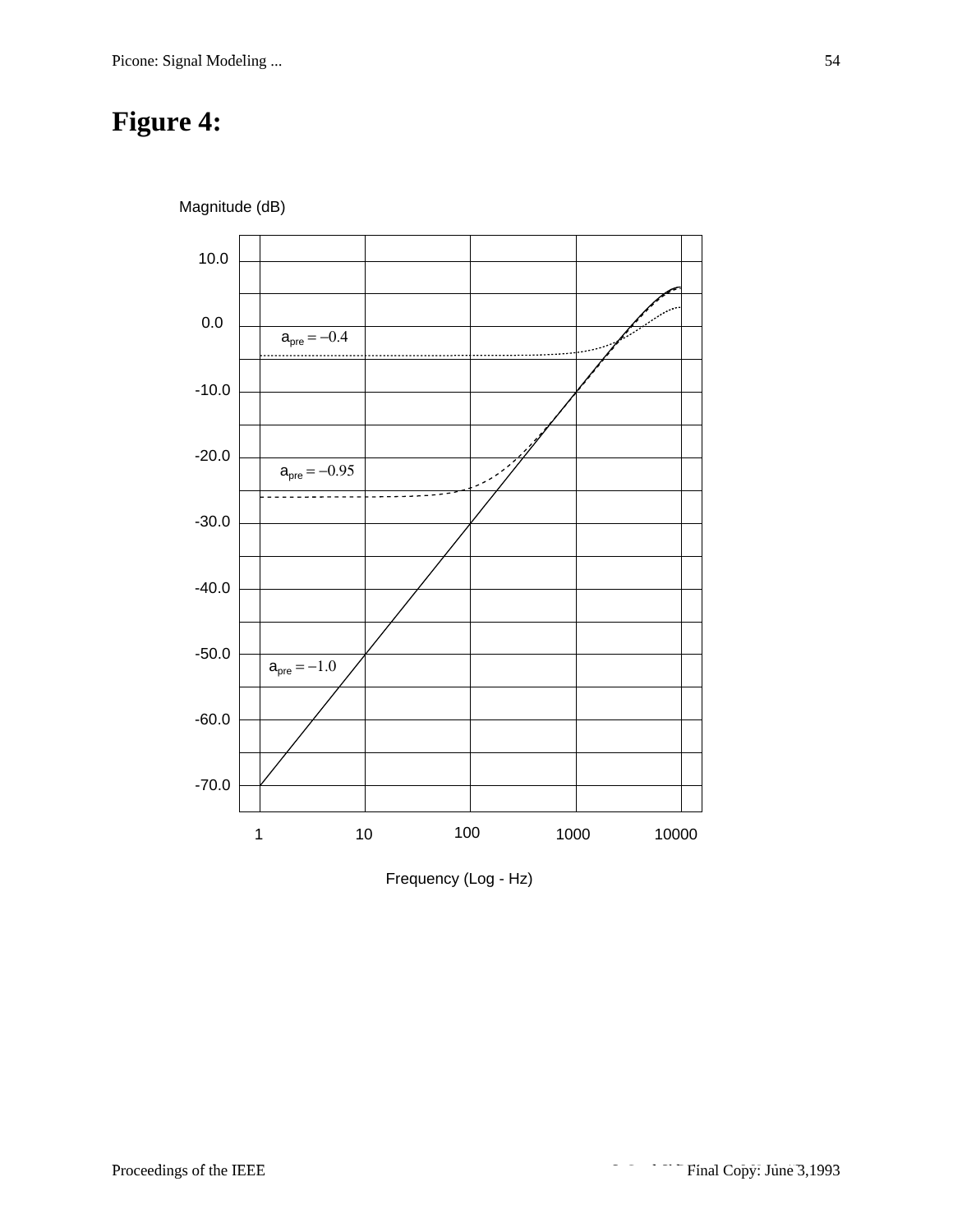### (a) Temporal Response



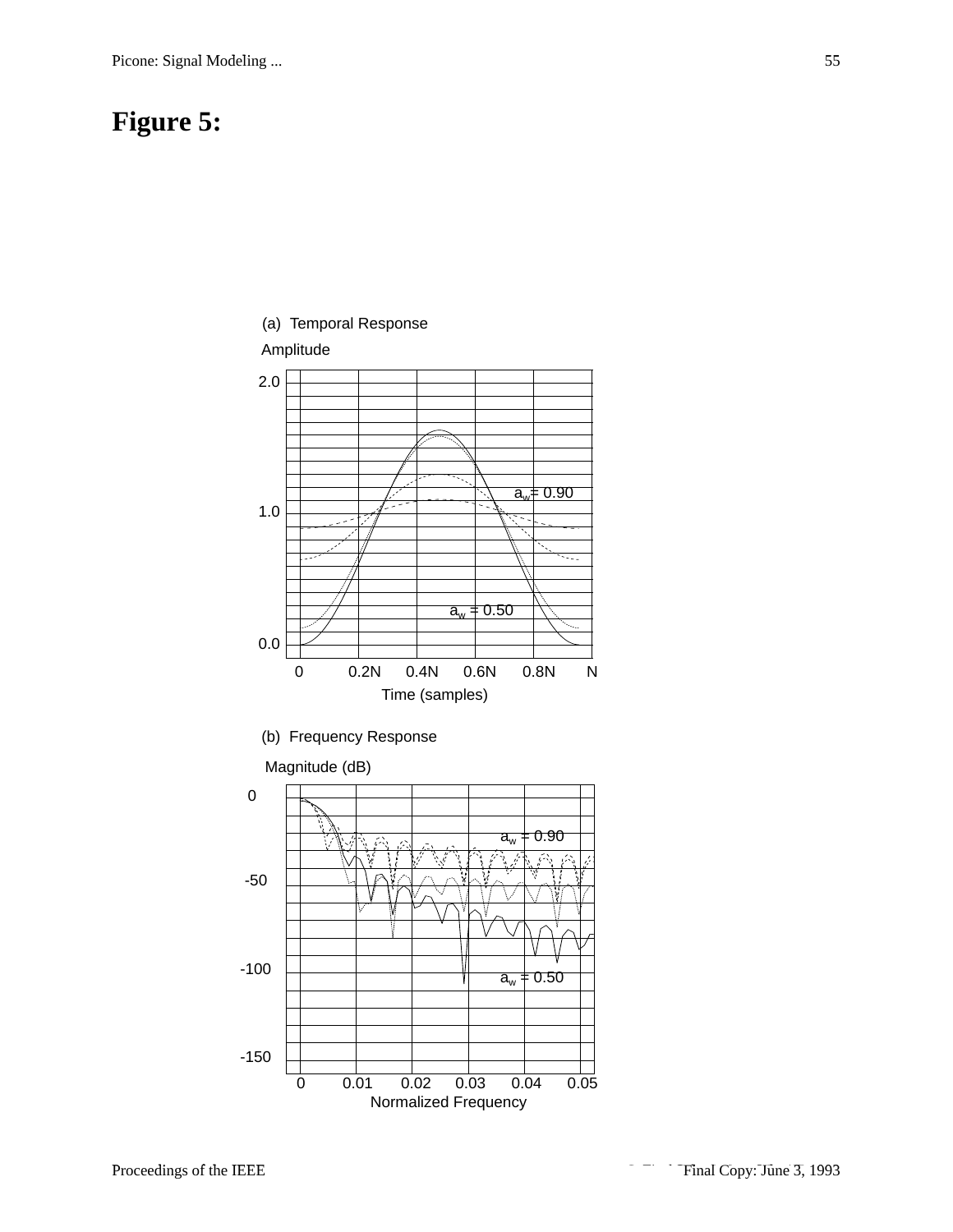# **Figure 6:**

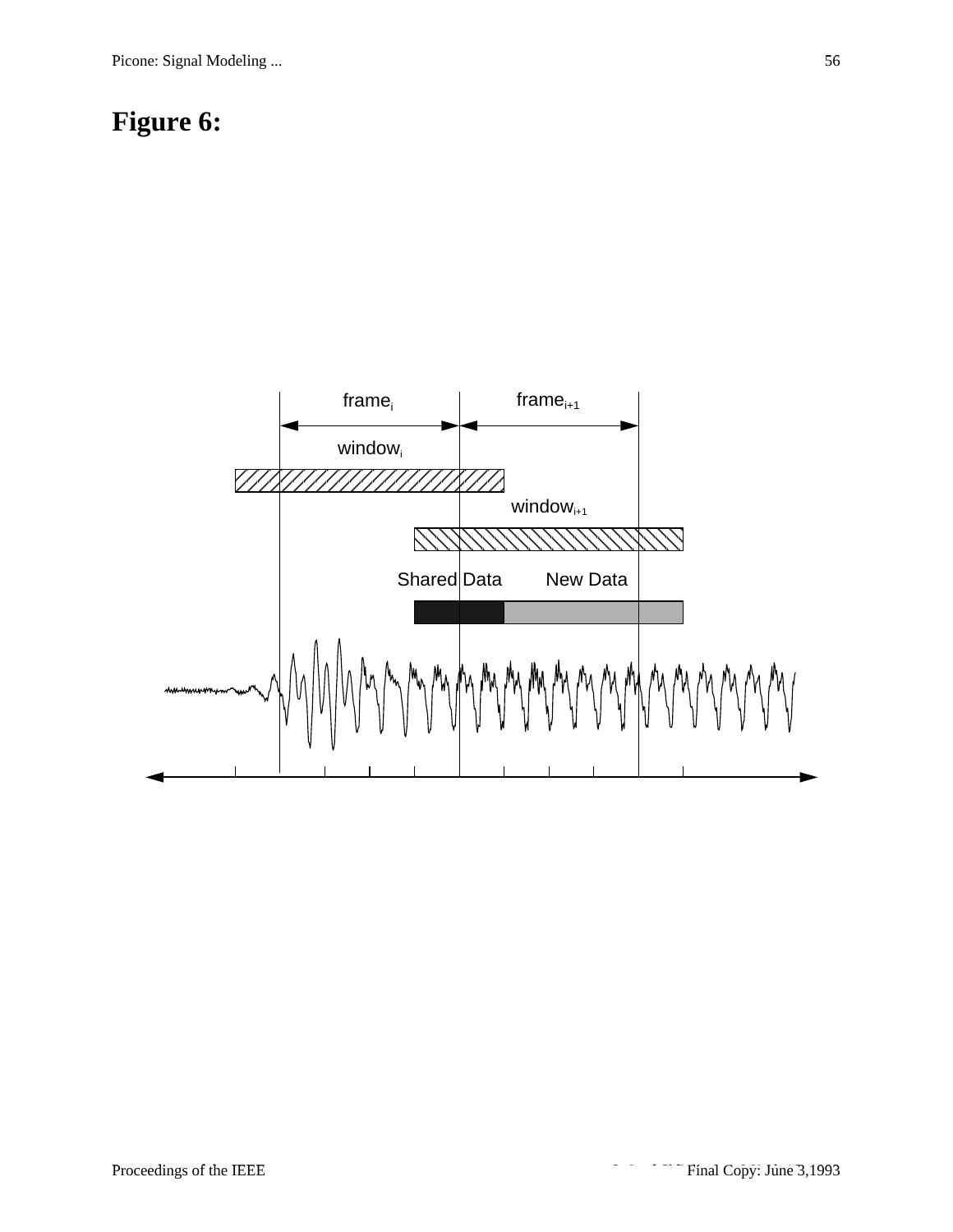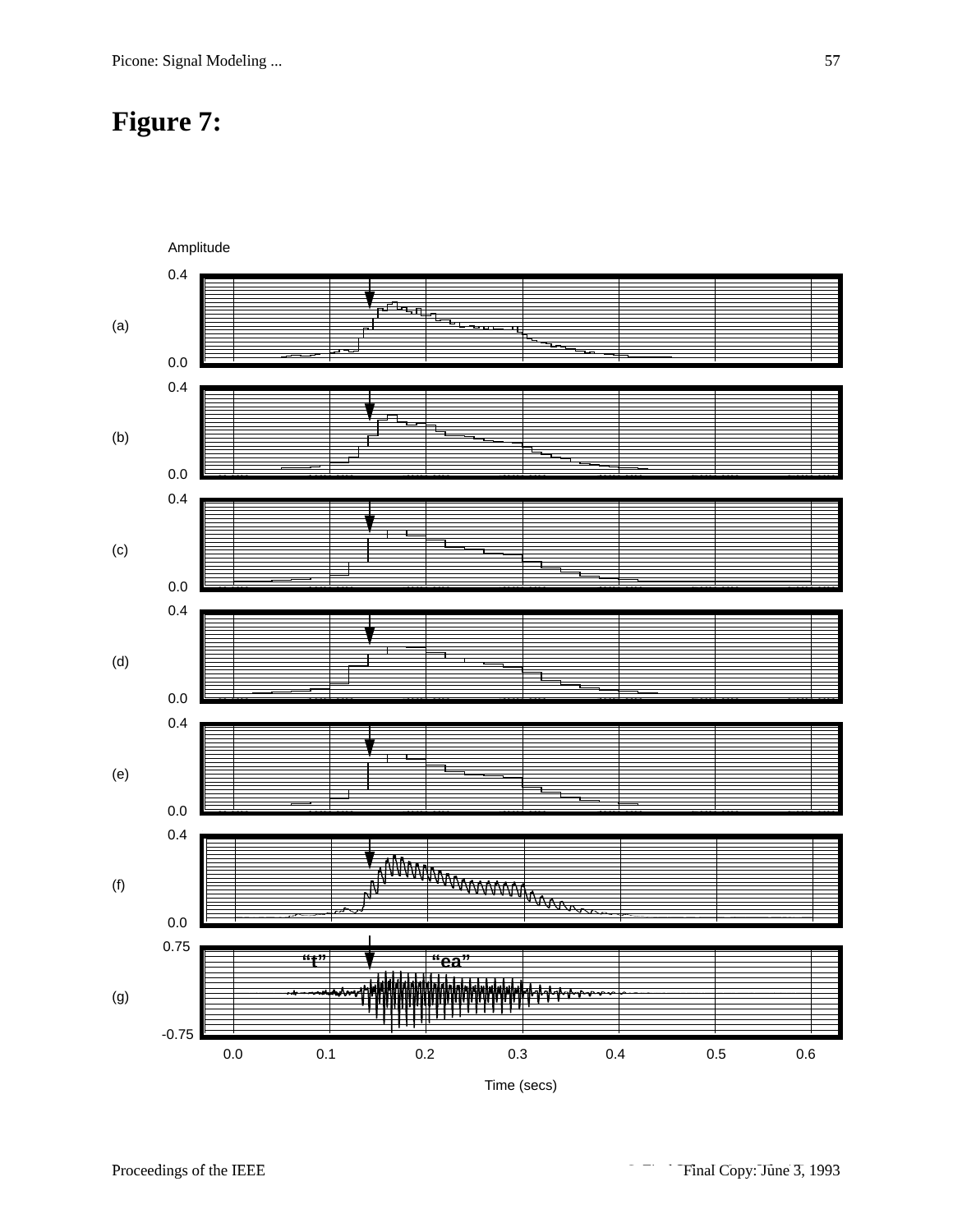# **Figure 8:**

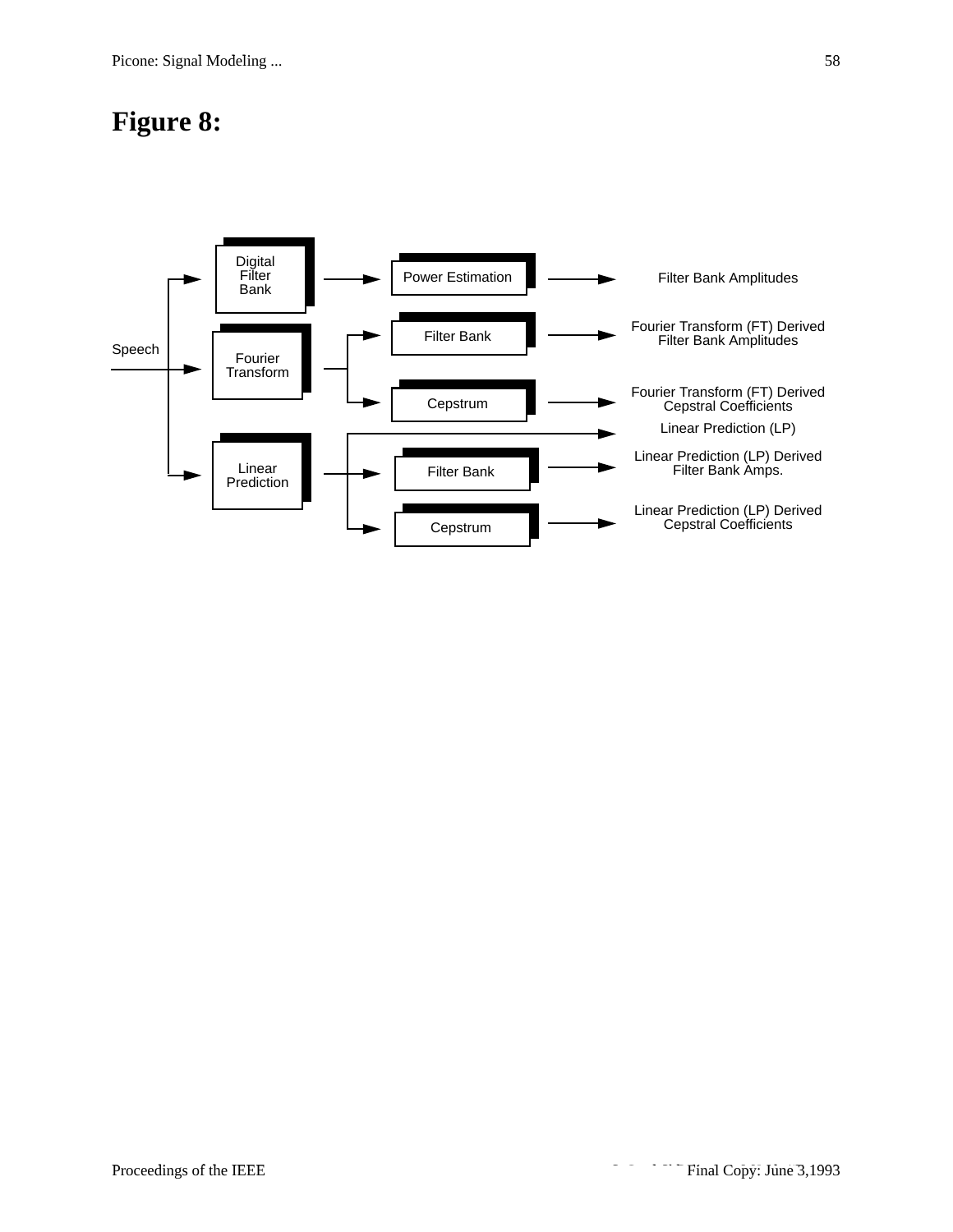









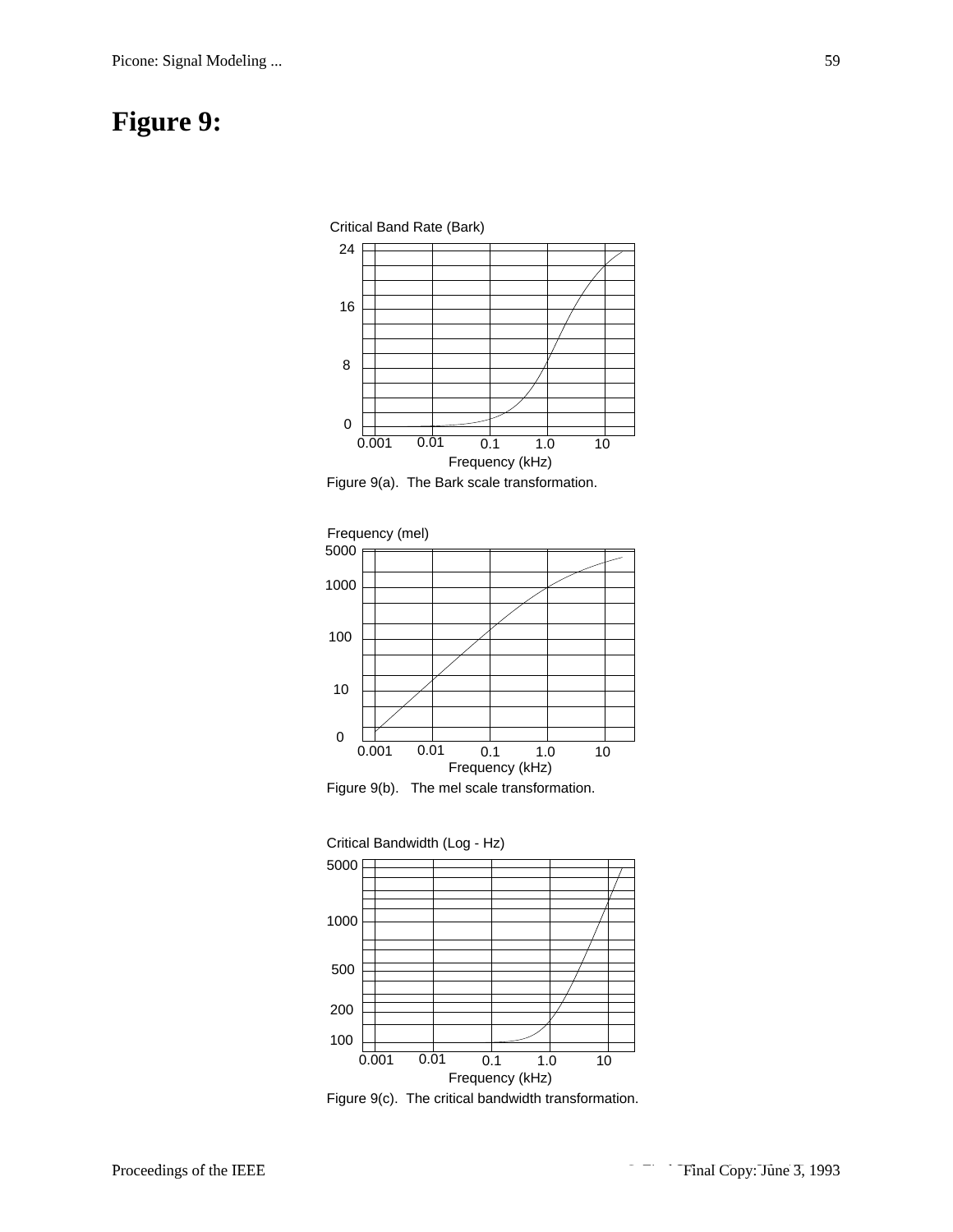# **Figure 10:**

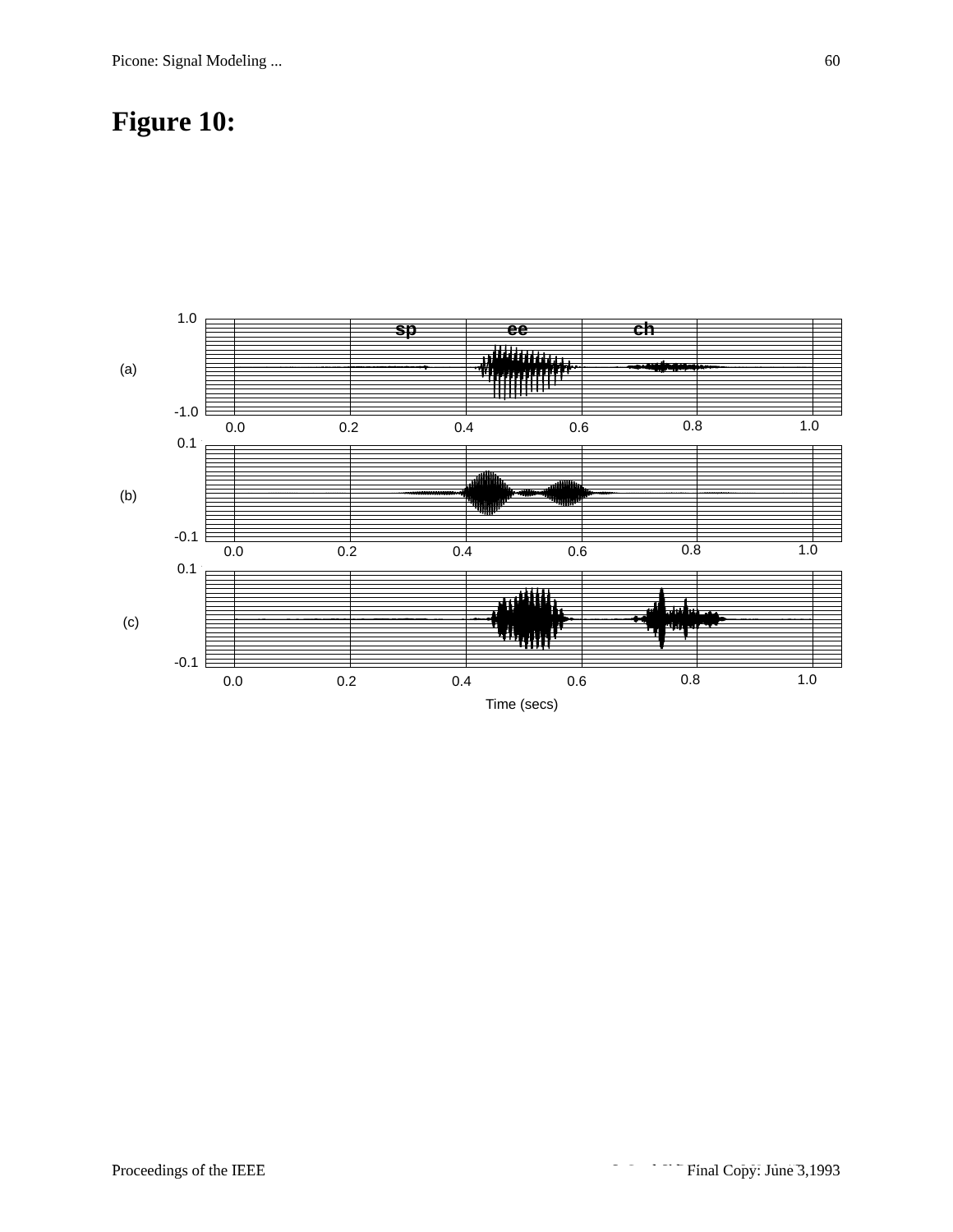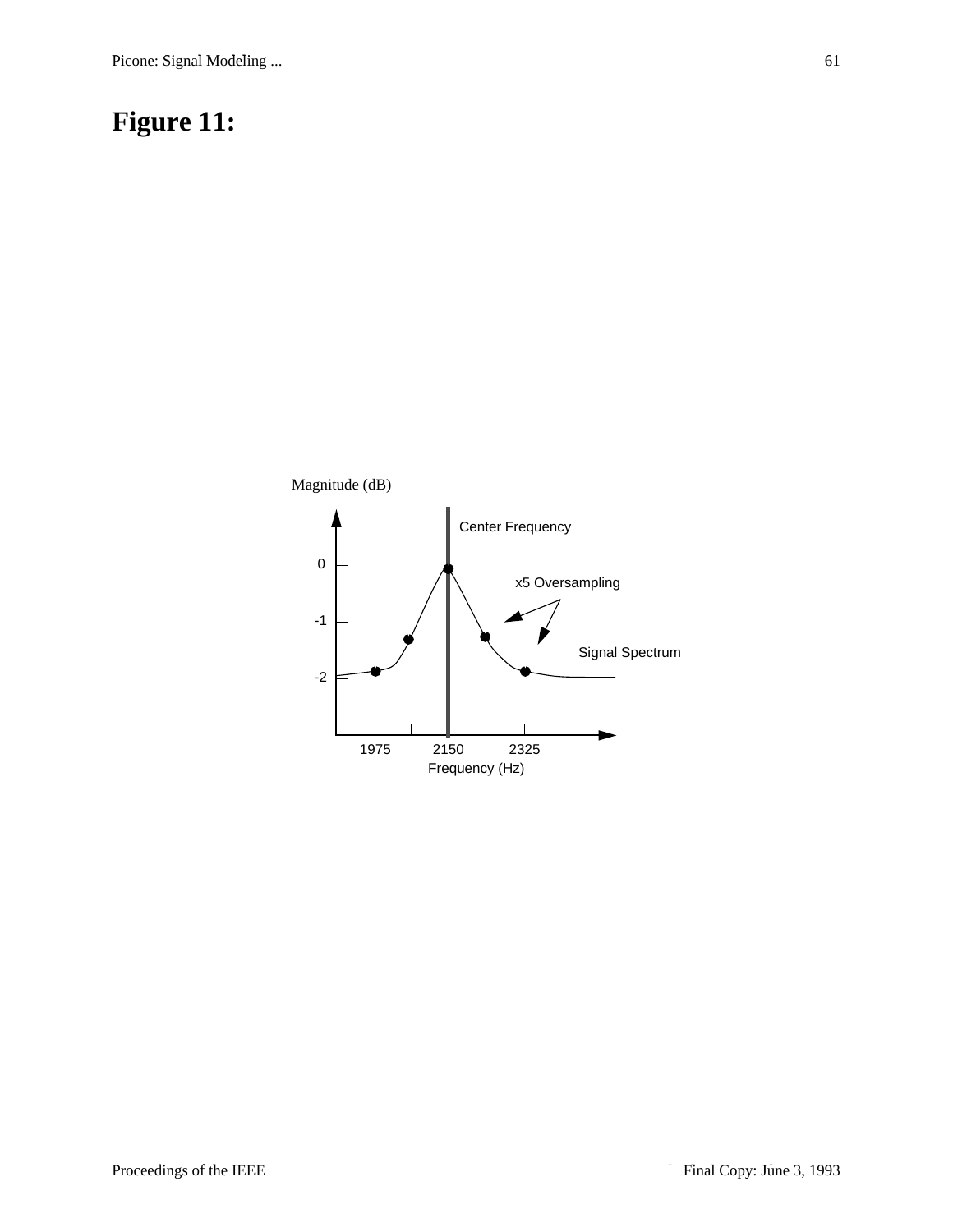# **Figure 12:**

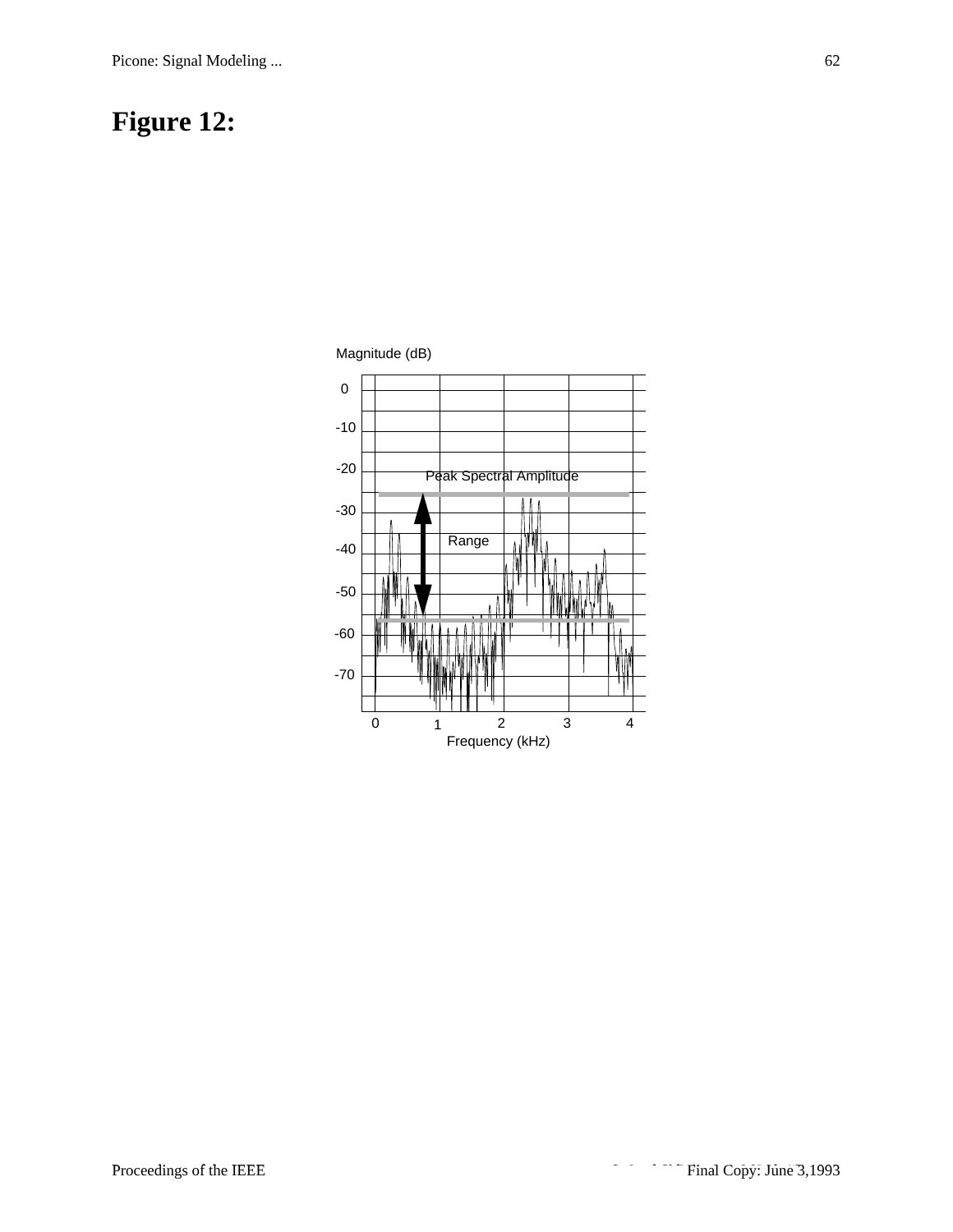# **Figure 13:**

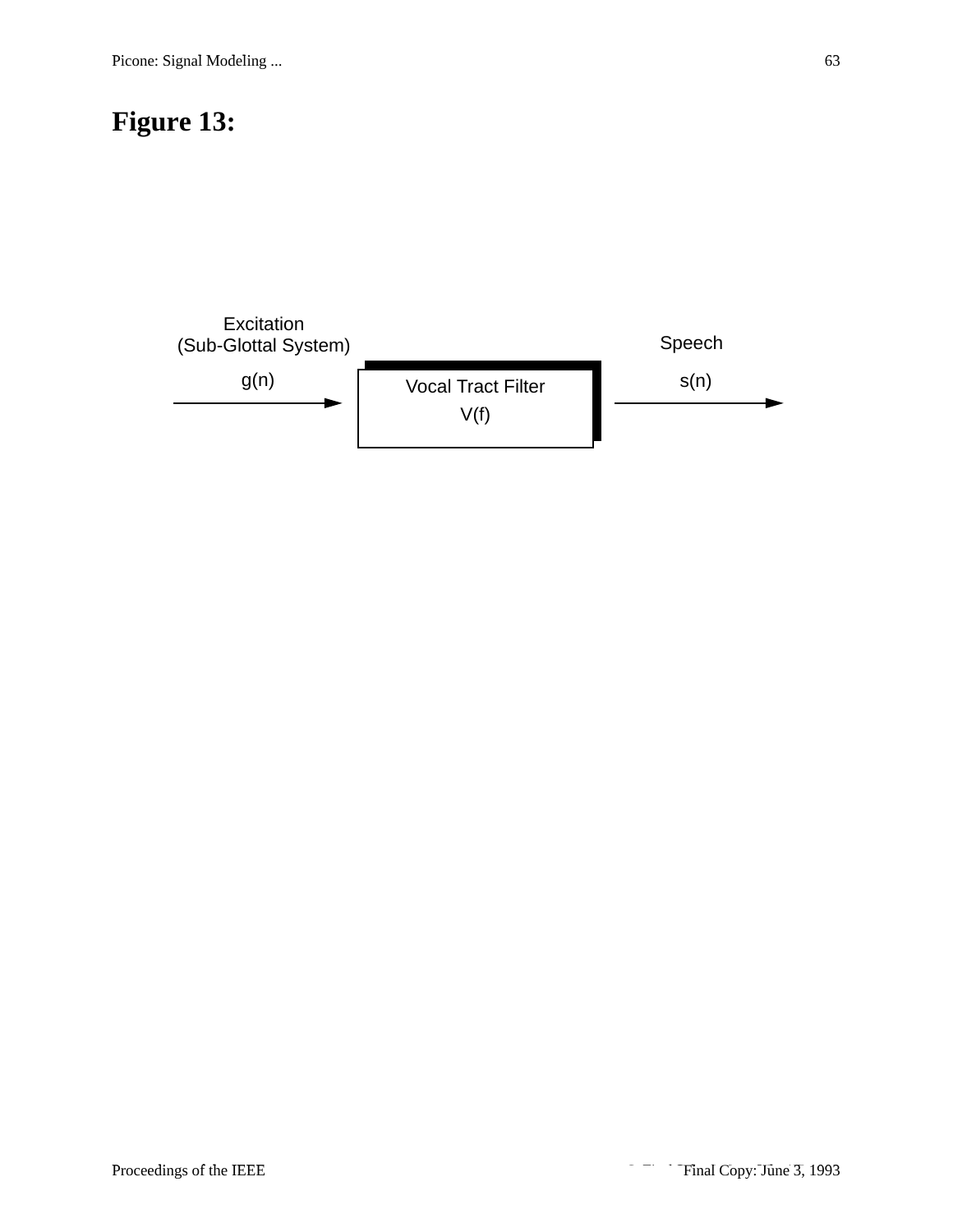## **Figure 14:**

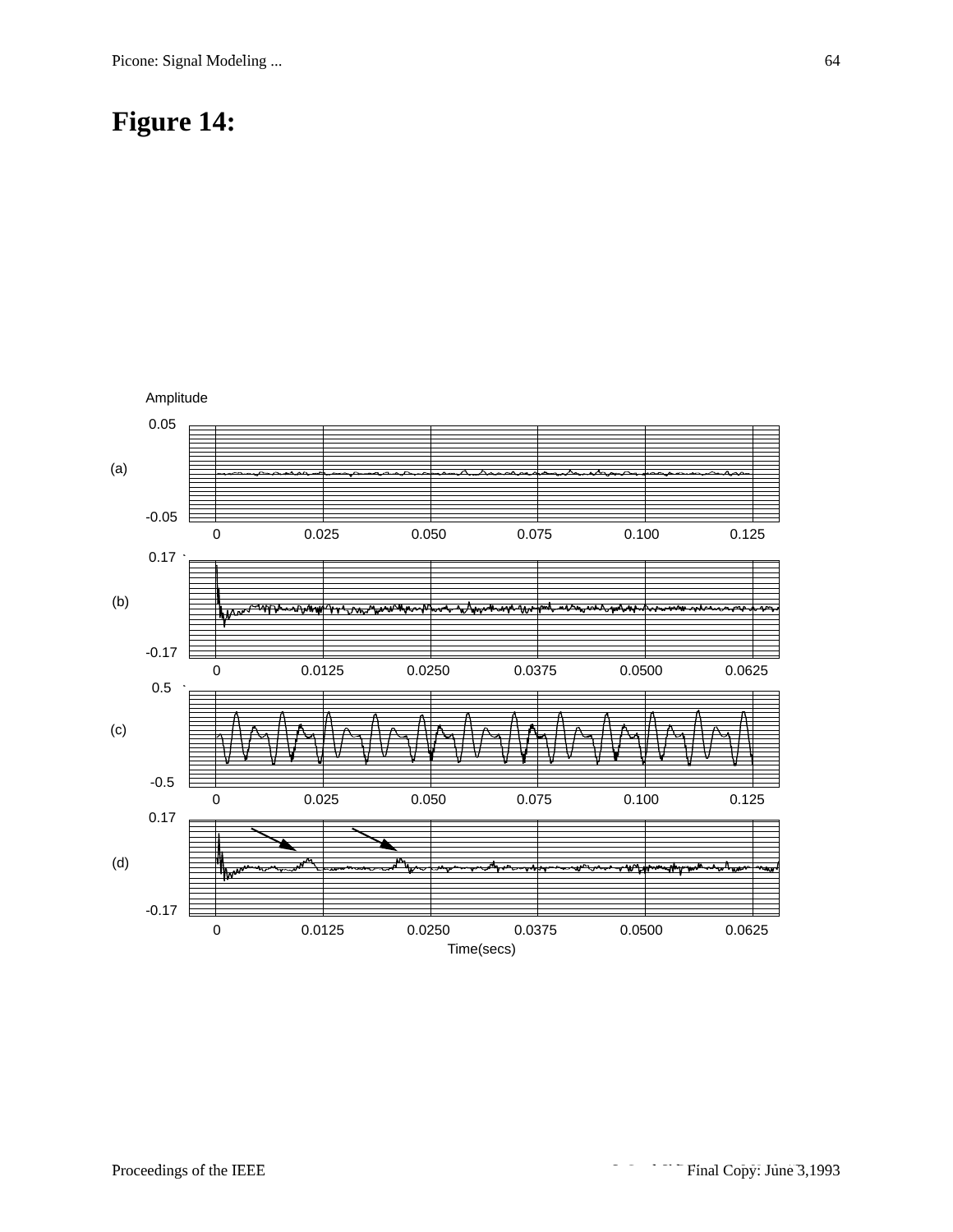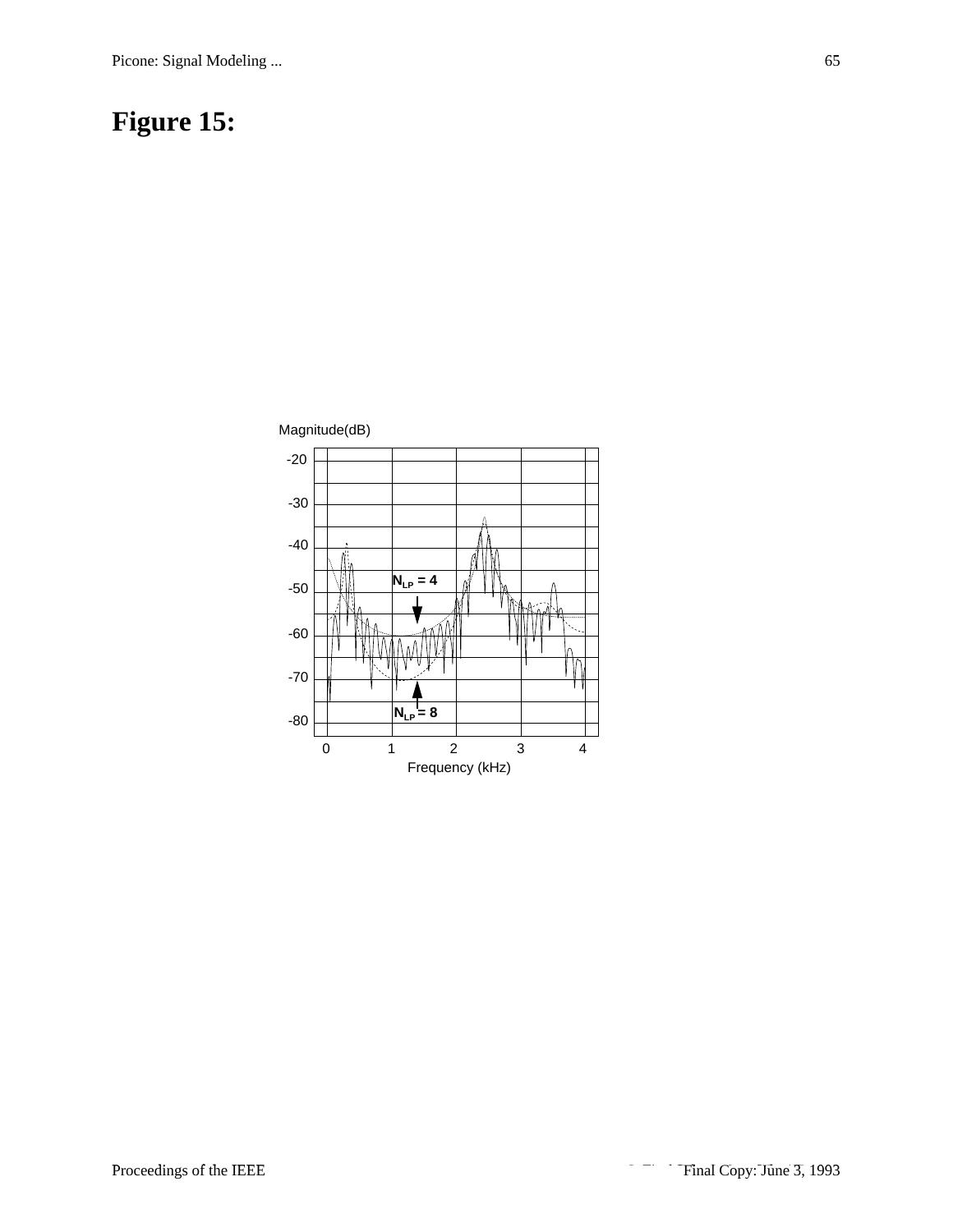# **Figure 16:**



Magnitude(dB)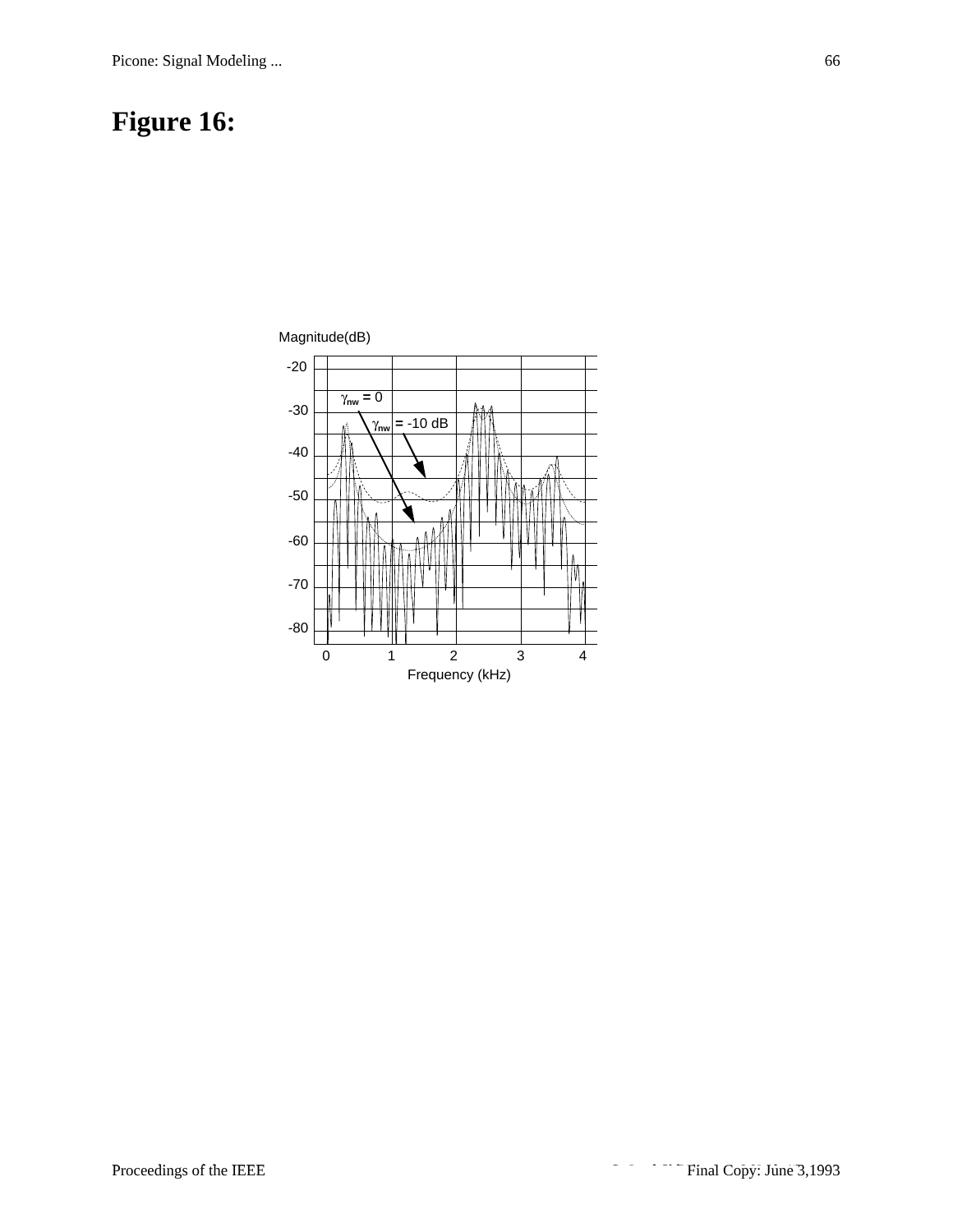



(e) A spectrogram of the LP model ( $T_f$  = 20 msec,  $T_w$  = 30 msec).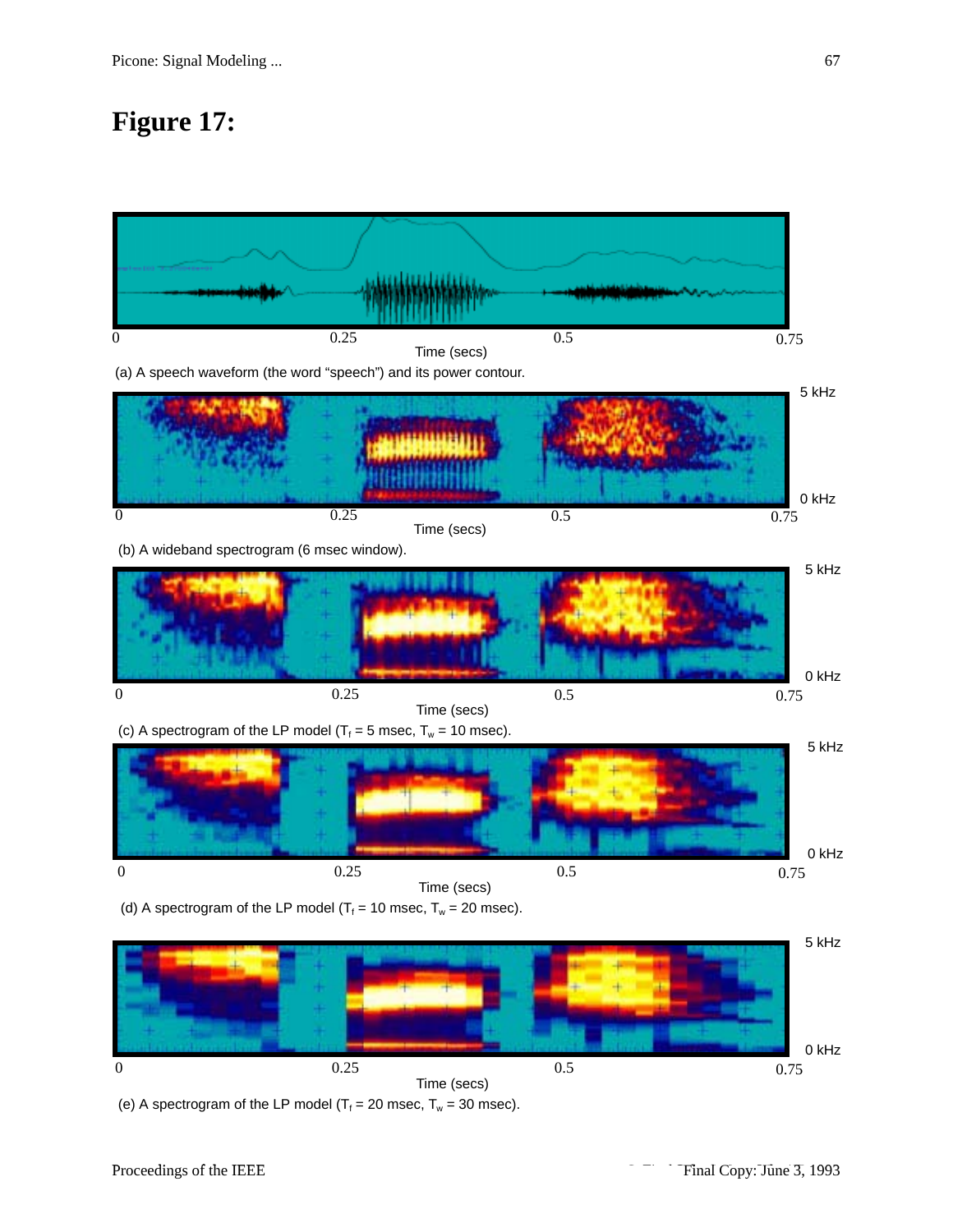# **Figure 18:**

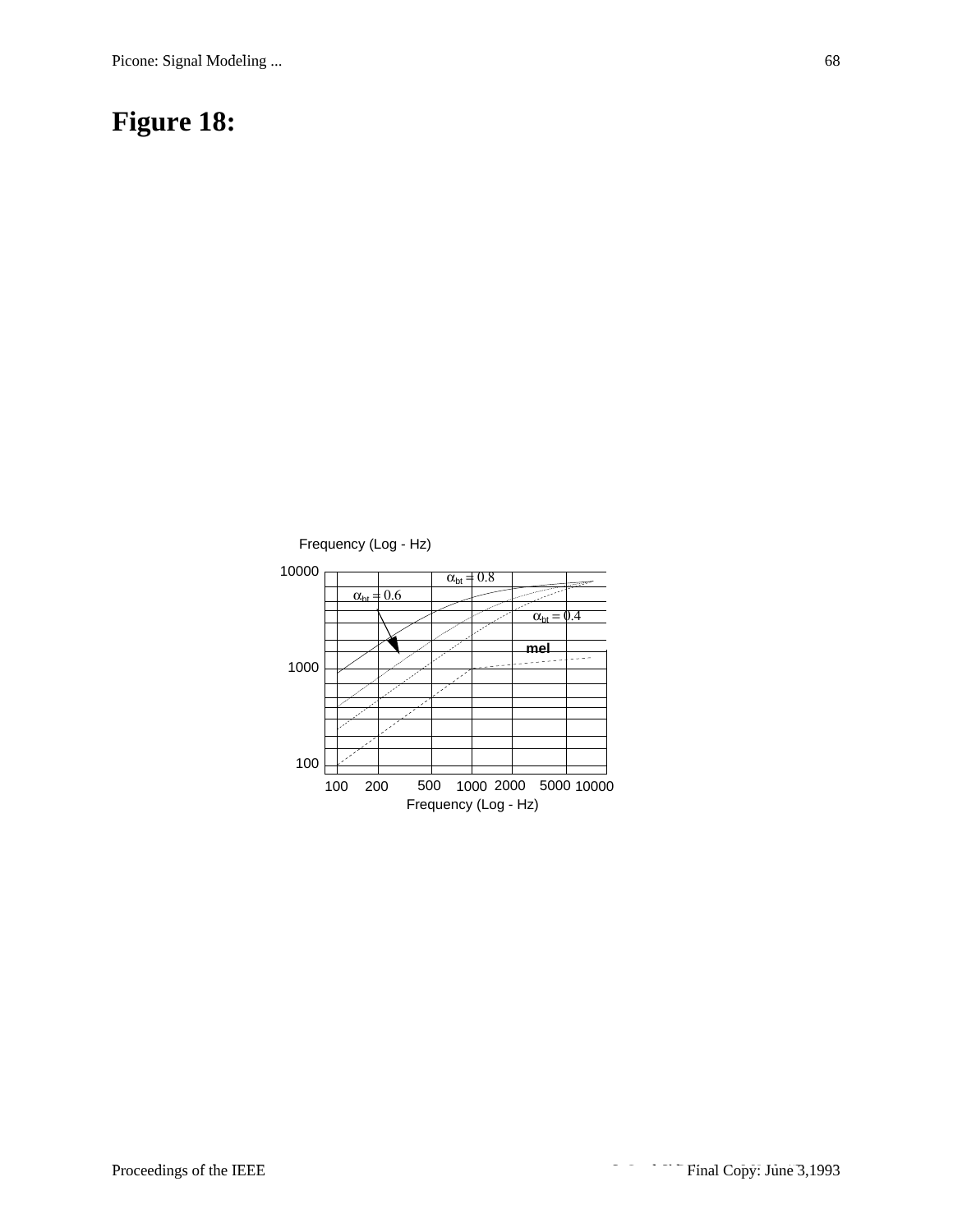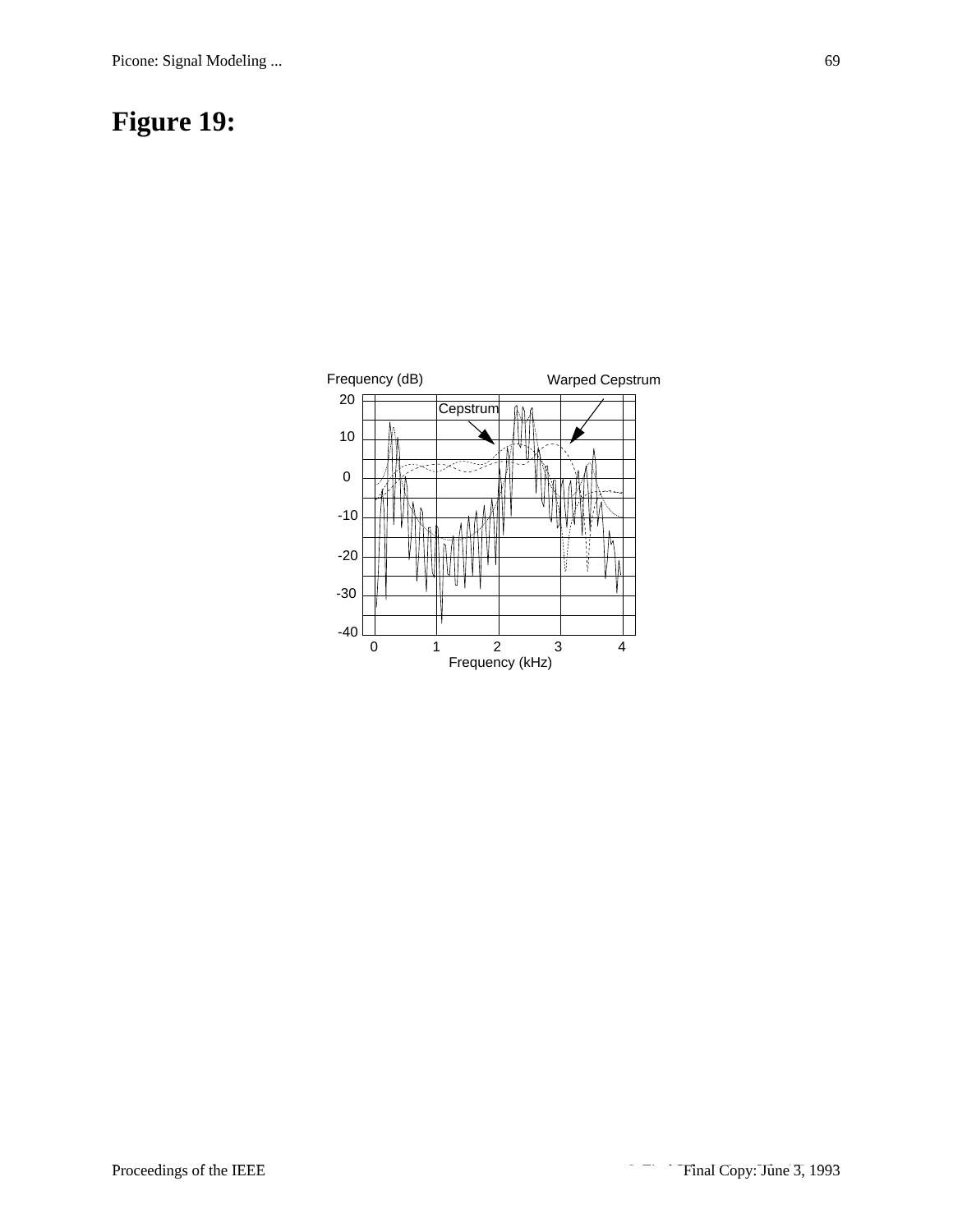# **Figure 20:**

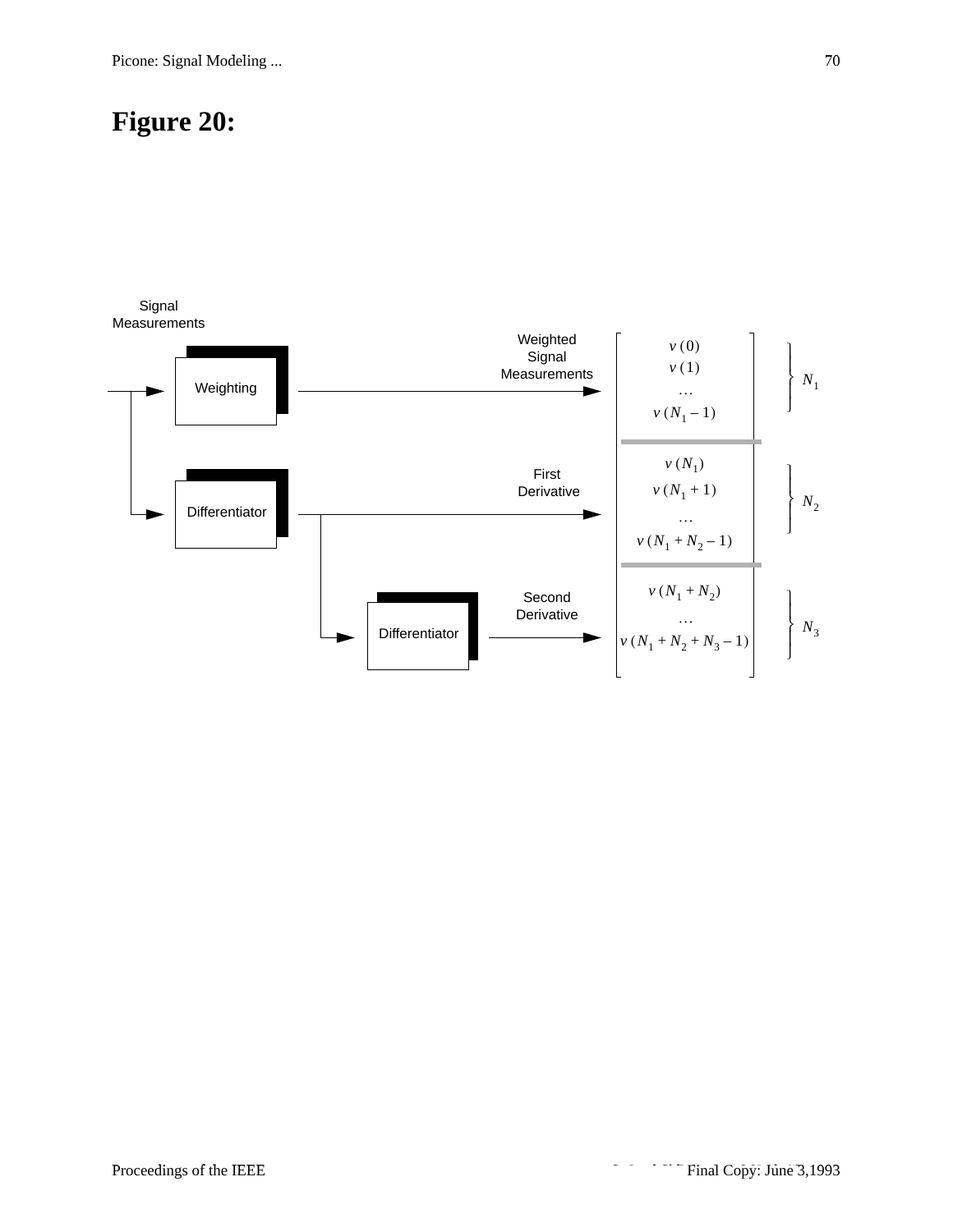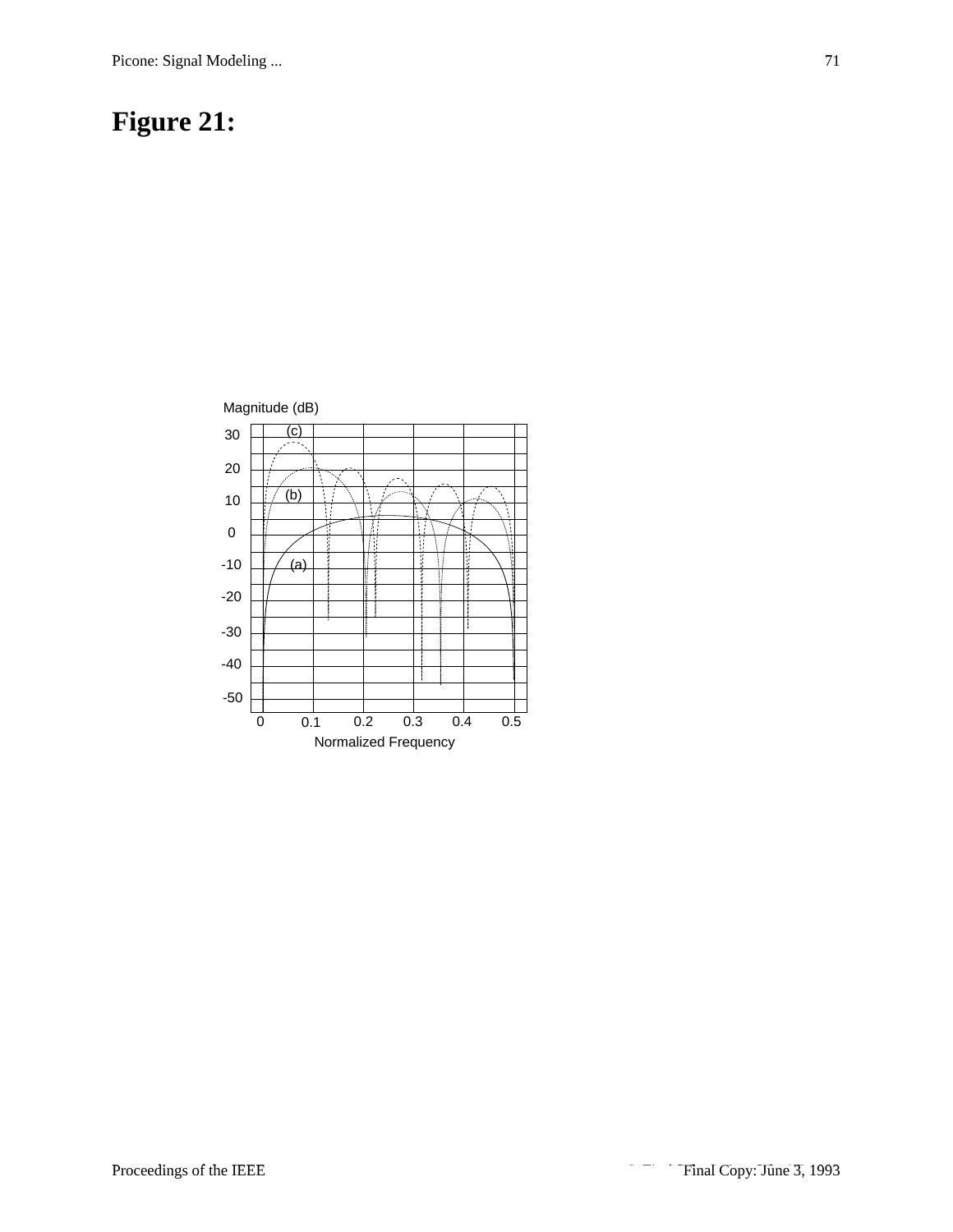# **Figure 22:**

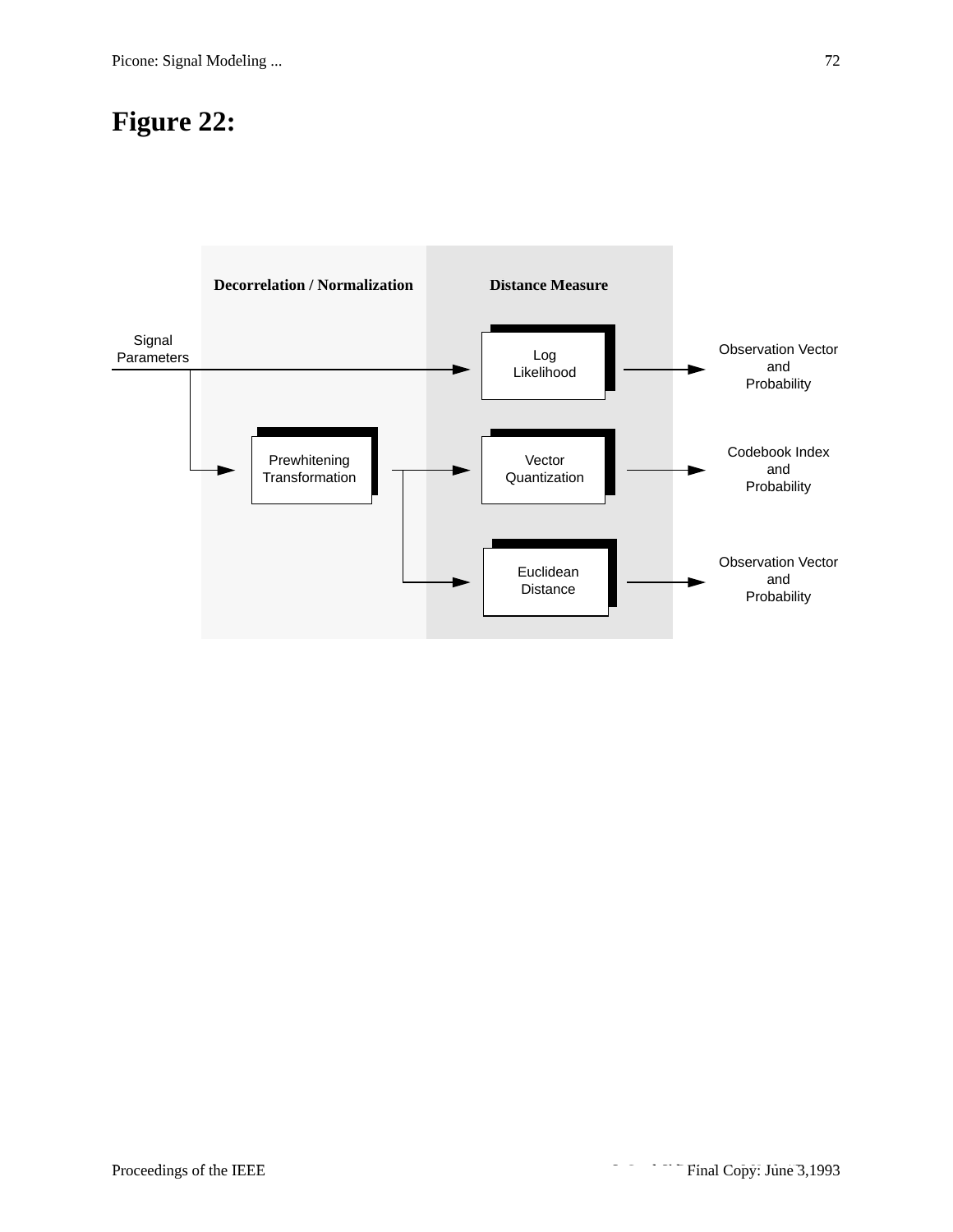

**Figure 23(b):**

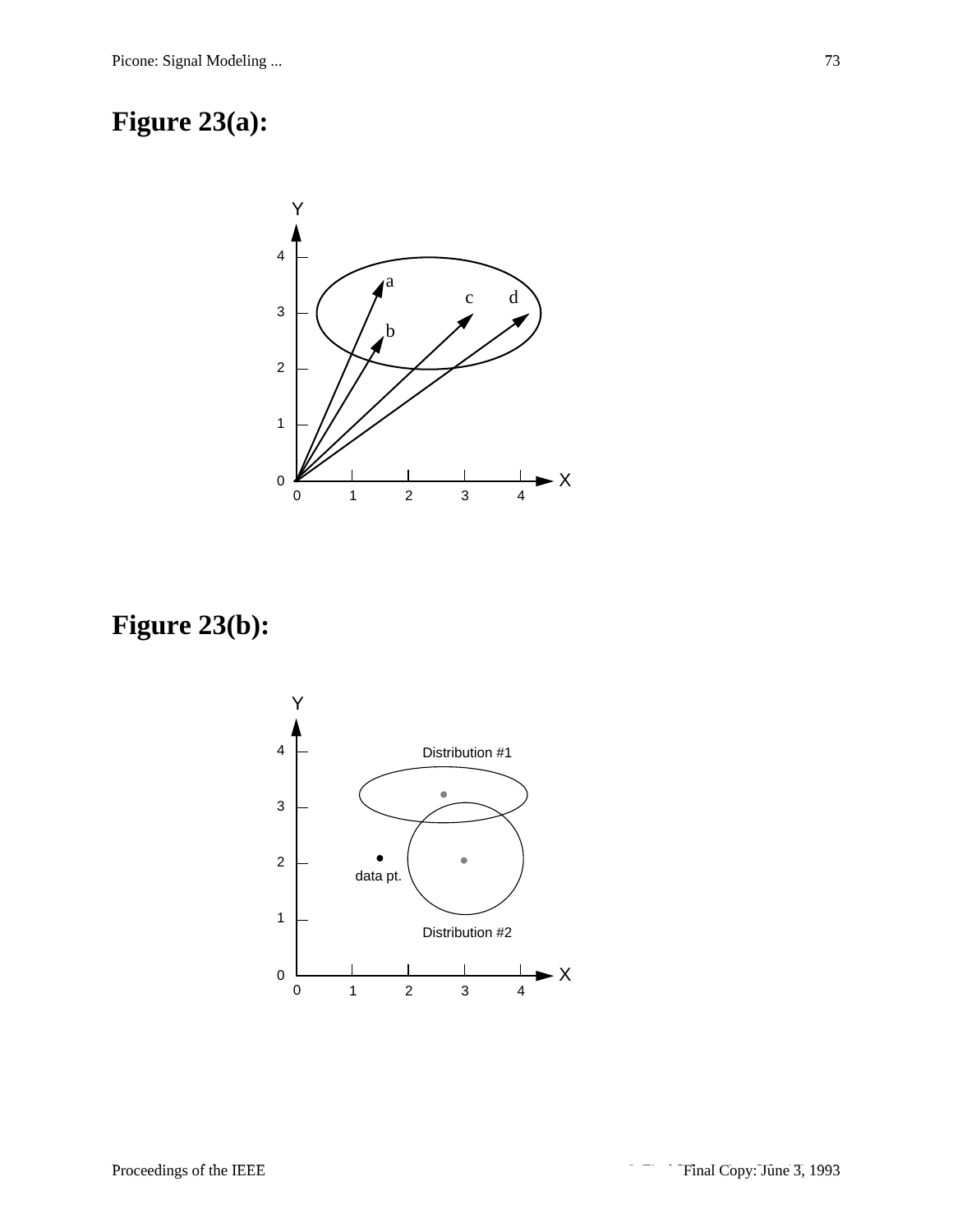# **Figure 24:**

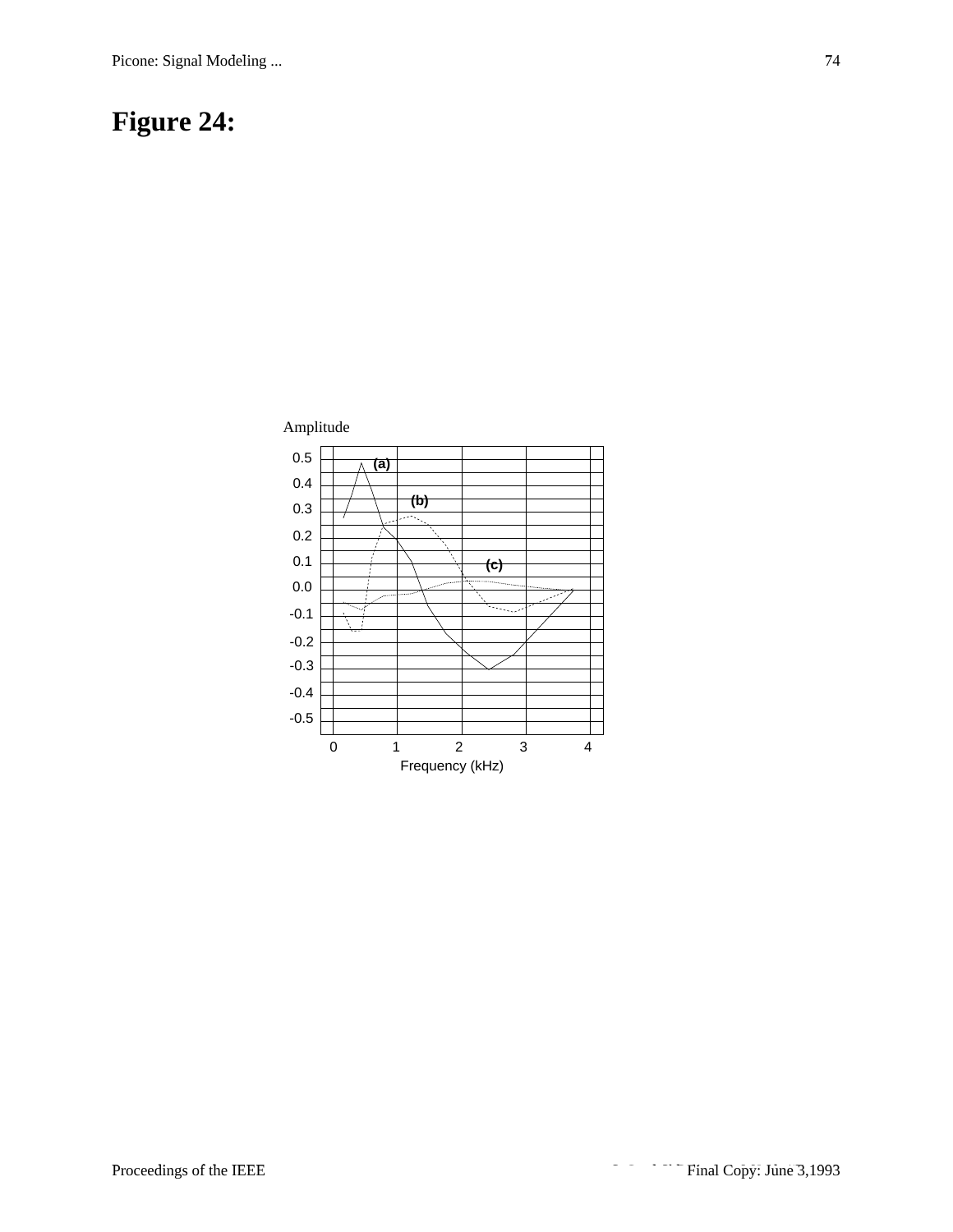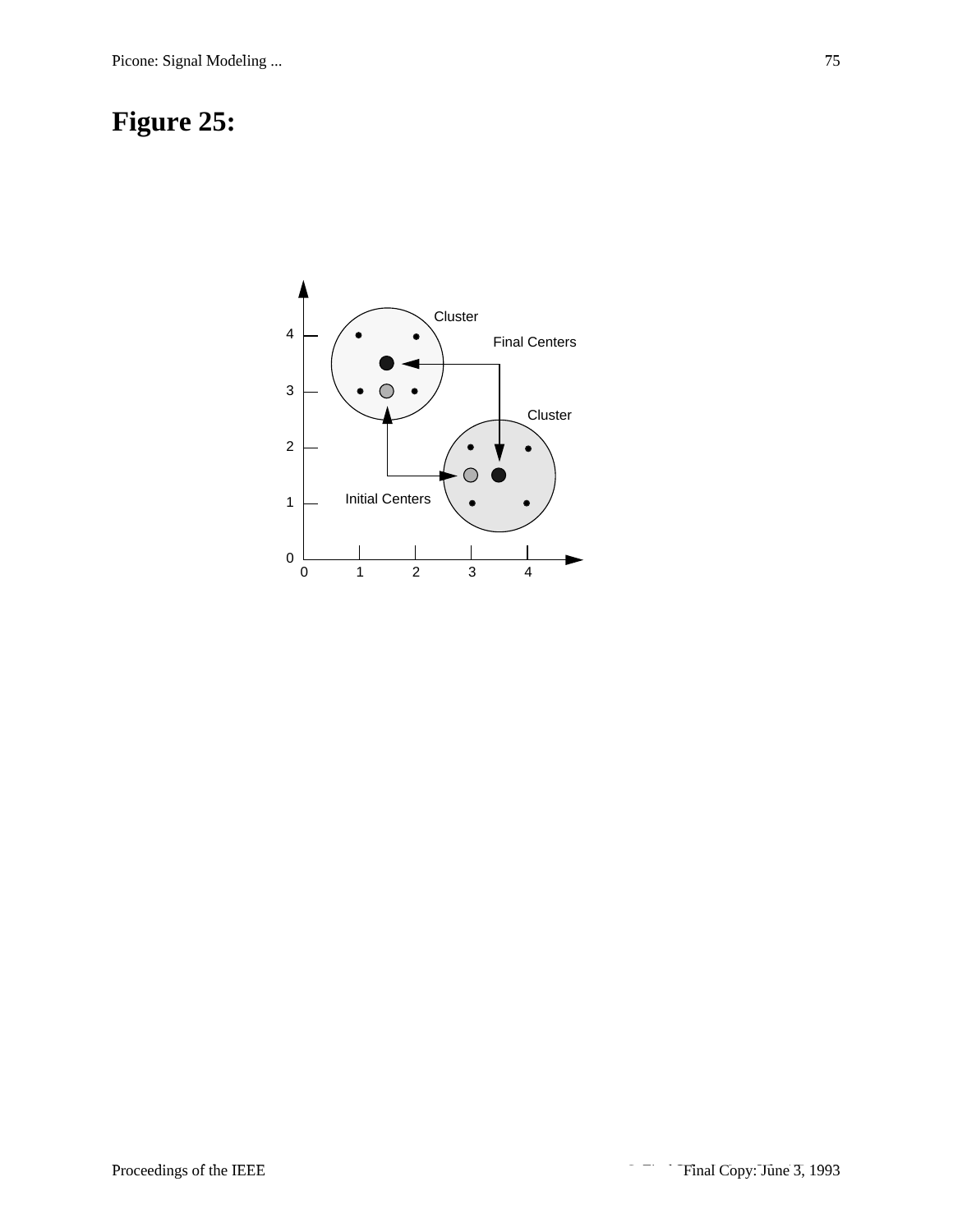# **Figure 26:**

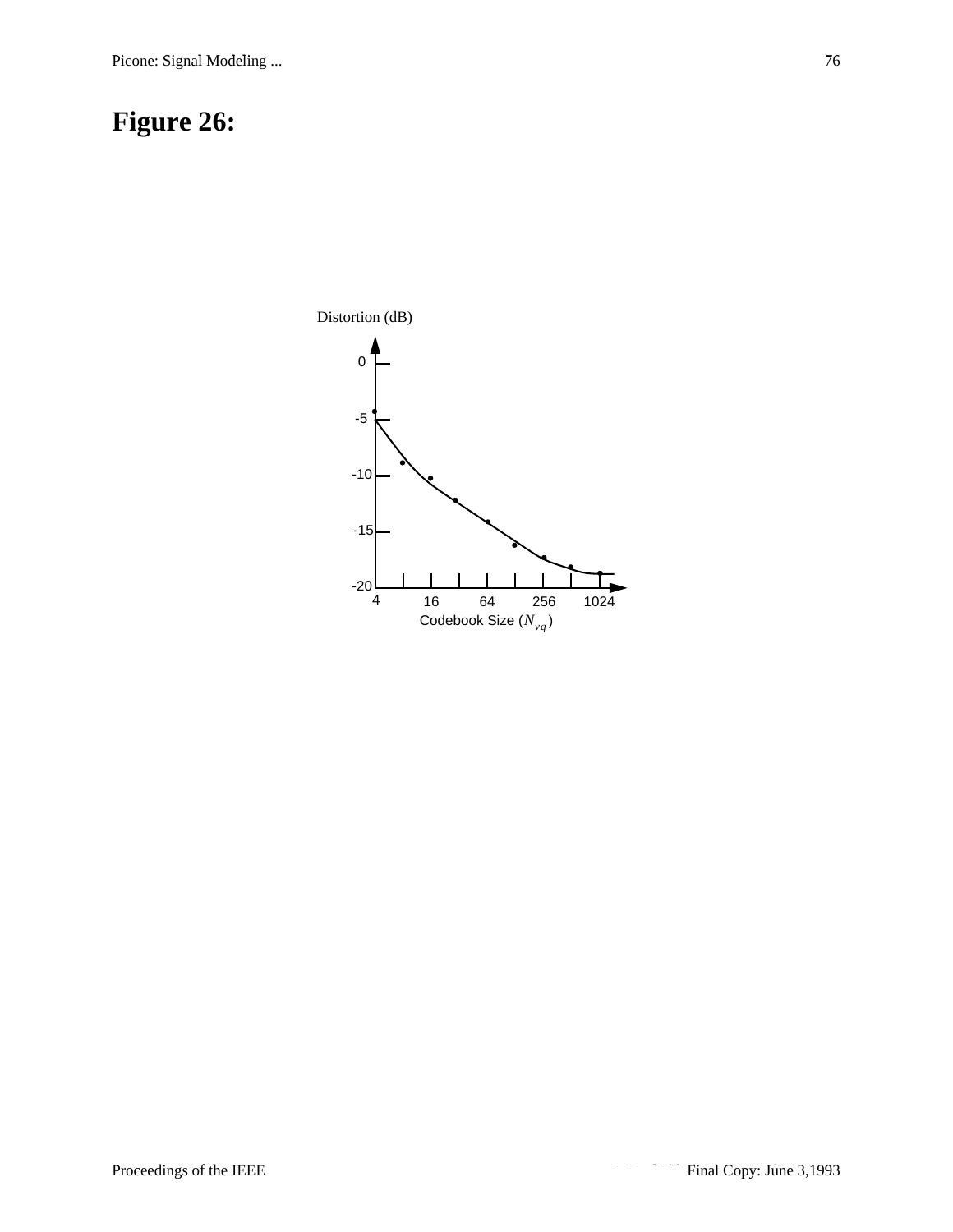### **Table 1:**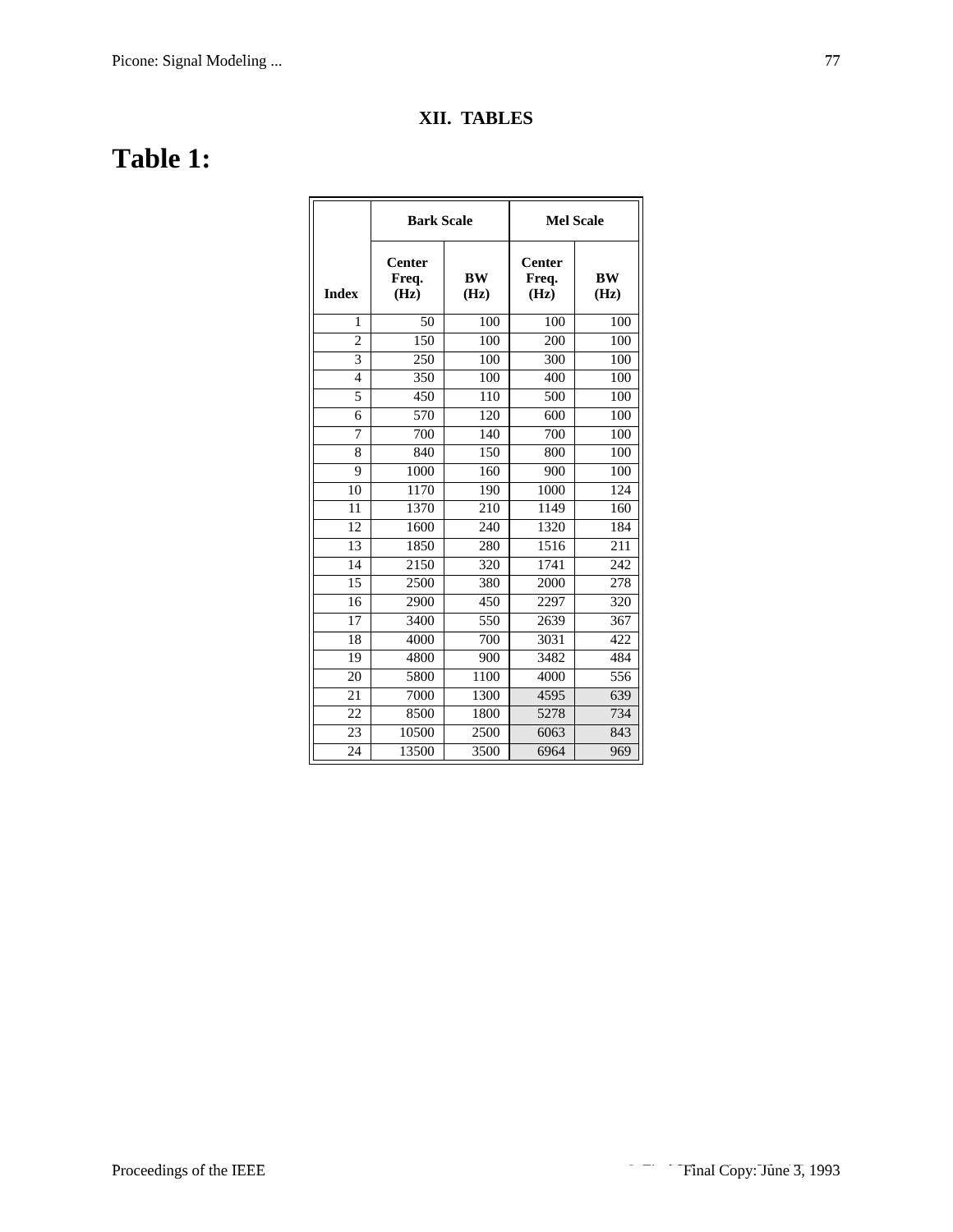# **Table 2:**

| General Information    |                          |                        |           | Signal Measurements   |                          |                      | Signal<br>Parameters                                                 | <b>Statistical Model</b>      |                                |
|------------------------|--------------------------|------------------------|-----------|-----------------------|--------------------------|----------------------|----------------------------------------------------------------------|-------------------------------|--------------------------------|
| Affiliation<br>[Ref.]  | Application<br>Size/Task | $f_s$<br>$k\tilde{H}z$ | $a_{pre}$ | Frame<br>Dur.<br>msec | Wind.<br>Dur.<br>$m$ sec | Spectral<br>Analysis | Parameter Types                                                      | Model                         | Speech<br>Recog.<br>Technology |
| <b>ATR</b><br>$[87]$   | Large<br>Office          | 12                     | $-0.97$   | 3                     | 21.3                     | LP(12)               | LP<br>Power                                                          | <b>PWLR</b><br>VQ(256)        | DD-HMM                         |
| ATR<br>[86]            | Large<br>Office          | 12                     | 0.0       | 5                     | 21.3                     | FFT(128)             | Mel FB,<br>D-FB.<br>$D$ - $D$ - $FB$                                 |                               | TD-NN                          |
| AT&T<br>$[7]$          | Small<br>Telecom         | 6.67                   | $-0.95$   | 15                    | 45                       | LP(8)<br>Cep(12)     | Liftered-Cep.<br>D-Cep.<br>D-D-Cep.<br>Power<br>D-Power<br>D-D Power | Variance                      | CD-HMM                         |
| AT&T<br>[69]           | Medium<br>Office         | 8                      | $-0.95$   | 10                    | 30                       | LP(10)<br>Cep(12)    | (Same)                                                               | (Same)                        | (Same)                         |
| <b>BBN</b><br>[88, 89] | Large<br>Office          | 20                     | 0.0       | 10                    | 20                       | FFT(512)<br>Cep.(14) | Mel-Cep.<br>D-Cep.<br>Power<br>D-Power                               | VQ                            | DD-HMM                         |
| <b>Brown</b><br>[90]   | Small<br>Office          | 16                     | 0.0       | 10.0                  | 40.0                     | LP(12)<br>Cep(12)    | Cep.<br>D-Cep<br>Power<br>D-Power                                    | MS-VQ<br>$(256/\text{stage})$ | HMM-NN                         |
| Cambridge<br>$[91]$    | Large<br>Office          | 10                     | <b>FD</b> | 10                    | 10                       | FFT(128)             | <b>FB</b>                                                            |                               | <b>NN</b>                      |
| <b>CMU</b><br>[66]     | Large<br>Office          | 16                     | $-0.97$   | 10.0                  | 20.0                     | LP(14)<br>Cep(12)    | BT Cep.<br>D-Cep.<br>Power<br>D-Power                                | MS-VQ<br>$(256/\text{stage})$ | DD-HMM                         |
| CMU<br>$[92]$          | Large<br>Office          | 16                     | $-0.97$   | 10.0                  | 20.0                     | FFT(256)             | Mel-FB<br>D-FB<br>$D-D-FB$                                           | MS-VQ<br>$(256/\text{stage})$ | TD-NN                          |
| <b>CSELT</b><br>$[93]$ | Medium<br>Telecom        | 16                     | 0.0       | 10                    | 20                       | FFT(256)<br>Cep(12)  | Mel-Cep.<br>D-Cep.<br>Power<br>D-Power                               | Variance<br>MS-VQ             | CD-HMM<br>DD-HMM               |
| <b>CSELT</b><br>$[94]$ | Large<br>Office          | 12                     | 0.0       | 10                    | 20                       | FFT(256)<br>Cep(18)  | Mel-Cep.                                                             | VQ<br>(128)                   | DD-HMM                         |
| Fujitsu<br>$[95]$      | Large<br>Office          | 16                     | 0.0       | 5                     | 32                       | FFT(512)             | Mel-FB<br>Power                                                      | Identity                      | DP                             |
| <b>IBM</b><br>[96, 97] | Large<br>Office          | 16                     | 0.0       | 10                    | 20                       | $\blacksquare$       | Auditory<br>Model (20)                                               | $\overline{\phantom{a}}$      | DD-HMM                         |
| <b>INRS</b><br>$[17]$  | Large<br>Office          | 16                     | 0.0       | 10                    | 25.6                     | FFT(256)             | Mel-Cep.<br>D-Cep.<br>Power                                          | MS-VQ<br>$(64/\text{stage})$  | CD-HMM                         |
| <b>INRS</b><br>[98]    | Large<br>Office          | 16                     | 0.0       | 10                    | 25.6                     | FFT(256)             | (Same)                                                               | Variance                      | DD-HMM                         |
| <b>KAIST</b><br>$[99]$ | Large<br>Office          | 10                     | 0.0       | 10                    | 25.6                     | LP(12)<br>Cep(12)    | Cep.<br>D-Cep.                                                       | MS-VQ<br>$(256/\text{stage})$ | DD-HMM                         |

(Continued on next page)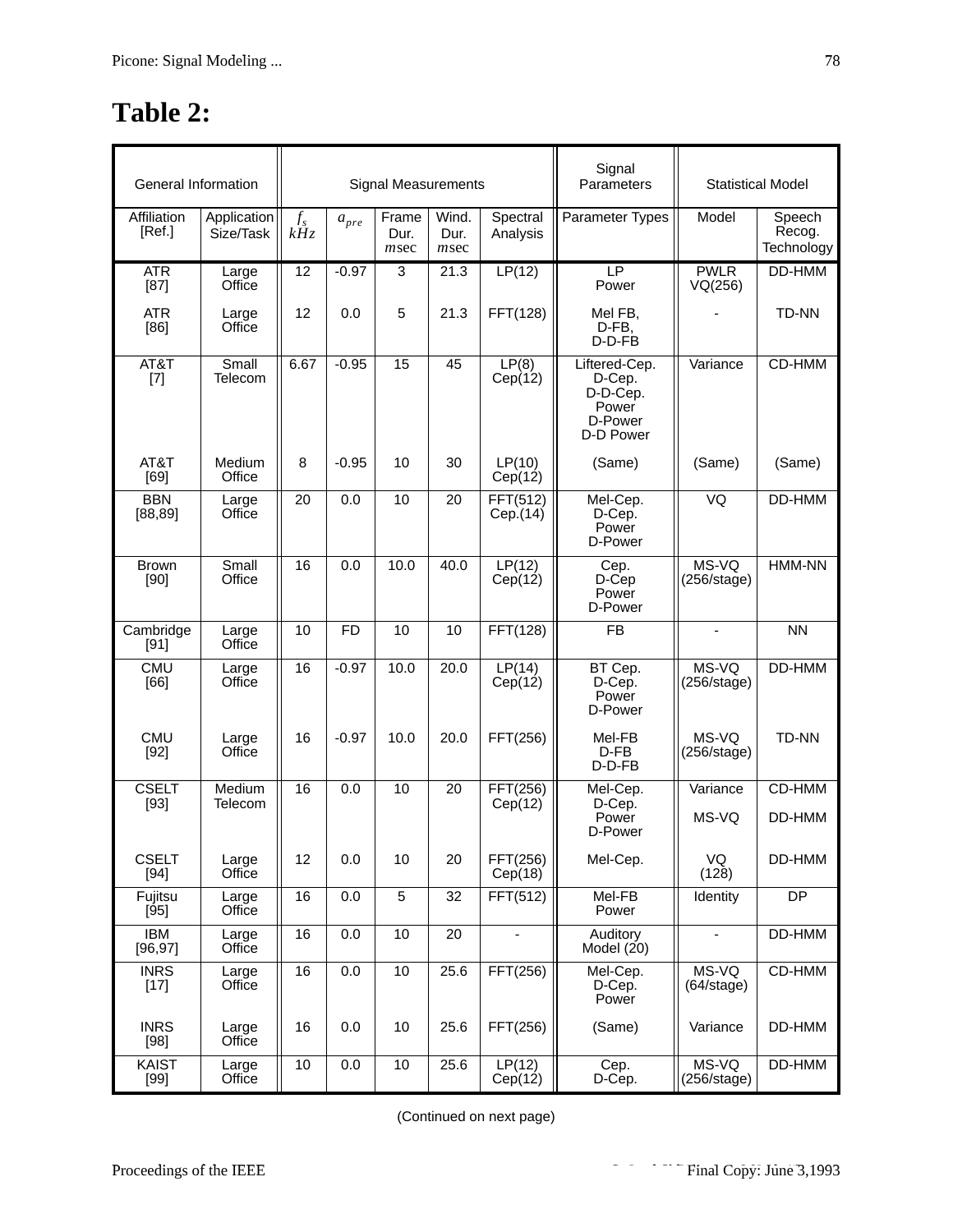| General Information          |                          |                              |           | <b>Signal Measurements</b> |                          |                          | Signal<br>Parameters                                      | <b>Statistical Model</b>      |                                |
|------------------------------|--------------------------|------------------------------|-----------|----------------------------|--------------------------|--------------------------|-----------------------------------------------------------|-------------------------------|--------------------------------|
| Affiliation<br>[Ref.]        | Application<br>Size/Type | $f_{\rm s}$<br>$k\tilde{H}z$ | $a_{pre}$ | Frame<br>Dur.<br>msec      | Wind.<br>Dur.<br>$m$ sec | Spectral<br>Analysis     | Parameter Types                                           | Model                         | Speech<br>Recog.<br>Technology |
| LL<br>[2, 70]                | Med./Lg.<br>Office/Mil.  | 8                            | <b>FD</b> | 10                         | 20.0                     | FFT(256)<br>Cep(14)      | Mel-Cep.<br>D-Cep.                                        | Fixed                         | CD-HMM                         |
| <b>MIT</b><br>[54, 100, 113] | Large<br>Office          | 16                           | <b>FD</b> | 5                          |                          | FB(40)                   | <b>Auditory Model</b>                                     | PT                            | CD-CFG                         |
| Mitsubishi<br>[101]          | Large<br>Office          | 10                           | $-0.95$   | 10                         | 25.6                     | FFT(256)                 | Mel-Cep.<br>D-Cep.<br>Power<br>D-Power                    | Variance                      | CD-HMM                         |
| <b>NEC</b><br>[102]          | Large<br>Office          | 16                           | 0.0       | 5                          | 32                       | FFT(512)<br>Cep(10)      | Mel-Cep.                                                  | Variance                      | CD-HMM                         |
| <b>NYNEX</b><br>[103]        | Small<br>Telecom         | 8                            | 0.95      | 5                          | 20                       | LP(10)<br>Cep(10)        | Cep.<br>D-Cep.<br>Power<br>D-Power                        | PT                            | <b>HMM</b><br>MLP-NN           |
| <b>NTT</b><br>[11, 104]      | Large<br>Office          | 12                           | 0.0       | 10                         | 30                       | LP(16)<br>Cep(16)        | Cep.<br>D-Cep.<br>D-Power                                 | Variance                      | DD-FSA                         |
| <b>NTT</b><br>[105]          | Large<br>Office          | 12                           | 0.0       | 8                          | 32                       | (Same)                   | (Same)                                                    | Variance                      | CD-HMM                         |
| Panasonic<br>[106]           | Large<br>Office          | 10.67                        | 0.0       | 9.3                        | 18.6                     | PLP(8)                   | Cep.<br>D-Cep.<br>Power<br>D-Power                        | Fixed                         | CD-HMM                         |
| Phillips<br>[107]            | Large<br>Office          | 16                           | 0.0       | 10                         | 25                       | FFT(512)                 | Mel-FB<br>D-FB<br>D-D-FB<br>Power<br>D-Power<br>D-D-Power | MS-VQ                         | DD-HMM                         |
| <b>RSRE</b><br>[108]         | Large<br>Office/Mil.     | 20                           | 0.0       | 10                         |                          | FB(27)                   | Bark-Cep.<br>Power<br>D-Cep.                              | Fixed                         | CD-HMM                         |
| SRI<br>[109, 110]            | Large<br>Office          | 16                           | 0.0       | 8                          | 16                       | FFT(256)                 | Mel-Cep.<br>D-Cep.<br>Power,<br>D-Power                   | MS-VQ                         | DD-CSG                         |
| SSI<br>[111]                 | Large<br>Office          | 16                           | 0.0       | 6.6                        | $\overline{\phantom{a}}$ | FB(20)                   | <b>Bark FB</b><br>Max Ampl.<br>Delta-Max Ampl.<br>Pitch   | $\overline{\phantom{a}}$      | CD-HMM                         |
| TI<br>[6, 14, 18]            | Small<br>Telecom         | 8                            | $-1.0$    | 20                         | 30.0                     | LP (10)                  | Mel-FB,<br>D-FB.<br>Power,<br>D-Power                     | PT                            | CD-HMM                         |
| Tohoku<br>Univ.<br>[112]     | Large<br>Office          | 16                           | 0.0       | 10                         | $\overline{a}$           | FB(29)                   | Cep.,<br>D-Cep.                                           | $\overline{a}$                | LVQ2-NN                        |
| Waseda<br>[113]              | Large<br>Office          | 12                           | 0.0       | 10                         | 20                       | LP(16)                   | Mel-Cep.<br>D-Cep.<br>Power<br>D-Power                    | MS-VQ<br>$(256/\text{stage})$ | DD-HMM                         |
| Proceedings of the IEEE      |                          |                              |           |                            |                          | (Continued on next page) |                                                           |                               | Final Copy: June 3, 1993       |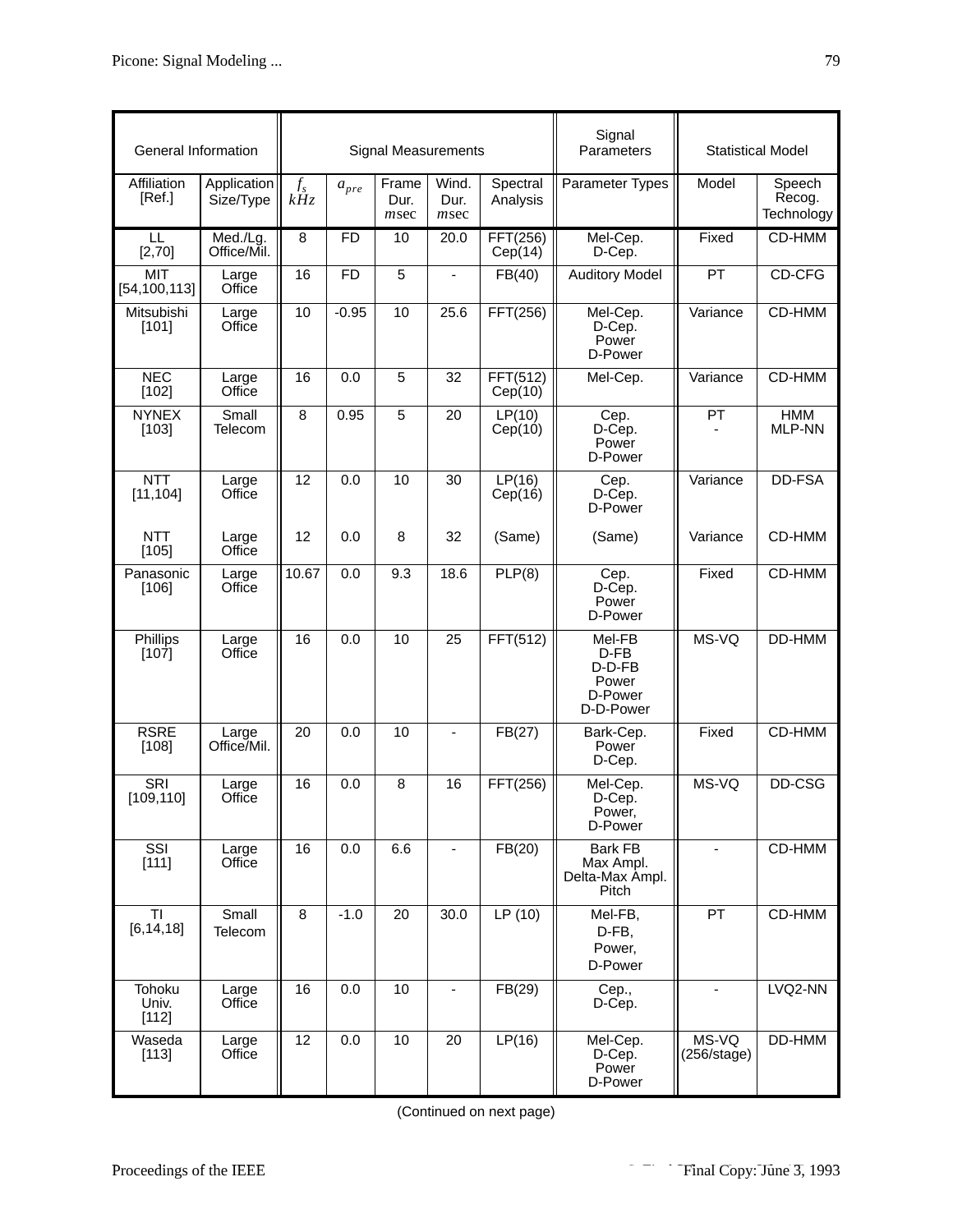|                                                      | otes:                               |                                                                                                                                                                                                                                                                                                                                         |
|------------------------------------------------------|-------------------------------------|-----------------------------------------------------------------------------------------------------------------------------------------------------------------------------------------------------------------------------------------------------------------------------------------------------------------------------------------|
|                                                      | A. An explanation of abbreviations: |                                                                                                                                                                                                                                                                                                                                         |
|                                                      | Small:                              | Small Sized Vocabulary (usually Digit Recognition or Alpha Digit Recognition)                                                                                                                                                                                                                                                           |
|                                                      | Medium:                             | Medium-Size Vocabulary (usually < 5,000 words)                                                                                                                                                                                                                                                                                          |
|                                                      | Large:                              | Large Vocabulary Speech Recognition (usually > 5,000 words)                                                                                                                                                                                                                                                                             |
|                                                      | Office:                             | Database was collected in a quiet or typical office environment (noise level is usually about<br>$~1$ -70 dB SPL)                                                                                                                                                                                                                       |
|                                                      | Telecom:                            | Telecommunications Data (data collected over standard telephone lines)                                                                                                                                                                                                                                                                  |
|                                                      | $Mil.$ :                            | Military applications involving noisy environments and different speaking styles                                                                                                                                                                                                                                                        |
|                                                      | FD:                                 | Frequency Domain Preemphasis (applied directly to the spectrum - ~10-20 dB/decade)                                                                                                                                                                                                                                                      |
|                                                      | LP:                                 | Linear Prediction (order is shown in parentheses)                                                                                                                                                                                                                                                                                       |
|                                                      | PLP:                                | Perceptually-Motivated Linear Prediction                                                                                                                                                                                                                                                                                                |
|                                                      | FFT:                                | <b>Fast Fourier Transform</b>                                                                                                                                                                                                                                                                                                           |
|                                                      | FB:                                 | <b>Filter Bank</b>                                                                                                                                                                                                                                                                                                                      |
|                                                      | Cep.:                               | <b>Cepstral Parameters</b>                                                                                                                                                                                                                                                                                                              |
|                                                      | Power:                              | Signal Power (usually in dB)                                                                                                                                                                                                                                                                                                            |
|                                                      | Mel:                                | <b>Mel Scale Parameters</b>                                                                                                                                                                                                                                                                                                             |
|                                                      | Bark:                               | <b>Bark Scale Parameters</b>                                                                                                                                                                                                                                                                                                            |
|                                                      | Liftered:                           | <b>Liftered Parameters</b>                                                                                                                                                                                                                                                                                                              |
|                                                      | BT.                                 | Mel Scale Parameters Computed Using the Bilinear Transform                                                                                                                                                                                                                                                                              |
|                                                      | D-FB:                               | Delta (or Time Derivative of) Filter Bank                                                                                                                                                                                                                                                                                               |
|                                                      | $D-D-FB$ :                          | Delta-Delta Filter Bank Parameters (Second Derivative)                                                                                                                                                                                                                                                                                  |
|                                                      | D-Power:                            | Delta-Power (Time Derivative of Power)                                                                                                                                                                                                                                                                                                  |
|                                                      | D-D-Power:                          | Delta-Delta-Power (Second Derivative of Power)                                                                                                                                                                                                                                                                                          |
|                                                      | PWLR:                               | Perceptually Weighted Log Likelihood Distance Measure                                                                                                                                                                                                                                                                                   |
|                                                      | VQ:                                 | <b>Vector Quantization</b>                                                                                                                                                                                                                                                                                                              |
|                                                      | MS-VQ:                              | Multi-stage Vector Quantization (VQ with multiple codebooks)                                                                                                                                                                                                                                                                            |
|                                                      | PT:                                 | Prewhitening Transformation                                                                                                                                                                                                                                                                                                             |
|                                                      | Variance:                           | Variance-Weighted Parameters (Diagonal components of the prewhitening transformation)                                                                                                                                                                                                                                                   |
|                                                      | Identity:                           | Identity Matrix Weighted Parameters (No Weighting)                                                                                                                                                                                                                                                                                      |
|                                                      | Fixed:                              | A Fixed (a priori) Weighting Matrix is used (sometimes called "Pooled" or "Grand")                                                                                                                                                                                                                                                      |
|                                                      | HMM:                                | <b>Hidden Markov Model</b>                                                                                                                                                                                                                                                                                                              |
|                                                      | NN:                                 | <b>Neural Network</b>                                                                                                                                                                                                                                                                                                                   |
|                                                      | TD-NN:                              | Time Delay Neural Network                                                                                                                                                                                                                                                                                                               |
|                                                      | DP:                                 | Dynamic Programming                                                                                                                                                                                                                                                                                                                     |
|                                                      | CD-HMM:                             | <b>Continuous Density Hidden Markov Models</b>                                                                                                                                                                                                                                                                                          |
|                                                      | DD-HMM:                             | <b>Discrete Density HMM</b>                                                                                                                                                                                                                                                                                                             |
|                                                      | FSA:                                | Finite State Automaton (usually a regular grammar)                                                                                                                                                                                                                                                                                      |
|                                                      | CFG:                                | <b>Context Free Grammar</b>                                                                                                                                                                                                                                                                                                             |
|                                                      | CSG:                                | <b>Context Sensitive Grammar</b>                                                                                                                                                                                                                                                                                                        |
|                                                      | LVQ2:                               | Learning Vector Quantizer (a Neural Network approach to vector quantization)                                                                                                                                                                                                                                                            |
|                                                      | $MLP$ :                             | Multi-Layer Perceptron Neural Network                                                                                                                                                                                                                                                                                                   |
|                                                      | B. An explanation of categories:    |                                                                                                                                                                                                                                                                                                                                         |
| Affiliation:<br>Application:<br>Signal Measurements: |                                     | Company/University principally responsible for the cited research                                                                                                                                                                                                                                                                       |
|                                                      |                                     | A brief summary of the type of database used in the cited publication                                                                                                                                                                                                                                                                   |
|                                                      |                                     | Sample frequency, preemphasis, frame duration, and window duration of the spectral<br>analysis. For some systems, preemphasis is performed directly in the frequency<br>domain (indicated by a "yes"). Under spectral analysis, the sequence of operations is<br>shown. Orders of analysis, where applicable, are shown in parentheses. |
| Signal Parameters:                                   |                                     | Signal parameters used in the system. These are derived from the spectral analysis<br>parameters.                                                                                                                                                                                                                                       |